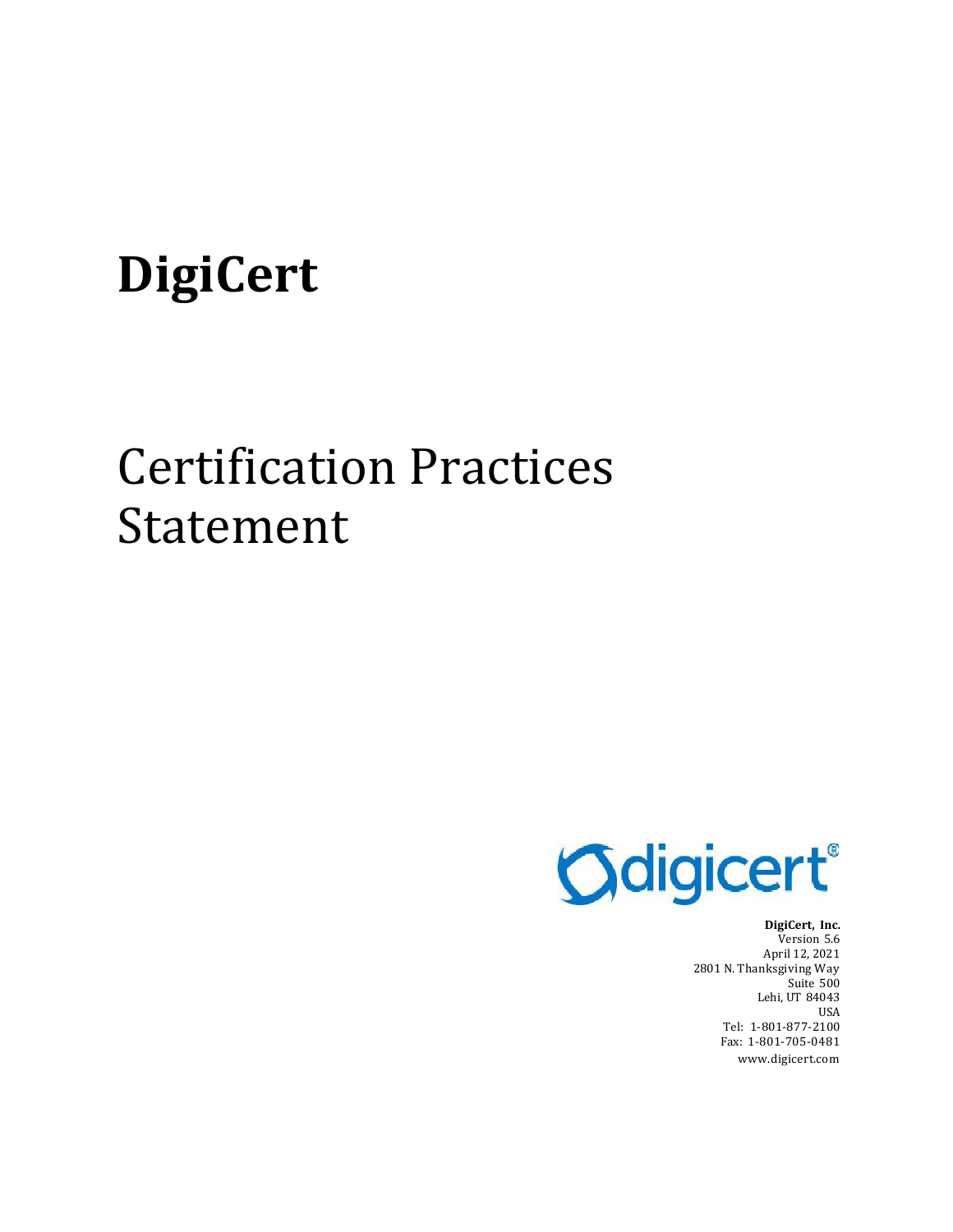#### **TABLE OF CONTENTS**

| $\mathbf{1}$ . |  |
|----------------|--|
|                |  |
| 1.1.           |  |
| 1.2.           |  |
| 1.3.           |  |
|                |  |
|                |  |
|                |  |
|                |  |
|                |  |
| 1.4.           |  |
|                |  |
|                |  |
| 1.5.           |  |
|                |  |
|                |  |
|                |  |
|                |  |
|                |  |
| 1.6.           |  |
|                |  |
|                |  |
|                |  |
| 2.             |  |
| 2.1.           |  |
| 2.2.           |  |
| 2.3.           |  |
| 2.4.           |  |
| 3.             |  |
| 3.1.           |  |
|                |  |
|                |  |
|                |  |
|                |  |
|                |  |
|                |  |
|                |  |
| 3.2.           |  |
|                |  |
|                |  |
| 3.2.2.1        |  |
|                |  |
|                |  |
|                |  |
|                |  |
|                |  |
|                |  |
|                |  |
|                |  |
| 3.3.           |  |
|                |  |
|                |  |
| 3.4.           |  |
|                |  |
| 4.             |  |
| 4.1.           |  |
|                |  |
|                |  |
| 4.2.           |  |
|                |  |
|                |  |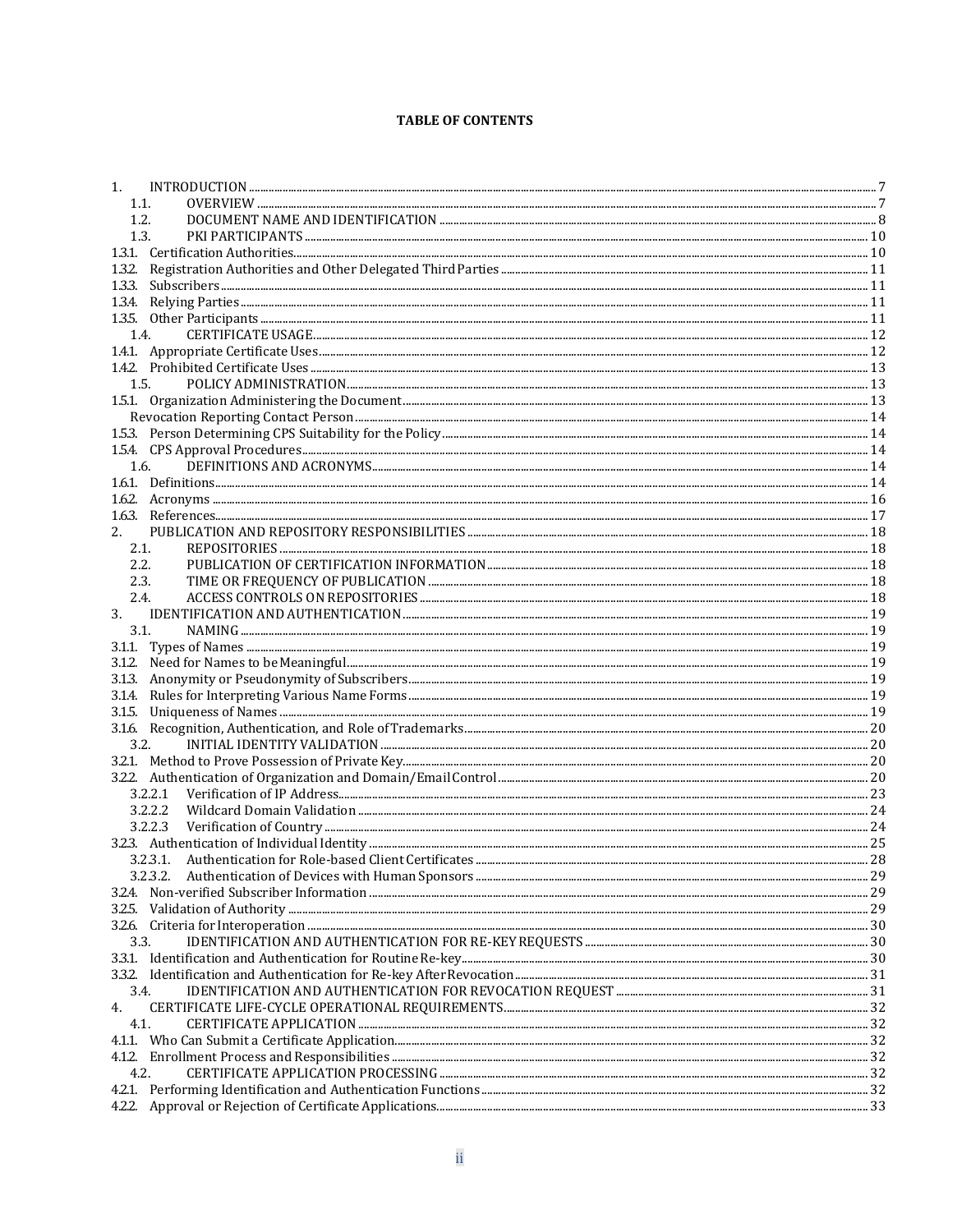|        | 4.3. |  |
|--------|------|--|
|        |      |  |
|        |      |  |
| 4.4.   |      |  |
|        |      |  |
|        |      |  |
|        |      |  |
| 4.5.   |      |  |
|        |      |  |
|        |      |  |
| 4.6.   |      |  |
|        |      |  |
|        |      |  |
|        |      |  |
| 4.6.4. |      |  |
|        |      |  |
|        |      |  |
|        |      |  |
| 4.7.   |      |  |
|        |      |  |
|        |      |  |
|        |      |  |
|        |      |  |
| 4.7.4. |      |  |
|        |      |  |
|        |      |  |
|        |      |  |
| 4.8.   |      |  |
|        |      |  |
|        |      |  |
|        |      |  |
|        |      |  |
|        |      |  |
|        |      |  |
|        |      |  |
| 4.9.   |      |  |
|        |      |  |
|        |      |  |
|        |      |  |
|        |      |  |
| 4.9.5. |      |  |
|        |      |  |
|        |      |  |
|        |      |  |
| 4.9.9. |      |  |
|        |      |  |
|        |      |  |
|        |      |  |
|        |      |  |
|        |      |  |
|        |      |  |
|        |      |  |
| 4.10.  |      |  |
|        |      |  |
|        |      |  |
|        |      |  |
| 4.11.  |      |  |
|        |      |  |
| 4.12.  |      |  |
|        |      |  |
|        |      |  |
| 5.     |      |  |
| 5.1.   |      |  |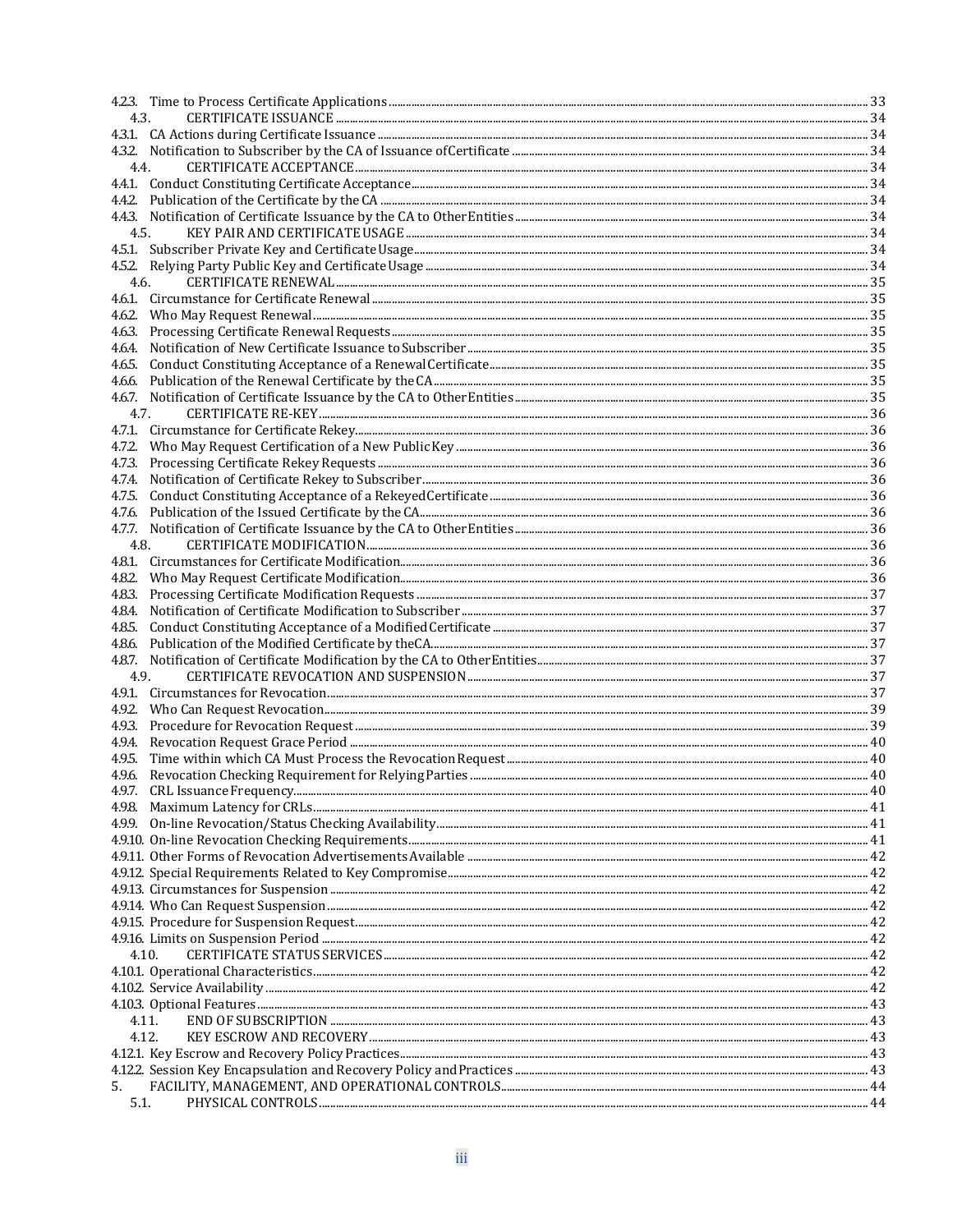|        | 5.1.2.1. |  |
|--------|----------|--|
|        | 5.1.2.2. |  |
|        |          |  |
|        |          |  |
|        |          |  |
|        |          |  |
|        |          |  |
|        |          |  |
|        |          |  |
|        |          |  |
|        |          |  |
| 5.2.   |          |  |
|        |          |  |
|        | 5.2.1.1. |  |
|        | 5.2.1.2. |  |
|        | 5.2.1.3. |  |
|        | 5.2.1.4. |  |
|        | 5.2.1.5. |  |
|        |          |  |
|        |          |  |
|        |          |  |
| 5.3.   |          |  |
|        |          |  |
|        |          |  |
| 5.3.3. |          |  |
| 5.3.4. |          |  |
| 5.3.5. |          |  |
|        |          |  |
|        |          |  |
|        |          |  |
| 5.4.   |          |  |
|        |          |  |
|        |          |  |
|        |          |  |
| 5.4.4  |          |  |
|        |          |  |
|        |          |  |
|        |          |  |
|        |          |  |
| 5.5    |          |  |
|        |          |  |
|        |          |  |
|        |          |  |
|        |          |  |
|        |          |  |
|        |          |  |
|        |          |  |
| 5.6    |          |  |
| 5.7    |          |  |
|        |          |  |
|        |          |  |
|        |          |  |
|        |          |  |
| 5.8    |          |  |
| 6.     |          |  |
| 6.1.   |          |  |
|        |          |  |
|        |          |  |
|        |          |  |
|        |          |  |
|        |          |  |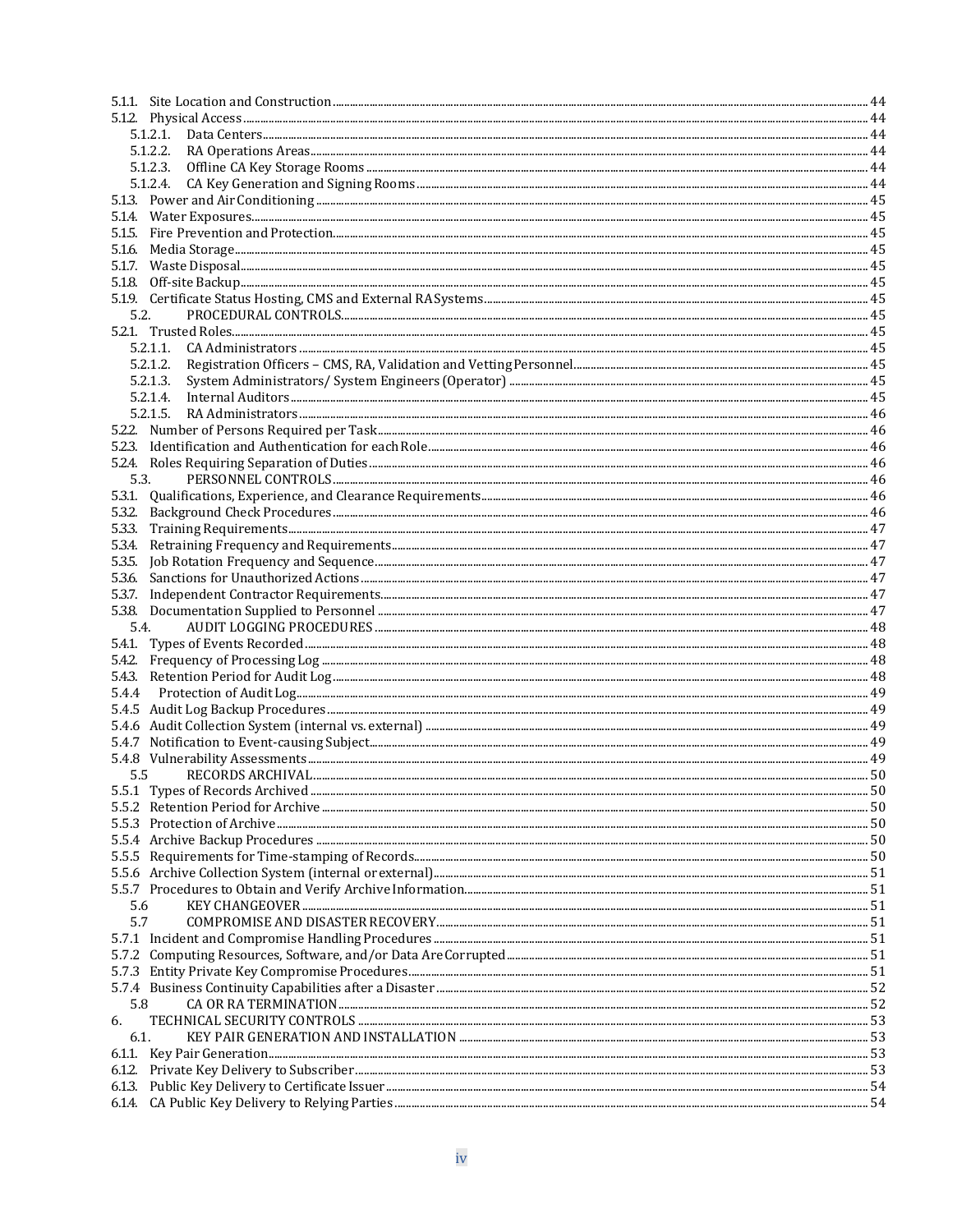| 6.2. |      |  |
|------|------|--|
|      |      |  |
|      |      |  |
|      |      |  |
|      |      |  |
|      |      |  |
|      |      |  |
|      |      |  |
|      |      |  |
|      |      |  |
|      |      |  |
|      |      |  |
| 6.3. |      |  |
|      |      |  |
|      |      |  |
|      | 6.4. |  |
|      |      |  |
|      |      |  |
|      |      |  |
| 6.5. |      |  |
|      |      |  |
|      |      |  |
| 6.6. |      |  |
|      |      |  |
|      |      |  |
|      |      |  |
|      | 6.7. |  |
| 6.8. |      |  |
| 7.   |      |  |
| 7.1. |      |  |
|      |      |  |
|      |      |  |
|      |      |  |
|      |      |  |
|      |      |  |
|      |      |  |
|      |      |  |
|      |      |  |
|      |      |  |
|      |      |  |
|      |      |  |
| 7.2. |      |  |
|      |      |  |
|      |      |  |
| 7.3. |      |  |
|      |      |  |
|      |      |  |
| 8.   |      |  |
| 8.1. |      |  |
| 8.2. |      |  |
| 8.3. |      |  |
| 8.4. |      |  |
| 8.5. |      |  |
| 8.6. |      |  |
| 8.7. |      |  |
| 9.   |      |  |
| 9.1. |      |  |
|      |      |  |
|      |      |  |
|      |      |  |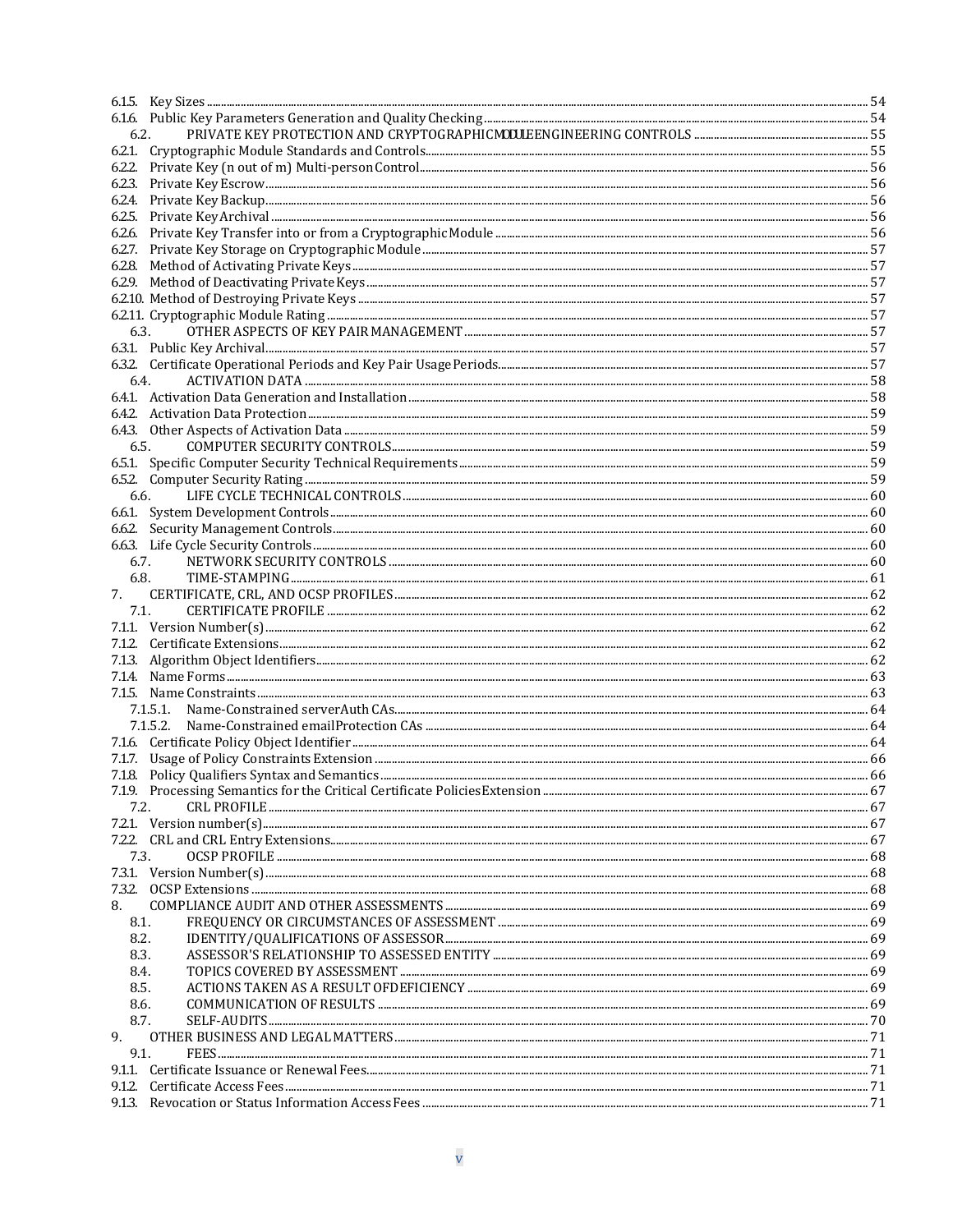| 9.2.   |       |      |
|--------|-------|------|
|        |       |      |
|        |       |      |
|        |       |      |
| 9.3.   |       |      |
|        |       |      |
|        |       |      |
|        |       |      |
| 9.4.   |       |      |
|        |       |      |
|        |       |      |
|        |       |      |
|        |       |      |
|        |       |      |
|        |       |      |
|        |       |      |
| 9.5.   |       |      |
|        |       |      |
|        |       |      |
|        |       |      |
|        |       |      |
|        |       |      |
|        |       |      |
| 9.6.   |       |      |
|        |       |      |
|        |       |      |
| 9.6.3. |       |      |
| 9.6.4. |       |      |
|        |       |      |
|        | 9.7.  |      |
| 9.8.   |       |      |
| 9.9.   |       |      |
|        |       |      |
|        |       |      |
|        |       |      |
|        | 9.10. |      |
|        |       |      |
|        |       |      |
|        | 9.11. |      |
|        | 9.12. |      |
|        |       |      |
|        |       | . 77 |
|        |       |      |
|        | 9.13. |      |
|        | 9.14. |      |
|        | 9.15. |      |
|        | 9.16. |      |
|        |       |      |
|        |       |      |
|        |       |      |
|        |       |      |
|        |       |      |
|        | 9.17. |      |
|        |       |      |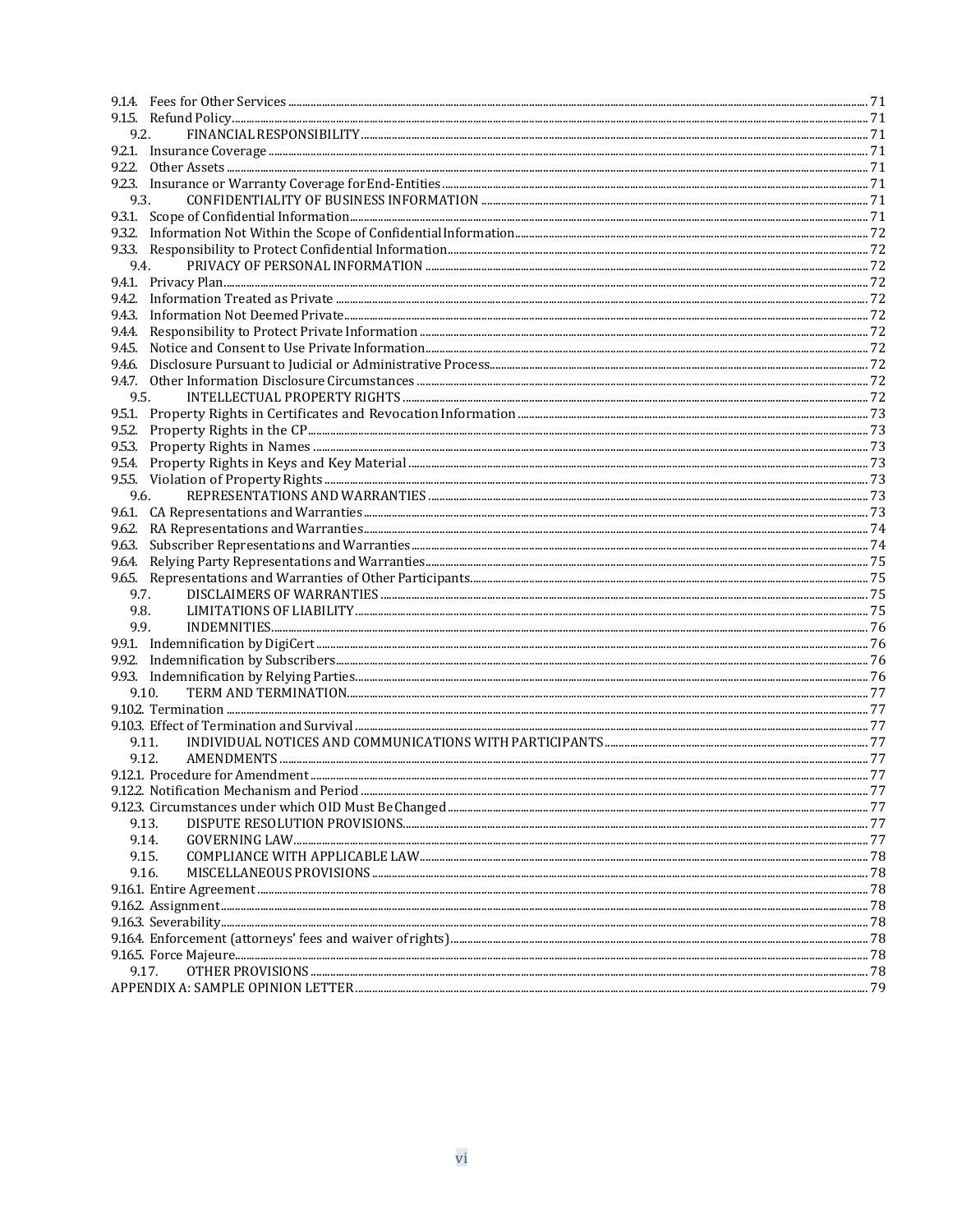## <span id="page-6-0"></span>**1. INTRODUCTION**

## <span id="page-6-1"></span>*1.1. OVERVIEW*

This document is the DigiCert, Inc. ("DigiCert") Certification Practices Statement (CPS) that outlines the principles and practices related to DigiCert's certification and time-stamping services. This CPS applies to all entities participating in or using DigiCert's certificate and time-stamping services, excluding participants in DigiCert's Private PKI services, which are not cross-certified or publicly trusted. This CPS only addresses the actions of DigiCert and not those of third parties operating with cross certificates issued by DigiCert. Specific requirements regarding those Certificates are set forth in the individual agreements with the appropriate DigiCert customer and in that third party's own CPS.

This CPS describes the practices used to comply with the current versions of the following policies, guidelines, and requirements:

| Name of<br>Policy/Guideline/                                                                                                                                                                           | <b>Location of Source Document/Language</b>                                                                                                                                     |
|--------------------------------------------------------------------------------------------------------------------------------------------------------------------------------------------------------|---------------------------------------------------------------------------------------------------------------------------------------------------------------------------------|
| Requirement<br><b>Standard</b>                                                                                                                                                                         |                                                                                                                                                                                 |
| DigiCert Certificate<br>Policy                                                                                                                                                                         | https://www.digicert.com/legal-repository/                                                                                                                                      |
| The Adobe Approved<br><b>Trust List Technical</b><br>Requirements                                                                                                                                      | https://helpx.adobe.com/content/dam/help/en/acrob<br>at/kb/approved-trust-list2/ jcr content/main-<br>pars/download-section/download-<br>1/aatl_technical_requirements_v2.0.pdf |
| the Certification Authority<br>/ Browser Forum ("CAB<br>Forum") Baseline<br>Requirements for the<br><b>Issuance and Management</b><br>of Publicly-Trusted<br>Certificates ("Baseline<br>Requirements") | https://cabforum.org/baseline-requirements-<br>document/                                                                                                                        |
| the CAB Forum Guidelines<br>for Extended Validation<br>Certificates ("EV<br>Guidelines")                                                                                                               | https://cabforum.org/extended-validation/                                                                                                                                       |
| the CAB Forum<br>Guidelines for the<br>Issuance and<br>Management of<br><b>Code Signing</b><br>Certificates                                                                                            | https://cabforum.org/baseline-requirements-<br>code-signing/                                                                                                                    |
| the CAB Forum<br>Network and<br>Certificate System<br>Security<br>Requirements                                                                                                                         | https://cabforum.org/network-security-requirements/                                                                                                                             |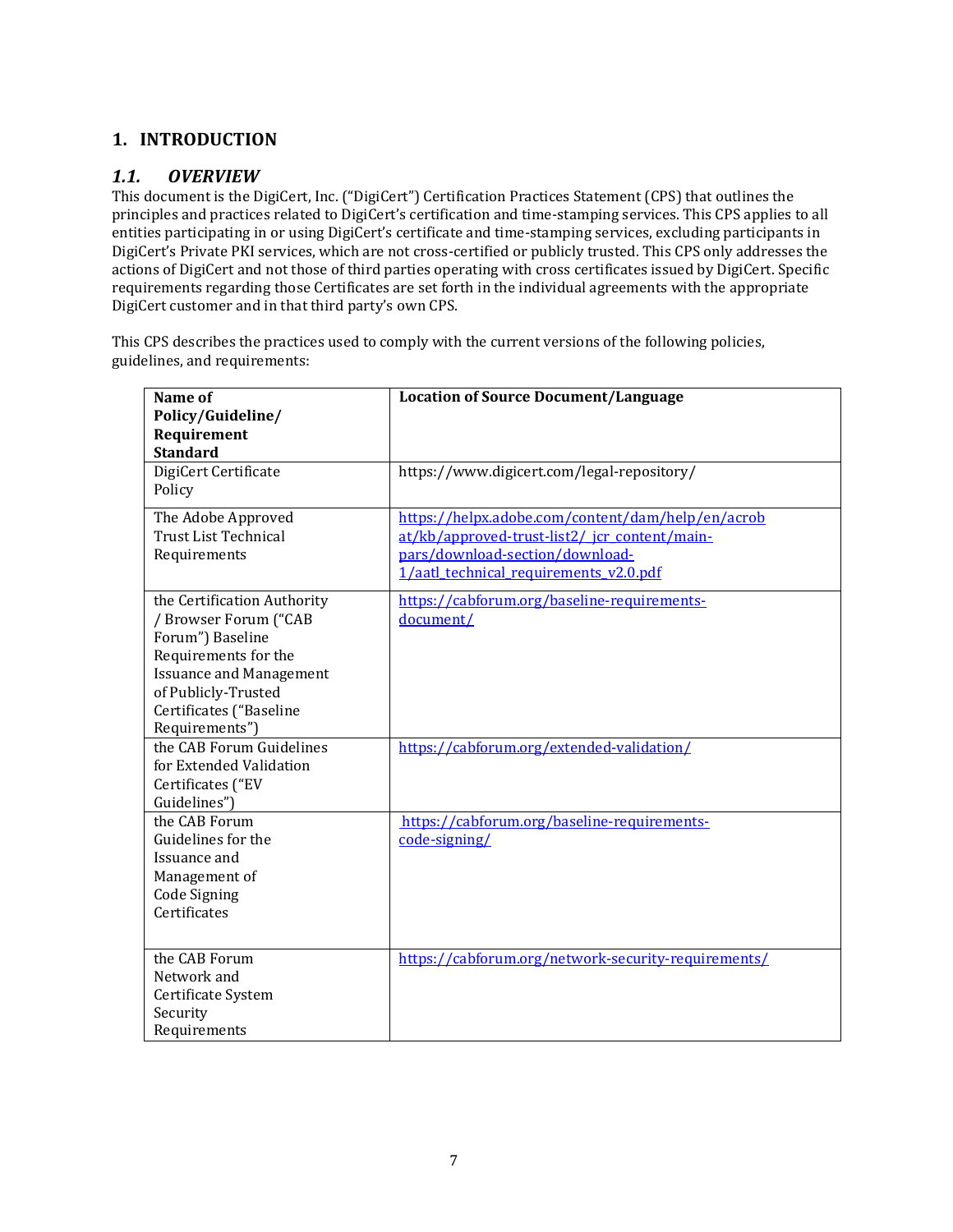| Microsoft Trusted Root<br>Store (Program    | https://docs.microsoft.com/en-us/security/trusted-<br>root/program-requirements              |
|---------------------------------------------|----------------------------------------------------------------------------------------------|
| Requirements)                               |                                                                                              |
| <b>Mozilla Root Store Policy</b>            | https://www.mozilla.org/en-<br>US/about/governance/policies/security-<br>group/certs/policy/ |
| Mozilla CA/Forbidden or                     | https://wiki.mozilla.org/CA/Forbidden or Problematic                                         |
| <b>Problematic Practices</b>                | Practices                                                                                    |
| Apple Root Store Program                    | https://www.apple.com/certificateauthority/ca_prog<br>ram.html                               |
| 360 Browser CA Policy                       | https://caprogram.360.cn/#strategy                                                           |
| Wi-Fi Alliance Hotspot 2.0<br>Specification | https://www.wi-fi.org/discover-wi-fi/specifications                                          |
| Chromium Project Root                       | https://www.chromium.org/Home/chromium-                                                      |
| <b>Store Certificate Policy</b>             | security/root-ca-policy                                                                      |

If any inconsistency exists between this CPS and the normative provisions of the foregoing policies, guidelines, and requirements ("Applicable Requirements"), then the Applicable Requirements take precedence over this CPS.

This CPS is only one of several documents that control DigiCert's certification services. Other important documents include both private and public documents, such as the CP, DigiCert's agreements with its customers, Relying Party agreements, and DigiCert's privacy policy. DigiCert may provide additional certificate policies or certification practice statements. These supplemental policies and statements are available to applicable users or relying parties.

Pursuant to the IETF PKIX RFC 3647 CP/CPS framework, this CPS is divided into nine parts that cover the security controls and practices and procedures for certificate and time-stamping services within the DigiCert PKI. To preserve the outline specified by RFC 3647, section headings that do not apply are accompanied with the statement "Not applicable" or "No stipulation."

## <span id="page-7-0"></span>*1.2. DOCUMENT NAME AND IDENTIFICATION*

This document is the DigiCert Certification Practices Statement and was first approved for publication on 9 August 2010 by the DigiCert Policy Authority (DCPA). The following revisions have been made to the original document:

| Date              | <b>Changes</b>                                                                                                                                                                                                                                                               | <b>Version</b> |
|-------------------|------------------------------------------------------------------------------------------------------------------------------------------------------------------------------------------------------------------------------------------------------------------------------|----------------|
| 12-April-2021     | Implementing changes from CAB/Forum Baseline Requirement<br>updates version 1.7.3 and 1.7.4.                                                                                                                                                                                 | 5.6            |
| 11-March-2021     | Changes throughout the document in sections 1, 3, 4, 6, 7, and 9<br>to reflect current practices. Updates to section 4.9.12 to reflect<br>Mozilla 2.7.1 updates for private key compromise.                                                                                  | 5.5            |
| 8-October-2020    | Minor editorial updates to formatting and fixing spelling errors.                                                                                                                                                                                                            | 5.4.1          |
| 29-September-2020 | Updates to remove the FBCA requirements due to deprecation<br>from public trust. Updates to include SC30, SC31, and SC33<br>requirements and practices from the CABF.                                                                                                        | 5.4            |
| 16-July-2020      | Changes made to section 5 and correlating sections to align<br>closer with requirements and WebTrust audit criterion and<br>controls. Additional changes made to language for prohibiting<br>certificate pinning and use of web PKI certificates in non-web<br>applications. | 5.3            |
| 22-May-2020       | Several small editorial changes made throughout the document.                                                                                                                                                                                                                | 5.2            |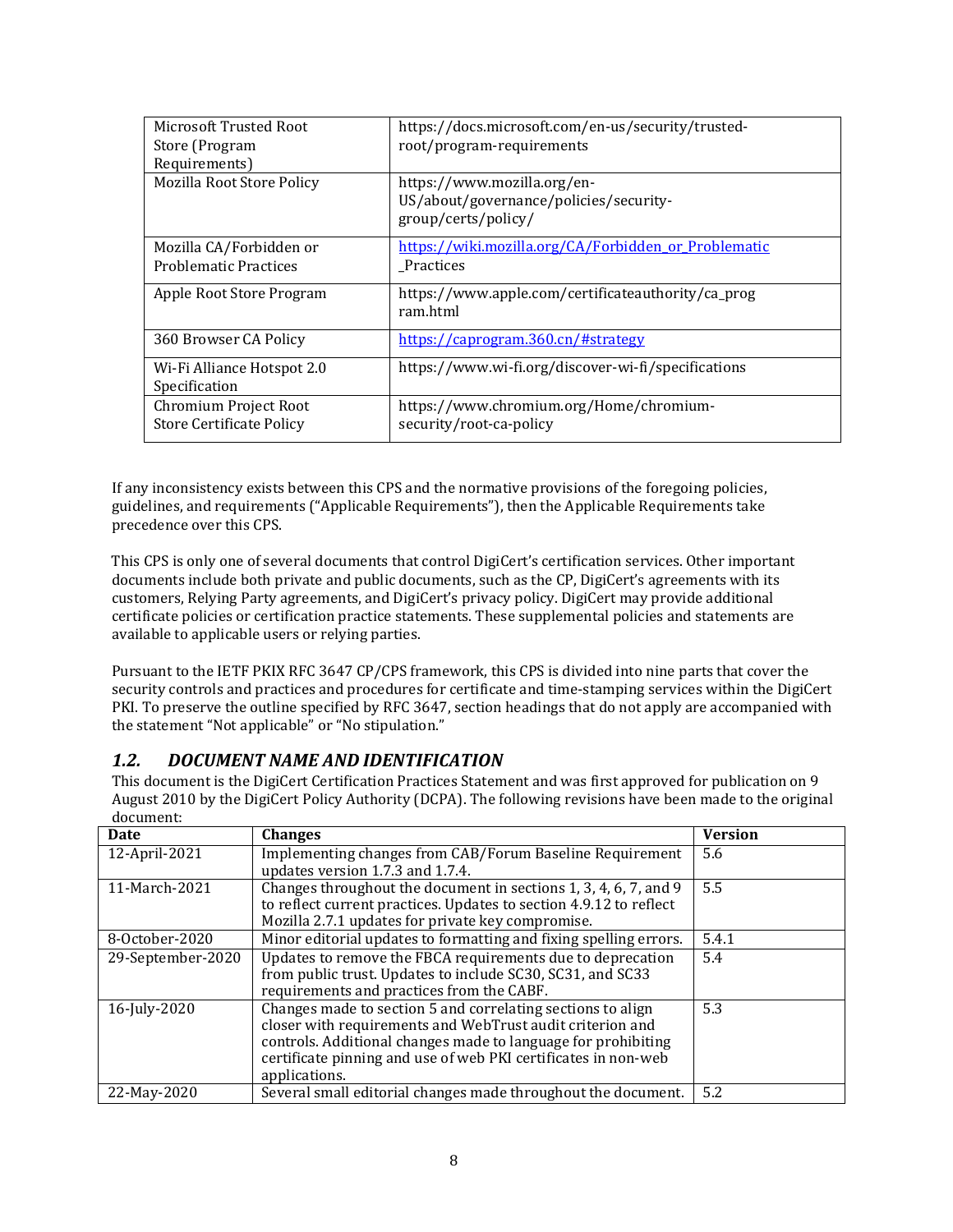| 27-March-2020    | Added modifications to include the Level 3 NIST LOA<br>certificates in accordance with NIST 800-63-3. Added new<br>validation methods introduced with CABF B.R. 1.6.8 and<br>deprecated one method. Added modifications to table 6.3.2.                                                                                                                                                                                                                                                                                                                                          | 5.1  |
|------------------|----------------------------------------------------------------------------------------------------------------------------------------------------------------------------------------------------------------------------------------------------------------------------------------------------------------------------------------------------------------------------------------------------------------------------------------------------------------------------------------------------------------------------------------------------------------------------------|------|
| 06-February-2020 | Consolidated legacy Certificate Policies to include OID arcs into<br>the CPS from the DigiCert CP (2.16.840.1.113733.1.7,<br>2.23.140.1.1,1.3.6.1.4.1.14370, 1.3.6.1.4.1.14370.1, and<br>2.16.840.1.113733.1.7.48.). Updated the document to meet<br>requirements of version 2.35 of the FBCA CP.                                                                                                                                                                                                                                                                                | 5.0  |
| 21-November-2019 | Minor editorial changes throughout the document for<br>consistency and accuracy.                                                                                                                                                                                                                                                                                                                                                                                                                                                                                                 | 4.20 |
| 25-July-2019     | Added reference to AATL 2.0 to section 1.6.3 for continuity.<br>Modifications added to sections 3.2.2 and 7.1.4 to include<br>details about information source review. Added security policy<br>reference to section 6.4.2.                                                                                                                                                                                                                                                                                                                                                      | 4.19 |
| 17-April-2019    | Edited sections 3.1.6, 3.2.1, 6.1.3, and 7.1.4 to clarify naming<br>and proof-of-possession practices.                                                                                                                                                                                                                                                                                                                                                                                                                                                                           | 4.18 |
| 01-March-2019    | Added Class 2 Authentication-Only OID, clarified Legacy OIDs,<br>updated validation practices for compliance with Baseline<br>Requirements, clarified physical security control areas,<br>modified archive procedures, and updated certificate validity<br>table in section 6.3.2.                                                                                                                                                                                                                                                                                               | 4.17 |
| 09-October-2018  | Clarification to email validation methods and Mozilla CA Root<br>Policy 2.6.1 updates made throughout the document. Removed<br>frequent password changing practice from section 6.4.1 to<br>comply with NIST Special Publication 800-63-3: Digital<br>Authentication Guidelines. Changes made to section 3.2.2 to<br>clarify differences between Levels 1-4 and Class 1-3 Certificate<br>issuance practices. Added sections 1.5.2.1 for Revocation<br>Reporting Contact Person and additions/revisions to section<br>4.9 to meet the revocation requirements for CABF ballotSC6. | 4.16 |
| 24-August-2018   | Updates throughout for Adobe AATL 2.0, added Class 1-3 OIDs,<br>removed unused definitions and references to EU Qualified<br>Certificates, updated sections 3.2.2 and 3.2.3 regarding email<br>validation, added language in section 6.1.1 to specify that<br>DigiCert does not create key pairs for publicly trusted end-<br>entity TLS Certificates, amended limitation of liability in section<br>9.8 to address Netsure Extended Warranty and Relying Party<br>Agreement, and removed line 9 in Appendix A                                                                   | 4.15 |
| 25-January-2018  | Added language based on the CAB Forum's Baseline<br>Requirements, as indicated by Mozilla's Self-Assessment<br>process                                                                                                                                                                                                                                                                                                                                                                                                                                                           | 4.14 |
| 8-November-2017  | Added Symantec CAA identifying domains                                                                                                                                                                                                                                                                                                                                                                                                                                                                                                                                           | 4.13 |
| 8-September-2017 | Added CAA processing provisions, removed references to PIV-I,<br>revised descriptions of processes used for validating identity,<br>updated description of physical access and security, added<br>trusted role of RA Administrator, and removed "conflict-of-<br>interest" prohibition from trusted roles.                                                                                                                                                                                                                                                                       | 4.12 |
| 23-February-2017 | Updated address, made revisions related to the Minimum<br>Requirements for the Issuance and Management of Publicly-<br>Trusted Code Signing Certificates, and made other changes to<br>update the CPS.                                                                                                                                                                                                                                                                                                                                                                           | 4.11 |
| 9-September-2016 | Updated to: include Cybertrust CAs acquired from Verizon,<br>clarify identity verification process, update document in                                                                                                                                                                                                                                                                                                                                                                                                                                                           | 4.10 |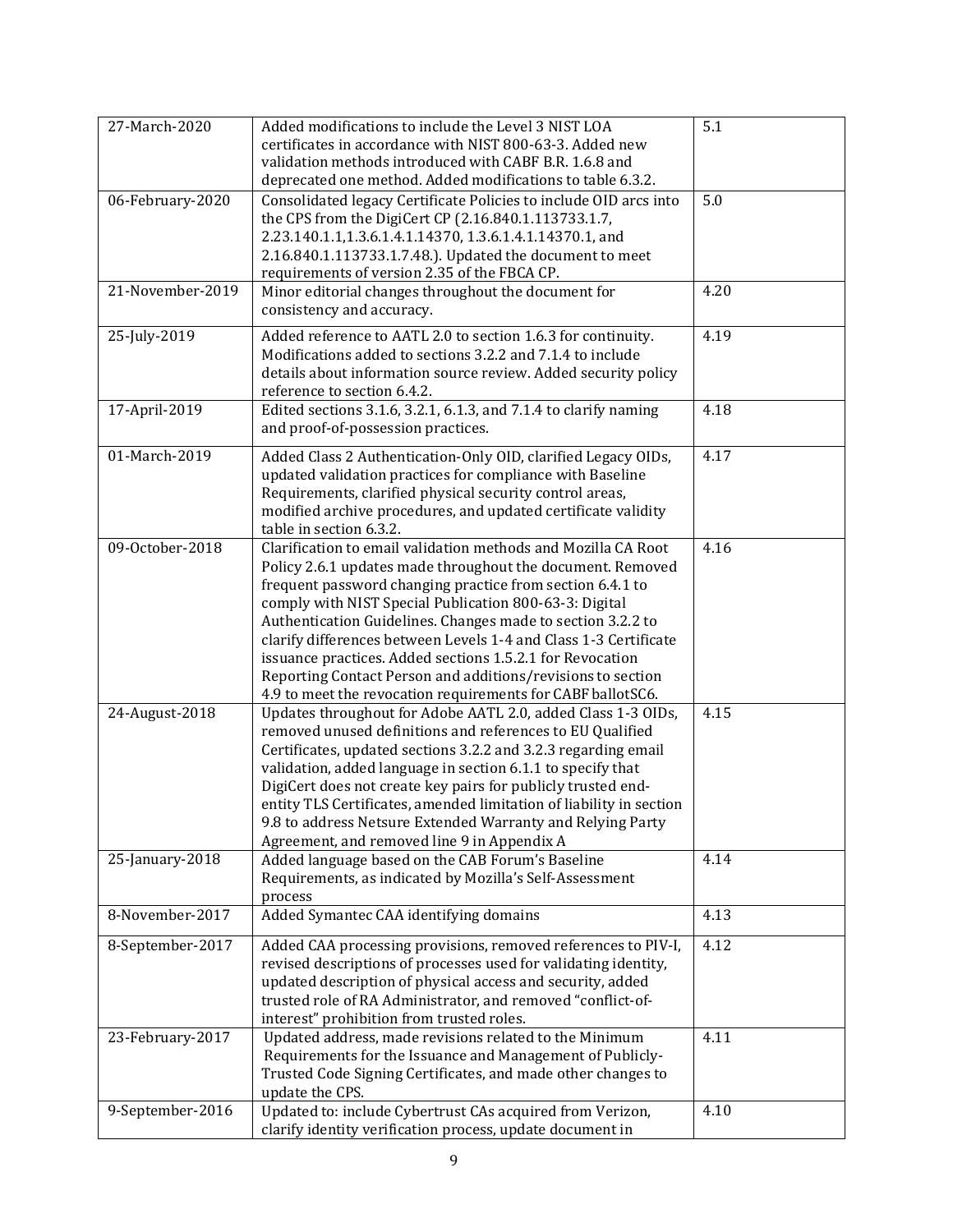|                 | accordance with FBCA CP v. 2.29 and sec. 9.6.3 of Baseline<br>Requirements.                                                                                                                                                                                      |      |
|-----------------|------------------------------------------------------------------------------------------------------------------------------------------------------------------------------------------------------------------------------------------------------------------|------|
| 1-June-2015     | Updated CPS to conform to practices for backup, archival,<br>CA key generation, and certificate acceptance.                                                                                                                                                      | 4.09 |
| 1-April-2015    | Minor changes made to update with CA/Browser Forum<br>guidelines and for consistency with DigiCert CP v. 4.08                                                                                                                                                    | 4.08 |
| 7-October-2014  | Updated for consistency with DigiCert CP v. 4.07                                                                                                                                                                                                                 | 4.07 |
| 14-May-2014     | Updated practices to comply with new policy requirements and<br>changes to the DirectTrust CP, Baseline Requirements, EV<br>Guidelines, and EV Code Signing Guidelines.                                                                                          | 4.06 |
| 2-May-2013      | Updated mailing address. Also updated practices to comply with<br>new policy requirements, the DirectTrust CP, changes to the<br>Adobe program, and CAB Forum guidelines.                                                                                        | 4.05 |
| 10-May-2012     | Updated to include practices set forth in the Baseline<br>Requirements, the current Mozilla CA Policy, EV Code Signing,<br>the IGTF, and other policy bodies.                                                                                                    | 4.04 |
| 3-May-2011      | IGTF Certificates added and minor updates made to several<br>sections.                                                                                                                                                                                           | 4.03 |
| 29-October-2010 | Changes made in response to comments from the FPKI CPWG<br>regarding certificate status services, trusted roles, and off-site<br>backup of archive.                                                                                                              | 4.02 |
| 26-August-2010  | Updated the process used to authenticate the certificate<br>requester's authority under section 3.2.5 for code signing<br>Certificates issued to organizations                                                                                                   | 4.01 |
| 9-August-2010   | This version 4.0 replaces the DigiCert Certificate Policy and<br>Certification Practices Statement, Version 3.08, dated<br>May 29, 2009, and the DigiCert Certification Practice Statement<br>for Extended Validation Certificates, Version 1.0.4, May 29, 2009. | 4.0  |

The OID arc for DigiCert is joint-iso-ccitt (2) country (16) USA (840) US-company (1) DigiCert (114412).

OIDs found in Certificates reliant upon CAB Forum requirements and guidelines include the designated reserved policy identifiers in the Certificate Policy extension as of September 30, 2020 as specified in section 7.1.6 of the CA/B Baseline Requirements. Certificates issued before that date include other OIDs that are designated in section 7.1.6 of this document.

# <span id="page-9-1"></span><span id="page-9-0"></span>*1.3. PKI PARTICIPANTS*

# **1.3.1. Certification Authorities**

DigiCert operates certification authorities (CAs) that issue digital certificates. As the operator of several CAs, DigiCert performs functions associated with Public Key operations, including receiving certificate requests, issuing, revoking, rekeying, and renewing a digital Certificate, and maintaining, issuing, and publishing CRLs and OCSP responses. General information about DigiCert's products and services are available at [www.digicert.com.](http://www.digicert.com/)

In limited circumstances, root CAs owned by DigiCert are used to issue cross Certificates to external third parties operating their own PKIs. An external Issuer CA is an unaffiliated third party that is issued a subordinate CA Certificate by DigiCert where the Private Key associated with that CA Certificate is not maintained under the physical control of DigiCert.

All external subordinate CAs are prohibited, either technically or contractually, from issuing Certificates to domain names or IP addresses that a Subscriber does not legitimately own or control (i.e. issuance for purposes of "traffic management" is prohibited), and external subordinate CAs are required to implement procedures that are at least as restrictive as those found herein.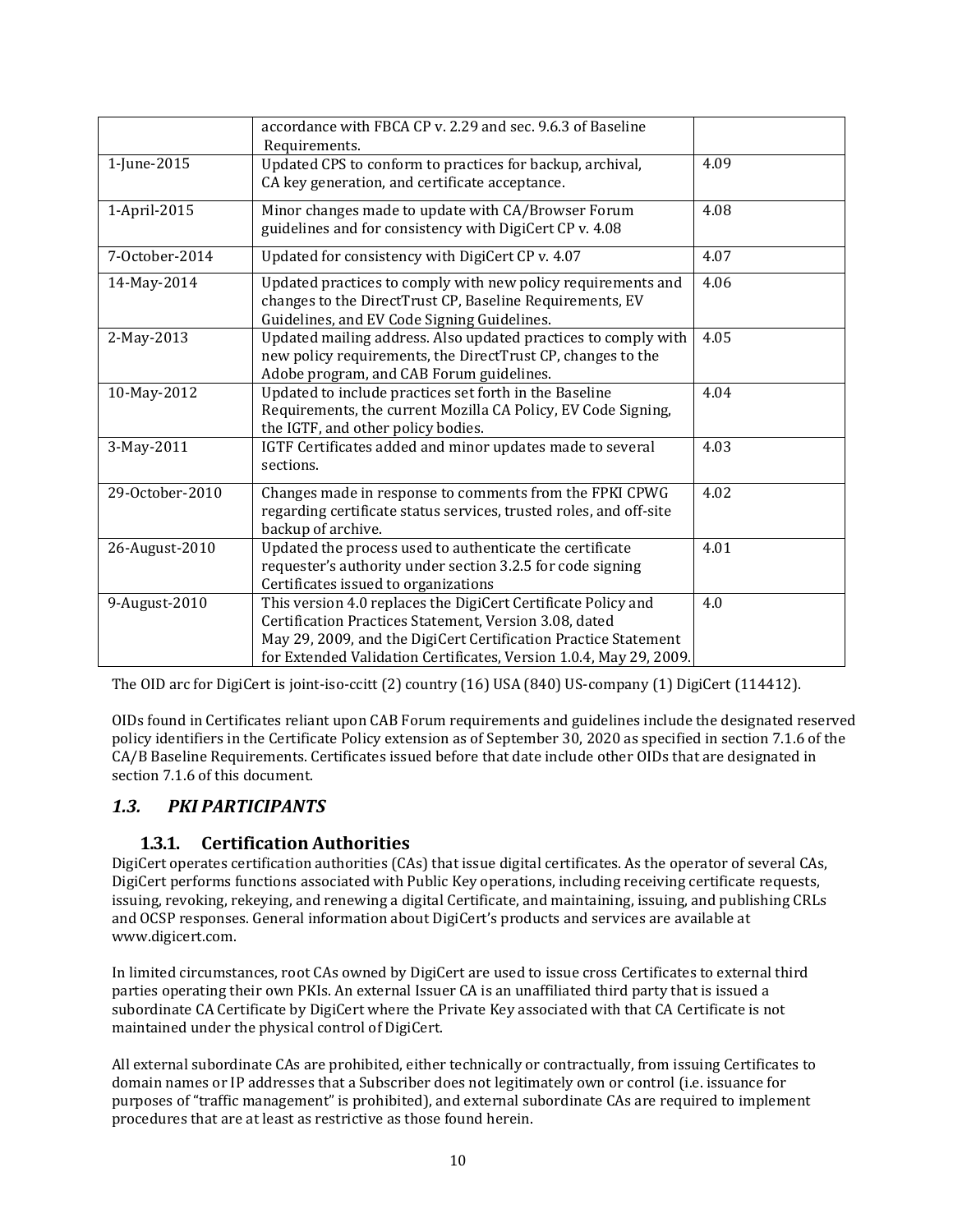DigiCert is also a time stamping authority (TSA) and provides proof-of-existence for data at an instant in time as described herein.

#### **1.3.2. Registration Authorities and Other Delegated ThirdParties**

<span id="page-10-0"></span>A Registration Authority is an entity that performs identification and authentication of certificate Applicants for end-user certificates, initiates or passes along revocation requests for certificates for end-user certificates, and approves applications for renewal or re-keying certificates on behalf of an Issuer CA on identity management systems (IdMs). DigiCert and subordinate Issuer CAs may act as RAs for certificates they issue. Affiliates do not perform domain or IP address validation. Validation of domains for S/MIME Certificates cannot be delegated to a third party and is only validated by the RA of the Issuer CA.

Except for the authentication of domain control or IP address verification performed solely by DigiCert in accordance with Section 3.2.2, DigiCert may delegate the performance of certain functions to third party Registration Authorities (RA) if it meets the requirements of the DigiCert CP and the relevant requirements listed in sections 1.1 and 1.6.3 of this CPS and the DigiCert CP. The specific role of an RA or Delegated Third Party varies greatly between entities, ranging from simple translation services to actual assistance in gathering and verifying Applicant information. For IGTF Certificates, designated RAs are responsible for vetting the identity of each certificate applicant.

DigiCert contractually obligates each Delegated Third Party to abide by the policies and industry standards that are applicable to that Delegated Third Party's delegated responsibilities. RA personnel involved in the issuance of publicly-trusted SSL/TLS Server Certificates must undergo the skills and training required under Section 5.3.

#### **1.3.3. Subscribers**

<span id="page-10-1"></span>Subscribers use DigiCert's services and PKI to support transactions and communications. Subscribers under this CPS include all end users (including entities) of certificates issued by an Issuer CA. A Subscriber is the entity named as the end-user Subscriber of a certificate. End-user Subscribers may be individuals, organizations or, infrastructure components such as firewalls, routers, trusted servers or other devices used to secure communications within an Organization.

Subscribers are not always the party identified in a Certificate, such as when Certificates are issued to an organization's employees. The *Subject* of a Certificate is the party named in the Certificate. A *Subscriber*, as used herein, may refer to the Subject of the Certificate and the entity that contracted with DigiCert for the Certificate's issuance. Prior to verification of identity and issuance of a Certificate, a Subscriber is an *Applicant*.

CAs are technically also subscribers of certificates within the DigiCert Public PKI, either as the primary Certificate Authority issuing a self- signed Certificate to itself, or as an Issuer CA issued a Certificate by a superior CA. References to "end entities" and "subscribers" in this CPS, however, apply only to end-user Subscribers.

#### **1.3.4. Relying Parties**

<span id="page-10-2"></span>Relying Parties are entities that act in reliance on a Certificate and/or digital signature issued by DigiCert. Relying parties must check the appropriate CRL or OCSP response prior to relying on information featured in

a Certificate. The location of the CRL distribution point is detailed within the Certificate. A Relying party may, or may not also be a Subscriber of the DigiCert Public PKI hierarchy.

#### **1.3.5. Other Participants**

<span id="page-10-3"></span>Other participants include Accreditation Authorities (such as Policy Management Authorities, Application Software Vendors, and applicable Community-of-Interest sponsors); Bridge CAs and CAs cross-certified with DigiCert's CAs that serve as trust anchors in other PKI communities; and Time Source Entities, Time Stamp Token Requesters, and Time Stamp Verifiers involved in trusted time stamping.

Accreditation Authorities are granted an unlimited right to re-distribute DigiCert's root Certificates and related information in connection with the accreditation.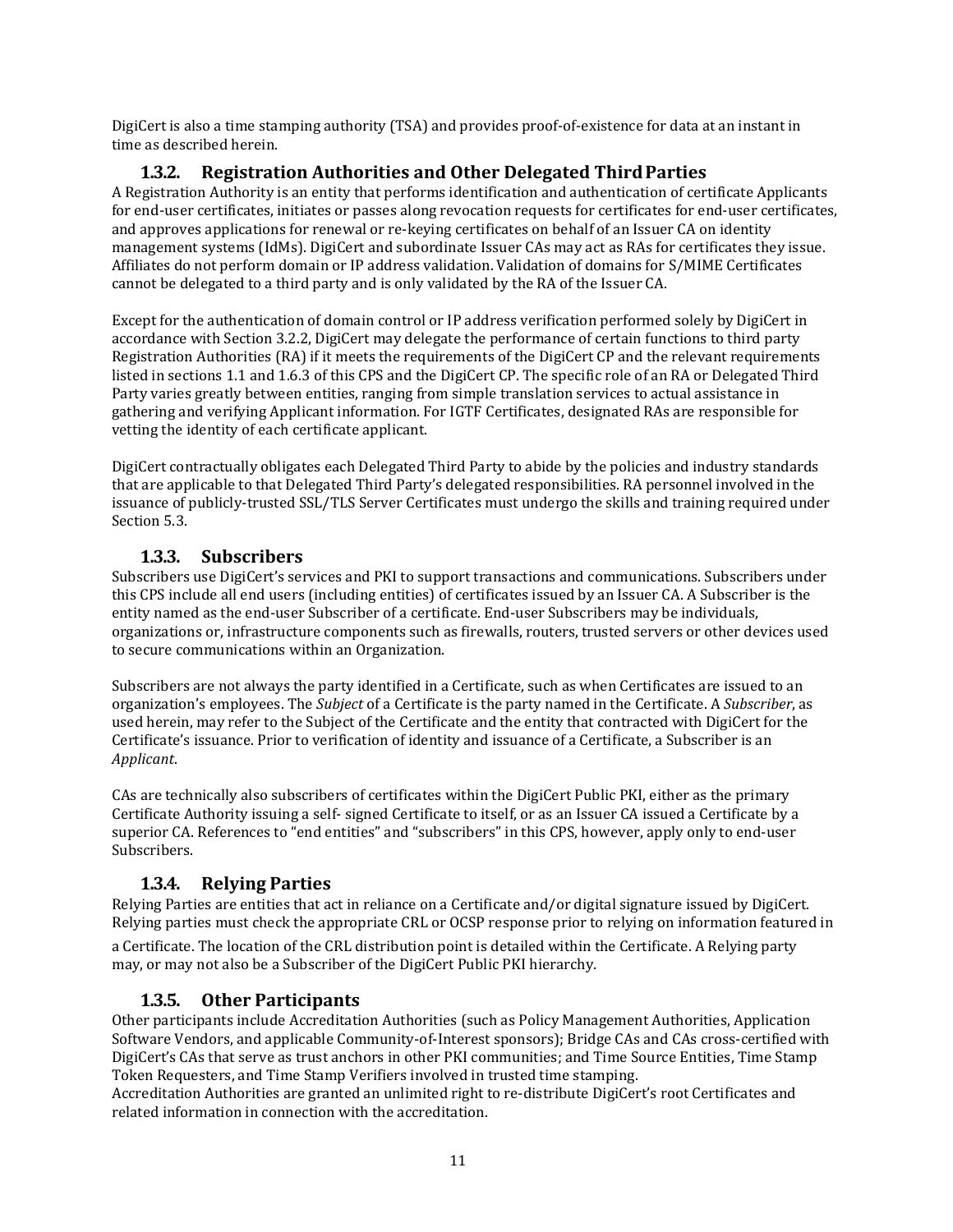# <span id="page-11-0"></span>*1.4. CERTIFICATE USAGE*

A *digital Certificate* (or C*ertificate*) is formatted data that cryptographically binds an identified subscriber with a Public Key. A digital Certificate allows an entity taking part in an electronic transaction to prove its identity to other participants in such transaction. Digital Certificates are used in commercial environments as a digital equivalent of an identification card. A *time-stamp token* (*TST*) cryptographically binds a representation of data to a particular time stamp, thus establishing evidence that the data existed at a certain point in time.

Individual Certificates are normally used by individuals to sign and encrypt e-mail and to authenticate to applications (client authentication). While an individual certificate may be used for other purposes, provided that a Relying Party is able to reasonably rely on that certificate and the usage is not otherwise prohibited by law, by this CP, by any CPS under which the certificate has been issued and any agreements with Subscribers.

Organizational Certificates are issued to organizations after authentication that the Organization legally exists and that other Organization attributes included in the certificate (excluding non- verified subscriber information) are authenticated e.g. ownership of an Internet or e-mail domain. It is not the intent of this CPS to limit the types of usages for Organizational Certificates. An organizational certificate may be used for other purposes, provided that a Relying Party is able to reasonably rely on that certificate and the usage is not otherwise prohibited by law, by the DigiCert CP, by any CPS (including this one) under which the certificate has been issued and any agreements with Subscribers.

## **1.4.1. Appropriate Certificate Uses**

<span id="page-11-1"></span>Certificates issued pursuant to this CPS may be used for all legal authentication, encryption, access control, and digital signature purposes, as designated by the key usage and extended key usage fields found within the Certificate as specified by the requirements in section 1.1. However, the sensitivity of the information processed or protected by a Certificate varies greatly, and each Relying Party must evaluate the application environment and associated risks before deciding on whether to use a Certificate issued under this CPS.

This CPS covers several different types of end entity Certificates/tokens with varying levels of assurance. The following table provides a brief description of the appropriate uses of each. The descriptions are for guidance only and are not binding.

| <b>Certificate</b>         | <b>Appropriate Use</b>                                                       |
|----------------------------|------------------------------------------------------------------------------|
| DV SSL/TLS Server          | Used to secure online communication where the risks and consequences         |
| Certificates               | of data compromise are low, including non-monetary transactions or           |
|                            | transactions with little risk of fraud or malicious access.                  |
|                            |                                                                              |
| OV SSL/TLS Server          | Used to secure online communication where the risks and                      |
| Certificates               | consequences of data compromise are moderate, including                      |
|                            | transactions having substantial monetary value or risk of fraud or           |
|                            | involving access to private information where the likelihood of              |
|                            | malicious access is substantial.                                             |
| EV SSL/TLS Server          | Used to secure online communication where risks and consequences of          |
| Certificates               | data compromise are high, including transactions having high monetary        |
|                            | value, risk of fraud, or where involving access to private information       |
|                            | where the likelihood of malicious access is high.                            |
| Hotspot 2.0 OSU Server     | Used to authenticate OSU Servers pursuant to the Wi-Fi Alliance's            |
| Certificates               | Hotspot 2.0 specification.                                                   |
| Code Signing Certificates, | Establishes the identity of the Subscriber named in the Certificate and that |
| including EV Code Signing  | the signed code has not been modified since signing.                         |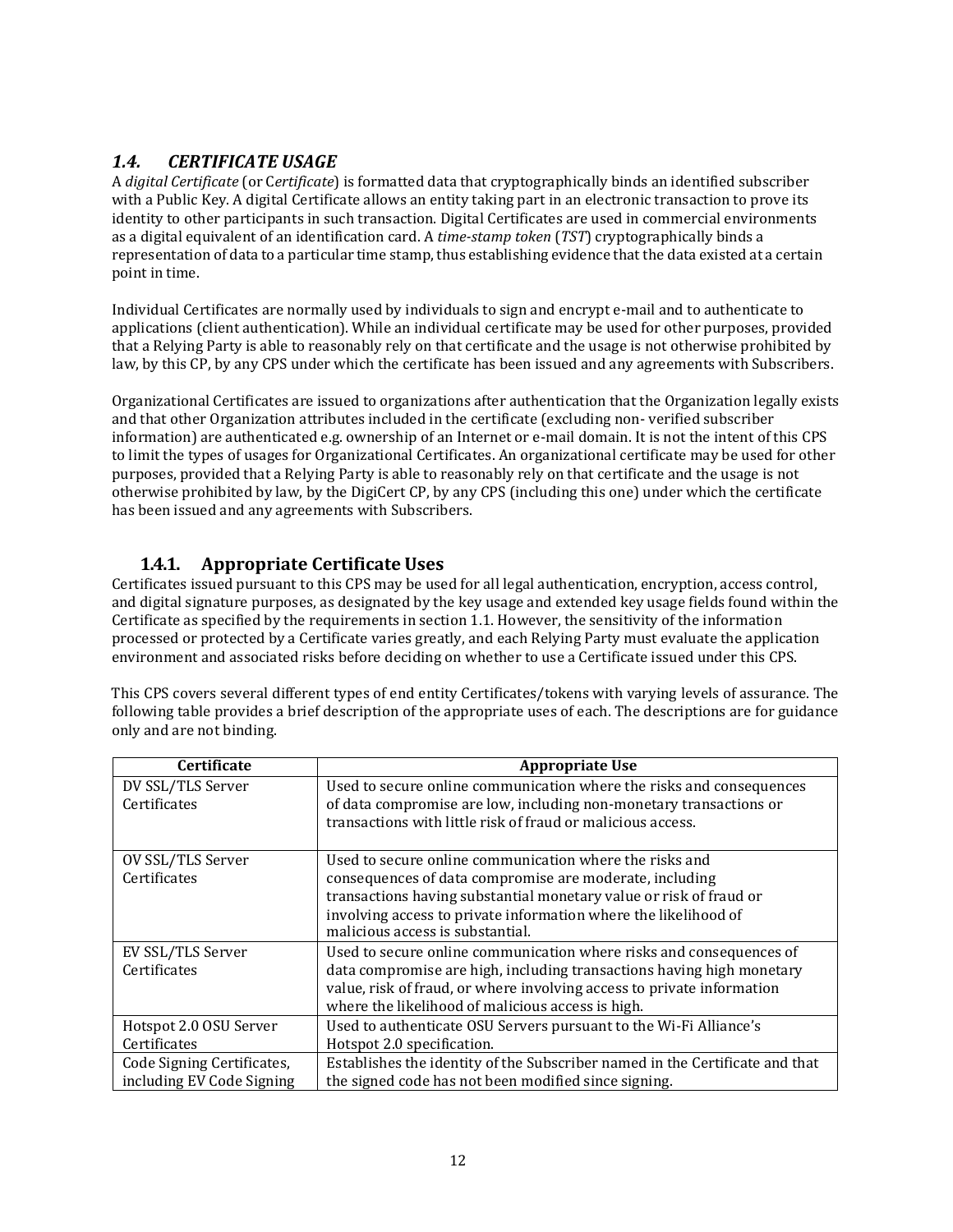| Rudimentary Level 1<br>Client Certificates - | Provides the lowest degree of assurance concerning identity of the<br>individual and is generally used only to provide data integrity to the |
|----------------------------------------------|----------------------------------------------------------------------------------------------------------------------------------------------|
| Personal                                     | information being signed. These Certificates should only be used                                                                             |
|                                              | where the risk of malicious activity is low and if an authenticated                                                                          |
|                                              | transaction is not required.                                                                                                                 |
| Level 1 Client Certificates -                | Used in environments where there are risks and consequences of data                                                                          |
| Enterprise and Class 1 and 2                 | compromise, but such risks are not of major significance. Users are                                                                          |
| Certificates                                 | assumed not likely to be malicious.                                                                                                          |
|                                              |                                                                                                                                              |
| IGTF and Grid-only                           | Support identity assertions and system authentication amongst                                                                                |
| Certificates                                 | participants in the International Grid Trust Federation. IGTF Certificates                                                                   |
|                                              | include those issued as publicly-trusted client Certificates                                                                                 |
|                                              | and those issued under the Grid-only arc.                                                                                                    |
| <b>Adobe Signing Certificates</b>            | Used to sign Adobe documents and show that the portion of the                                                                                |
|                                              | document signed by the author has not been modified since signing.                                                                           |
| Time Stamp Token                             | Used to identify the existence of data at a set period of time.                                                                              |

## **1.4.2. Prohibited Certificate Uses**

<span id="page-12-0"></span>Certificates do not guarantee that the Subject is trustworthy, honest, reputable in its business dealings, safe to do business with, or compliant with any laws. A Certificate only establishes that the information in the Certificate was verified in accordance with this CPS when the Certificate issued. Code signing Certificates do not indicate that the signed code is safe to install or free from malware, bugs, or vulnerabilities.

Certificates shall be used only to the extent the use is consistent with applicable law, and in particular shall be used only to the extent permitted by applicable export or import laws.

CA Certificates subject to the Mozilla Root Store Policy will not be used for any functions except CA functions. In addition, end-user Subscriber Certificates cannot be used as CA Certificates.

Participants in the DigiCert Public PKI periodically rekey Intermediate CAs. Third party applications or platforms that have an Intermediate CA embedded as a root certificate may not operate as designed after the Intermediate CA has been rekeyed. DigiCert therefore does not warrant the use of Intermediate CAs as root certificates and recommends that Intermediate CAs not be embedded into applications and/or platforms as root certificates.

DigiCert strongly discourages key pinning and does not consider it a sufficient reason to delay revocation. DigiCert continually researches and implements technological processes in order to detect pinned applications and other prohibited uses so we can counsel customers on the way pinning impacts the agility of the WebPKI (e.g., rotation of intermediate certificates). Customers should also take care in not mixing certificates trusted for the web with nonweb PKI. Any certificates trusted by the browsers must comply with all requirements of all applicable browser root policies, including revocation periods of 24 hours and 5 days as asserted in the relevant policies, obligations, and requirements of the CP and this CPS.

## <span id="page-12-2"></span><span id="page-12-1"></span>*1.5. POLICY ADMINISTRATION*

#### **1.5.1. Organization Administering the Document**

This CPS and the relevant documents referenced herein are maintained by the DCPA, which can be contacted at:

DigiCert Policy Authority Suite 500 2801 N. Thanksgiving Way Lehi, UT 84043 USA Tel:1-801-701-9600 Fax:1-801-705-0481 [support@digicert.com](mailto:support@digicert.com)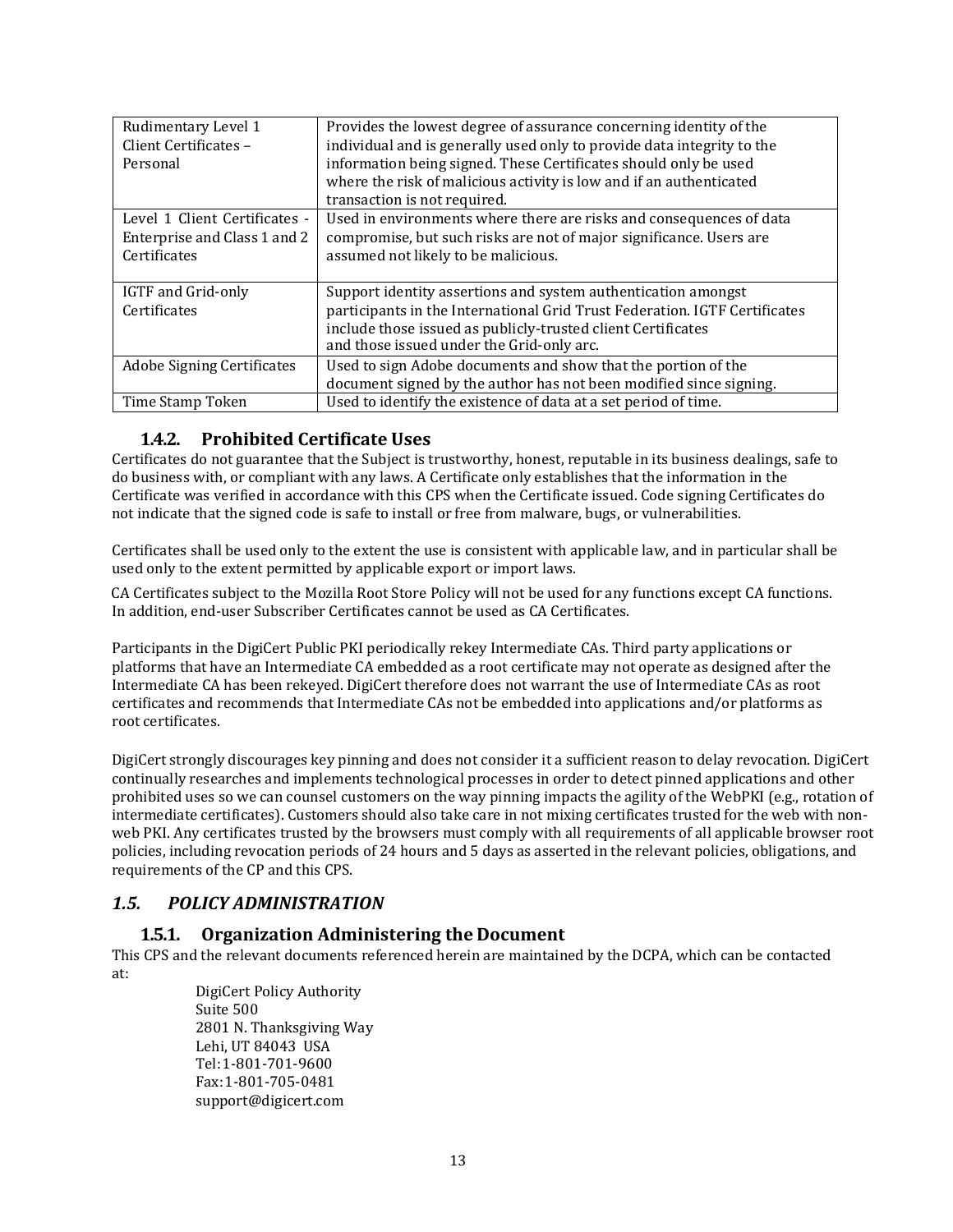#### **1.5.2. Contact Person**

Attn: Legal Counsel DigiCert Policy Authority Suite 500 2801 N. Thanksgiving Way Lehi, UT 84043 USA [www.digicert.com](http://www.digicert.com/) [support@digicert.com](mailto:support@digicert.com)

#### <span id="page-13-0"></span>**Revocation Reporting Contact Person**

Attn: Support DigiCert Technical Support Suite 500 2801 N. Thanksgiving Way Lehi, UT 84043 USA [revoke@digicert.com](mailto:revoke@digicert.com)

For anyone listed in section 4.9.2 of this CPS and the CA/Browser Baseline Requirements that needs assistance with revocation or an investigative report, DigiCert provides this page for reporting and submitting requests with all of the necessary information as outlined in section 4.9: https://problemreport.digicert.com/

If the problem reporting page is unavailable, there is a system outage, you have questions, or you believe our findings are incorrect please contact [revoke@digicert.com.](mailto:revoke@digicert.com)

Entities submitting certificate revocation requests must list their identity and explain the reason for requesting revocation. DigiCert or an RA will authenticate and log each revocation request according to Section 4.9 of the DigiCert CP and this CPS. DigiCert will always revoke a Certificate if the request is authenticated as originating from the Subscriber or the Affiliated Organization listed in the Certificate. If revocation is requested by someone other than an authorized representative of the Subscriber or Affiliated Organization, DigiCert or an RA will investigate the alleged basis for the revocation request prior to taking action in accordance with Section 4.9.1 and 4.9.3.

#### **1.5.3. Person Determining CPS Suitability for the Policy**

<span id="page-13-1"></span>The DCPA determines the suitability and applicability of this CPS based on the results and recommendations received from an independent auditor (see Section 8). The DCPA is also responsible for evaluating and acting upon the results of compliance audits.

#### **1.5.4. CPS Approval Procedures**

<span id="page-13-2"></span>The DCPA approves the CPS and any amendments. Amendments are made after the DCPA has reviewed the amendments' consistency with the CP, by either updating the entire CPS or by publishing an addendum. The DCPA determines whether an amendment to this CPS is consistent with the CP, requires notice, or an OID change. *See also* Section 9.10 and Section 9.12 below.

#### <span id="page-13-4"></span><span id="page-13-3"></span>*1.6. DEFINITIONS AND ACRONYMS*

#### **1.6.1. Definitions**

**"Applicant"** means an entity applying for a Certificate.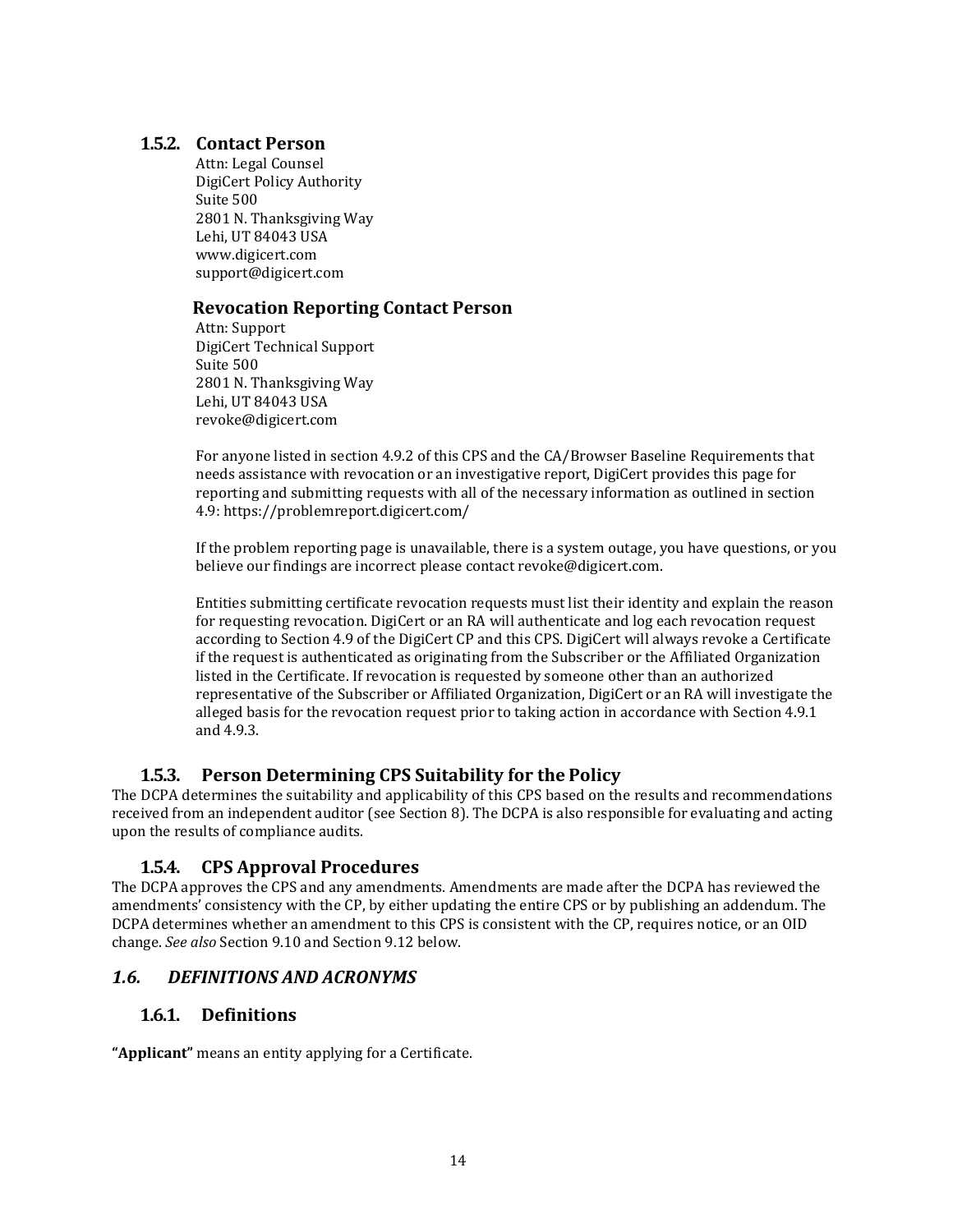**"Application Software Vendor"** means a software developer whose software displays or uses DigiCert Certificates and distributes DigiCert's root Certificates.

**"CAB Forum"** is defined in section 1.1.

**"Certificate"** means an electronic document that uses a digital signature to bind a Public Key and an identity.

**"Certificate Approver"** is defined in the EV Guidelines.

**"Certificate Requester"** is defined in the EV Guidelines.

**"Contract Signer"** is defined in the EV Guidelines.

**"Direct Address"** means an email address conforming to the Applicability Statement for Secure Health Transport.

**"Direct Address Certificate"** means a Certificate containing an entire Direct Address.

**"Direct Organizational Certificate"** means a Certificate containing only the domain name portion of a Direct Address.

**"Domain Name"** is as defined in the Baseline Requirements.

**"EV Guidelines"** is defined in section 1.1.

**"Key Pair"** means a Private Key and associated Public Key.

**"OCSP Responder"** means an online software application operated under the authority of DigiCert and connected to its repository for processing certificate status requests.

**"Private Key**" means the key of a Key Pair that is kept secret by the holder of the Key Pair, and that is used to create digital signatures and/or to decrypt electronic records or files that were encrypted with the corresponding Public Key.

**"Public Key**" means the key of a Key Pair that may be publicly disclosed by the holder of the corresponding Private Key and that is used by a Relying Party to verify digital signatures created with the holder's corresponding Private Key and/or to encrypt messages so that they can be decrypted only with the holder's corresponding Private Key.

**"Relying Party"** means an entity that relies upon either the information contained within a Certificate or a time-stamp token.

**"Relying Party Agreement"** means an agreement which must be read and accepted by the Relying Party prior to validating, relying on or using a Certificate or accessing or using DigiCert's Repository. The Relying Party Agreement is available for reference through a DigiCert online repository.

**"Subscriber"** means either the entity identified as the subject in the Certificate or the entity that is receiving DigiCert's time-stamping services.

**"Subscriber Agreement"** means an agreement that governs the issuance and use of a Certificate that the Applicant must read and accept before receiving a Certificate.

**"WebTrust"** means the current version of CPA Canada's WebTrust Program for Certification Authorities.

**"WHOIS"** Information retrieved directly from the Domain Name Registrar or registry operator via the protocol, the Registry Data Access Protocol, or an HTTPS website.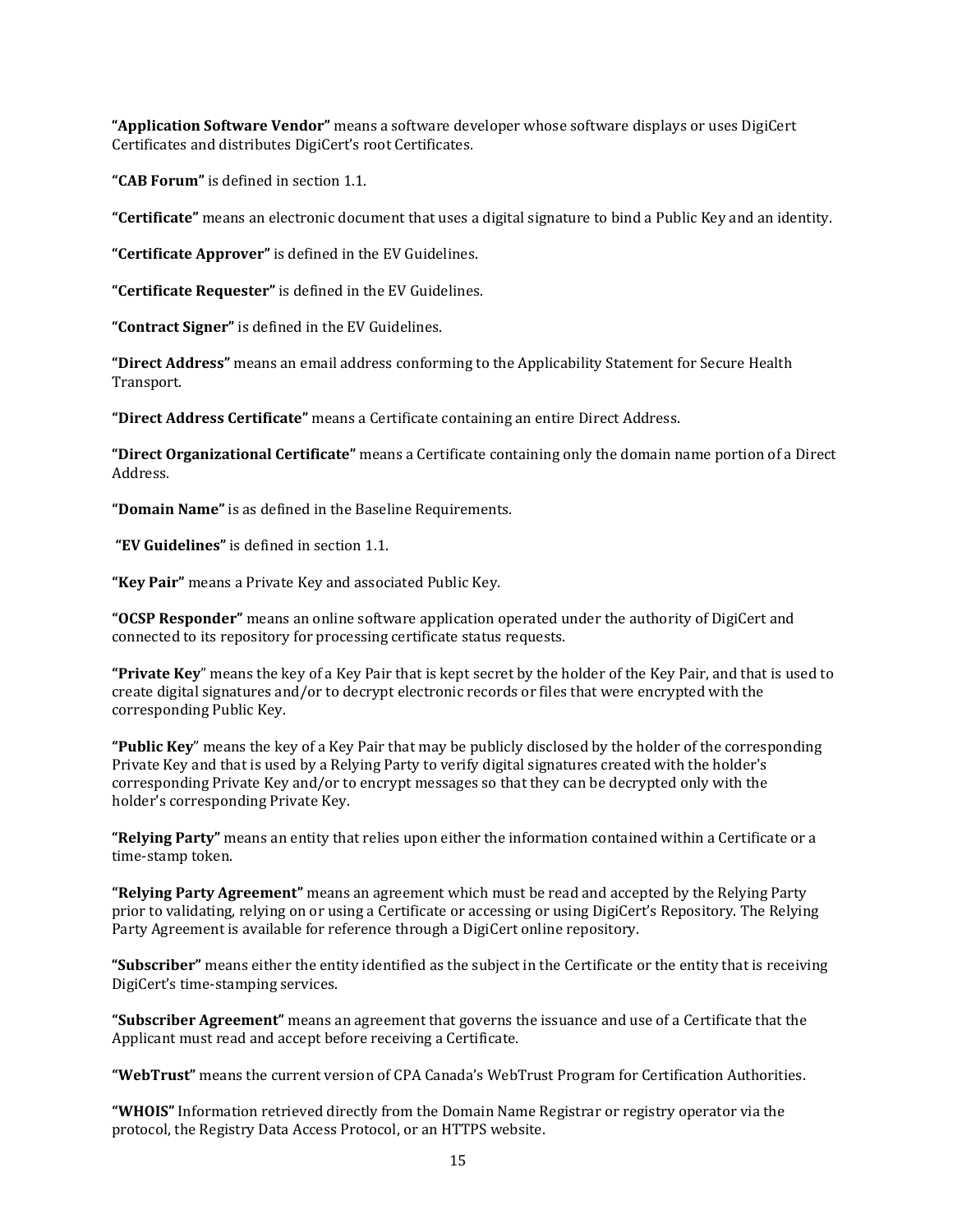# <span id="page-15-0"></span>**1.6.2. Acronyms**

| AATL                     | Adobe Approved Trust List                                  |
|--------------------------|------------------------------------------------------------|
| CA                       | Certificate Authority or Certification Authority           |
| <b>CAA</b>               | Certification Authority Authorization                      |
| CAB                      | "CA/Browser" as in "CAB Forum"                             |
| <b>CMS</b>               | <b>Card Management System</b>                              |
| $\mathsf{C}\mathsf{P}$   | <b>Certificate Policy</b>                                  |
| <b>CPS</b>               | <b>Certification Practice Statement</b>                    |
| CRL                      | <b>Certificate Revocation List</b>                         |
| <b>CSR</b>               | Certificate Signing Request                                |
| <b>CT</b>                | CertificateTransparency                                    |
| <b>DBA</b>               | Doing Business As (also known as "Trading As")             |
|                          | DigiCert Policy Authority                                  |
| <b>DCPA</b>              |                                                            |
| <b>DNS</b>               | Domain Name Service                                        |
| DV                       | Domain Validated                                           |
| <b>ETSI</b>              | European Telecommunications Standards Institute            |
| EU                       | <b>European Union</b>                                      |
| EV                       | <b>Extended Validation</b>                                 |
| <b>FIPS</b>              | (US Government) Federal Information Processing Standard    |
| FQDN                     | <b>Fully Qualified Domain Name</b>                         |
| <b>FTP</b>               | File Transfer Protocol                                     |
| GLEIF                    | Global Legal Entity Identifier Foundation                  |
| <b>HISP</b>              | <b>Health Information Service Provider</b>                 |
| HSM                      | Hardware Security Module                                   |
| <b>HTTP</b>              | <b>Hypertext Transfer Protocol</b>                         |
| <b>IANA</b>              | <b>Internet Assigned Numbers Authority</b>                 |
| <b>ICANN</b>             | <b>Internet Corporation for Assigned Names and Numbers</b> |
| IdM                      | <b>Identity Management System</b>                          |
|                          |                                                            |
|                          | <b>Internationalized Domain Name</b>                       |
| IDN<br><b>ISSO</b>       |                                                            |
|                          | <b>Information System Security Officer</b>                 |
| <b>IETF</b>              | <b>Internet Engineering Task Force</b>                     |
| <b>IGTF</b>              | International Grid Trust Federation                        |
| ITU                      | International Telecommunication Union                      |
| IV                       | Individual Validated                                       |
| LEI                      | Legal Entity Identifier                                    |
| LOA                      | Level of Assurance                                         |
| <b>MICS</b>              | Member-Integrated Credential Service (IGTF)                |
| <b>NIST</b>              | National Institute of Standards and Technology             |
| <b>OCSP</b>              | Online Certificate Status Protocol                         |
| 0ID                      | Object Identifier                                          |
| <b>ONC</b>               | Office of the National Coordinator for Healthcare (U.S.)   |
| 0SU                      | Online Sign-Up (Wi-Fi Alliance Hotspot 2.0)                |
| 0V                       | Organization Validated                                     |
| PIN                      | Personal Identification Number (e.g. a secret access code) |
| PKI                      | Public Key Infrastructure                                  |
| <b>PKIX</b>              | IETF Working Group on Public Key Infrastructure            |
| RA                       | <b>Registration Authority</b>                              |
| <b>RFC</b>               |                                                            |
|                          | Request for Comments (at IETF.org)                         |
| SAN                      | Subject Alternative Name                                   |
| <b>SHA</b>               | Secure Hashing Algorithm                                   |
| SSL                      | Secure Sockets Layer                                       |
| TLD                      | Top-Level Domain                                           |
| <b>TLS</b><br><b>TSA</b> | <b>Transport Layer Security</b><br>Time Stamping Authority |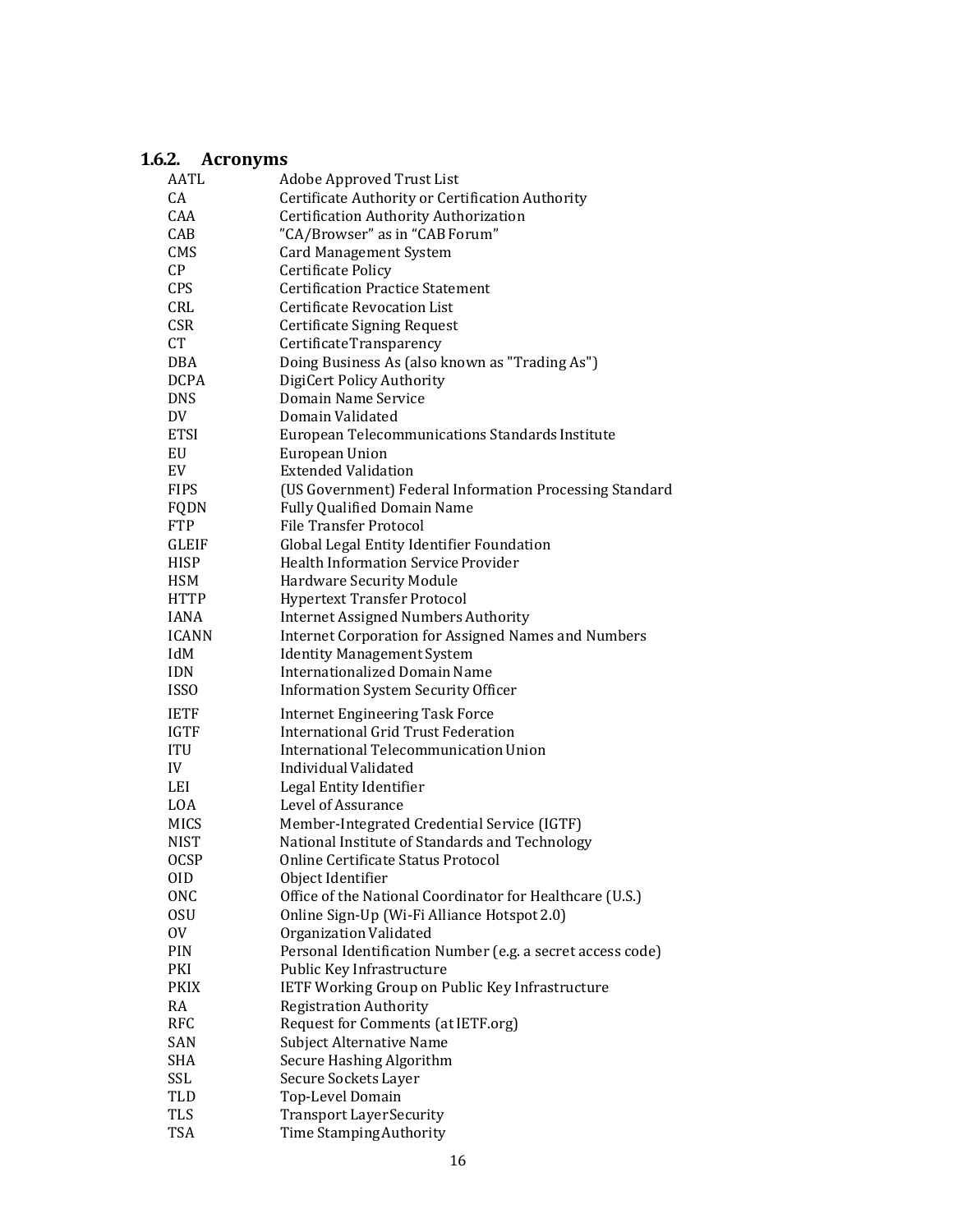| <b>TST</b> | Time-Stamp Token                                                                        |
|------------|-----------------------------------------------------------------------------------------|
| TTL        | Time To Live                                                                            |
| UTC.       | Coordinated Universal Time                                                              |
| X.509      | The ITU-T standard for Certificates and their corresponding authentication<br>framework |

## <span id="page-16-0"></span>**1.6.3. References**

If not listed in section 1.1:

Adobe Approved Trust List Technical Requirements, v.2.0

CA/Browser Forum Baseline Requirements Certificate Policy for the Issuance and Management of Publicly-Trusted Certificates ("Baseline Requirements")

CA/Browser Forum Guidelines for the Issuance and Management of Extended Validation Certificates ("EV Guidelines")

CA/Browser Forum Guidelines for the Issuance and Management of Publicly-Trusted Code Signing **Certificates** 

Wi-Fi Alliance Hotspot 2.0 Release 2 Online Signup Certificate Policy Specification (Hotspot 2.0 CP) Mozilla Root Store Policy v.2.7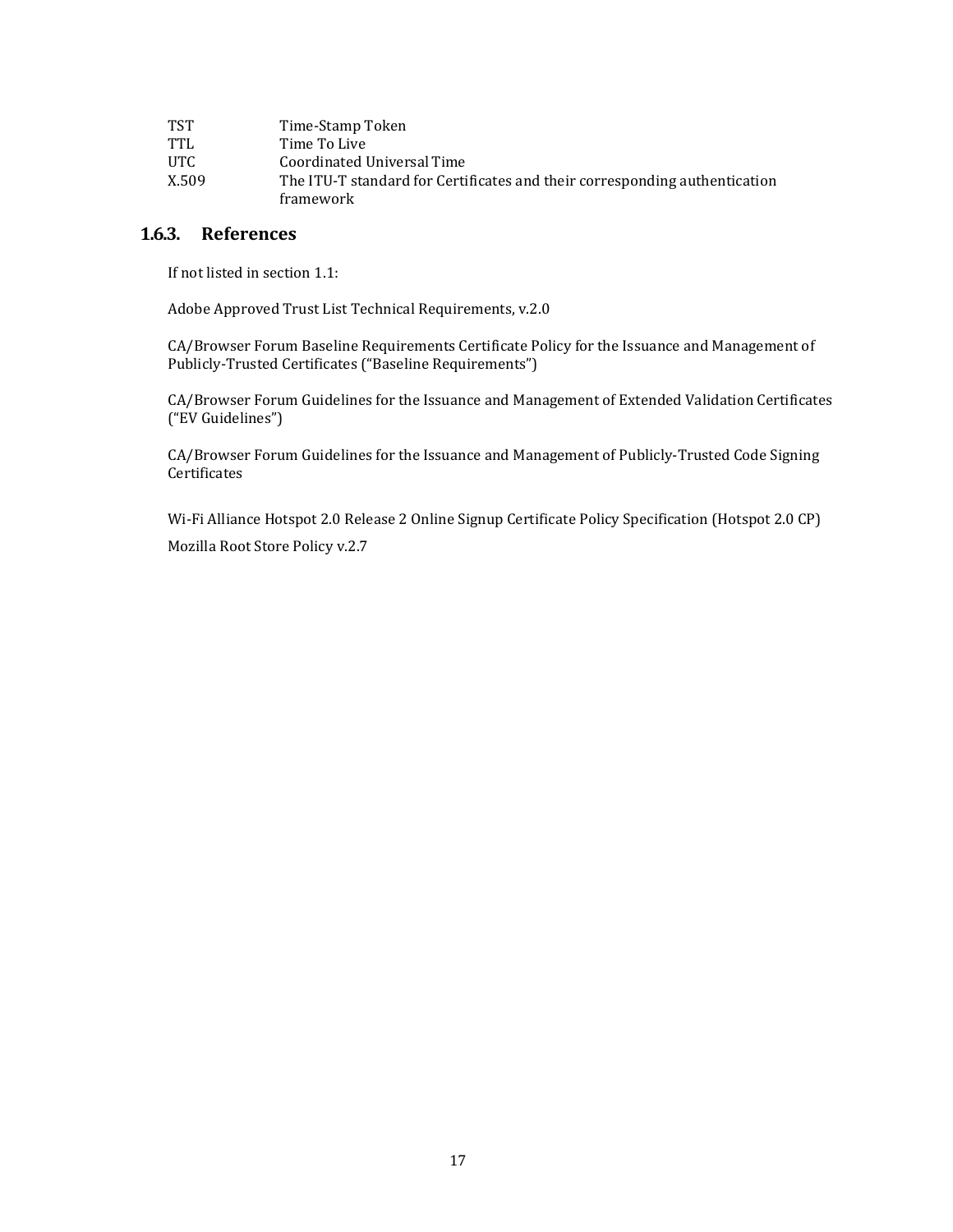# <span id="page-17-0"></span>**2. PUBLICATION AND REPOSITORY RESPONSIBILITIES**

# <span id="page-17-1"></span>*2.1. REPOSITORIES*

DigiCert makes its root Certificates, revocation data for issued digital Certificates, CPs, CPSs, Relying Party Agreements, and standard Subscriber Agreements available in public repositories. DigiCert develops, implements, enforces, and annually updates this CPS to meet the compliance standards of the documents listed in Sections 1.1 and 1.6.3. These updates also describe how the latest version of the Baseline Requirements are implemented. As Baseline Requirements are updated, DigiCert reviews the changes to determine their impact on these practices. Each section impacted by the Baseline Requirements will be updated and provided to the DCPA for approval and implementation. If an SSL/TLS Server Certificate is intended to be trusted in Chrome, it is published by posting it in a Certificate Transparency log.

DigiCert's legal repository for most services is located at https:/[/www.digicert.com/legal-repository/.](http://www.digicert.com/legal-repository/) DigiCert's publicly trusted root Certificates and its CRLs and OCSP responses are regularly accessible online with systems described in Section 5 to minimize downtime.

## <span id="page-17-2"></span>*2.2. PUBLICATION OF CERTIFICATION INFORMATION*

The DigiCert certificate services, business practices (as required by section 8 of this CPS and the CP), and the repository are accessible through several means of communication:

- 1. On the web: https:/[/www.digicert.com \(](http://www.digicert.com/)and via URIs included in the certificates themselves)
- 2. By email to [admin@digicert.com](mailto:admin@digicert.com)
- 3. By mail addressed to: DigiCert, Inc., Suite 500, 2801 N. Thanksgiving Way, Lehi, Utah 84043
- 4. By telephone Tel: 1-801-877-2100
- 4. By fax: 1-801-705-0481

As specified in section 1.1, this CPS and the corresponding CP is structured in accordance with RFC 3647 and includes all material required by RFC 3647.

DigiCert hosts test Web pages that allow Application Software Suppliers to test their software with Subscriber Certificates that chain up to each publicly trusted Root Certificate.

These separate Web pages are located at digicert.com/help.

## <span id="page-17-3"></span>*2.3. TIME OR FREQUENCY OF PUBLICATION*

CA Certificates are published in a repository as soon as possible after issuance. CRLs for end-user Certificates are issued at least once per day. CRLs for CA Certificates are issued at least every 6 months and also within 24 hours if a CA Certificate is revoked. Under special circumstances, DigiCert may publish new CRLs prior to the scheduled issuance of the next CRL. (See Section 4.9 for additional details.)

For Certificates subject to the Baseline Requirements, CRLs for end-user Subscriber Certificates are issued at least once every seven days. CRLs for CAs that only issue CA Certificates subject to the Baseline Requirements are generally issued at least annually, and also whenever a CA Certificate is revoked. CRLs for Authenticated Content Signing (ACS) Root CAs are published annually and also whenever a CA Certificate is revoked. If a Certificate listed in a CRL expires, it may be removed from later issued CRLs after the Certificate's expiration.

DigiCert develops, implements, enforces, and annually updates this CPS to describe in detail how DigiCert complies with the CA/Browser Baseline Requirements and other documents as listed in section 1.1 and 1.6.3 of this CPS. Those updates indicate conformance by incrementing the version number and adding a dated changelog entry even if no other changes are made to the document as specified in section 1.2 of this CPS.

New or modified versions of the CP, this CPS, Subscriber Agreements, or Relying Party Warranties are typically published within seven days after their approval.

#### <span id="page-17-4"></span>*2.4. ACCESS CONTROLS ON REPOSITORIES*

Read-only access to the repository is unrestricted. Logical and physical controls prevent unauthorized write access to repositories.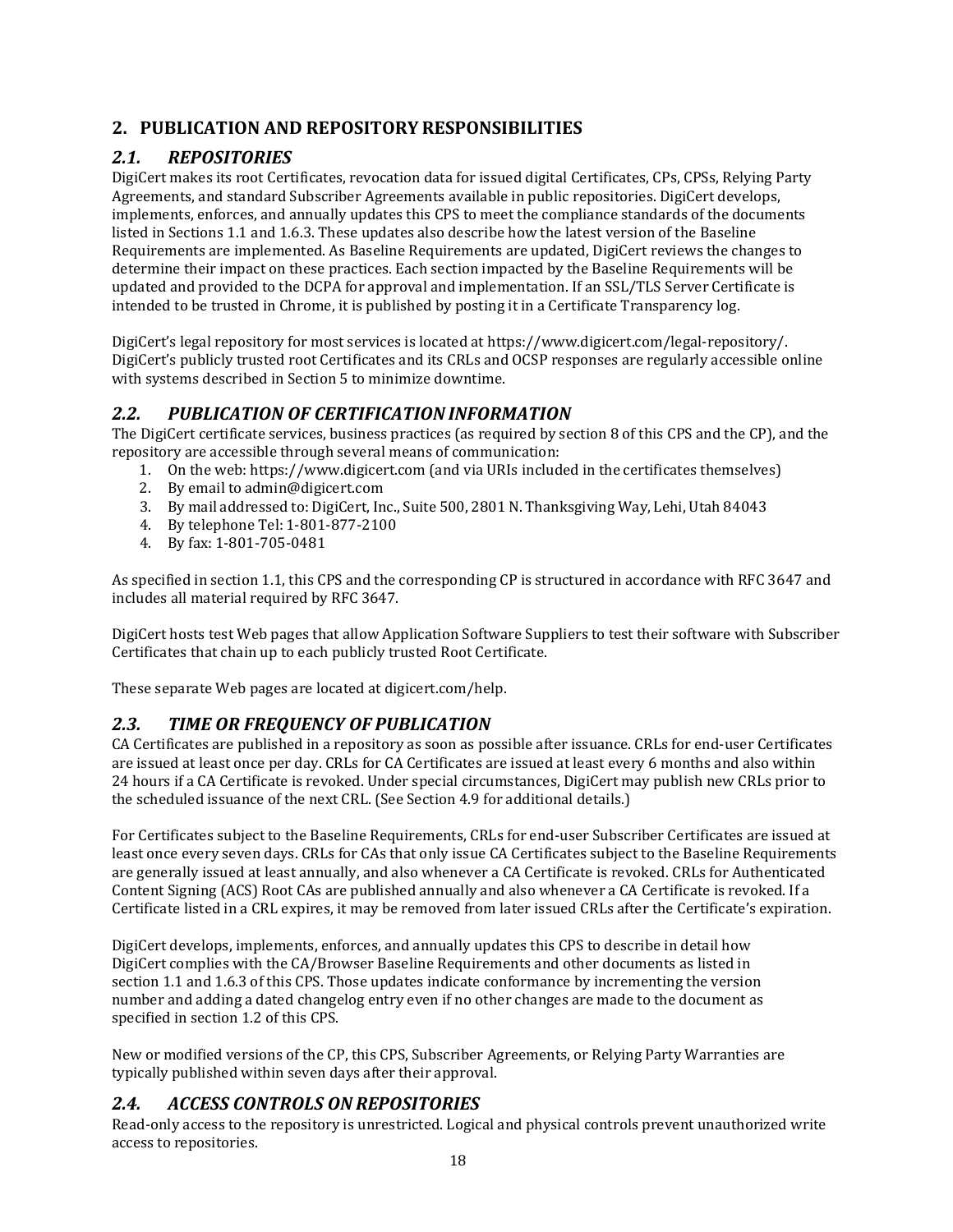## <span id="page-18-0"></span>**3. IDENTIFICATION AND AUTHENTICATION**

## <span id="page-18-2"></span><span id="page-18-1"></span>*3.1. NAMING*

## **3.1.1. Types of Names**

For TLS and s/MIME Certificates are issued with a non-null subject Distinguished Name (DN) that complies with ITU X.500 standards except that DigiCert may issue a Level 1 Certificate with a null subject DN if it includes at least one alternative name form that is marked critical. When DNs are used, common names must respect namespace uniqueness requirements and must not be misleading. This does not preclude the use of pseudonymous Certificates, except where stated otherwise under Section 3.1.3.

DigiCert issues EV SSL/TLS Certificates to .onion domains in accordance with Appendix F of the EV Guidelines or Appendix C of the Baseline Requirements when the FQDN contains "onion" as the rightmost label.

DigiCert issues OSU Server Certificates with subject alternative names that contain: (1) OSU Server FQDN(s) and (2) Friendly Name(s) that identify the wifi service provider, in accordance with section 3.4 of the Hotspot 2.0 CP.

## **3.1.2. Need for Names to beMeaningful**

<span id="page-18-3"></span>DigiCert uses distinguished names that identify both the entity (i.e. person, organization, device, or object) that is the subject of the Certificate and the entity that is the issuer of the Certificate. DigiCert only allows directory information trees that accurately reflect organization structures.

#### **3.1.3. Anonymity or Pseudonymity of Subscribers**

<span id="page-18-4"></span>Generally, DigiCert does not issue anonymous or pseudonymous Certificates; however, for IDNs, DigiCert may include the Punycode version of the IDN as a subject name. DigiCert may also issue other pseudonymous endentity Certificates if they are not prohibited by policy and any applicable name space uniqueness requirements are met.

#### **3.1.4. Rules for Interpreting Various Name Forms**

<span id="page-18-5"></span>Distinguished Names in Certificates are interpreted using X.500 standards and ASN.1 syntax.

#### **3.1.5. Uniqueness of Names**

<span id="page-18-6"></span>The uniqueness of each subject name in a Certificate is enforced as follows:

| SSL/TLS Server             | Inclusion of the domain name in the Certificate. Domain                |
|----------------------------|------------------------------------------------------------------------|
| Certificates               | name uniqueness is controlled by the Internet                          |
|                            | Corporation for Assigned Names and Numbers (ICANN).                    |
| <b>Client Certificates</b> | Requiring a unique email address or a unique                           |
|                            | organization name combined/associated with a unique<br>serial integer. |
| Document Signing           | Requiring a unique email address or a unique                           |
| Certificates               | organization name combined/associated with a unique                    |
|                            | serial integer.                                                        |
| IGTF and Grid-only         | For device Certificates, an FQDN is included in the                    |
| Device Certificates        | appropriate fields. For other Certificates, DigiCert may               |
|                            | append a unique ID to a name listed in the Certificate.                |
| Code Signing               | Requiring a unique organization name and address or a                  |
| Certificates               | unique organization name combined/associated with a                    |
| (including CDS             | unique serial integer.                                                 |
| Certificates)              |                                                                        |
| <b>Time Stamping</b>       | Requiring a unique hash and time or unique serial                      |
|                            |                                                                        |
|                            | integer assigned to the time stamp                                     |

The names of Subscribers shall be unique within a subordinate Issuer CA's and Customer's Sub-domain for a specific type of Certificate. Name uniqueness is not violated when multiple certificates are issued to the same entity.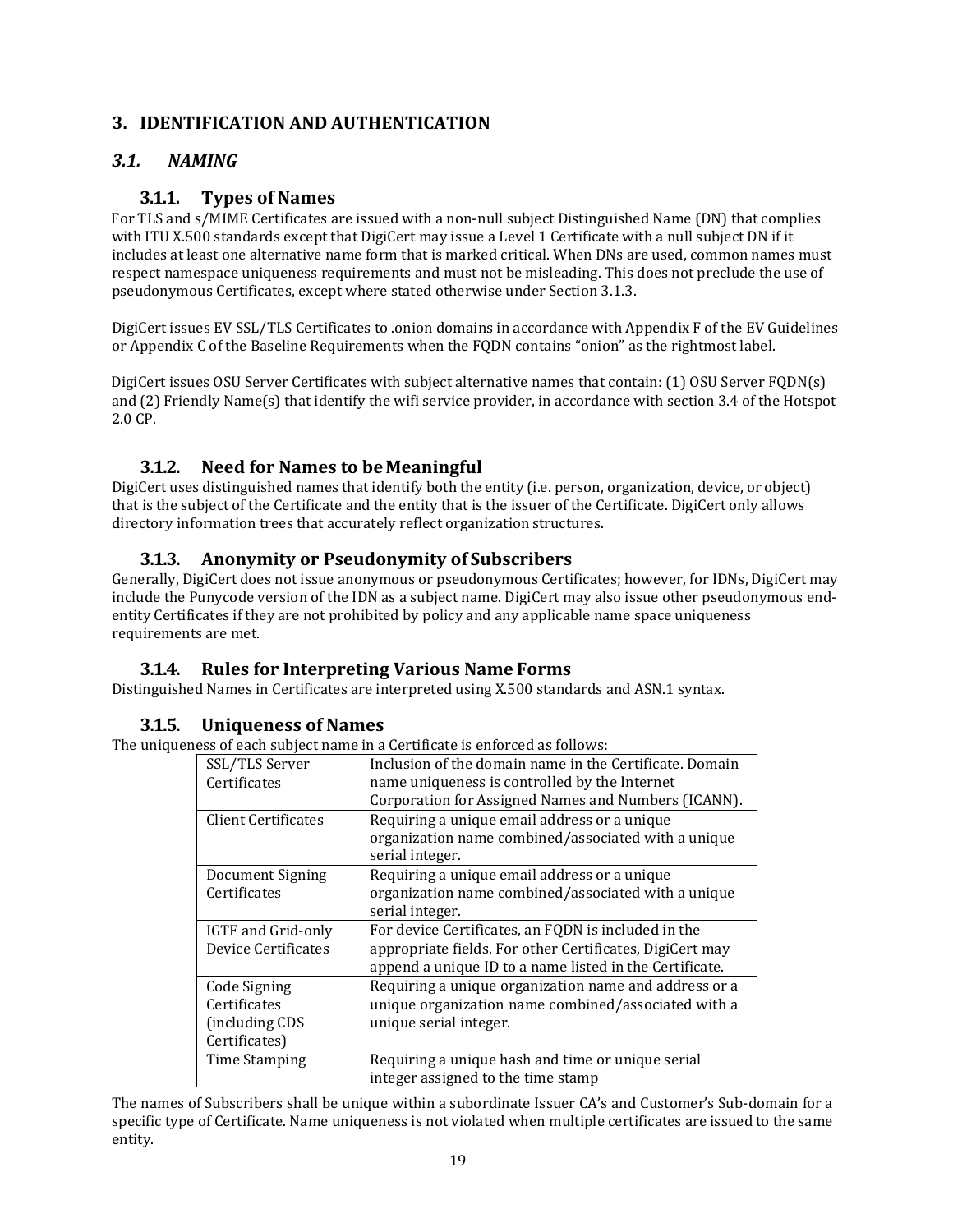## **3.1.6. Recognition, Authentication, and Role ofTrademarks**

<span id="page-19-0"></span>For OSU Server Certificates, DigiCert conducts a trademark search of logos and Friendly Names in relevant mark registration databases, such as the U.S. Patent and Trademark Office or WIPO, to confirm an applicant's right to use a particular trademark. Based on the results of such search(es), DigiCert issues an OSU Server Certificate with one or more logotype extensions containing the hash algorithm and hash value of logos associated with the service provider. If an applicant does not have a friendly name or logo available, DigiCert may include a logo and friendly name specified by the Wi-Fi Alliance.

For publicly-trusted TLS/SSL Certificates, DigiCert implements a process that prevents Certificates from including a name, DBA, tradename, trademark, address, location, or other text that refers to a specific natural person or Legal Entity unless DigiCert has verified this information in accordance with the EV Guidelines, Baseline Requirements, and section 3.2 of the CP and this CPS.

For all other Certificates, unless otherwise specifically stated in this CPS, DigiCert does not verify an Applicant's right to use a trademark and does not resolve trademark disputes. DigiCert may reject any application or require revocation of any Certificate that is part of a trademark dispute.

## <span id="page-19-1"></span>*3.2. INITIAL IDENTITY VALIDATION*

DigiCert may use any legal means of communication or investigation to ascertain the identity of an organizational or individual Applicant. DigiCert may refuse to issue a Certificate in its sole discretion.

## **3.2.1.** Method to Prove Possession of Private Key

<span id="page-19-3"></span><span id="page-19-2"></span>No stipulation.

| 3.2.2.           | Authentication of Organization and Domain/Email Control         |  |
|------------------|-----------------------------------------------------------------|--|
| V SSL/TLS Server | DigiCert validates the Applicant's right to use or control each |  |

| DV SSL/TLS Server<br>Certificates | DigiCert validates the Applicant's right to use or control each domain<br>name that will be listed in the Subject Alternative Name field of a<br>Certificate by using at least one of the following procedures from<br>section 3.2.2.4 of the Baseline Requirements:                                                                                                                                                                                               |
|-----------------------------------|--------------------------------------------------------------------------------------------------------------------------------------------------------------------------------------------------------------------------------------------------------------------------------------------------------------------------------------------------------------------------------------------------------------------------------------------------------------------|
|                                   | This method (BR Section 3.2.2.4.1) is no longer used<br>1.<br>because it is deprecated as of 1-August-2018;                                                                                                                                                                                                                                                                                                                                                        |
|                                   | 2. Email, Fax, SMS, or Postal Mail to the Domain Contact by<br>sending a unique Random Value (valid for no more than 30<br>days from its creation) through email, fax, SMS, or postal<br>mail, to the Domain Contact and receiving confirmation by<br>their use of the Random Value, performed in accordance<br>with BR Section 3.2.2.4.2;                                                                                                                         |
|                                   | 3.<br>(BR Section 3.2.2.4.3) is no longer used because it is<br>deprecated as of 31-May-2019;                                                                                                                                                                                                                                                                                                                                                                      |
|                                   | Constructed Email to Domain Contact establishing<br>4.<br>the Applicant's control over the FQDN by sending<br>an email created by using 'admin', 'administrator',<br>'webmaster', 'hostmaster' or 'postmaster' as the<br>local part followed by the $("@")$ sign, followed by<br>an Authorization Domain name, including a<br>Random Value in the email, and receiving a<br>response using the Random Value, performed in<br>accordance with BR Section 3.2.2.4.4; |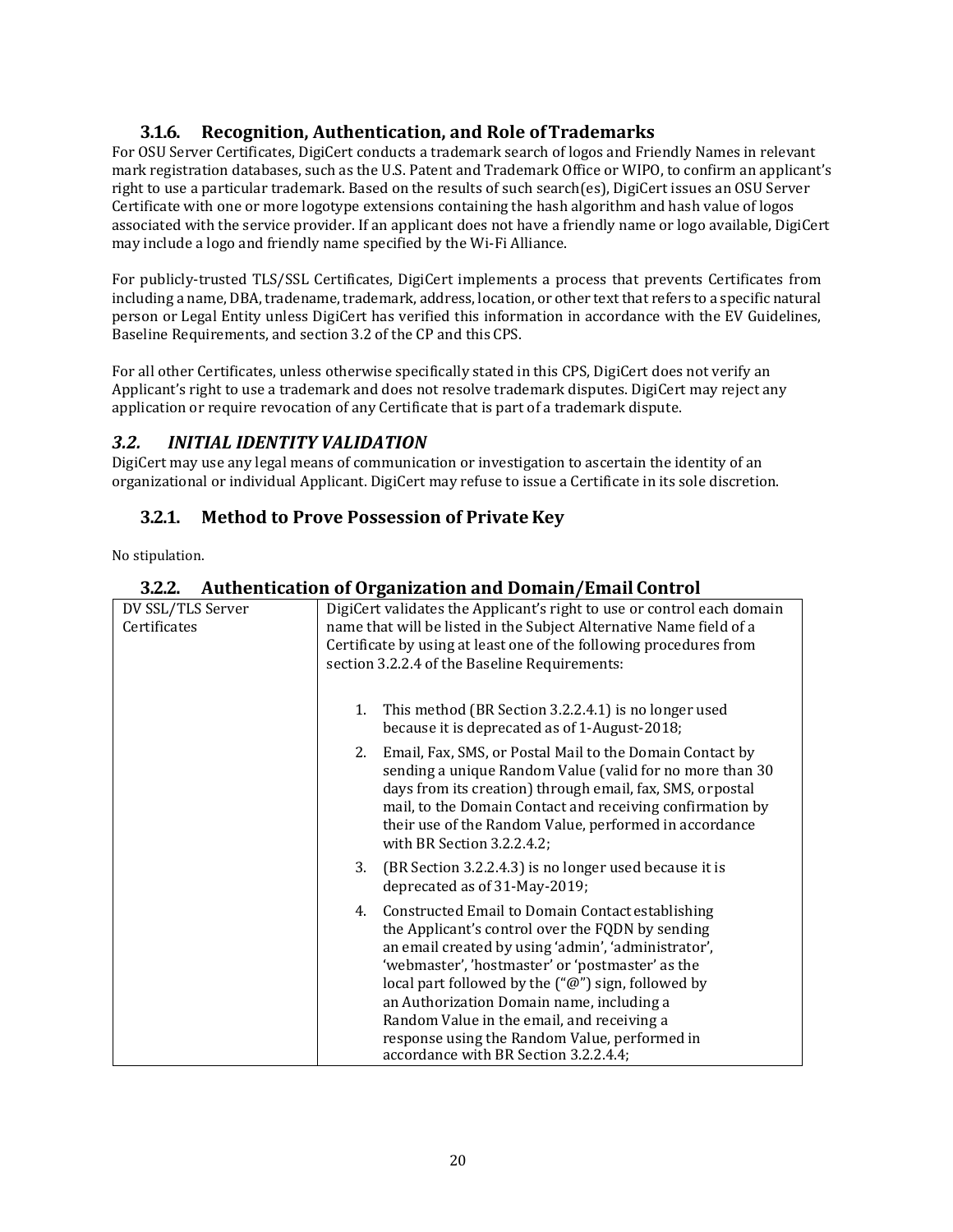| 5. | (BR Section 3.2.2.4.5) is no longer used because it is<br>deprecated as of 1-August-2018;                                                                                                                                                                                                                                                                                                                                                                                                                             |
|----|-----------------------------------------------------------------------------------------------------------------------------------------------------------------------------------------------------------------------------------------------------------------------------------------------------------------------------------------------------------------------------------------------------------------------------------------------------------------------------------------------------------------------|
| 6. | (BR Section 3.2.2.4.6) is no longer used because it is<br>deprecated as of 24-April-2020 and not allowed<br>after June 2020 <sup>1</sup> ;                                                                                                                                                                                                                                                                                                                                                                            |
| 7. | Domain Name Service (DNS) Change by confirming the<br>presence of a Random Value or Request Token in a DNS<br>CNAME, TXT, or CAA record for either an Authorization<br>Domain Name or an Authorization Domain Name prefixed<br>with a label that begins with an underscore character,<br>performed in accordance BR Section 3.2.2.4.7;                                                                                                                                                                                |
| 8. | IP Address - by confirming the Applicant's control over the<br>FQDN through control of an IP address returned from a DNS<br>lookup for A or AAAA records for the FQDN, performed in<br>accordance with BR Sections 3.2.2.5 and 3.2.2.4.8;                                                                                                                                                                                                                                                                             |
| 9. | (BR Section 3.2.2.4.9) is no longer used because it was<br>deprecated upon publication of v.4.16 of this CPS;                                                                                                                                                                                                                                                                                                                                                                                                         |
|    | 10. (BR Section 3.2.2.4.10) is no longer used because it<br>was deprecated upon publication of v.4.16 of this CPS;                                                                                                                                                                                                                                                                                                                                                                                                    |
|    | 11. (BR Section 3.2.2.4.11) is no longer used because it is<br>deprecated as of 5-February-2018;                                                                                                                                                                                                                                                                                                                                                                                                                      |
|    | 12. Confirming that the Applicant is the Domain Contact for<br>the Base Domain Name (provided that the CA or RA is also<br>the Domain Name Registrar or an Affiliate of the<br>Registrar), performed in accordance with BR Section<br>3.2.2.4.12;                                                                                                                                                                                                                                                                     |
|    | 13. Confirming the Applicant's control over the FQDN by sending<br>a Random Value via email and then receiving a confirming<br>response utilizing the Random Value. The Random Value will<br>be sent to a DNS CAA Email Contact. The relevant CAA<br>Resource Record Set is found using the search algorithm<br>defined in RFC 8659 performed in accordance with BR<br>Section 3.2.2.4.13;                                                                                                                            |
|    | 14. Confirming the Applicant's control over the FQDN by sending<br>a Random Value via email to the DNS TXT Record Email<br>Contact for the Authorization Domain Name for the FQDN<br>and then receiving a confirming response utilizing the<br>Random Value, performed in accordance with BR Section<br>3.2.2.4.14;                                                                                                                                                                                                   |
|    | 15. Confirming the Applicant's control over the FQDN by calling<br>the Domain Contact's phone number and obtaining a<br>confirming response to validate the authorized Domain<br>Name. Each phone call can confirm control of multiple<br>authorized Domain Names provided that the same Domain<br>Contact phone number is listed for each authorized Domain<br>Name being verified and they provide a confirming response<br>for each authorized Domain Name, performed in accordance<br>with BR Section 3.2.2.4.15; |

<span id="page-20-0"></span> $^{\rm 1}$  DigiCert may continue to re-use information and validations for domains validated under this method per the applicable certificate data reuse periods in section 4.2.1.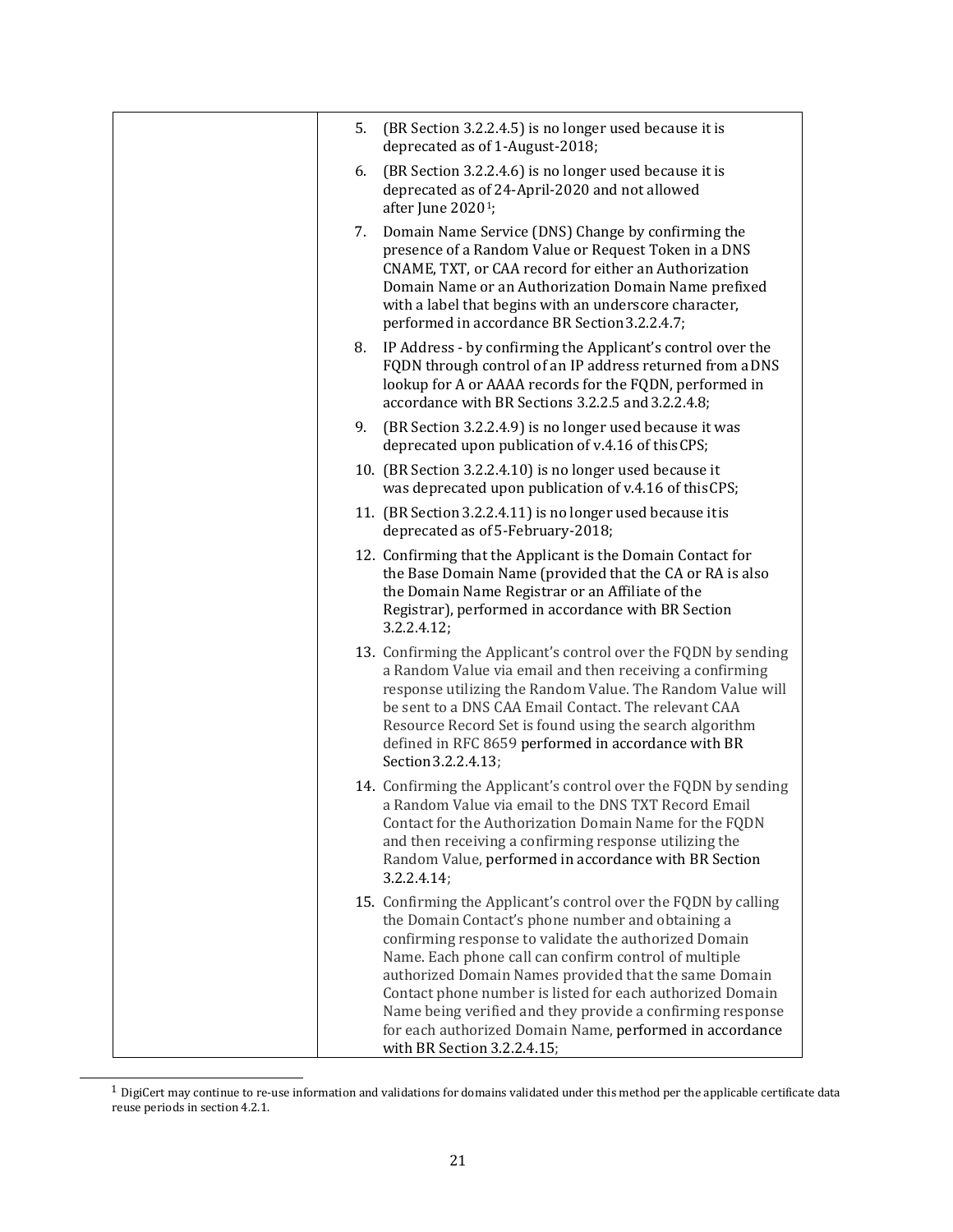|                                                                                        | 16. Confirming the Applicant's control over the FQDN by<br>calling the DNS TXT Record Phone Contact's phone number<br>and obtaining a confirming response to validate the<br>authorized Domain Name. Each phone call can confirm<br>control of multiple authorized Domain Names provided<br>that the same DNS TXT Record Phone Contact phone<br>number is listed for each authorized Domain Name being<br>verified and they provide a confirming response for each<br>authorized Domain Name, performed in accordance with<br>BR Section 3.2.2.4.16; |
|----------------------------------------------------------------------------------------|------------------------------------------------------------------------------------------------------------------------------------------------------------------------------------------------------------------------------------------------------------------------------------------------------------------------------------------------------------------------------------------------------------------------------------------------------------------------------------------------------------------------------------------------------|
|                                                                                        | 17. Confirming the Applicant's control over the FQDN by calling<br>the DNS CAA Phone Contact's phone number and obtain a<br>confirming response to validate the ADN. Each phone call can<br>confirm control of multiple ADNs provided that the same DNS<br>CAA Phone Contact phone number is listed for each ADN<br>being verified and they provide a confirming response for<br>each ADN, performed in accordance with BR Section<br>3.2.2.4.17;                                                                                                    |
|                                                                                        | 18. Confirming the Applicant's control over the FQDN by<br>verifying that the Request Token or Random Value is<br>contained in the contents of a file (such as a Request Token,<br>Random Value that does not appear in the request used to<br>retrieve the file and receipt of a successful HTTP 2xx status<br>code response from the request) performed in accordance<br>with BR section 3.2.2.4.18; and                                                                                                                                           |
|                                                                                        | 19. Confirming the Applicant's control over a FQDN by<br>validating domain control of the FQDN using the ACME<br>HTTP Challenge method defined in section 8.3 of RFC 8555,<br>performed in accordance with BR section 3.2.2.4.19 and<br>section 8.3 of RFC 8555 as prescribed.                                                                                                                                                                                                                                                                       |
|                                                                                        | 20. Confirming the Applicant's control over a FQDN by<br>validating domain control of the FQDN by negotiating a new<br>application layer protocol using the TLS Application-Layer<br>Protocol Negotiation (ALPN) Extension performed in<br>accordance with BR section 3.2.2.4.20 as defined in RFC<br>8737.                                                                                                                                                                                                                                          |
|                                                                                        | Wildcard Certificate Domain Name validation is completed using the<br>above list as permitted by the CA/B Forum Baseline Requirements<br>along with current best practice of consulting a public suffix list.                                                                                                                                                                                                                                                                                                                                        |
| IV and OV SSL/TLS Server,<br>OSU Server, Object<br>Signing, and Device<br>Certificates | DigiCert validates the Applicant's right to use or control the Domain<br>Name(s) and the country code that will be listed in the Certificate<br>using the DV SSL/TLS Server Certificate validation procedures above.                                                                                                                                                                                                                                                                                                                                 |
| (excluding device<br>Certificates issued under<br>the Grid-only arc)                   | DigiCert also verifies the identity and address of the Applicant using<br>the procedures found in section 3.2.2.1 or section 3.2.3 of the Baseline<br>Requirements.                                                                                                                                                                                                                                                                                                                                                                                  |
|                                                                                        | DigiCert verifies any DBA included in a Certificate using a third party<br>or government source, attestation letter, or reliable form of<br>identification in accordance with section 3.2.2 of the Baseline<br>Requirements.                                                                                                                                                                                                                                                                                                                         |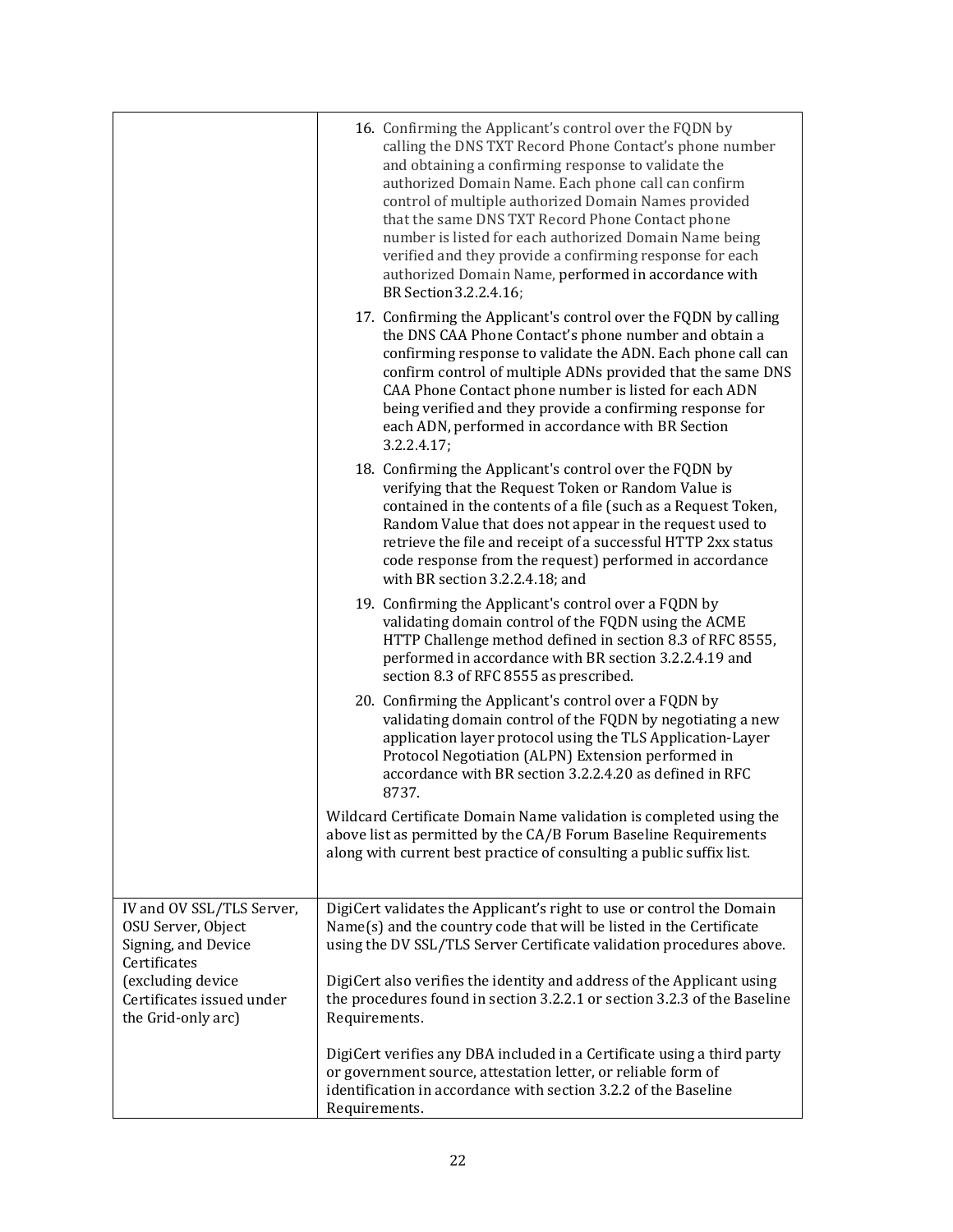| Device Certificates issued<br>under the Grid-only arc                          | An RA or Trusted Agent validates the applicant's information in<br>accordance with an RPS (or similar document) applicable to the<br>community of interest.                                                                                                                                  |
|--------------------------------------------------------------------------------|----------------------------------------------------------------------------------------------------------------------------------------------------------------------------------------------------------------------------------------------------------------------------------------------|
| EV SSL/TLS Server and EV<br><b>Code Signing Certificates</b>                   | Information concerning organization identity related to the issuance<br>of EV SSL/TLS Server Certificates is validated in accordance with the<br>EV Guidelines.                                                                                                                              |
| S/MIME Certificates issued<br>as Level 1-4 Client<br>Certificates <sup>2</sup> | DigiCert verifies an individual's or organization's right to use or<br>control an email address to be contained in a Certificate that will have<br>the "Secure Email" EKU by doing one of the following:                                                                                     |
|                                                                                | 1. By verifying domain control over the email domain using one of<br>the procedures listed above in this table under the heading "DV<br>SSL/TLS Server Certificates"; or                                                                                                                     |
|                                                                                | 2. By sending an email message containing a Random Value to the<br>email address to be included in the Certificate and receiving a<br>confirming response through use of the Random Value to indicate that<br>the Applicant and/or Organization owns or controls that same email<br>address. |

DigiCert maintains and utilizes a scoring system to flag certificate requests that potentially present a higher risk of fraud. Those certificate requests that are flagged "high risk" receive additional scrutiny or verification prior to issuance, which may include obtaining additional documentation from or additional communication with the Applicant.

Before issuing an SSL/TLS Server Certificate with a domain name that has not been previously verified as within the scope of an RA's or other Delegated Third Party's allowed domain names, DigiCert establishes that the RA or Delegated Third Party has the right to use the Domain Name by independently verifying the authorization with the domain owner, as described and allowed by the above.

DigiCert uses a documented internal process to check the accuracy of information sources and databases to ensure the data is acceptable, including reviewing the database provider's terms of use.

For Legal Entity Identifier (LEI) numbers listed in Certificates, DigiCert may include the value after verification, through the appropriate mechanism, such as mechanisms provided by Global Legal Entity Identifier Foundation (GLEIF), that the LEI is associated with entity information provided. LEI lookups are treated as information from a source described above, but not currently relied upon as a primary source of information for verification. Instead, this information is treated as additional correlation of identity information found in the certificate and provided in the certificate for the convenience and use of data researchers and the legal entities operating the certificates.

For EV SSL, the approved sources from this process are published publicly on a readily accessible GitHub repository available here in a file link on the page: <https://github.com/digicert/reports/tree/master/validation-sources.>

## <span id="page-22-0"></span>*3.2.2.1 Verification of IP Address*

For each IP Address listed in a publicly-trusted TLS Certificate, DigiCert confirms that, as of the date the Certificate was issued, the Applicant controlled the IP Address by:

1. Having the Applicant demonstrate practical control over the IP Address by confirming the presence of a Request Token or Random Value contained in the content of a file or webpage in the form of a meta tag under the "/.well-known/pki-validation" directory on the IP Address, performed in accordance with BR

<span id="page-22-1"></span> $^2$  DigiCert and its subordinate Issuer CAs do not delegate validation of the domain portion of an e-mail address in S/MIME certificates. DigiCert and the subordinate Issuer CAs may rely upon validation the root CA has performed for an Authorized Domain Name as being valid domain names. If DigiCert is verifying the domain portion, then DigiCert will use a process the CAB forum authorized to meet this requirement as listed in this section.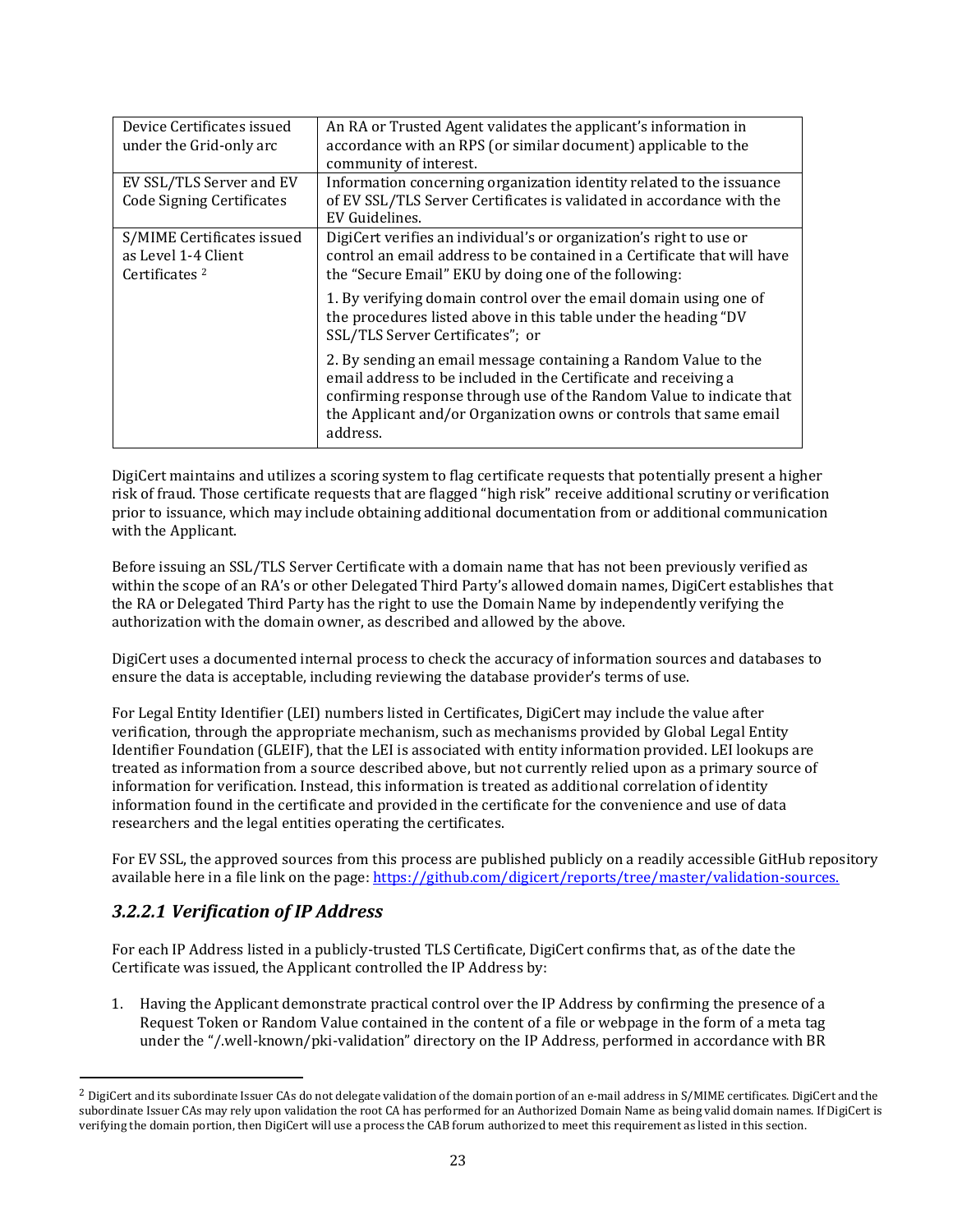Section 3.2.2.5.1;

- 2. Confirming the Applicant's control over the IP Address by sending a Random Value via email, fax, SMS, or postal mail and then receiving a confirming response utilizing the Random Value, performed in accordance with BR Section 3.2.2.5.2;
- 3. Performing a reverse-IP address lookup and then verifying control over the resulting Domain Name, as set forth above and in accordance with BR Section3.2.2.5.3;
- 4. After July 31, 2019, DigiCert will not perform IP Address validations using the any-other-method method of BR Section 3.2.2.5.4;
- 5. Confirming the Applicant's control over the IP Address by calling the IP Address Contact's phone number, as identified by the IP Address Registration Authority, and obtaining a response confirming the Applicant's request for validation of the IP Address, performed in accordance with BR Section 3.2.2.5.5;
- 6. Confirming the Applicant's control over the IP Address by performing the procedure documented for an "http-01" challenge in draft 04 of "ACME IP Identifier Validation Extension,"available at https://tools.ietf.org/html/draft-ietf-acme-ip-04#section-4, performed in accordance with BR Section 3.2.2.5.6; or
- 7. Confirming the Applicant's control over the IP Address by performing the procedure documented for a "tlsalpn-01" challenge in draft 04 of "ACME IP Identifier Validation Extension," available at https://tools.ietf.org/html/draft-ietf-acme-ip-04#section-4, performed in accordance with BR Section 3.2.2.5.7.

## <span id="page-23-0"></span>*3.2.2.2 Wildcard Domain Validation*

Before issuing a certificate with a wildcard character (\*) in a CN or subjectAltName of type DNS-ID, DigiCert follows a documented procedure that determines if the wildcard character occurs in the first label position to the left of a "registry-controlled" label or "public suffix" (e.g. "\*.com", "\*.co.uk", see RFC 6454 Section 8.2 for further explanation).

If a wildcard would fall within the label immediately to the left of a registry-controlled /1 or public suffix, DigiCert refuses issuance unless the applicant proves its rightful control of the entire Domain Namespace. (e.g. CAs MUST NOT issue "\*.co.uk" or "\*.local", but MAY issue "\*.example.com" to Example Co.).

#### <span id="page-23-1"></span>*3.2.2.3 Verification of Country*

For publicly-trusted TLS, if the Applicant requests a Certificate that will contain Subject Identity Information comprised only of the countryName field, then DigiCert or the RA verifies the country associated with the Subject using a verification process meeting the requirements of Section 3.2.2.3 in the CABF Baseline Requirements and meets the requirements of this section.

If the Applicant requests a Certificate that will contain the countryName field and other Subject Identity Information, then DigiCert verifies the identity of the Applicant, and the authenticity of the Applicant Representative's certificate request using a verification process meeting the requirements of Section 3.2.2.1 in the CABF Baseline Requirements and this section. DigiCert carefully inspects any document relied upon for alteration or falsification.

When the subject:countryName field is present, then DigiCert or the RA verifies the country associated with the Subject using one of the following:

- 1. the IP Address range assignment by country for either
	- a. the web site's IP address, as indicated by the DNS record for the web site or
	- b. the Applicant's IP address;
- 2. the ccTLD of the requested Domain Name;
- 3. information provided by the Domain Name Registrar; or
- a method identified in Section 3.2.2.1.

DigiCert may implement a process to screen proxy servers in order to prevent reliance upon IP addresses assigned in countries other than where the Applicant is actually located.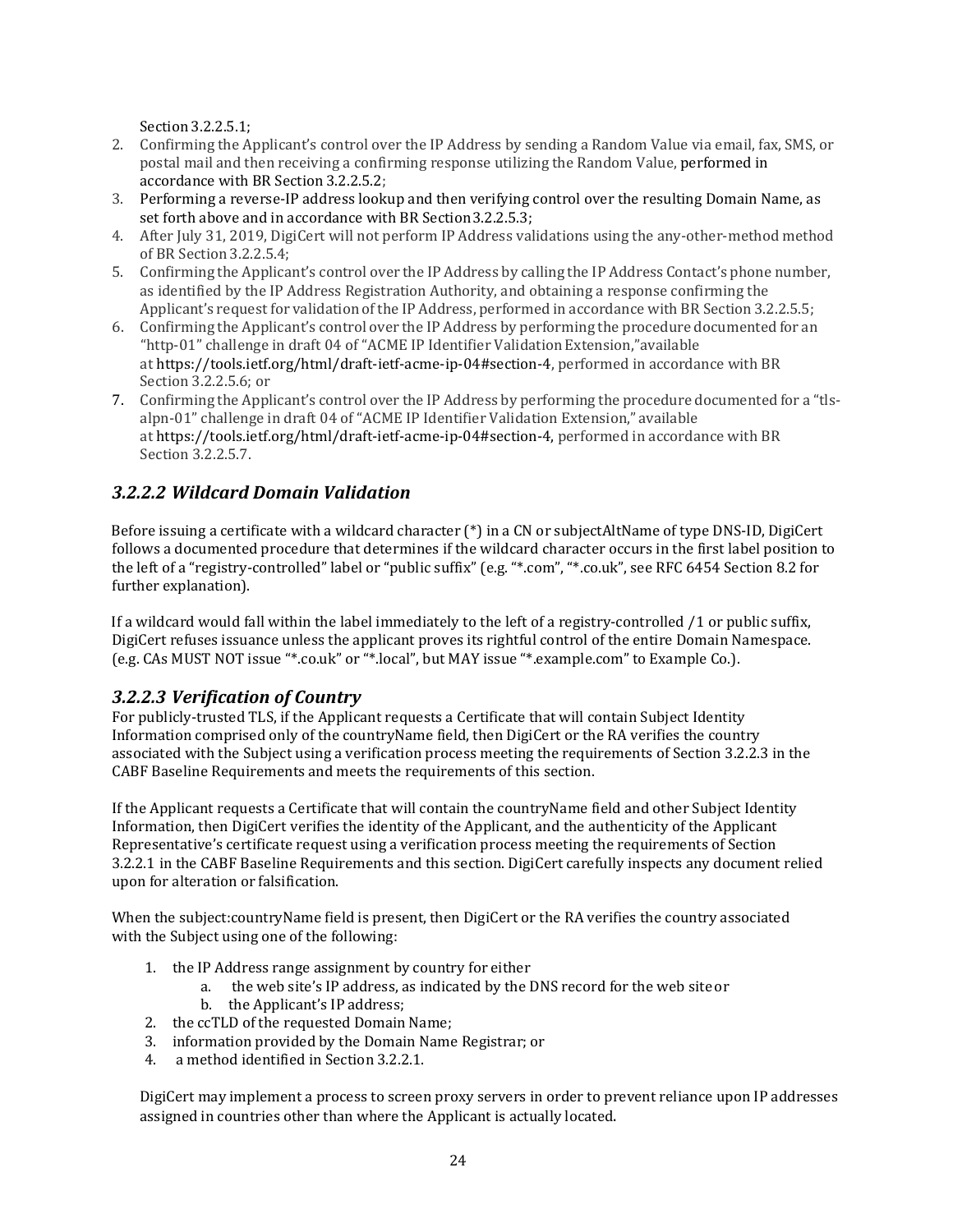## **3.2.3. Authentication of Individual Identity**

<span id="page-24-0"></span>If a Certificate will contain the identity of an individual, then DigiCert or an RA validates the identity of the individual using the following procedures:

| Certificate                                                                                                                            | <b>Validation</b>                                                                                                                                                                                                                                                                                                                                                                                                                                                                                                                                                                                                                                     |
|----------------------------------------------------------------------------------------------------------------------------------------|-------------------------------------------------------------------------------------------------------------------------------------------------------------------------------------------------------------------------------------------------------------------------------------------------------------------------------------------------------------------------------------------------------------------------------------------------------------------------------------------------------------------------------------------------------------------------------------------------------------------------------------------------------|
| IV (Individual                                                                                                                         |                                                                                                                                                                                                                                                                                                                                                                                                                                                                                                                                                                                                                                                       |
| Validated)<br>SSL/TLS Server<br>Certificates and<br><b>Object Signing Certificates</b><br>(issued to an individual)                    | a. DigiCert or the RA obtains and reviews a legible copy, which<br>1.<br>discernibly shows the Applicant's face, of at least one currently<br>valid government-issued photo ID (passport, driver's license,<br>military ID, national ID, or equivalent document type).<br>DigiCert or the RA inspects the copy for any indication of<br>alteration or falsification.<br>b. For Object Signing Certificates, a validation specialist also<br>engages in a videoconference call with the Applicant, who must<br>present their photo ID and sign a Declaration of Identity,<br>witnessed by the validation specialist, which is recorded as<br>evidence. |
|                                                                                                                                        | 2. DigiCert may additionally cross-check the Applicant's name<br>and address for consistency with available third-party data<br>sources.                                                                                                                                                                                                                                                                                                                                                                                                                                                                                                              |
|                                                                                                                                        | 3. If further assurance is required, then the Applicant must<br>provide an additional form of identification, such as recent<br>utility bills, financial account statements, credit card, an<br>additional ID credential, or equivalent document type.                                                                                                                                                                                                                                                                                                                                                                                                |
|                                                                                                                                        | 4. DigiCert or the RA confirms that the Applicant is able to receive<br>communication by telephone, postal mail/courier, or fax.                                                                                                                                                                                                                                                                                                                                                                                                                                                                                                                      |
|                                                                                                                                        | If DigiCert cannot verify the Applicant's identity using the<br>procedures described above, then the Applicant must submit a<br>Declaration of Identity that is witnessed and signed by a<br>Registration Authority, Trusted Agent, notary, lawyer,<br>accountant, postal carrier, or any entity certified by a State or<br>National Government as authorized to confirm identities.                                                                                                                                                                                                                                                                  |
| Device Certificate<br>Sponsors                                                                                                         | See section 3.2.3.3                                                                                                                                                                                                                                                                                                                                                                                                                                                                                                                                                                                                                                   |
| <b>OSU Server Certificates</b>                                                                                                         | DigiCert verifies that the requester is a duly authorized<br>representative of the organization as an employee, partner,<br>member, agent, etc., and is authorized to act on behalf of the<br>organization.                                                                                                                                                                                                                                                                                                                                                                                                                                           |
| <b>EV Certificates</b><br>issued to a business entity                                                                                  | As specified in section 11.2.1(3) of the EV Guidelines                                                                                                                                                                                                                                                                                                                                                                                                                                                                                                                                                                                                |
| <b>Grid-only Certificates</b>                                                                                                          | Either the RA responsible for the grid community or a Trusted Agent<br>obtains an identity document during a face-to-face meeting with the<br>Applicant, or a Trusted Agent attests that the Applicant is personally<br>known to the Trusted Agent. The RA must retain sufficient information<br>about the applicant's identity to prove upon DigiCert's request that the<br>applicant was properly identified.                                                                                                                                                                                                                                       |
| Level 1 Client Certificates<br>- Personal<br>(email Certificates) and<br><b>Adobe Document Signing</b><br>Certificates for Individuals | As specified in Section 3.2.2 (no identity verification other than control<br>of the email address listed in the Certificate).                                                                                                                                                                                                                                                                                                                                                                                                                                                                                                                        |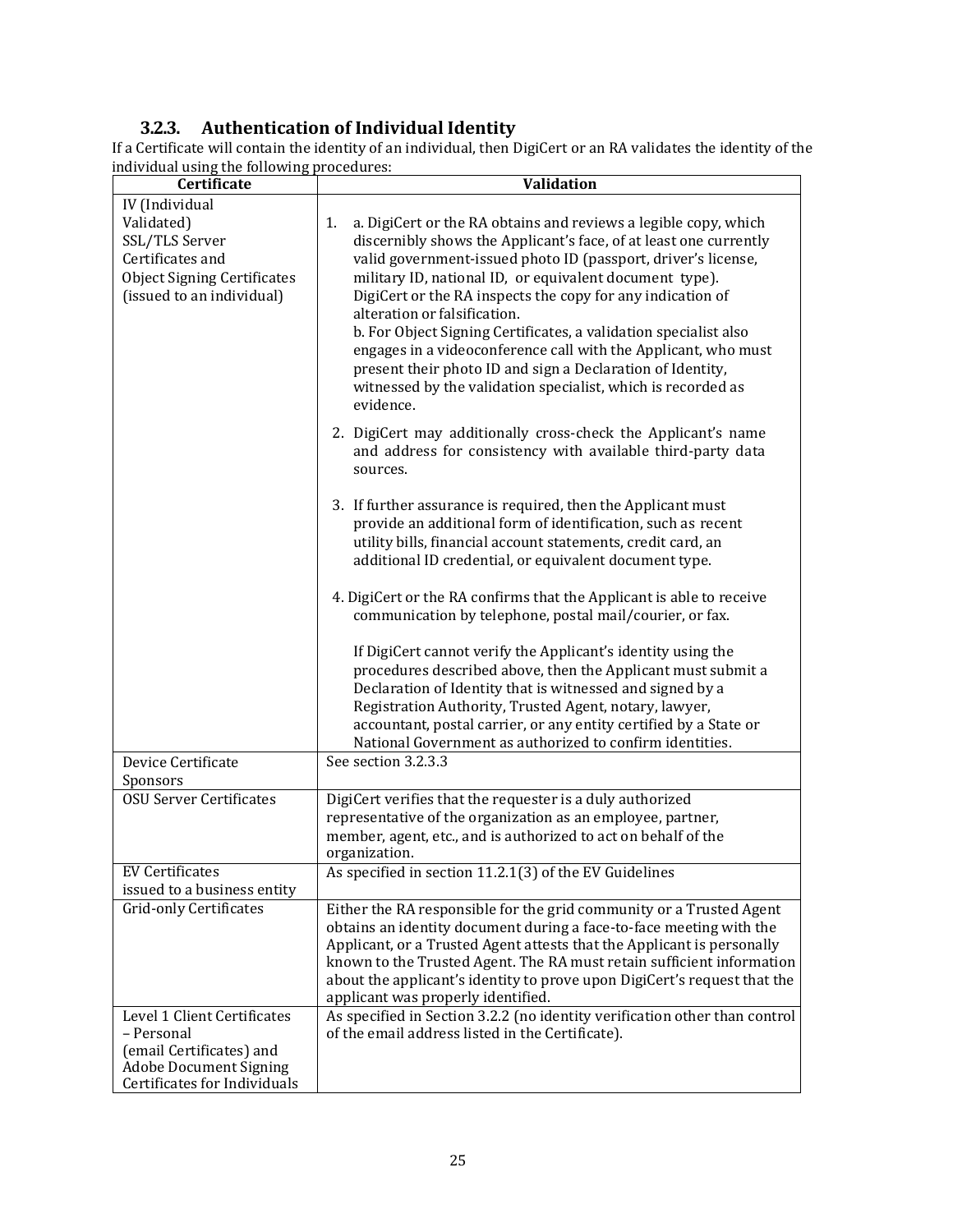| Level 1 Client Certificates    | Any one of the following:                                             |
|--------------------------------|-----------------------------------------------------------------------|
| - Enterprise (email            | In-person appearance before a person performing identity<br>1.        |
| certificates) and Adobe        | proofing for a Registration Authority or a Trusted Agent              |
| <b>Document Signing</b>        |                                                                       |
| Certificates for Organizations | 2.<br>Using procedures similar to those used when applying for        |
|                                | consumer credit and authenticated through information in              |
|                                | consumer credit databases or government records, such                 |
|                                | as:                                                                   |
|                                | the ability to place or receive calls from a given number; or<br>a.   |
|                                | the ability to obtain mail sent to a known physical address.<br>b.    |
|                                |                                                                       |
|                                | Through information derived from an ongoing business<br>c.            |
|                                | relationship with the applicant organization                          |
|                                |                                                                       |
|                                | 3.<br>Any method used to verify the identity of an                    |
|                                | Applicant for a Level 2, 3, or 4 Client Certificate.                  |
|                                |                                                                       |
|                                |                                                                       |
| Level 2 Client Certificates    | The CA or an RA confirms that the following are consistent with the   |
| and IGTF Classic/MICS          | application and sufficient to identify a unique individual:           |
| Certificates                   | the name on the government-issued photo-ID<br>(a)                     |
|                                | referenced below;                                                     |
|                                | date of birth; and<br>(b)                                             |
|                                | (c)<br>current address or personal telephone number.                  |
|                                |                                                                       |
|                                | In-person appearance before a person performing identity<br>1.        |
|                                | proofing for a Registration Authority or a Trusted Agent (or entity   |
|                                | certified by a state, federal, or national entity as authorized to    |
|                                | confirm identities) with presentment of a reliable form of current    |
|                                | government-issued photo ID.                                           |
|                                | The Applicant must possess a valid, current, government-issued,<br>2. |
|                                | photo ID. The Registration Authority or Trusted Agent                 |
|                                | performing identity proofing must obtain and review, which may        |
|                                | be through remote verification, the following information about       |
|                                | the Applicant: (i) name, date of birth, and current address or        |
|                                | telephone number; (ii) serial number assigned to the primary,         |
|                                | government-issued photo ID; and (iii) one additional form of ID       |
|                                | such as another government-issued ID, an employee or student ID       |
|                                | card number, telephone number, a financial account number (e.g.,      |
|                                | checking account, savings account, loan or credit card), or a utility |
|                                | service account number (e.g., electricity, gas, or water) for an      |
|                                | address matching the applicant's residence. Identity proofing         |
|                                | through remote verification may rely on database record checks        |
|                                | with an agent/institution or through credit bureaus or similar        |
|                                | databases. DigiCert or an RA may confirm an address by issuing        |
|                                | credentials in a manner that confirms the address of record or by     |
|                                | verifying knowledge of recent account activity associated with        |
|                                | the Applicant's address and may confirm a telephone number by         |
|                                | sending a challenge-response SMS text message or by recording         |
|                                | the applicant's voice during a communication after associating        |
|                                | the telephone number with the applicant in records available to       |
|                                | DigiCert or the RA.                                                   |
|                                | 3.<br>Where DigiCert or an RA has a current and ongoing relationship  |
|                                | with the Applicant, identity may be verified through the              |
|                                | exchange of a previously exchanged shared secret (e.g., a PIN or      |
|                                |                                                                       |
|                                | password) that meets or exceeds NIST SP 800-63 Level 2                |
|                                | entropy requirements, provided that: (a) identity was originally      |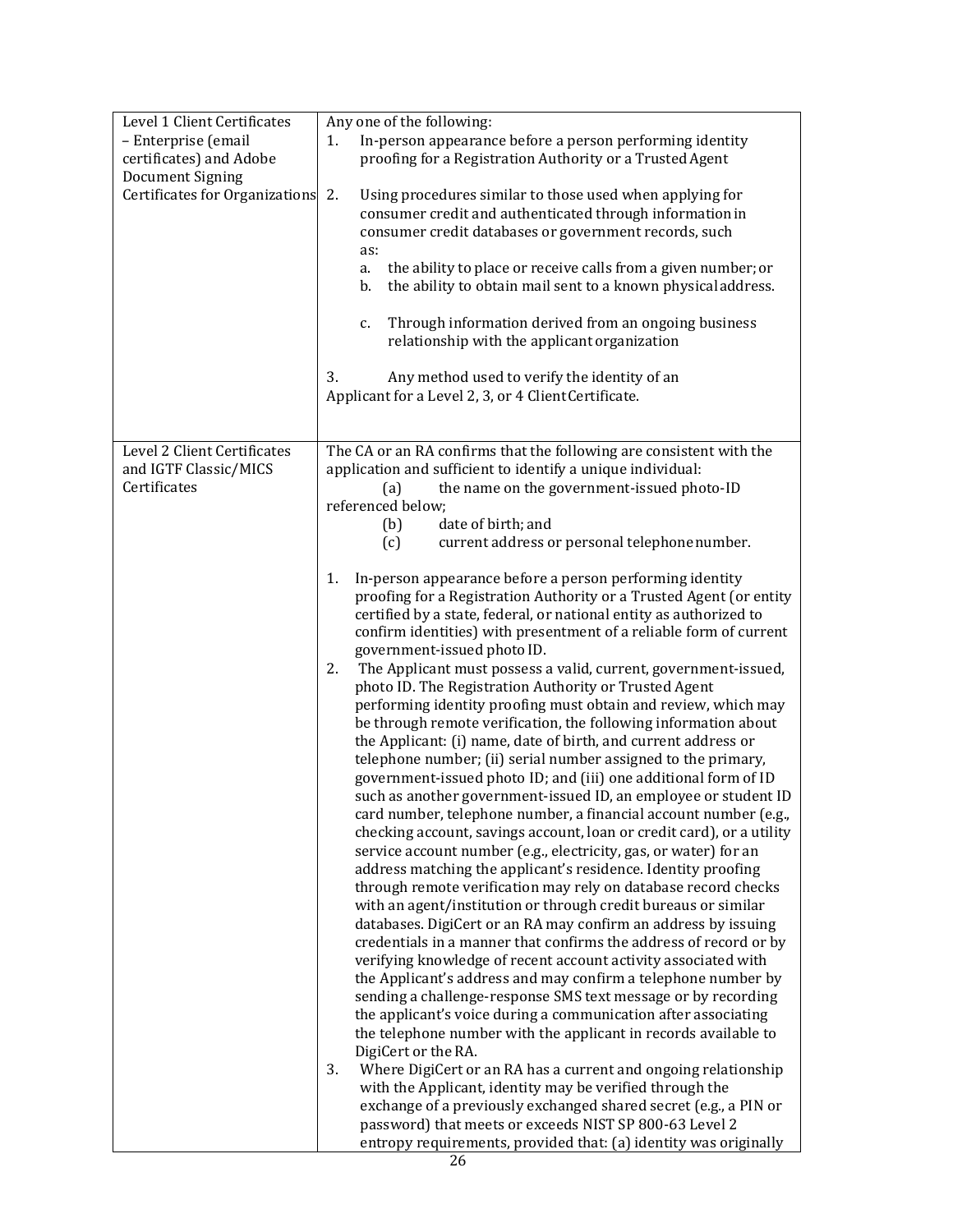|                             | established with the degree of rigor equivalent to that required<br>in 1 or 2 above using a government-issued photo-ID, and (b) an<br>ongoing relationship exists sufficient to ensure the Applicant's<br>continued personal possession of the shared secret.<br>Any of the methods used to verify the identity of anapplicant for a<br>4.<br>DigiCert Level 3 or 4 Client Certificate.                                                                                                                                                                                                                                                                                                                                                                                    |
|-----------------------------|----------------------------------------------------------------------------------------------------------------------------------------------------------------------------------------------------------------------------------------------------------------------------------------------------------------------------------------------------------------------------------------------------------------------------------------------------------------------------------------------------------------------------------------------------------------------------------------------------------------------------------------------------------------------------------------------------------------------------------------------------------------------------|
| Level 3 Client Certificates | In-person proofing <sup>4</sup> before an RA, Trusted Agent, or an entity certified<br>by a state, federal, or national entity that is authorized to confirm<br>identities <sup>5</sup> . The information must be collected and stored in a secure<br>manner. Required identification consists of one unexpired<br>Federal/National Government-issued Picture I.D. (e.g. a passport), a<br>REAL ID, or two unexpired Non-Federal Government I.D.s, one of<br>which must be a photo I.D. Acceptable forms of government ID<br>include a driver's license, state-issued photo ID card, passport,<br>national identity card, permanent resident card, trusted traveler card,<br>tribal ID, military ID, or similar photo identification document. See<br>e.g. USCIS Form I-9. |
|                             | The person performing identity proofing examines the credentials<br>and determines whether they are authentic and unexpired and checks<br>the provided information (name, date of birth, and current address)<br>to ensure legitimacy.                                                                                                                                                                                                                                                                                                                                                                                                                                                                                                                                     |
|                             | DigiCert also employs the in-person antecedent process to meet this<br>in-person identity proofing requirement. Under this definition,<br>historical in-person identity proofing is sufficient if (1) it meets the<br>thoroughness and rigor of in-person proofing described above, (2)<br>supporting ID proofing artifacts exist to substantiate the antecedent<br>relationship, and (3) mechanisms are in place that bind the individual<br>to the asserted identity.                                                                                                                                                                                                                                                                                                    |
|                             | In one use case, the Applicant (e.g. an employee) has been identified<br>previously by an employer using USCIS Form I-9 and is bound to the<br>asserted identity remotely through the use of known attributes or<br>shared secrets.                                                                                                                                                                                                                                                                                                                                                                                                                                                                                                                                        |
|                             | In another use case, DigiCert uses a third party Identity Verification<br>Provider that constructs a real-time, five-question process, based on<br>multiple historic antecedent databases.                                                                                                                                                                                                                                                                                                                                                                                                                                                                                                                                                                                 |
|                             | The identity of the Applicant must be established no earlier than 30<br>days prior to initial certificate issuance.                                                                                                                                                                                                                                                                                                                                                                                                                                                                                                                                                                                                                                                        |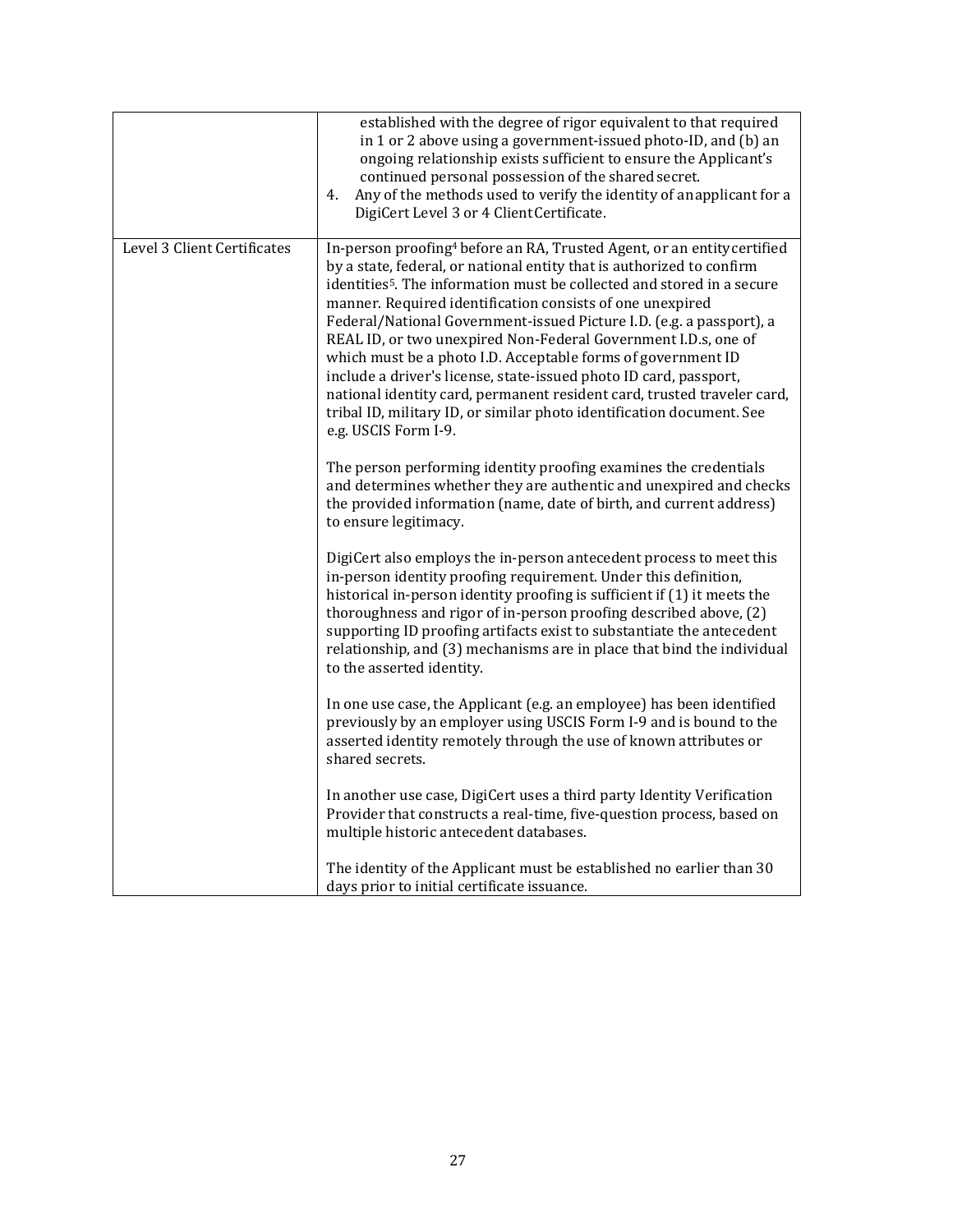| Level 4 Client Certificates | In-person proofing before an RA, Trusted Agent, or an entity certified                                                                                                                                                                                                                                                                                                                                                                                                                                                                                                                                                                                                                                                                                                                                                                                                                         |
|-----------------------------|------------------------------------------------------------------------------------------------------------------------------------------------------------------------------------------------------------------------------------------------------------------------------------------------------------------------------------------------------------------------------------------------------------------------------------------------------------------------------------------------------------------------------------------------------------------------------------------------------------------------------------------------------------------------------------------------------------------------------------------------------------------------------------------------------------------------------------------------------------------------------------------------|
| (Biometric ID Certificates) | by a state, federal, or national entity that is authorized to confirm<br>identities. A certified entity must forward the collected information<br>directly to an RA in a secure manner. The Applicant must supply one<br>unexpired Federal/National Government-issued Picture I.D. (e.g. a<br>passport), a REAL ID, or two unexpired Non-Federal Government<br>I.D.s, one of which must be a photo I.D Acceptable forms of<br>government ID include a driver's license, state-issued photo ID card,<br>passport, national identity card, permanent resident card, trusted<br>traveler card, tribal ID, military ID, or similar photo identification<br>document. See e.g. USCIS Form I-9. The entity collecting the<br>credentials must also obtain at least one form of biometric data (e.g.<br>photograph or fingerprints) to ensure that the Applicant cannot<br>repudiate the application. |
|                             | The person performing identity verification for DigiCert or the RA<br>examines the credentials for authenticity and validity. The Applicant<br>signs a Declaration of Identity, defined below, to which the person<br>performing identity proofing attests. DigiCert or the RA reviews and<br>keeps a record of the Declaration of Identity.<br>Use of an in-person antecedent is not allowed. The identity of the<br>Applicant must be established by in-person proofing no earlier than<br>30 days prior to initial certificate issuance. Level 4 Client Certificates<br>are issued in a manner that confirms the Applicant's address.                                                                                                                                                                                                                                                       |

<span id="page-27-1"></span>If in-person identity verification is required and the Applicant cannot participate in face-to-face registration alone (e.g. because Applicant is a network device, minor, or person not legally competent), then the Applicant may be accompanied by a person already certified by the PKI or who has the required identity credentials for a Certificate of the same type applied for by the Applicant. The person accompanying the Applicant (i.e. the "Sponsor") will present information sufficient for registration at the level of the Certificate being requested, for himself or herself, and for the Applicant.

For in-person identity proofing at Levels 3 and 4, DigiCert may rely on an entity certified by a state, federal, or national entity as authorized to confirm identities may perform the authentication on behalf of the RA. The certified entity should forward the information collected from the applicant directly to the RA in a secure manner.

## *3.2.3.1. Authentication for Role-based Client Certificates*

<span id="page-27-0"></span>DigiCert may issue Certificates that identify a specific role that the Subscriber holds, if the role identifies a specific individual within an organization (e.g., *Chief Information Officer* is a unique individual whereas *Program Analyst* is not). These role-based Certificates are used when non-repudiation is desired. DigiCert only issues role-based Certificates to Subscribers who first obtain an individual Subscriber Certificate that is at the same or higher assurance level as the requested role-based Certificate. DigiCert may issue Certificates with the same role to multiple Subscribers. However, DigiCert requires that each Certificate have a unique Key Pair. Individuals may not share their issued role-based Certificates and are required to protect the rolebased Certificate in the same manner as individual Certificates.

DigiCert verifies the identity of the individual requesting a role-based Certificate (the sponsor) in accordance with Section 3.2.3 before issuing a role-based Certificate. The sponsor must hold a DigiCert-issued client individual Certificate at the same or higher assurance level as the role-based Certificate.

Regarding the issuance of role-based Certificates, this CPS requires compliance with all provisions of DigiCert's CP regarding key generation, private key protection, and Subscriber obligations.

IGTF Certificates are not issued as role-based Certificates.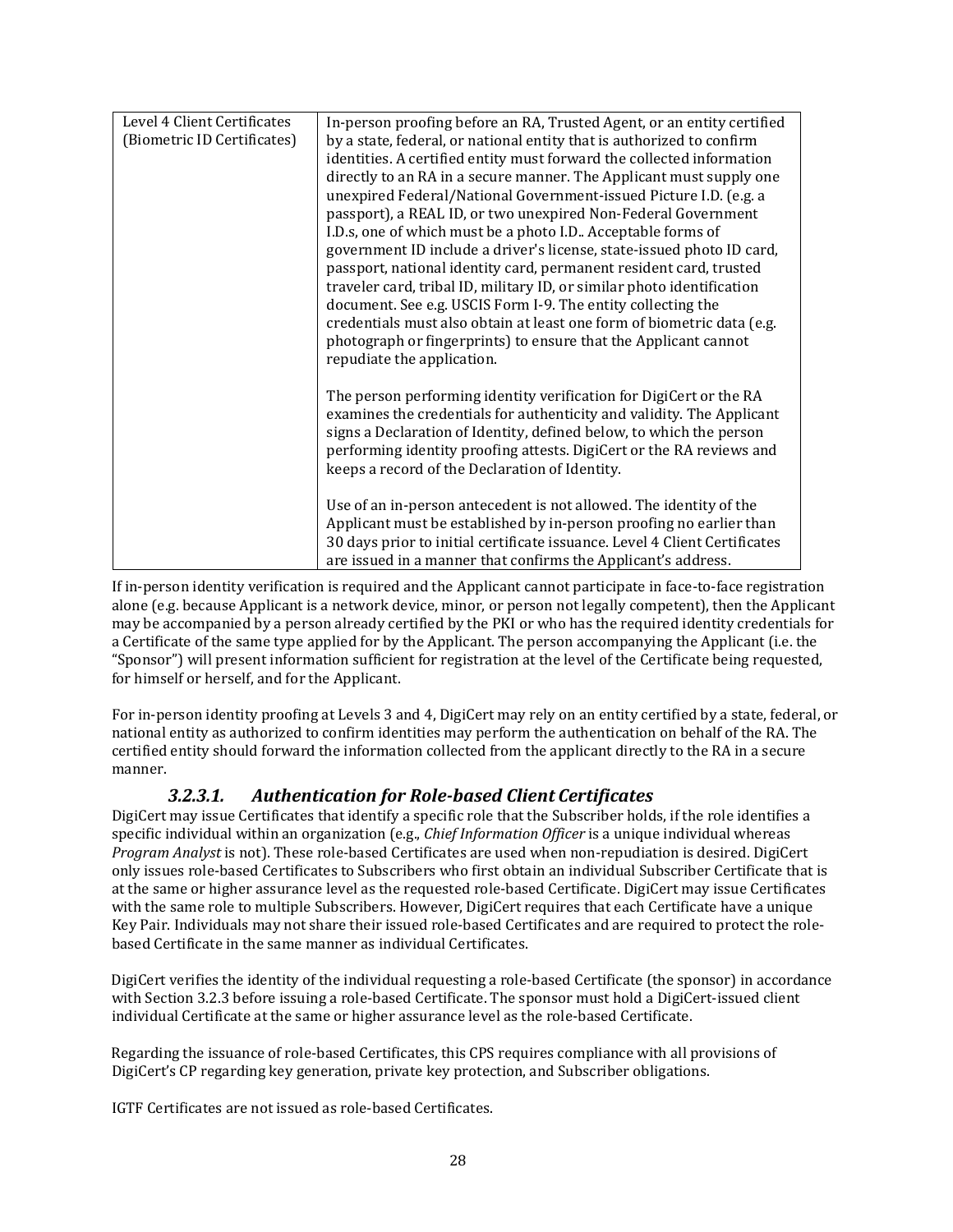## *3.2.3.2. Authentication of Devices with Human Sponsors*

<span id="page-28-0"></span>DigiCert issues Level 1, 2, 3 or 4 Client Certificates for use on computing or network devices, provided that the entity owning the device is listed as the subject. In all cases, the device has a human sponsor who provides:

- 1. Equipment identification (e.g., serial number) or service name (e.g., DNSname);
- 2. Equipment Public Keys;
- 3. Equipment authorizations and attributes (if any are to be included in the Certificate); and
- 4. Contact information.

If the Certificate's sponsor changes, the new sponsor is required to review the status of each device to ensure it is still authorized to receive Certificates. Each sponsor is required to provide proof that the device is still under the sponsor's control or responsibility on request. Sponsors are contractually obligated to notify DigiCert if the equipment is no longer in use, no longer under their control or responsibility, or no longer requires a Certificate. All registration is verified commensurate with the requested certificate type.

#### **3.2.4. Non-verified Subscriber Information**

<span id="page-28-1"></span>The common name of a Level 1 - Personal Client Certificates is not verified as the legal name of the Subscriber. DV SSL/TLS Server Certificates do not include a verified organizational identity. A trusted agent may be used to verify identity information where allowed. Unverified information is never included in a Level 2, Level, 3, Level 4, or Object Signing Certificate. TLS OU information is verified in accordance with 7.1.4 of the CAB baseline requirements. Other Certificate OU input is generally not verified except where verification is required by industry standards.

| Certificate                           | <b>Verification</b>                                                             |
|---------------------------------------|---------------------------------------------------------------------------------|
| DV SSL/TLS Server                     | The authority of the requester is verified by using one or more of              |
| Certificate                           | the procedures listed in section 3.2.2.4. of the Baseline                       |
|                                       | Requirements.                                                                   |
| <b>OV SSL/TLS Server Certificates</b> | The request is verified using a Reliable Method of Communication,               |
|                                       | in accordance with section 3.2.5 of the Baseline Requirements.                  |
| OSU Server Certificates               | DigiCert verifies that the requester is a duly authorized                       |
|                                       | representative of the organization as an employee, partner,                     |
|                                       | member, agent, etc., and is authorized to act on behalf of the<br>organization. |
| <b>EV Certificates</b>                | The request is verified in accordance with section 11.8.3 of the EV             |
|                                       | Guidelines.                                                                     |
| <b>Object Signing Certificates</b>    | If the Certificate names an organization, the requester's contact               |
| and Adobe Signing                     | information is verified with an authoritative source within the                 |
| Certificates                          | applicant's organization using a Reliable Method of Communication.              |
|                                       | The contact information is then used to confirm the authenticity of             |
|                                       | the certificate request.                                                        |
| Level 1 Client Certificates           | The authority of the request is verified through the email address              |
| Personal (email Certificates)         | listed in the Certificate or with a person who has technical or                 |
| and Enterprise (email                 | administrative control over the domain or the email address to be               |
| Certificates)                         | listed in the Certificate.                                                      |
| Client Certificates Levels 2, 3       | The organization named in the Certificate confirms to DigiCert or an            |
| and 4 Certificates                    | RA that the individual is authorized to obtain the Certificate.                 |
|                                       | The organization is required to request revocation of the                       |
|                                       | Certificate when that affiliation ends.                                         |

#### **3.2.5. Validation of Authority**

<span id="page-28-2"></span>The authorization of a certificate request is verified as follows: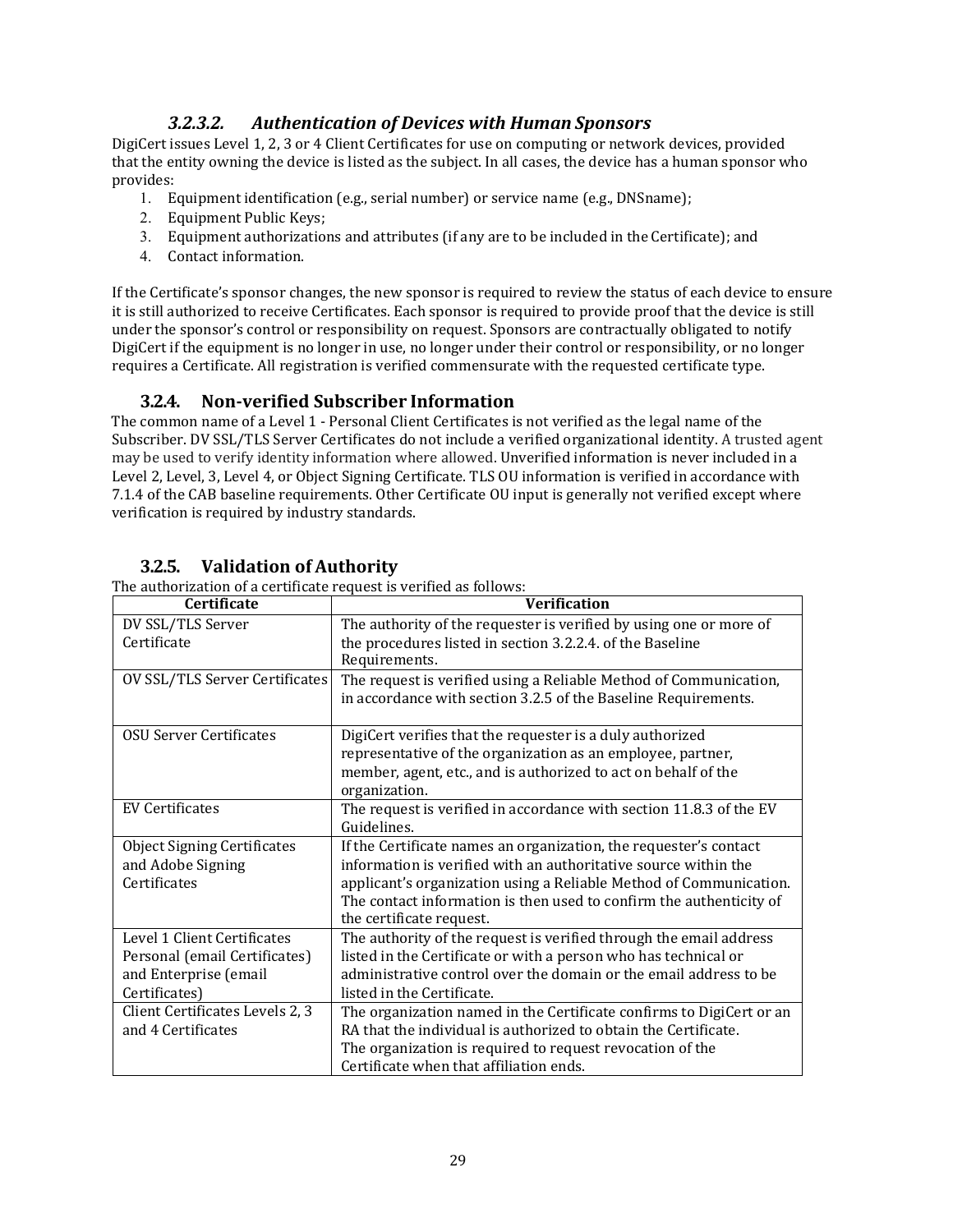| IGTF Certificates | An authorized individual approves the certificate request. For<br>device Certificates, the RA retains contact information for each<br>device's registered owner. The device owner is required to notify |
|-------------------|---------------------------------------------------------------------------------------------------------------------------------------------------------------------------------------------------------|
|                   | the RA and request revocation if the device sponsor is no longer<br>authorized to use the device or the FQDN in the Certificate.                                                                        |

An organization may limit who is authorized to request Certificates by sending a request to DigiCert. A request to limit authorized individuals is not effective until approved by DigiCert. DigiCert will respond to an organization's verified request for DigiCert's list of its authorized requesters.

## **3.2.6. Criteria for Interoperation**

<span id="page-29-0"></span>Interoperation with DigiCert PKI is permitted pursuant to the CP.

## <span id="page-29-2"></span><span id="page-29-1"></span>*3.3. IDENTIFICATION AND AUTHENTICATION FOR RE-KEYREQUESTS*

## **3.3.1. Identification and Authentication for RoutineRe-key**

Subscribers may request re-key of a Certificate prior to a Certificate's expiration. After receiving a request for re-key, DigiCert creates a new Certificate with the same certificate contents except for a new Public Key and, optionally, an extended validity period. If the Certificate has an extended validity period, DigiCert may perform some revalidation of the Applicant but may also rely on information previously provided or obtained.

| Certificate                        | <b>Routine Re-Key Authentication</b> | <b>Re-Verification Required</b>   |
|------------------------------------|--------------------------------------|-----------------------------------|
| DV and OV SSL/TLS Server           | Username and password                | According to the Baseline         |
| and Device Certificates            |                                      | Requirements                      |
| EV SSL/TLS Certificates            | Username and password                | According to the EV Guidelines    |
| Subscriber Code Signing            | Username and password                | According to the Baseline         |
| Certificates (Minimum              |                                      | Requirements for the Issuance and |
| Requirements and EV)               |                                      | Management of Publicly-Trusted    |
|                                    |                                      | <b>Code Signing Certificates</b>  |
| <b>Signing Authority EV Code</b>   | Username and password                | According to the Baseline         |
| <b>Signing Certificates</b>        |                                      | Requirements for the Issuance and |
|                                    |                                      | Management of Publicly-Trusted    |
|                                    |                                      | <b>Code Signing Certificates</b>  |
| Timestamp EV Code Signing          | Username and password                | According to the Baseline         |
| Certificates                       |                                      | Requirements for the Issuance and |
|                                    |                                      | Management of Publicly-Trusted    |
|                                    |                                      | <b>Code Signing Certificates</b>  |
| <b>Object Signing Certificates</b> | Username and password                | At least every six years          |
| (including Adobe Signing           |                                      |                                   |
| Certificates)                      |                                      |                                   |
| Level 1 Client Certificates        | Username and password or a           | At least every nine years         |
|                                    | challenge phrase                     |                                   |
| Level 2 Client Certificates        | Current signature key or multi-      | At least every nine years         |
|                                    | factor authentication meeting NIST   |                                   |
|                                    | SP 800-63 Level 3 or a challenge     |                                   |
|                                    | phrase                               |                                   |
| Level 3 and 4 Client               | Current signature key or multi-      | At least every nine years         |
| Certificates                       | factor authentication meeting NIST   |                                   |
|                                    | SP 800-63 Level 3                    |                                   |

Subscribers re-establish their identity as follows: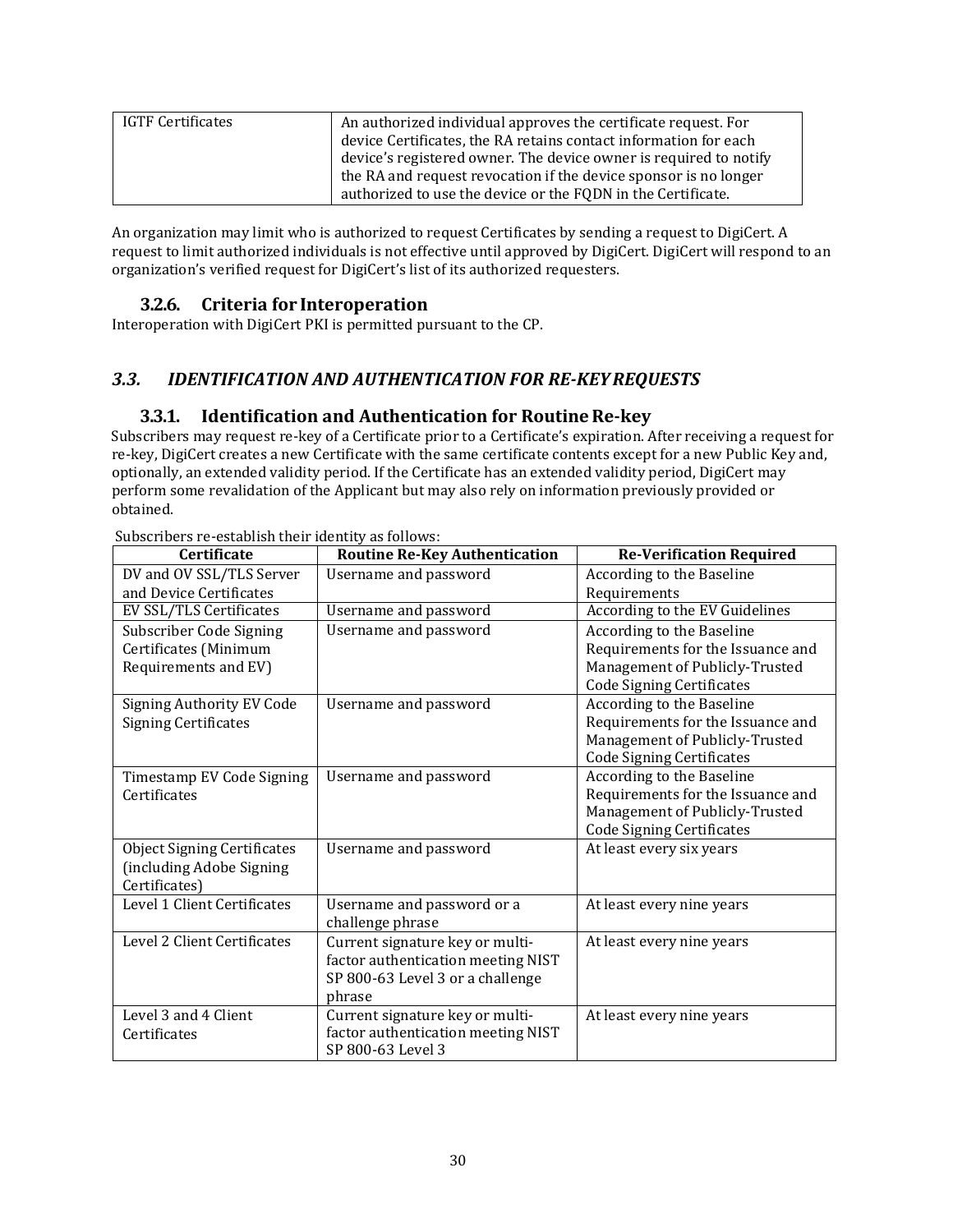| <b>IGTF Certificates</b> | Username and password, RA           | At least every 13 months. However, |
|--------------------------|-------------------------------------|------------------------------------|
|                          | attestation after comparison of     | Certificates associated with a     |
|                          | identity documents, re-authenticate | Private Key restricted solely to a |
|                          | through an approved IdM, or         | hardware token may be rekeyed or   |
|                          | through associated Private Key      | renewed for a period of up to 5    |
|                          |                                     | years                              |

## **3.3.2. Identification and Authentication for Re-key AfterRevocation**

<span id="page-30-0"></span>DigiCert does not re-key after revocation. The Subscriber must undergo initial validation as specified in section 3.2.

## <span id="page-30-1"></span>*3.4. IDENTIFICATION AND AUTHENTICATION FOR REVOCATION REQUEST*

DigiCert or an RA authenticates all revocation requests. DigiCert may authenticate revocation requests by referencing the Certificate's Public Key, regardless of whether the associated Private Key is compromised.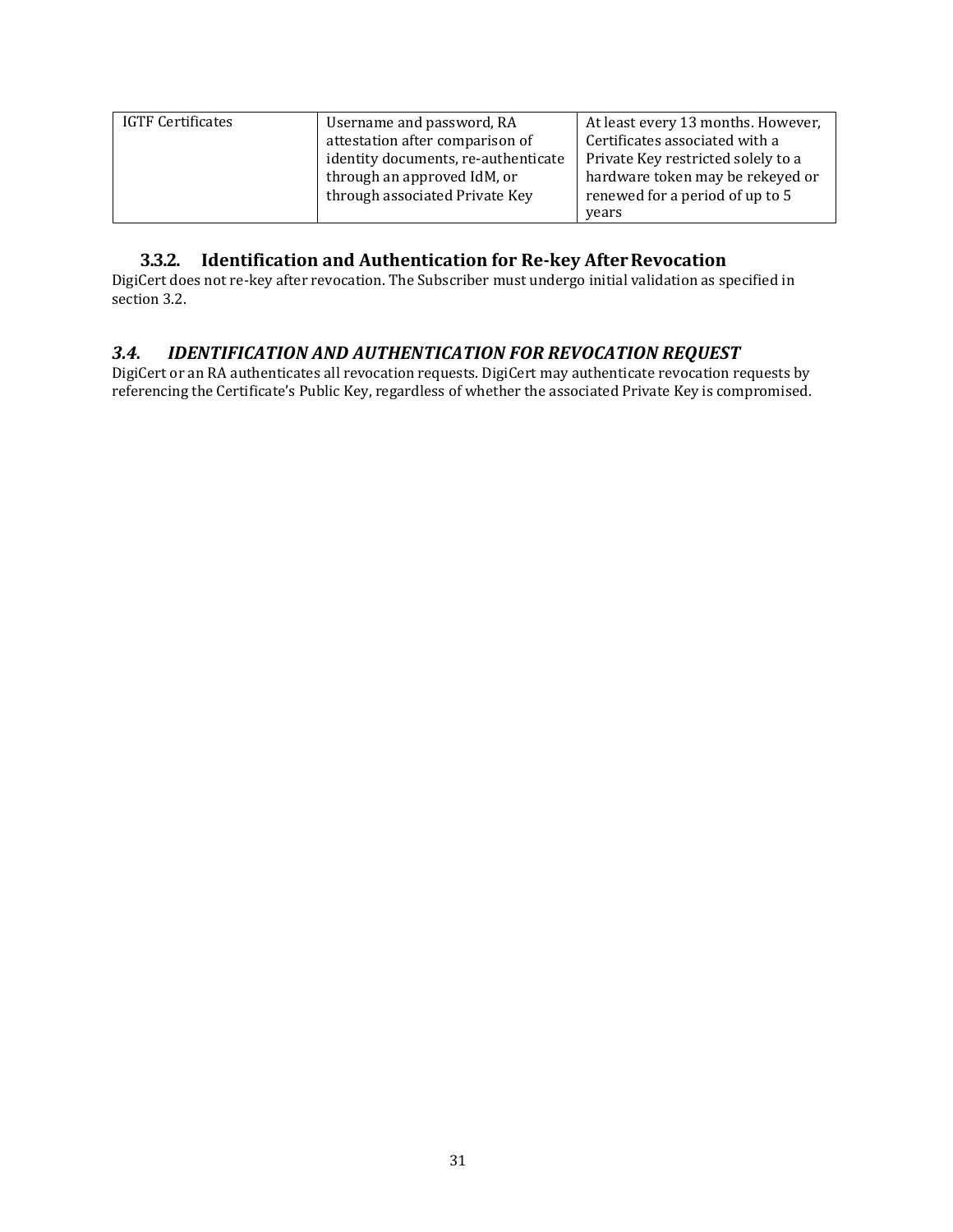## <span id="page-31-0"></span>**4. CERTIFICATE LIFE-CYCLE OPERATIONAL REQUIREMENTS**

## <span id="page-31-2"></span><span id="page-31-1"></span>*4.1. CERTIFICATE APPLICATION*

## **4.1.1. Who Can Submit a Certificate Application**

Either the Applicant or an individual authorized to request Certificates on behalf of the Applicant may submit certificate requests. Applicants are responsible for any data that the Applicant or an agent of the Applicant supplies to DigiCert.

EV Certificate requests must be submitted by an authorized Certificate Requester and approved by a Certificate Approver. The certificate request must be accompanied by a signed (in writing or electronically) Subscriber Agreement from a Contract Signer.

DigiCert does not issue Certificates to entities on a government denied list maintained by the United States or that is located in a country with which the laws of the United States prohibit doing business.

In accordance with Section 5.5.2, DigiCert maintains an internal database of all previously revoked Certificates and previously rejected certificate requests due to suspected phishing or other fraudulent usage or concerns. DigiCert uses this information to identify subsequent suspicious certificate requests in accordance with section 3.2 of this CPS and the CP.

#### **4.1.2. Enrollment Process and Responsibilities**

<span id="page-31-3"></span>In no particular order, the enrollment process includes:

- Submitting a certificate application;
- Generating a Key Pair;
- Delivering the Public Key of the Key Pair to DigiCert;
- Agreeing to the applicable Subscriber Agreement; and
- Paying any applicable fees.

DigiCert obtain any additional documentation determined necessary to meet the CP, this CPS, and items listed in section 1.2.

A CSR is not required for the application process.

Prior to the issuance of a Publicly Trusted Certificate, DigiCert obtains from the Applicant a certificate request from the Applicant and that complies with the CP and this CPS. For publicly-trusted TLS, the certificate request may be used for multiple Certificates to be issued to the same Applicant, subject to the aging and updating requirement in Section 4.2.1 of the Baseline Requirements, provided that each Certificate is supported by a valid, current certificate request signed by the appropriate Applicant Representative on behalf of the Applicant. The certificate request contains a request from, or on behalf of, the Applicant for the issuance of a Certificate, and a certification by, or on behalf of, the Applicant that all of the information contained therein is correct.

## <span id="page-31-5"></span><span id="page-31-4"></span>*4.2. CERTIFICATE APPLICATION PROCESSING*

## **4.2.1. Performing Identification and Authentication Functions**

After receiving a certificate application, DigiCert or an RA verifies the application information and other information in accordance with Section 3.2. In cases where the certificate request does not contain all the necessary information about the Applicant, DigiCert or the RAs obtain the remaining information from the Applicant or, having obtained it from a reliable, independent, third-party data source, confirm it with the Applicant. DigiCert and its RAs follow a documented procedure for verifying all data requested for inclusion in the Certificate by the Applicant.

Prior to issuing a publicly-trusted SSL/TLS Server Certificate, DigiCert checks the DNS for the existence of a CAA record for each dNSName in the subjectAltName extension of the certificate to be issued, as specified in RFC 8659, and in accordance with section 3.2.2.8 of the Baseline Requirements (for publicly issued TLS Certificates).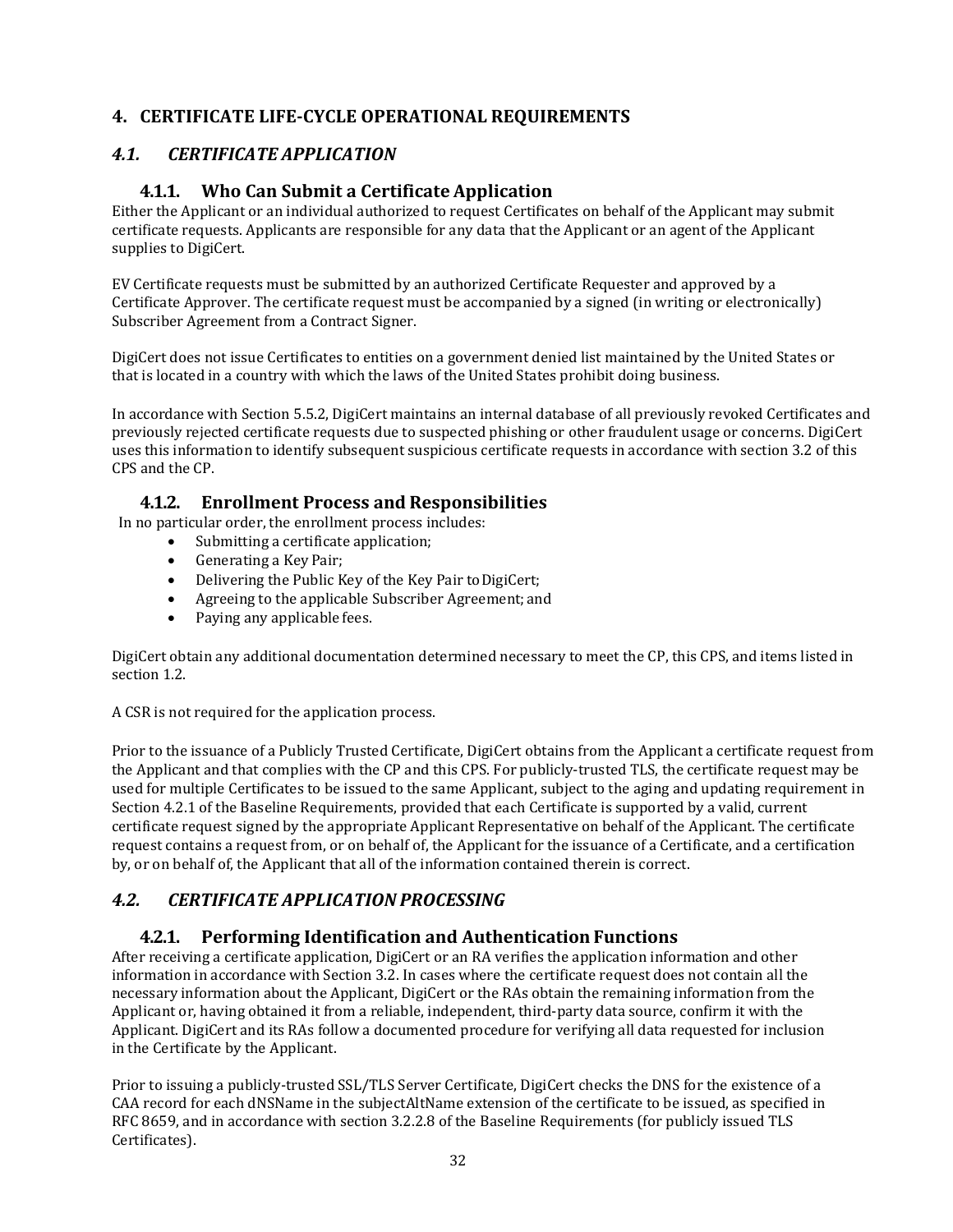If the Certificate is issued, it will be issued within the Time to Live (TTL) of the CAA record, or 8 hours, whichever is greater.

DigiCert logs actions taken based on CAA records, and documents issuance prevented by CAA for feedback to the CAB Forum. DigiCert processes the "issue" and "issuewild" property tags and may not dispatch reports of issuance requests to the contact(s) listed in an "iodef" property tag. CAA checking is optional for Certificates issued by a Technically Constrained Subordinate CA Certificate as set out in Baseline Requirements section 7.1.5 and section 3.2.2.5 in this CPS.

The Certification Authority CAA identifying domains for CAs that DigiCert recognizes: are "digicert.com", "digicert.ne.jp", "cybertrust.ne.jp", "symantec.com", "thawte.com", "geotrust.com", "quovadisglobal.com", "rapidssl.com", "digitalcertvalidation.com" , "amazon.com", "amazontrust.com", "awstrust.com", "amazonaws.com", and any domain containing those identifying domains as suffixes (e.g. example.digicert.com) or registered country jurisdictions (e.g., digicert.de).

If an RA assists in the verification, the RA must create and maintain records sufficient to establish that it has performed its required verification tasks and communicate the completion of such performance to DigiCert.

For EV SSL Certificates, after verification is complete, DigiCert evaluates the corpus of information and decides whether or not to issue the Certificate. If some or all of the documentation used to support an application is in a language other than English, a DigiCert employee, RA, or agent skilled in the language performs the final cross-correlation and due diligence.

DigiCert develops, maintains, and implements documented procedures that identify and require additional verification activity for High Risk Certificate Requests prior to the Certificate's approval, as reasonably necessary to ensure that such requests are properly verified under the CABF Baseline Requirements. DigiCert considers a source's availability, purpose, and reputation when determining whether a third-party source is reasonably reliable. For TLS DigiCert does not consider a database, source, or form of identification reasonably reliable if DigiCert is the sole source of the information.

#### **4.2.2. Approval or Rejection of Certificate Applications**

<span id="page-32-0"></span>DigiCert rejects any certificate application that DigiCert or an RA cannot verify. DigiCert does not issue Certificates containing a new gTLD under consideration by ICANN until the gTLD has been approved. DigiCert may also reject a certificate application if DigiCert believes that issuing the Certificate could damage or diminish DigiCert's reputation or business. DigiCert does not issue certificates containing internal names.

Except for Enterprise EV Certificates, EV Certificate issuance approval requires two separate DigiCert validation specialists. The second validation specialist cannot be the same individual who collected the documentation and originally approved the EV Certificate. The second validation specialist reviews the collected information and documents any discrepancies or details that require further explanation. The second validation specialist may require additional explanations and documents prior to authorizing the Certificate's issuance. Enterprise RAs may perform the final cross-correlation and due diligence described herein using a single person representing the Enterprise RA. If satisfactory explanations and/or additional documents are not received within a reasonable time, DigiCert will reject the EV Certificate request and notify the Applicant accordingly.

If the certificate application is not rejected and is successfully validated in accordance with this CPS, DigiCert will approve the certificate application and issue the Certificate. DigiCert is not liable for any rejected Certificate and is not obligated to disclose the reasons for a rejection. Rejected Applicants may re-apply. Subscribers are required to check the Certificate's contents for accuracy prior to using the certificate.

#### **4.2.3. Time to Process Certificate Applications**

<span id="page-32-1"></span>Under normal circumstances, DigiCert verifies an Applicant's information and issues a digital Certificate within a reasonable time frame. Issuance time frames are greatly dependent on when the Applicant provides the details and documentation necessary to complete validation. For non-EV SSL/TLS Server Certificates, DigiCert will usually complete the validation process and issue or reject a certificate application within two working days after receiving all of the necessary details and documentation from the Applicant, although events outside of the control of DigiCert can delay the issuance process.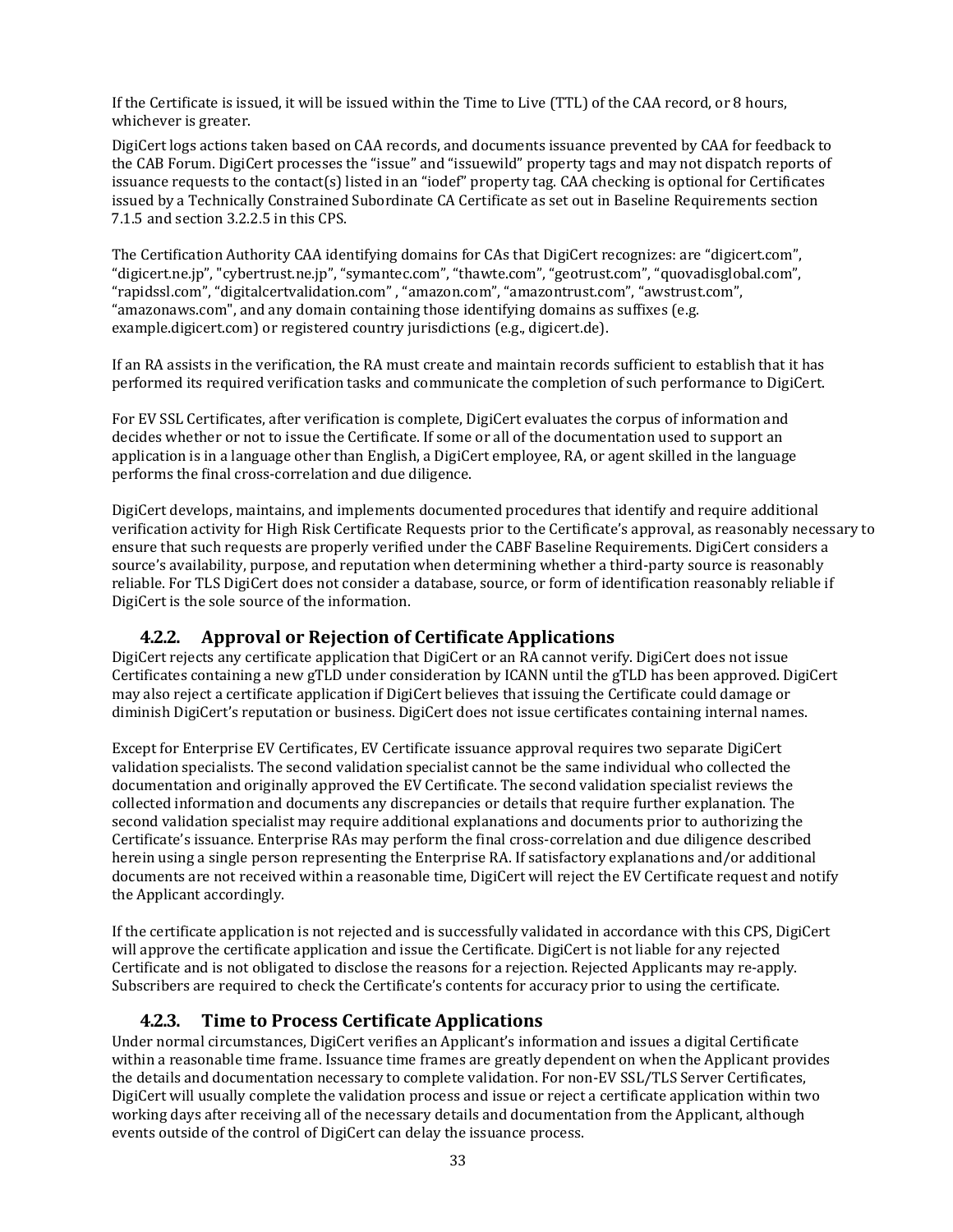# <span id="page-33-1"></span><span id="page-33-0"></span>*4.3. CERTIFICATE ISSUANCE*

## **4.3.1. CA Actions during Certificate Issuance**

DigiCert confirms the source of a certificate request before issuance. For TLS certificates, DigiCert does not issue end entity Certificates directly from its root Certificates. DigiCert logs those SSL/TLS Server Certificates intended to be trusted in Chrome in two or more Certificate Transparency databases. See RFC 6962. Certificate issuance by the Root CA requires an individual authorized by DigiCert (i.e. the CA system operator, system officer, or PKI administrator) to deliberately issue a direct command in order for the Root CA to perform a certificate signing operation. Databases and CA processes occurring during certificate issuance are protected from unauthorized modification. After issuance is complete, the Certificate is stored in a database and sent to the Subscriber.

## **4.3.2. Notification to Subscriber by the CA of Issuance ofCertificate**

<span id="page-33-2"></span>DigiCert may deliver Certificates in any secure manner within a reasonable time after issuance. Generally, DigiCert delivers Certificates via email to the email address designated by the Subscriber during the application process.

## <span id="page-33-4"></span><span id="page-33-3"></span>*4.4. CERTIFICATE ACCEPTANCE*

#### **4.4.1. Conduct Constituting Certificate Acceptance**

Subscribers are solely responsible for installing the issued Certificate on the Subscriber's computer or hardware security module. Certificates are considered accepted 30 days after the Certificate's issuance, or earlier upon use of the Certificate when evidence exists that the Subscriber used the Certificate.

## **4.4.2. Publication of the Certificate by the CA**

<span id="page-33-6"></span><span id="page-33-5"></span>DigiCert publishes all CA Certificates in its repository or according to the requirements in section 1.1. DigiCert publishes end-entity Certificates by delivering them to the Subscriber.

#### **4.4.3. Notification of Certificate Issuance by the CA to OtherEntities**

RAs may receive notification of a Certificate's issuance if the RA was involved in the issuance process.

## <span id="page-33-8"></span><span id="page-33-7"></span>*4.5. KEY PAIR AND CERTIFICATE USAGE*

#### **4.5.1. Subscriber Private Key and CertificateUsage**

The certificate shall be used lawfully in accordance with DigiCert's Subscriber Agreement the terms of this CP and the relevant CPS.

Subscribers are obligated to protect their Private Keys from unauthorized use or disclosure, discontinue using a Private Key after expiration or revocation of the associated Certificate, and use Certificates in accordance with their intended purpose.

#### **4.5.2. Relying Party Public Key and CertificateUsage**

<span id="page-33-9"></span>Relying Parties may only use software that is compliant with X.509, IETF RFCs, and other applicable standards. DigiCert does not warrant that any third party software will support or enforce the controls and requirements found herein.

A Relying Party should use discretion when relying on a Certificate and should consider the totality of the circumstances and risk of loss prior to relying on a Certificate. If the circumstances indicate that additional assurances are required, the Relying Party must obtain such assurances before using the Certificate. Any warranties provided by DigiCert are only valid if a Relying Party's reliance was reasonable and if the Relying Party adhered to the Relying Party Agreement set forth in the DigiCert repository.

A Relying Party should rely on a digital signature or SSL/TLS handshake only if:

- 1. the digital signature or SSL/TLS session was created during the operational period of a valid Certificate and can be verified by referencing a validCertificate,
- 2. the Certificate is not revoked and the Relying Party checked the revocation status of the Certificate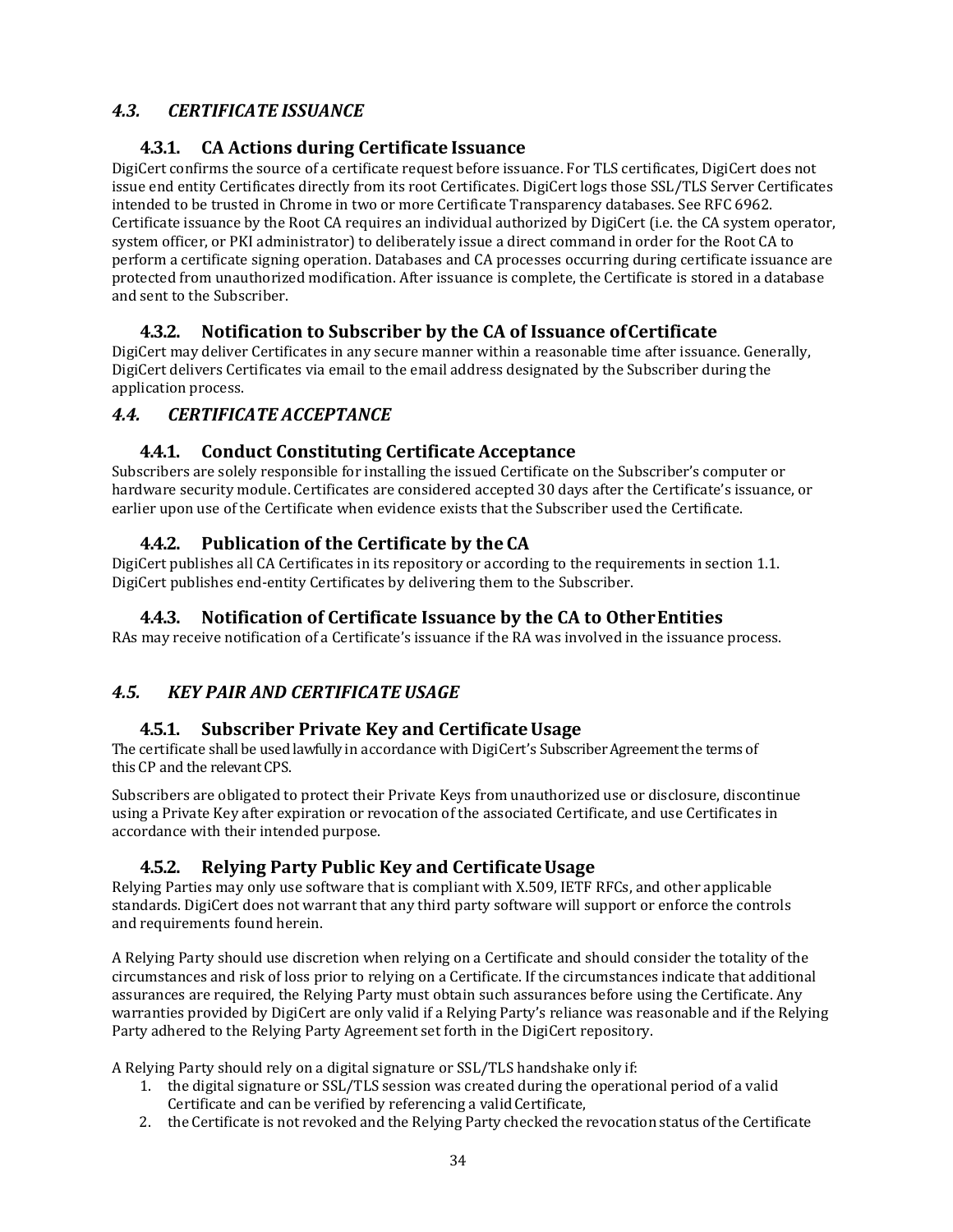prior to the Certificate's use by referring to the relevant CRLs or OCSPresponses and

3. the Certificate is being used for its intended purpose and in accordance with this CPS.

Before relying on a time-stamp token, a Relying Party must:

- 1. verify that the time-stamp token has been correctly signed and that the Private Key used to sign the time-stamp token has not been compromised prior to the time ofthe verification,
- 2. take into account any limitations on the usage of the time-stamp token indicated by the time-stamp policy, and
- 3. take into account any other precautions prescribed in this CPS or elsewhere.

## <span id="page-34-1"></span><span id="page-34-0"></span>*4.6. CERTIFICATE RENEWAL*

#### **4.6.1. Circumstance for Certificate Renewal**

DigiCert may renew a Certificate if:

- 1. the associated Public Key has not reached the end of its validity period,
- 2. the Subscriber and attributes are consistent, and
- 3. the associated Private Key remains uncompromised.

DigiCert may also renew a Certificate if a CA Certificate is re-keyed or as otherwise necessary to provide services to a customer. DigiCert may notify Subscribers prior to a Certificate's expiration date. Certificate renewal requires payment of additional fees. DigiCert may renew a certificate after expiration if the relevant industry permits such practices.

<span id="page-34-2"></span>Prior to the expiration of an existing Subscriber's Certificate, it is necessary for the Subscriber to renew the expiring certificate to maintain continuity of Certificate usage.

## **4.6.2. Who May Request Renewal**

Only the certificate subject or an authorized representative of the certificate subject may request renewal of the Subscriber's Certificates. DigiCert may renew a Certificate without a corresponding request if the signing Certificate is re-keyed.

## **4.6.3. Processing Certificate Renewal Requests**

<span id="page-34-3"></span>Renewal application requirements and procedures are generally the same as those used during the Certificate's original issuance. DigiCert will refresh any information that is older than the periods specified in the Baseline Requirements or EV Guidelines. DigiCert may refuse to renew a Certificate if it cannot verify any rechecked information. If an individual is renewing a client Certificate and the relevant information has not changed, then DigiCert does not require any additional identity vetting. Some device platforms, e.g. Apache, allow renewed use of the Private Key. If the Private Key and domain information have not changed, the Subscriber may renew the SSL/TLS Server Certificate using a previously issued Certificate or provided CSR.

## **4.6.4. Notification of New Certificate Issuance toSubscriber**

<span id="page-34-4"></span>DigiCert may deliver the Certificate in any secure fashion, typically by email or by providing the Subscriber a hypertext link to a user id/password-protected location where the subscriber may log in and download the Certificate.

## **4.6.5. Conduct Constituting Acceptance of a RenewalCertificate**

<span id="page-34-5"></span>Renewed Certificates are considered accepted 30 days after the Certificate's renewal, or earlier upon use of the Certificate when evidence exists that the Subscriber used the Certificate.

#### **4.6.6. Publication of the Renewal Certificate by theCA**

<span id="page-34-7"></span><span id="page-34-6"></span>DigiCert publishes a renewed Certificate by delivering it to the Subscriber. All renewed CA Certificates are published in DigiCert's repository.

## **4.6.7. Notification of Certificate Issuance by the CA to OtherEntities**

RAs may receive notification of a Certificate's renewal if the RA was involved in the issuance process.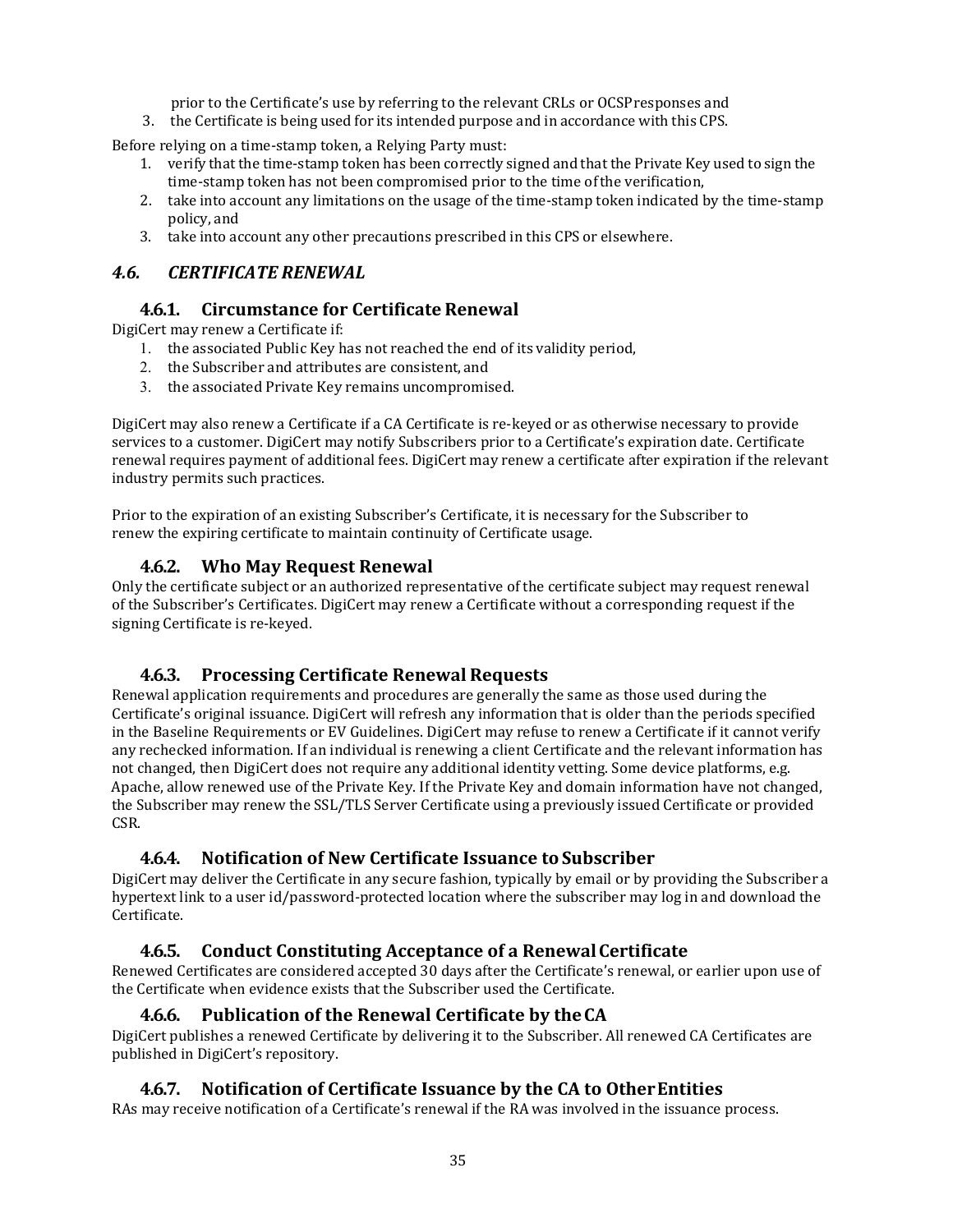## <span id="page-35-0"></span>*4.7. CERTIFICATE RE-KEY*

<span id="page-35-1"></span>Re-keying a Certificate consists of creating a new Certificate with a new Public Key and serial number while keeping the subject information the same.

## **4.7.1. Circumstance for Certificate Rekey**

Subscribers requesting re-key should identify and authenticate themselves as permitted by section 3.3.1.

After re-keying a Certificate, DigiCert may revoke the old Certificate but may not further re-key, renew, or modify the previous Certificate. Subscribers requesting re-key should identify and authenticate themselves as permitted by section 3.3.1.

## **4.7.2. Who May Request Certification of a New PublicKey**

<span id="page-35-2"></span>DigiCert will only accept re-key requests from the subject of the Certificate, an authorized representative for an Organizational certificate, or the PKI sponsor. DigiCert may initiate a certificate re-key at the request of the certificate subject or at DigiCert's own discretion.

#### **4.7.3. Processing Certificate Rekey Requests**

<span id="page-35-3"></span>DigiCert will only accept re-key requests from the subject of the Certificate, an authorized representative for an Organizational certificate, or the PKI sponsor. If the Private Key and any identity and domain information in a Certificate have not changed, then DigiCert can issue a replacement Certificate using a previously issued Certificate or previously provided CSR.

DigiCert re-uses existing verification information unless re-verification and authentication is required under section 3.3.1 or if DigiCert believes that the information has become inaccurate.

## **4.7.4. Notification of Certificate Rekey to Subscriber**

<span id="page-35-4"></span>DigiCert notifies the Subscriber within a reasonable time after the Certificate issues.

#### **4.7.5. Conduct Constituting Acceptance of a RekeyedCertificate**

<span id="page-35-5"></span>Conduct constituting Acceptance of a re-keyed certificate is in accordance with Section 4.4.1.

Issued Certificates are considered accepted 30 days after the Certificate is rekeyed, or earlier upon use of the Certificate when evidence exists that the Subscriber used the Certificate.

#### **4.7.6. Publication of the Issued Certificate by theCA**

<span id="page-35-6"></span>DigiCert publishes rekeyed Certificates by delivering them to Subscribers.

#### **4.7.7. Notification of Certificate Issuance by the CA to OtherEntities**

<span id="page-35-7"></span>RAs may receive notification of a Certificate's rekey if the RA was involved in the issuance process.

#### <span id="page-35-9"></span><span id="page-35-8"></span>*4.8. CERTIFICATE MODIFICATION*

#### **4.8.1. Circumstances for Certificate Modification**

Modifying a Certificate means creating a new Certificate for the same subject with authenticated information that differs slightly from the old Certificate (e.g., changes to email address or non-essential parts of names or attributes) provided that the modification otherwise complies with this CPS. The new Certificate may have the same or a different subject Public Key.

#### **4.8.2. Who May Request Certificate Modification**

<span id="page-35-10"></span>DigiCert modifies Certificates at the request of certain certificate subjects or in its own discretion. DigiCert does not make certificate modification services available to all Subscribers.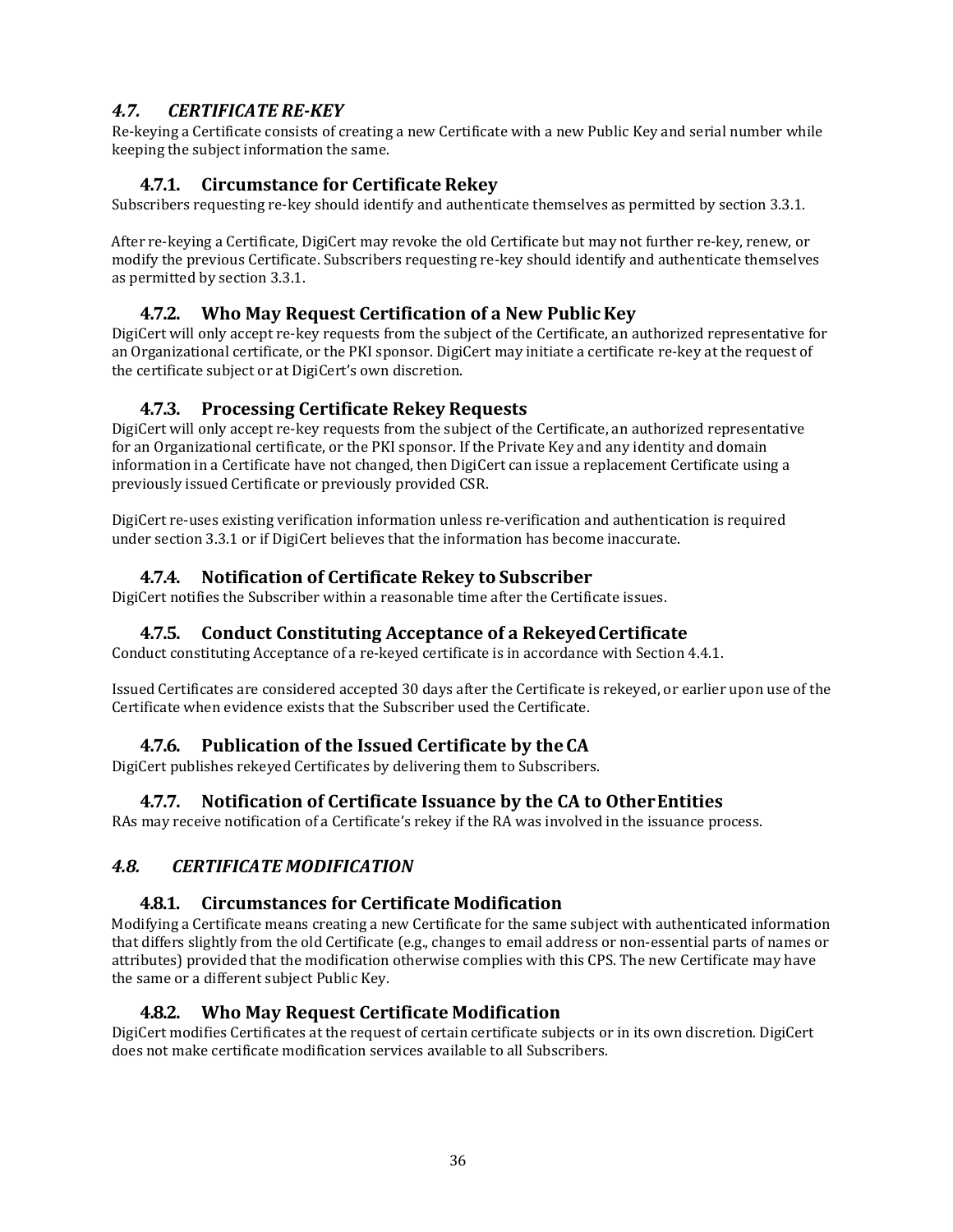## **4.8.3. Processing Certificate Modification Requests**

After receiving a request for modification, DigiCert verifies any information that will change in the modified Certificate. DigiCert will only issue the modified Certificate after completing the verification process on all modified information. DigiCert will not issue a modified Certificate that has a validity period that exceeds the applicable time limits found in section 3.3.1 or 6.3.2.

RAs are required to perform identification and authentication of all modified Subscriber information in terms of Section 3.2.

### **4.8.4. Notification of Certificate Modification to Subscriber**

DigiCert notifies the Subscriber within a reasonable time after the Certificate issues.

#### **4.8.5. Conduct Constituting Acceptance of a ModifiedCertificate**

Modified Certificates are considered accepted 30 days after the Certificate is modified, or earlier upon use of the Certificate when evidence exists that the Subscriber used the Certificate.

### **4.8.6. Publication of the Modified Certificate by theCA**

DigiCert publishes modified Certificates by delivering them to Subscribers.

#### **4.8.7. Notification of Certificate Modification by the CA to OtherEntities**

RAs may receive notification of a Certificate's modification if the RA was involved in the issuance process.

#### *4.9. CERTIFICATE REVOCATION AND SUSPENSION*

Revocation of a Certificate permanently ends the operational period of the Certificate prior to the Certificate reaching the end of its stated validity period. Prior to revoking a Certificate, DigiCert and Issuer CAs verify that a revocation request was initiated by Subscribers, an RA, an Issuing CA, and other entities listed in section 4.9.2 of this CPS and the CP. Other parties may submit Certificate Problem Reports to DigiCert to report reasonable cause to revoke the Certificate. . Issuer CAs are required to provide evidence of the revocation authorization to DigiCert upon request.

### **4.9.1. Circumstances for Revocation**

DigiCert will revoke a Certificate within 24 hours after receipt and confirming one or more of the following occurred:

- 1. The Subscriber requests in writing that DigiCert revoke theCertificate;
- 2. The Subscriber notifies DigiCert that the original Certificate request was not authorized and does not retroactively grant authorization;
- 3. DigiCert obtains evidence that the Subscriber's Private Key corresponding to the Public Key in the Certificate suffered a Key Compromise;
- 4. DigiCert is made aware of a demonstrated or proven method that can easily compute the Subscriber's Private Key based on the Public Key in the Certificate (such as a Debian weak key, see https://wiki.debian.org/SSLkeys);or
- 5. DigiCert obtains evidence that the validation of domain authorization or control for any FDQN or IP address in the Certificate should not be relied upon.

DigiCert may revoke a certificate within 24 hours and will revoke a Certificate within 5 days after receipt and confirming that one or more of the following occurred:

- 1. The Certificate no longer complies with the requirements of Sections 6.1.5 and 6.1.6 ofthe CAB forum baseline requirements or any section of the Mozilla Root Store policy;
- 2. DigiCert obtains evidence that the Certificate was misused and/or used outside the intended purpose as indicated by the relevant agreement;
- 3. The Subscriber or the cross-certified CA breached a material obligation under the CP, this CPS, or the relevant agreement;
- 4. DigiCert confirms any circumstance indicating that use of a FQDN, IP address, or email address in the Certificate is no longer legally permitted (e.g. a court or arbitrator has revoked a Domain Name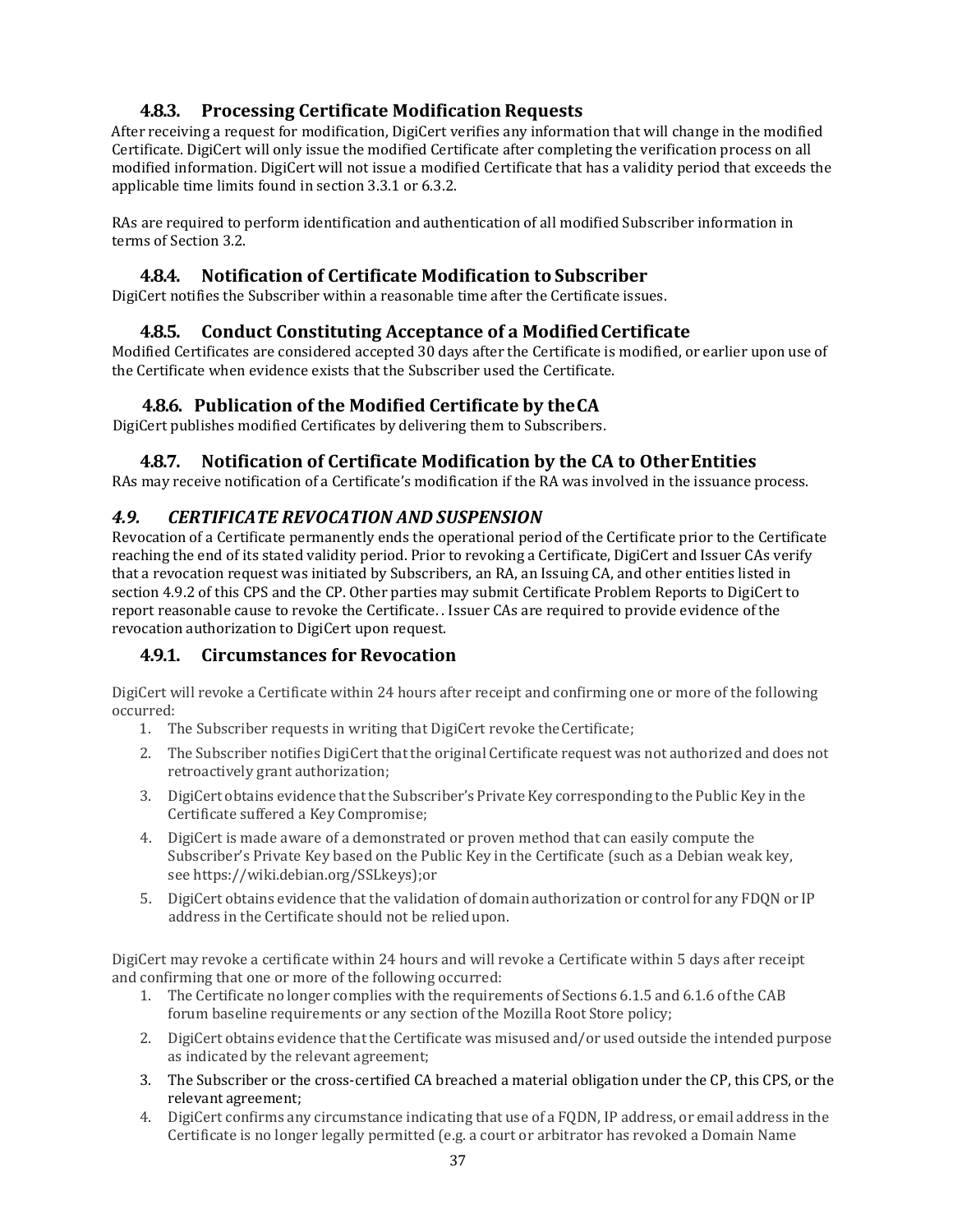registrant's right to use the Domain Name, a relevant licensing or services agreement between the Domain Name registrant and the Applicant has terminated, or the Domain Name registrant has failed to renew the Domain Name):

- 5. For code signing, the Application Software Supplier requests revocation and DigiCert does not intend to pursue an alternative course ofaction;
- 6. For code signing, the certificate is being used to sign SuspectCode;
- 7. DigiCert confirms that a Wildcard Certificate has been used to authenticate a fraudulently misleading subordinate FQDN;
- 8. DigiCert confirms a material change in the information contained in theCertificate;
- 9. DigiCert confirms that the Certificate was not issued in accordance with the CAB forum requirements or relevant browser policy;
- 10. DigiCert determines or confirms that any of the information appearing in the Certificate is inaccurate;
- 11. DigiCert's right to issue Certificates under the CAB forum requirements expires or is revoked or terminated, unless DigiCert has made arrangements to continue maintaining the CRL/OCSP Repository;
- 12. Revocation is required by the DigiCert CP and/or this CPS;or
- 13. DigiCert confirms a demonstrated or proven method that exposes the Subscriber's Private Key to compromise or if there is clear evidence that the specific method used to generate the Private Key wasflawed.

DigiCert may revoke any Certificate in its sole discretion, including if DigiCert believes that:

- 1. Either the Subscriber's or DigiCert's obligations under the CP or this CPS are delayed or prevented by circumstances beyond the party's reasonable control, including computer or communication failure, and, as a result, another entity's information is materially threatened or compromised;
- 2. DigiCert received a lawful and binding order from a government or regulatory body to revoke the Certificate;
- 3. DigiCert ceased operations and did not arrange for another Certificate authority to provide revocation support for the Certificates;
- 4. The technical content or format of the Certificate presents an unacceptable risk to application software vendors, Relying Parties, orothers;
- 5. The Subscriber was added as a denied party or prohibited person to a blocklist or is operating from a destination prohibited under the laws of the United States;
- 6. For Adobe Signing Certificates, Adobe has requested revocation; or
- 7. For code-signing Certificates, the Certificate was used to sign, publish, or distribute malware, code that is downloaded without user consent, or other harmfulcontent.

DigiCert always revokes a Certificate if the binding between the subject and the subject's Public Key in the certificate is no longer valid or if an associated Private Key is compromised.

DigiCert will revoke a Subordinate CA Certificate within seven (7) days after receiving and confirming one or more of the following occurred:

- 1. The Subordinate CA requests revocation in writing;
- 2. The Subordinate CA notifies DigiCert that the original Certificate request was not authorized and does not retroactively grant authorization;
- 3. DigiCert obtains evidence that the Subordinate CA's Private Key corresponding to the Public Key in the Certificate suffered a key compromise or no longer complies with the requirements of Sections 6.1.5 and 6.1.6 of the CAB forum baseline requirements or any section of the Mozilla Root Store policy;
- 4. DigiCert obtains evidence that the CA Certificate was misused and/or used outside the intended purpose as indicated by the relevant agreement;
- 5. DigiCert confirms that the CA Certificate was not issued in accordance with or that Subordinate CA has not complied with this document or the applicable Certificate Policy or Certification Practice Statement;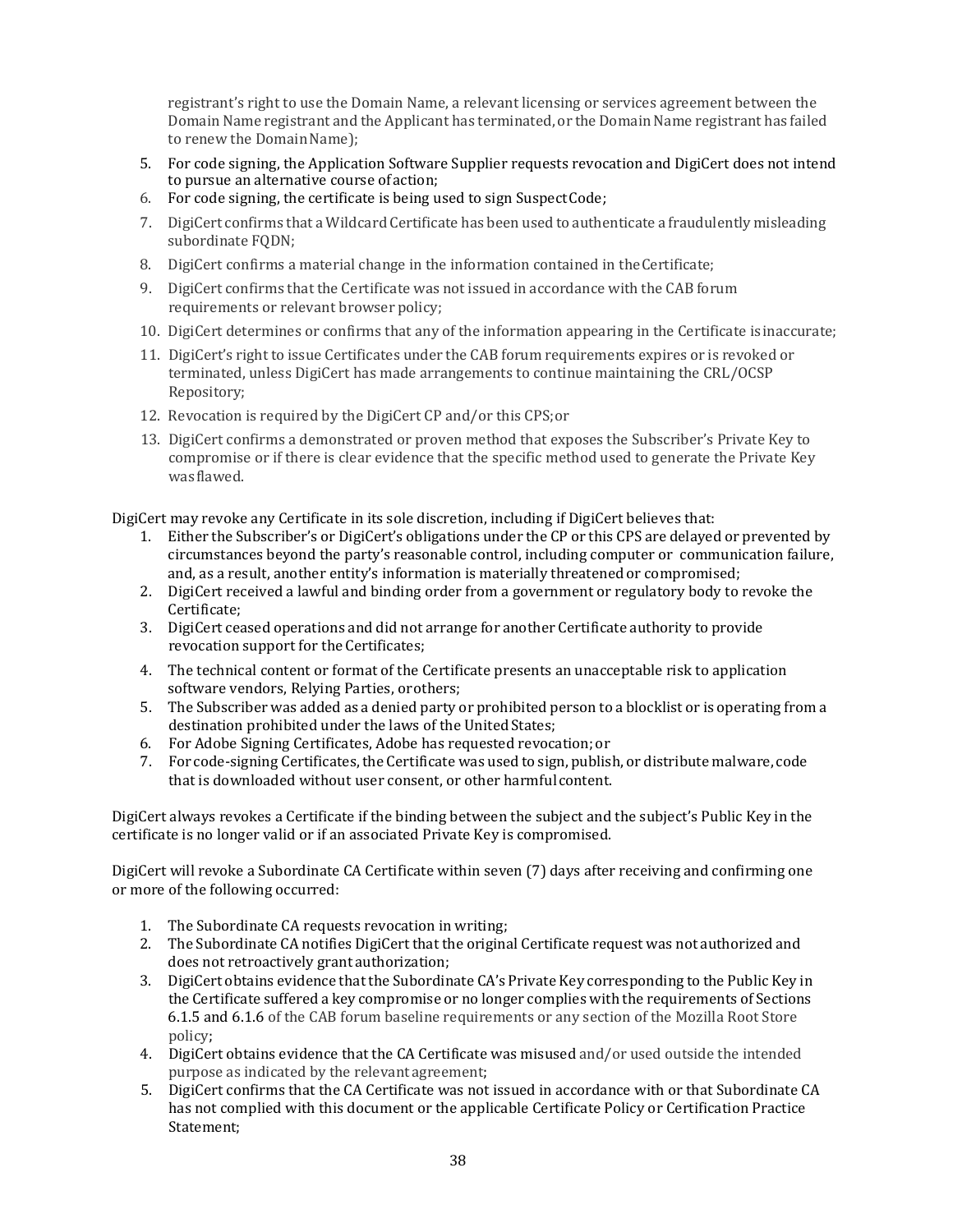- 6. DigiCert determines that any of the information appearing in the CA Certificate is inaccurate or misleading;
- 7. DigiCert or the Subordinate CA ceases operations for any reason and has not made arrangements for another CA to provide revocation support for the CACertificate;
- 8. DigiCert's or the Subordinate CA's right to issue Certificates under the Baseline Requirements expires or is revoked or terminated, unless DigiCert has made arrangements to continue maintaining the CRL/OCSP Repository;
- 9. Revocation is required by DigiCert's Certificate Policy and/or Certification Practice Statement;or
- 10. The technical content or format of the CA Certificate presents an unacceptable risk to application software suppliers or Relying Parties.

DigiCert will revoke a cross-Certificate if the cross-certified entity (including DigiCert) no longer meets the stipulations of the corresponding policies, as indicated by policy OIDs listed in the policy mapping extension of the cross-Certificate.

### **4.9.2. Who Can Request Revocation**

Any appropriately authorized party, such as a recognized representative of a subscriber or cross-signed partner, may request revocation of a Certificate. DigiCert may revoke a Certificate without receiving a request and without reason. Third parties may request certificate revocation for problems related to fraud, misuse, or compromise. Certificate revocation requests must identify the entity requesting revocation and specify the reason for revocation.

DigiCert provides Anti-Malware Organizations, Subscribers, Relying Parties, Application Software Suppliers, and other third parties with clear instructions on how they can report suspected Private Key Compromise, Certificate misuse, Certificates used to sign Suspect Code, Takeover Attacks, or other types of possible fraud, compromise, misuse, inappropriate conduct, or any other matter related to Certificates on the following website:<https://problemreport.digicert.com/> and other resources as indicated in section 1.5.2 of this CPS.

#### **4.9.3. Procedure for Revocation Request**

DigiCert processes a revocation request as follows:

- 1. DigiCert logs the request or problem report and the reason for requesting revocation based on the list in section 4.9.1, including contact information of the requestor. DigiCert may also include its own reasons for revocation in the log.
- 2. DigiCert may request confirmation of the revocation from a known administrator, where applicable, via out-of-band communication (e.g., telephone, fax,etc.).
- 3. If the request is authenticated as originating from the Subscriber or an authorized party, DigiCert revokes the Certificate based on the timeframes listed in 4.9.1 as listed for the reason for revocation.
- 4. For requests from third parties, DigiCert personnel begin investigating the request within 24 hours after receipt and decide whether revocation is appropriate based on thefollowing criteria:
	- a. the nature of the alleged problem,
	- b. the number of reports received about a particular Certificate orwebsite,
	- c. the identity of the complainants (for example, complaints from a law enforcement official that a web site is engaged in illegal activities have more weight than a complaint from a consumer alleging they never received the goods they ordered),and
	- d. relevant legislation.
- 5. If DigiCert determines that revocation is appropriate, DigiCert personnel revoke the Certificate and update the Certificate Status.

If DigiCert deems appropriate, DigiCert may forward the revocation reports to law enforcement. DigiCert maintains a continuous 24/7 ability to internally respond to any high priority revocation requests and certificate problem reports on the following website: https:/[/www.digicert.com/certificate](http://www.digicert.com/certificate-revocation.htm)[revocation.htm a](http://www.digicert.com/certificate-revocation.htm)nd other resources as indicated in section 1.5.2 of this CPS.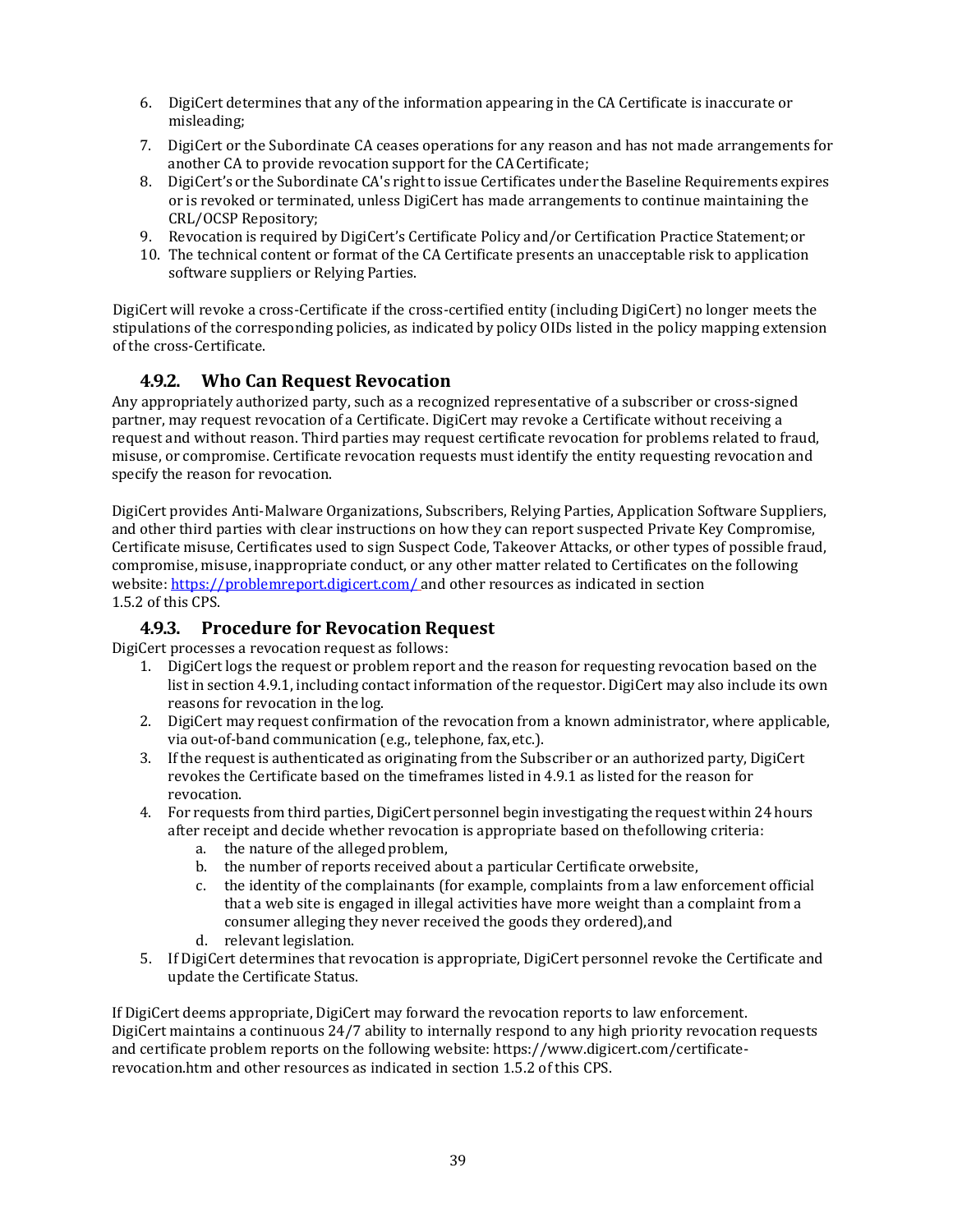## **4.9.4. Revocation Request Grace Period**

Subscribers are required to request revocation within one day after detecting the loss or compromise of the Private Key. DigiCert may grant and extend revocation grace periods on a case-by-case basis. DigiCert reports the suspected compromise of its CA Private Key and requests revocation to both the policy authority and operating authority of the superior issuing CA within one hour of discovery.

## **4.9.5. Time within which CA Must Process the RevocationRequest**

DigiCert will revoke a CA Certificate within one hour after receiving clear instructions from the DCPA.

Within 24 hours after receiving a Certificate problem report or a revocation request, DigiCert investigates the facts and circumstances involved with the report and will provide a preliminary report on its findings to both the Subscriber and the entity who filed the Certificate problem report.

After reviewing the facts and circumstances, DigiCert works with the Subscriber and any entity reporting the Certificate problem report or other revocation-related notice to establish whether or not the certificate will be revoked, and if so, a date which DigiCert will revoke the certificate. The period from receipt of the Certificate problem report or revocation-related notice to published revocation must not exceed the time frame set forth in Section 4.9.1. The date selected by DigiCert will consider the following criteria:

- 1. The nature of the alleged problem (scope, context, severity, magnitude, risk ofharm);
- 2. The consequences of revocation (direct and collateral impacts to Subscribers and RelyingParties);
- 3. The number of Certificate problem reports received about a particular Certificate orSubscriber;
- 4. The entity making the complaint (for example, a complaint from a law enforcement official that a Web site is engaged in illegal activities should carry more weight than a complaint from a consumer alleging that she didn't receive the goods she ordered);and
- 5. Relevant legislation.

Under normal operating circumstances, DigiCert will revoke Certificates as quickly as practical after validating the revocation request following the guidelines of this section and Section 4.9.1.

DigiCert follows the revocation timeframes specified for malware in the Minimum Requirements for Issuance and Management of Publicly Trusted Code Signing Certificates in section 13.1.5.

### **4.9.6. Revocation Checking Requirement for RelyingParties**

Prior to relying on information listed in a Certificate, a Relying Party must confirm the validity of each Certificate in the certificate path in accordance with IETF PKIX standards, including checking for certificate validity, issuer-to-subject name chaining, policy and key use constraints, and revocation status through CRLs or OCSP responders identified in each Certificate in the chain.

### **4.9.7. CRL Issuance Frequency**

For publicly-trusted TLS Subscriber certificates:

DigiCert updates and reissues CRLs at least once every seven days, and the value of the nextUpdate field is not be more than ten days beyond the value of the thisUpdate field.

For publicly-trusted TLS Subordinate CA certificates:

DigiCert updates and reissues CRLs at least (i) once every twelve months and (ii) within 24 hours after revoking a Subordinate CA Certificate, and the value of the nextUpdate field is not more than twelve months beyond the value of the thisUpdate field.

For all other Certificates in this CPS:

DigiCert uses its offline root CAs to publish CRLs for its intermediate CAs at least every 6 months. All other CRLS are published at least every seven days.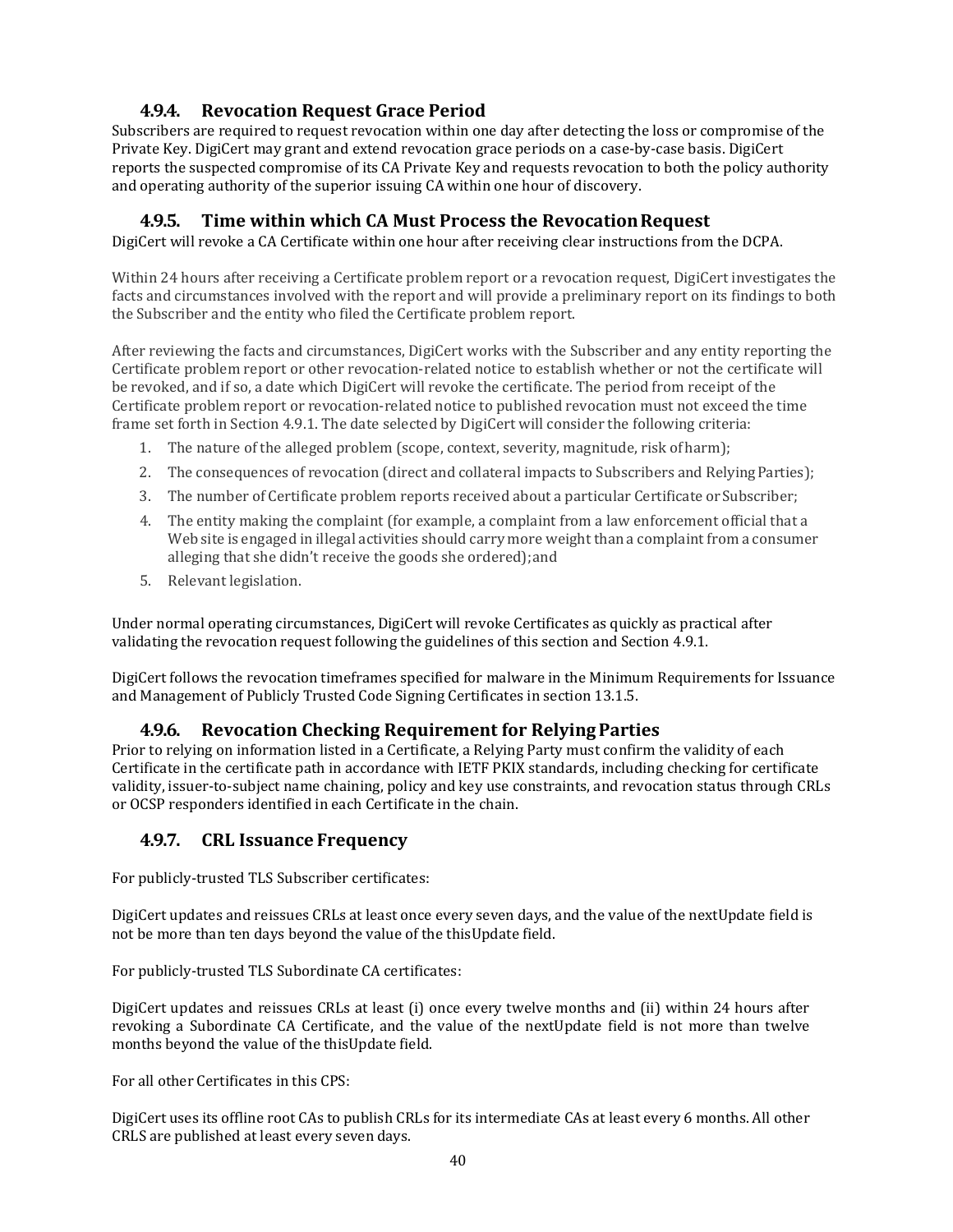## **4.9.8. Maximum Latency for CRLs**

CRLs for Certificates issued to end entity subscribers are posted automatically to the online repository within a commercially reasonable time after generation. Regularly scheduled CRLs are posted prior to the nextUpdate field in the previously issued CRL of the same scope.

### **4.9.9. On-line Revocation/Status Checking Availability**

DigiCert makes certificate status information available via OCSP for SSL/TLS Server Certificates. OCSP may not be available for other kinds of Certificates. Where OCSP support is required by the applicable CP, OCSP responses are provided within a commercially reasonable time.

OCSP responses conform to RFC 5019 and/or RFC 6960. OCSP responses either:

- 1. Are signed by the CA that issued the Certificates whose revocation status is being checked,or
	- 2. Are signed by an OCSP Responder whose Certificate is signed by the CA that issued the Certificate whose revocation status is being checked.

In the latter case, the OCSP signing Certificate contains an extension of type id-pkix-ocsp-nocheck, as defined by RFC 6960.

#### **4.9.10. On-line Revocation Checking Requirements**

A relying party must confirm the validity of a Certificate in accordance with section 4.9.6 prior to relying on the Certificate.

DigiCert supports an OCSP capability using the GET method for Certificates issued in accordance with the Baseline Requirements. OCSP Responders under DigiCert's direct control will not respond with a "good" status for a certificate that has not been issued.

For Publicly Trusted SSL Subscriber Certificates:

Prior to 2020-09-30:

DigiCert update information was provided via an Online Certificate Status Protocol atleast every four days. OCSP responses from this service have a maximum expiration time of ten days.

Effective 2020-09-30:

1. OCSP responses have a validity interval greater than or equal to eight hours;

2. OCSP responses have a validity interval less than or equal to ten days;

3. For OCSP responses with validity intervals less than sixteen hours, then DigiCert updates the information provided via an Online Certificate Status Protocol prior to one-half of the validity period before the nextUpdate; and

4. For OCSP responses with validity intervals greater than or equal to sixteen hours, then DigiCert updates the information provided via an Online Certificate Status Protocol at least eight hours prior to the nextUpdate, and no later than four days after the thisUpdate.

For Publicly Trusted SSL Subordinate CA or Intermediate CA Certificates:

DigiCert updates information provided via an Online Certificate Status Protocol:

- (i) at least every twelve months; and<br>(ii) within 24 hours after revoking a S
- within 24 hours after revoking a Subordinate CA Certificate.

If the OCSP responder receives a request for the status of a certificate serial number that is "unused", then the responder should not respond with a "good" status. If the OCSP responder is for a CA that is not Technically Constrained in line with Section 7.1.5 of the Baseline Requirements, this CPS and the CP, the responder must not respond with a "good" status for such requests. "unused" if neither of the previous conditions are met.

DigiCert may monitor the OCSP responder for requests for "unused" serial numbers as part of its security response procedures.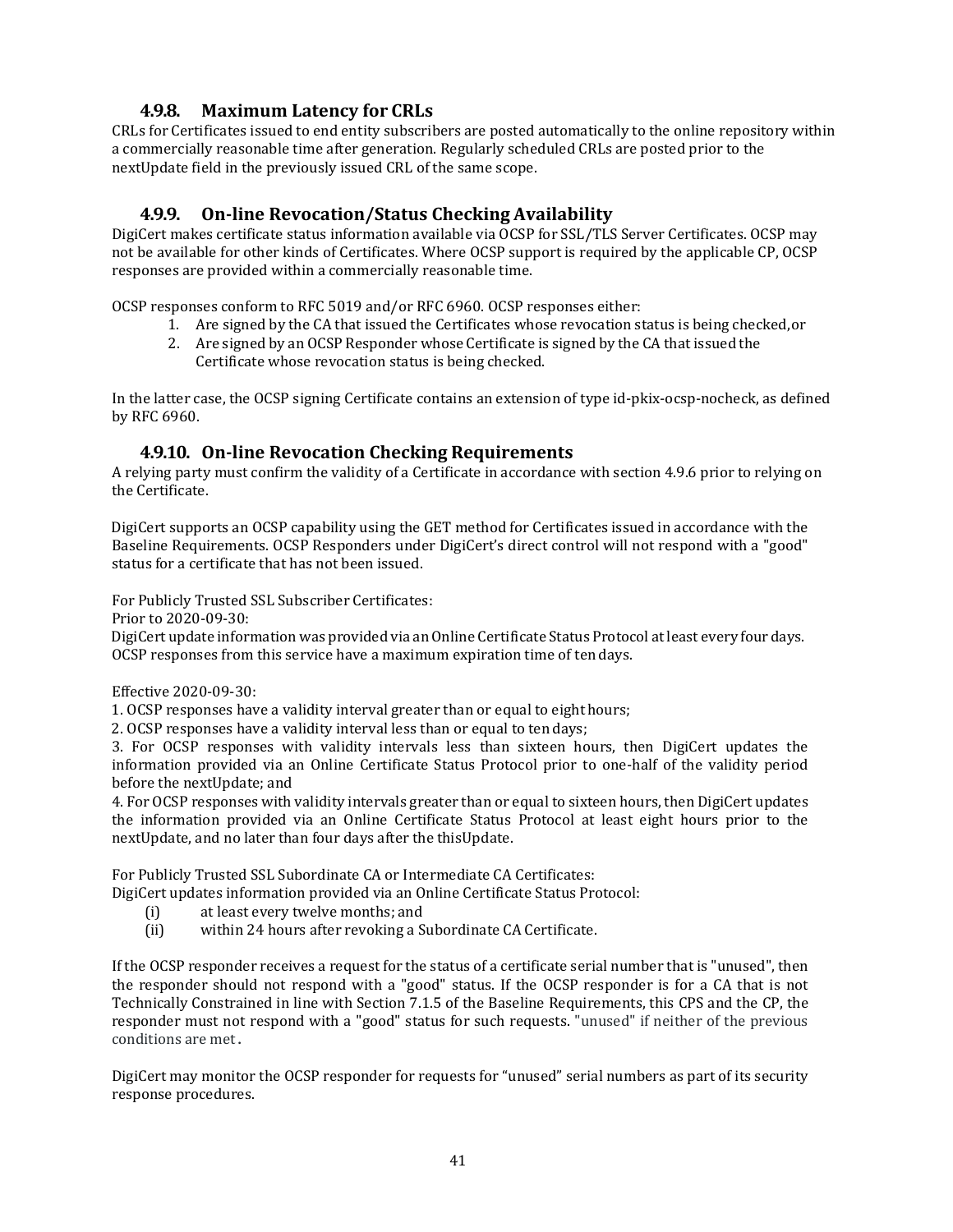The OCSP responder may provide definitive responses about "reserved" certificate serial numbers, as if there was a corresponding Certificate that matches the Precertificate [RFC6962]. A certificate serial number within an OCSP request is one of the following three options:

1. "assigned" if a Certificate with that serial number has been issued by the Issuing CA, using any current or previous key associated with that CA subject; or

2. "reserved" if a Precertificate [RFC6962] with that serial number has been issued by (a) the Issuing CA; or (b) a Precertificate Signing Certificate [RFC6962] associated with the Issuing CA;or

3. "unused" if neither of the previous conditions are met.

### **4.9.11. Other Forms of Revocation AdvertisementsAvailable**

Not applicable.

#### **4.9.12. Special Requirements Related to Key Compromise**

DigiCert uses commercially reasonable efforts to notify potential Relying Parties if it discovers or suspects the compromise of a Private Key. DigiCert will transition any revocation reason code in a CRL to "key compromise" upon discovery of such reason or as required by an applicable CP.

Reports to DigiCert of key compromise must include:

Proof of key compromise in either of the following formats:

- A CSR signed by the compromised private key with the Common Name "Proof of Key Compromise for DigiCert"; or
- The private key itself.
- A valid email address so that you can receive confirmation of your problem report and associated certificate revocations.

DigiCert provides specific instructions and support for Key compromise on the following website: <https://problemreport.digicert.com/> and other resources as indicated in section 1.5.2 of this CPS.

#### **4.9.13. Circumstances for Suspension**

Not applicable.

**4.9.14. Who Can Request Suspension** Not applicable.

**4.9.15. Procedure for Suspension Request**

Not applicable.

**4.9.16. Limits on Suspension Period**

Not applicable.

#### *4.10. CERTIFICATE STATUS SERVICES*

#### **4.10.1. Operational Characteristics**

Certificate status information is available via CRL and OCSP responder. For publicly-trusted TLS certificates, revocation entries on a CRL or OCSP Response are not removed until after the expiration of the revoked Certificate. The serial number of a revoked Certificate remains on the CRL until one additional CRL is published after the end of the Certificate's validity period, except for revoked Code Signing Certificates and EV Code Signing Certificates, which remain on the CRL for at least 10 years following the Certificate's validity period. OCSP information for subscriber Certificates is updated at least every four days. OCSP information for subordinate CA Certificates is updated at least every 12 months and within 24 hours after revoking the Certificate.

#### **4.10.2. Service Availability**

Certificate status services are available 24x7 for publicly-trusted TLS and generally for all other services. This includes the online repository that application software can use to automatically check the current status of all unexpired Certificates issued by DigiCert. DigiCert operates and maintains its CRL and OCSP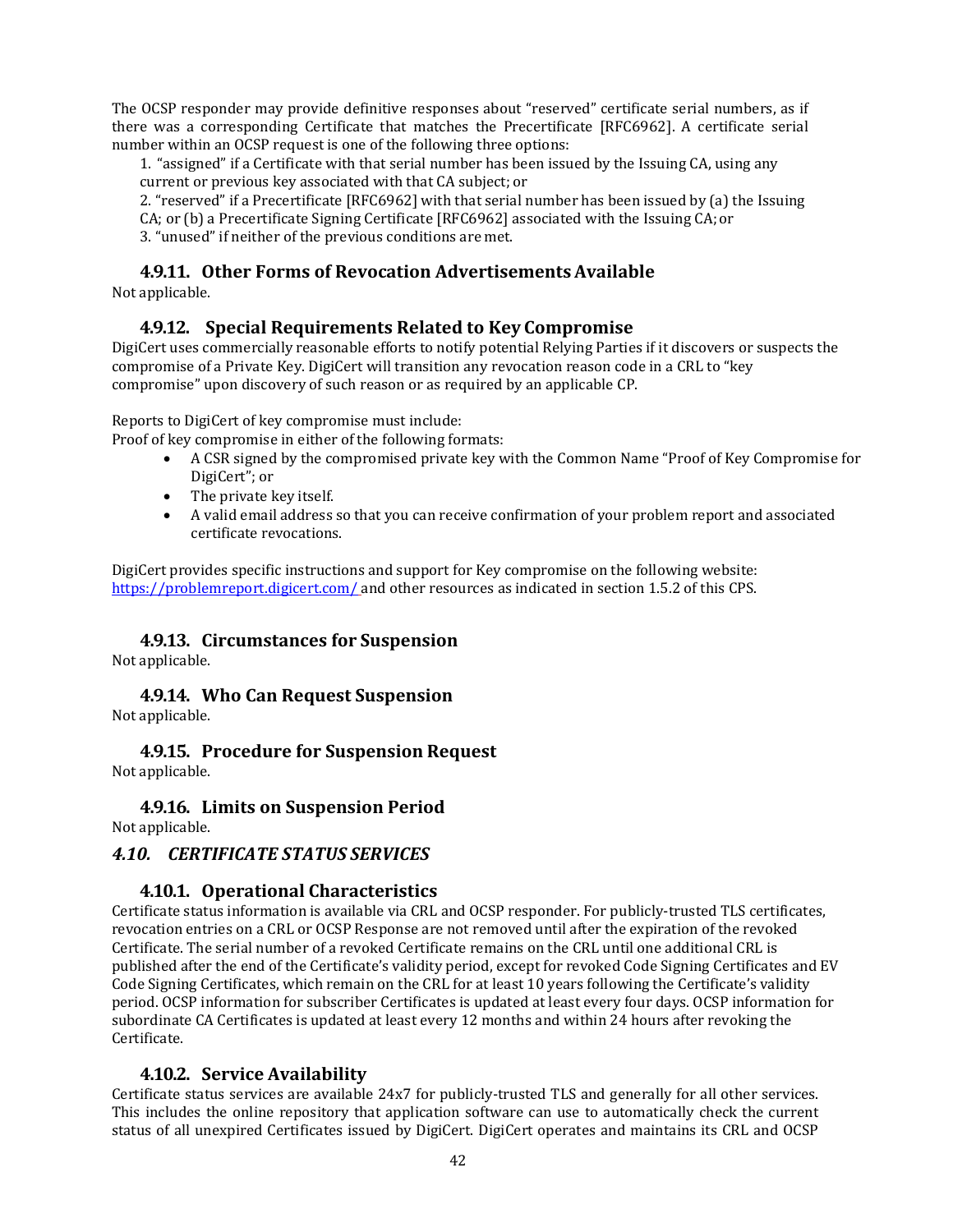capability with resources sufficient to provide a response time of ten seconds or less under normal operating conditions.

DigiCert also maintains a 24x7 ability to respond internally to a high-priority Certificate Problem Report, and where appropriate, forward such a complaint to law enforcement authorities, and/or revoke a Certificate that is the subject of such a complaint.

#### **4.10.3. Optional Features**

OCSP Responders may not be available for all certificate types.

#### *4.11. END OF SUBSCRIPTION*

A Subscriber's subscription service ends if its Certificate expires or is revoked or if the applicable Subscriber Agreement expires without renewal.

#### *4.12. KEY ESCROW AND RECOVERY*

#### **4.12.1. Key Escrow and Recovery Policy Practices**

DigiCert never escrows CA Private Keys under this CPS.

DigiCert may escrow Subscriber key management keys to provide key recovery services. If done, DigiCert encrypts and protects escrowed Private Keys using the same or a higher level of security as used to generate and deliver the Private Key. Enterprise customers utilizing key escrow software provided by DigiCert may escrow keys within their or DigiCert's infrastructure.

DigiCert or Issuer CAs allow Subscribers and other authorized entities to recover escrowed (decryption) Private Keys. DigiCert uses multi-person controls during key recovery to prevent unauthorized access to a Subscriber's escrowed Private Keys. DigiCert accepts key recovery requests:

- 1. From the Subscriber or Subscriber's organization, if the Subscriber has lost or damaged the privatekey token;
- 2. From the Subscriber's organization, if the Subscriber is not available or is no longer part of the organization that contracted with DigiCert for Private Key escrow;
- 3. From an authorized investigator or auditor, if the Private Key is part of a required investigation or audit;
- 4. From a requester authorized by a competent legal authority to access the communication that is encrypted using the key;
- 5. From a requester authorized by law or governmental regulation;or
- 6. From an entity contracting with DigiCert for escrow of the Private Key when key recovery is mission critical or mission essential.

Entities using DigiCert's key escrow services are required to:

- 1. Notify Subscribers that their Private Keys areescrowed;
- 2. Protect escrowed keys from unauthorized disclosure;
- 3. Protect any authentication mechanisms that could be used to recover escrowed Private Keys;
- 4. Release an escrowed key only after making or receiving (as applicable) a properly authorized request for recovery; and
- 5. Comply with any legal obligations to disclose or keep confidential escrowed keys, escrowed keyrelated information, or the facts concerning any key recovery request or process.

### **4.12.2. Session Key Encapsulation and Recovery Policy andPractices**

Not applicable.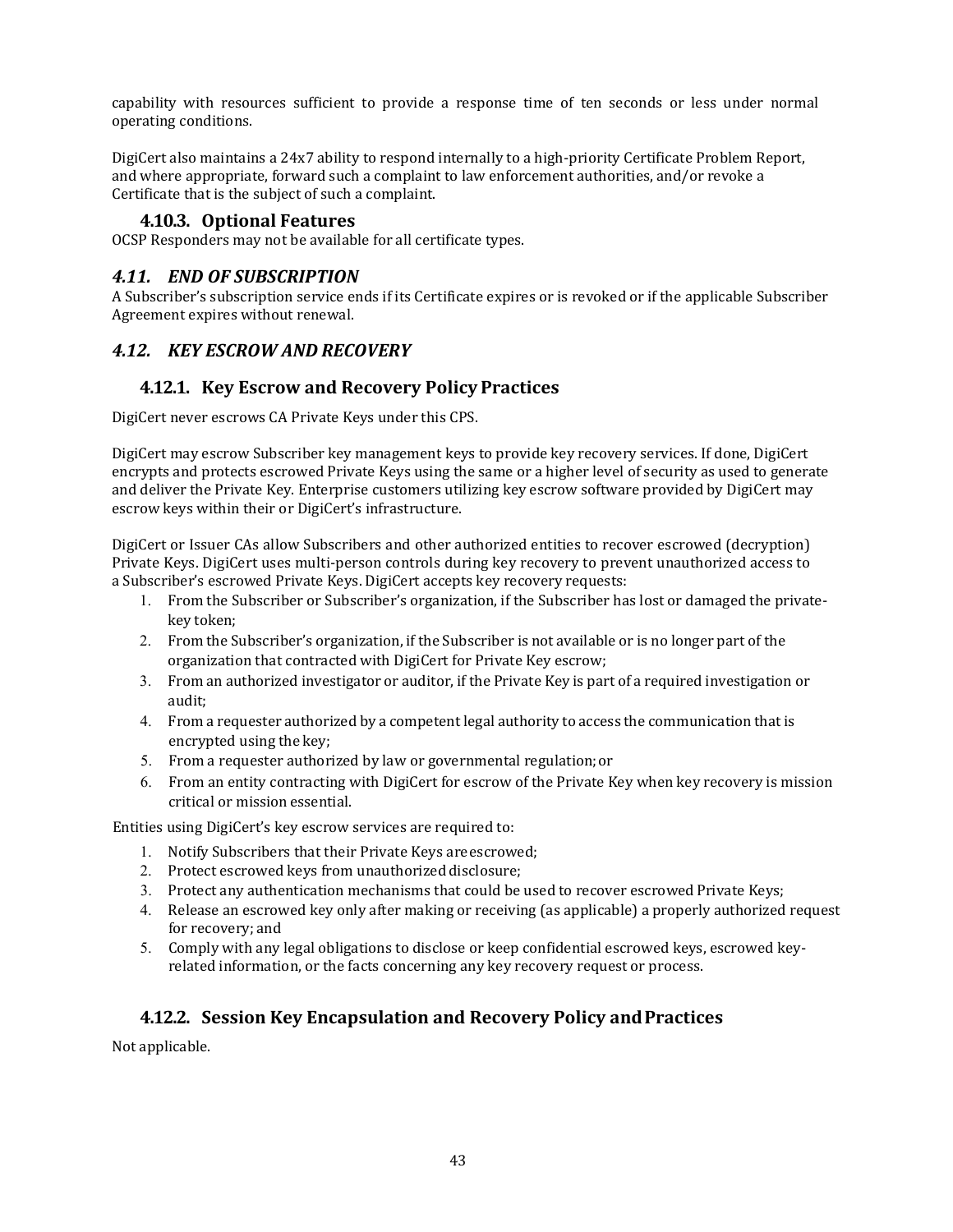### **5. FACILITY, MANAGEMENT, AND OPERATIONAL CONTROLS**

### *5.1. PHYSICAL CONTROLS*

### **5.1.1. Site Location and Construction**

DigiCert performs its CA and TSA operations from secure data centers. The data centers are equipped with logical and physical controls that make DigiCert's CA and TSA operations inaccessible to non-trusted personnel. DigiCert operates under a security policy designed to detect, deter, and prevent unauthorized access to DigiCert's operations.

## **5.1.2. Physical Access**

### *5.1.2.1. Data Centers*

Systems providing online certificate issuance (e.g. Issuer CAs) are located in secure data centers. DigiCert protects such online equipment (including certificate status servers and CMS equipment) from unauthorized access and implements physical controls to reduce the risk of equipment tampering. Access to the data centers housing the CA and TSA platforms requires two-factor authentication by DigiCert staff in trusted roles to meet two-person physical access control. Activation data must either be memorized or recorded and stored in a manner commensurate with the security afforded the cryptographic module. Activation data is never stored with the cryptographic module or removable hardware associated with equipment used to administer DigiCert's Private Keys. Cryptographic hardware includes a mechanism to lock the hardware after a certain number of failed login attempts.

The DigiCert data centers are continuously attended. However, if DigiCert ever becomes aware that a data center is to be left unattended or has been left unattended for an extended period of time, DigiCert personnel will perform a security check of the data center to verify that:

- 1. DigiCert's equipment is in a state appropriate to the current mode of operation,
- 2. Any security containers are properlysecured,
- 3. Physical security systems (e.g., door locks) are functioning properly,and
- 4. The area is secured against unauthorized access.

DigiCert's administrators are responsible for making these checks and must sign off that all necessary physical protection mechanisms are in place and activated. The identity of the individual making the check is logged.

#### *5.1.2.2. RA Operations Areas*

DigiCert's RA operations are protected against access from non-authorized individuals. DigiCert securely stores all removable media and paper containing sensitive plain-text information related to its CA or RA operations in secure containers.

### *5.1.2.3. Offline CA Key Storage Rooms*

DigiCert securely stores the cryptomodules used to generate and store offline CA Private Keys. Access to the rooms used for key storage is controlled and logged. When not in use during a key ceremony, CA cryptomodules are locked in a safe that provides two-person physical access control. Activation data is protected in accordance with section 6.4. Cryptomodule activation keys are stored under dual control in a

secured environment when not in use.

### *5.1.2.4. CA Key Generation and Signing Rooms*

CA key generation and signing occurs either in the secure storage room described in section 5.1.2.3 or in a room of commensurate security in close proximity thereto. DigiCert's CA Administrators retrieve cryptographic materials necessary to perform key generation and certificate signing. At no time are cryptographic materials left unattended by fewer than two persons serving in trusted roles as specified in section 5.2.2.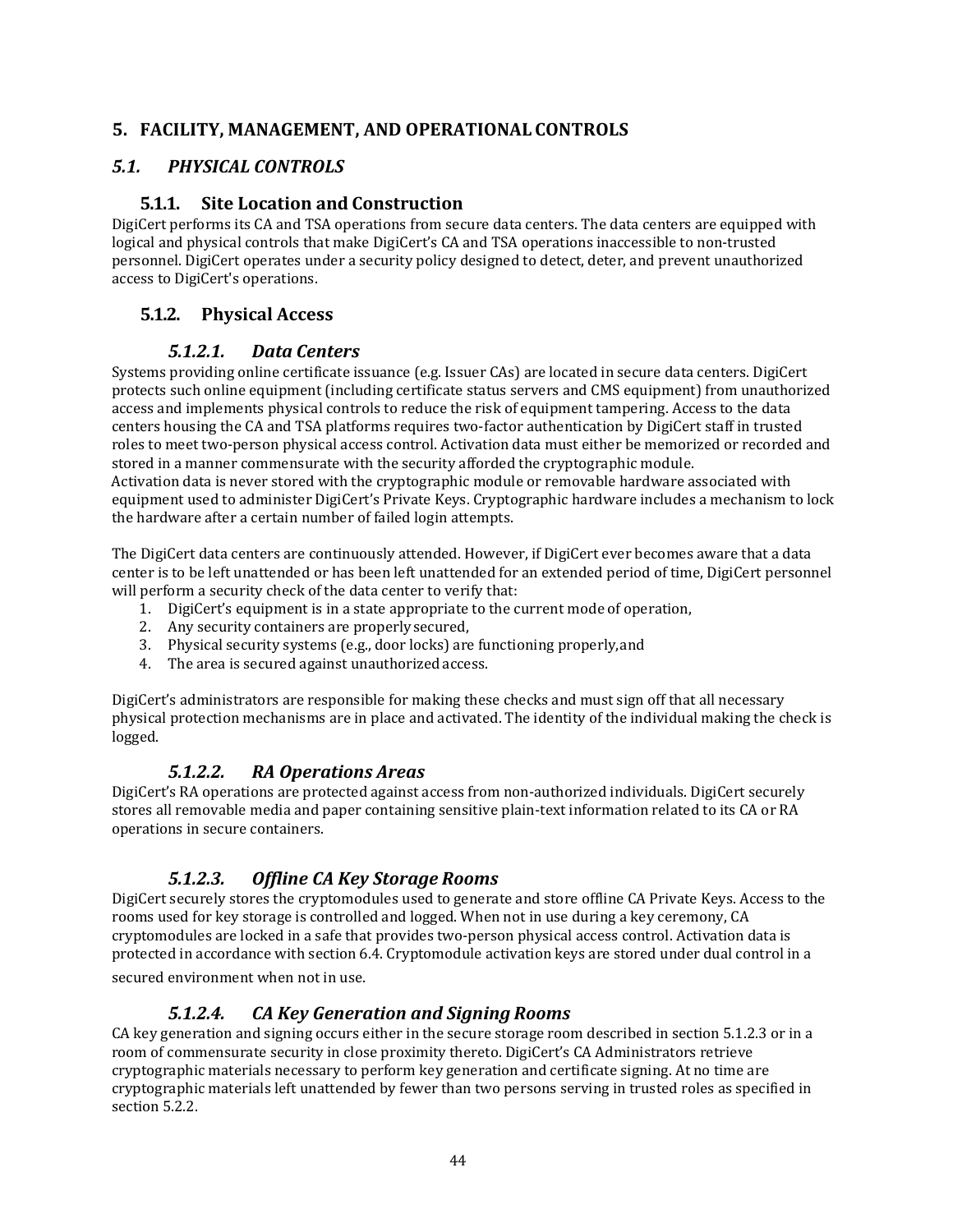## **5.1.3. Power and Air Conditioning**

Data centers have primary and secondary power supplies that ensure continuous and uninterrupted access to electric power. Uninterrupted power supplies (UPS) and generators provide redundant backup power.

#### **5.1.4. Water Exposures**

The cabinets housing DigiCert's CA and TSA systems are designed to prevent and protect against water exposure.

#### **5.1.5. Fire Prevention and Protection**

The data centers are equipped with fire suppression mechanisms.

### **5.1.6. Media Storage**

DigiCert protects its media from accidental damage, environmental hazards, and unauthorized physical access. Backup files are created on a daily basis. DigiCert's backup files are maintained separately from DigiCert's primary data operations facility.

### **5.1.7. Waste Disposal**

All unnecessary copies of printed sensitive information are shredded on-site before disposal. All electronic media are physically destroyed or are overwritten multiple times to prevent the recovery of the data.

### **5.1.8. Off-site Backup**

DigiCert makes regular backup copies of any information necessary to recover from a system failure. Backup copies of CA Private Keys and activation data are stored for disaster recovery purposes off-site and are accessible only by trusted personnel.

### **5.1.9. Certificate Status Hosting, CMS and External RASystems**

All physical control requirements under Section 5.1 apply equally to any Certificate Status Hosting, CMS, or external RA system.

### *5.2. PROCEDURAL CONTROLS*

#### **5.2.1. Trusted Roles**

Personnel acting in trusted roles include CA, TSA, and RA system administration personnel, and personnel involved with identity vetting and the issuance and revocation of Certificates. The functions and duties performed by persons in trusted roles are distributed so that one person alone cannot circumvent security measures or subvert the security and trustworthiness of the PKI or TSA operations. A list of personnel appointed to trusted roles is maintained and reviewed annually.

#### *5.2.1.1. CA Administrators*

The CA Administrator installs and configures the CA software, including key generation, key backup, and key management. The CA Administrator performs and securely stores regular system backups of the CA system. Administrators do not issue Certificates to Subscribers.

# *5.2.1.2. Registration Officers – CMS, RA, Validation and VettingPersonnel*

The Registration Officer role is responsible for issuing and revoking Certificates.

### *5.2.1.3. System Administrators/ System Engineers (Operator)*

The System Administrator / System Engineer installs and configures system hardware, including servers,

routers, firewalls, and network configurations. The System Administrator / System Engineer also keeps critical systems updated with software patches and other maintenance needed for system stability and recoverability.

### *5.2.1.4. Internal Auditors*

Internal Auditors are responsible for reviewing, maintaining, and archiving audit logs and performing or overseeing internal compliance audits to determine if DigiCert is operating in accordance with this CPS or an RA's Registration Practices Statement.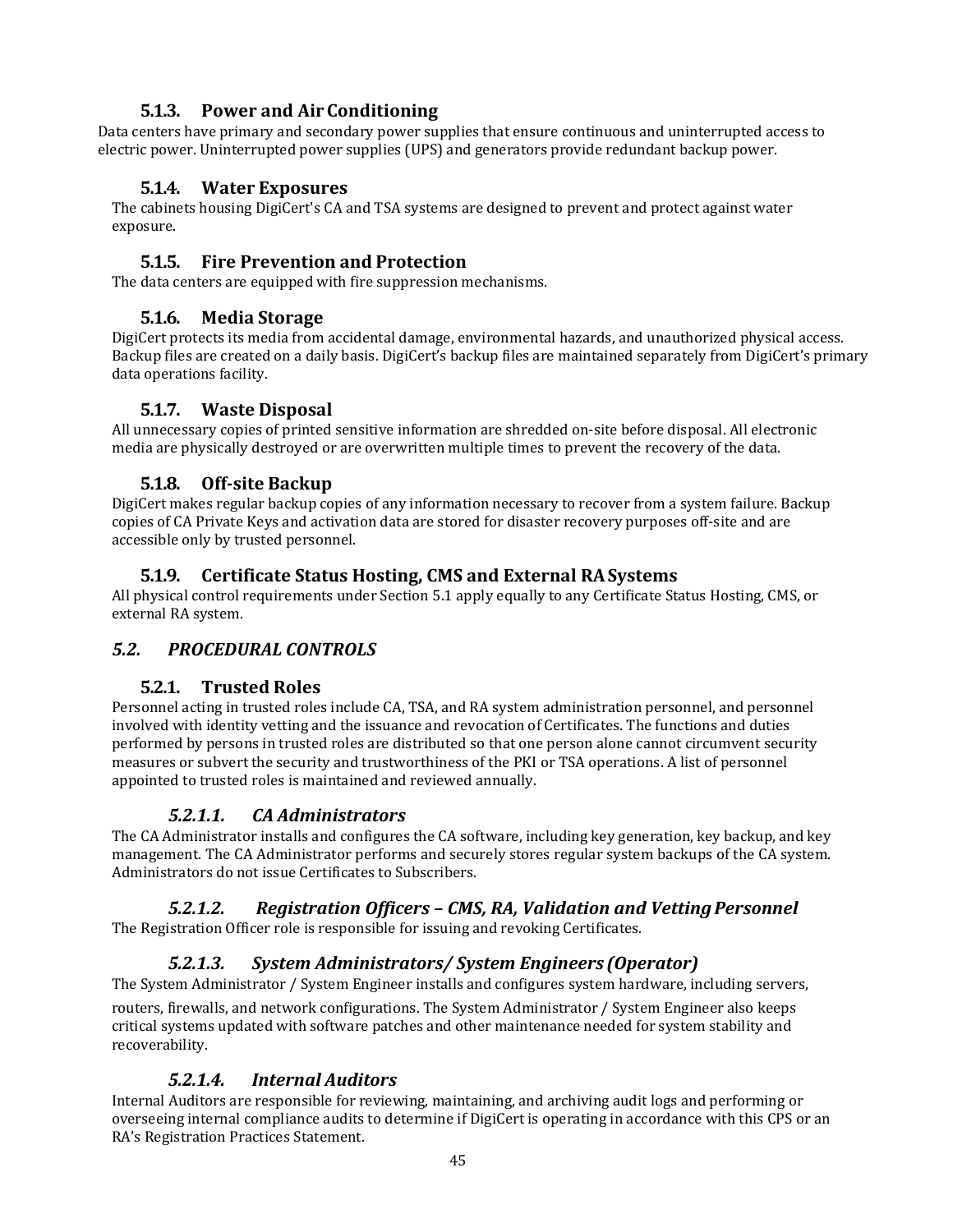### *5.2.1.5. RA Administrators*

RA Administrators are responsible for the RA software.

### **5.2.2. Number of Persons Required per Task**

DigiCert requires that at least two people acting in a trusted role take action for the most sensitive tasks, such as activating DigiCert's Private Keys, generating a CA Key Pair, or backing up a DigiCert Private Key. The Internal Auditor may serve to fulfill the requirement of multiparty control for physical access to the CA system but not logical access. Physical access to the CAs does not constitute a task as defined in this section, but is defined in section 5.1.

### **5.2.3. Identification and Authentication for eachRole**

All personnel are required to authenticate themselves to CA, TSA, and RA systems before they are allowed access to systems necessary to perform their trusted roles.

### **5.2.4. Roles Requiring Separation of Duties**

Roles requiring a separation of duties include:

- 1. Those performing authorization functions such as the verification of information in certificate applications and approvals of certificate applications and revocation requests,
- 2. Those performing backups, recording, and record keepingfunctions;
- 3. Those performing audit, review, oversight, or reconciliation functions;and
- 4. Those performing duties related to CA/TSA key management or CA/TSA administration.

To accomplish this separation of duties, DigiCert specifically designates individuals to the trusted roles defined in Section 5.2.1 above. Individuals designated as Registration Officer or Administrator may perform Operator duties, but an Internal Auditor may not assume any other role. DigiCert's systems identify and authenticate individuals acting in trusted roles, restrict an individual from assuming multiple roles at the same time.

### *5.3. PERSONNEL CONTROLS*

#### **5.3.1. Qualifications, Experience, and ClearanceRequirements**

The DCPA is responsible and accountable for DigiCert's PKI operations and ensures compliance with this CPS and the CP. Prior to the engagement of any person in the Certificate Management Process, whether as an employee, agent, or an independent contractor, DigiCert verifies the identity and trustworthiness of such person.

Management and operational support personnel involved in time-stamp operations possess experience with information security and risk assessment and knowledge of time-stamping technology, digital signature technology, mechanisms for calibration of time stamping clocks with UTC, and security procedures. DigiCert determines that all individuals assigned to trusted roles perform their prospective job responsibilities competently and satisfactorily as required.

### **5.3.2. Background Check Procedures**

DigiCert verifies the identity of each employee appointed to a trusted role and performs a background check prior to allowing such person to act in a trusted role. DigiCert requires each individual to appear in-person before a human resources employee whose responsibility it is to verify identity. The human resources employee verifies the individual's identity using government-issued photo identification (e.g., passports and/or driver's licenses reviewed pursuant to U.S. Citizenship and Immigration Services Form I-9, Employment Eligibility Verification, or comparable procedure for the jurisdiction in which the individual's identity is being verified). Background checks may include a combination of the following as required; verification of individual identity, employment history, education, character references, social security number, previous residences, driving records, professional references, and criminal background. Checks of previous residences are over the past three years. All other checks are for the previous five years. These procedures shall be subject to any limitations on background checks imposed by local law.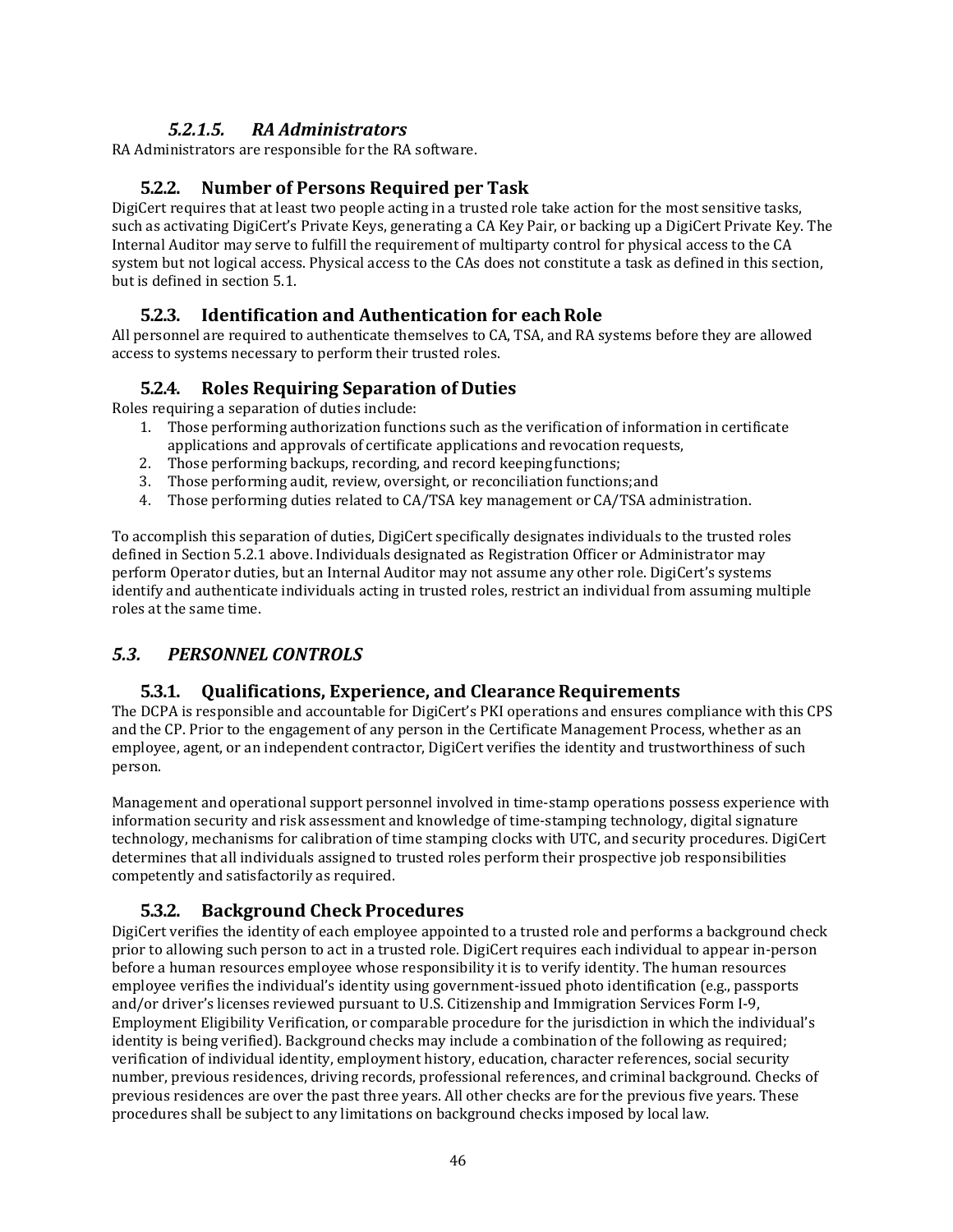To the extent one of the requirements imposed by this section cannot be met due to a prohibition or limitation in local law, the investigating entity shall utilize a substitute investigative technique permitted by law that provides substantially similar information, including but not limited to obtaining a background check performed by the applicable governmental agency.

The highest education degree obtained is verified regardless of the date awarded. Based upon the information obtained during the background check, the human resources department makes an adjudication decision, with the assistance of legal counsel when necessary, as to whether the individual is suitable for the position to which they will be assigned. Background checks are refreshed and readjudication occurs at least every five years.

These procedures are subject to any limitations on background checks imposed by local law. To the extent one of the requirements imposed by this section cannot be met by DigiCert due to a prohibition or limitation in local law, DigiCert utilizes a substitute investigative technique permitted by law that provides substantially similar information, including but not limited to obtaining a background check performed by the applicable governmental agency.

## **5.3.3. Training Requirements**

DigiCert provides relevant skills training in DigiCert's PKI and TSA operations for the personnel performing information verification duties including: :

- 1. basic Public Key Infrastructure (PKI) knowledge;
- 2. software versions used by DigiCert;
- 3. authentication and verification policies and procedures;
- 4. DigiCert security principles and mechanisms;
- 5. disaster recovery and business continuity procedures:
- 6. common threats to the validation process, including phishing and other social engineering tactics; and
- 7. CAB forum guidelines and other applicable industry and government guidelines.

DigiCert maintains records of who received training. Registration Officers must have the minimum skills necessary to satisfactorily perform validation duties before being granted validation privileges. All Registration Officers are required to pass an internal examination on the EV Guidelines and the Baseline Requirements prior to validating and approving the issuance of such Certificates.

### **5.3.4. Retraining Frequency and Requirements**

Employees must maintain skill levels that are consistent with DigiCert industry-relevant training and performance programs in order to continue acting in trusted roles. DigiCert makes employees acting in trusted roles aware of any changes to DigiCert's operations as necessary for them to perform their role. If DigiCert's operations change, DigiCert will provide documented training, in accordance with an executed training plan, to all employees acting in relevant trusted roles to those changes.

### **5.3.5. Job Rotation Frequency and Sequence**

Not applicable.

### **5.3.6. Sanctions for Unauthorized Actions**

DigiCert employees and agents failing to comply with this CPS, whether through negligence or malicious intent, are subject to internally maintained processes specifying guidance on administrative or disciplinary actions, up to and including termination of employment or agency and criminal sanctions.

#### **5.3.7. Independent Contractor Requirements**

Independent contractors who are assigned to perform trusted roles are subject to the duties and requirements specified for such roles in this Section 5.3 and are subject to sanctions stated above in Section 5.3.6.

### **5.3.8. Documentation Supplied to Personnel**

Personnel in trusted roles are provided with the documentation necessary to perform their duties.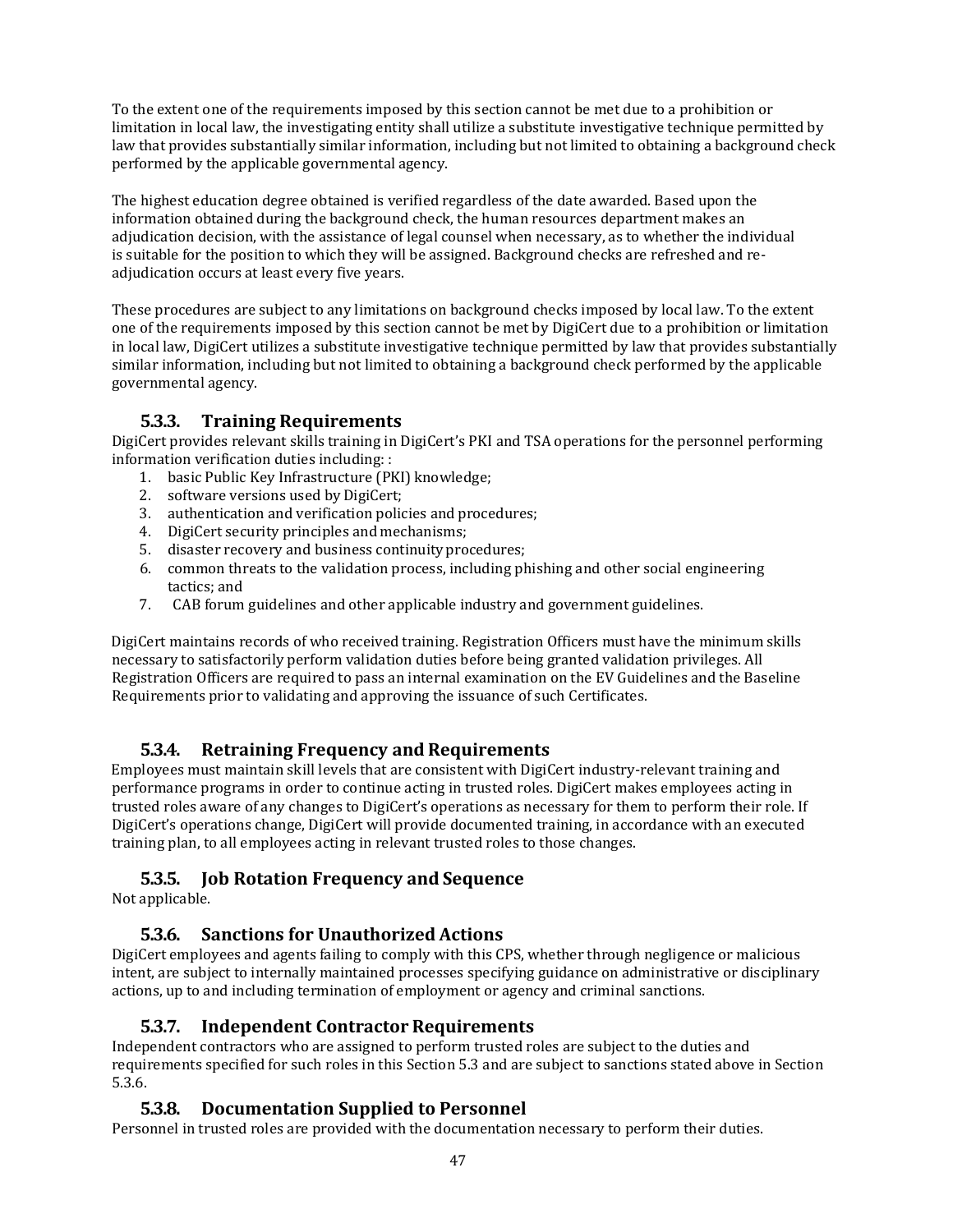## *5.4. AUDIT LOGGING PROCEDURES*

### **5.4.1. Types of Events Recorded**

DigiCert's systems require identification and authentication at system logon. Important system actions are logged to establish the accountability of the operators who initiate such actions.

DigiCert enables all essential event auditing capabilities of its CA and TSA applications in order to record the events listed below. If DigiCert's applications cannot automatically record an event, DigiCert implements manual procedures to satisfy the requirements. For each event, DigiCert records the relevant (i) date and time, (ii) type of event, (iii) success or failure, and (iv) user or system that caused the event or initiated the action. DigiCert records the precise time of any significant TSA events. All event records are available to auditors as proof of DigiCert's practices. Logs are maintained to the standard per the requirements of the relevant policies and programs.

DigiCert records at least the following events:

1. CA Certificate and key lifecycle events, including:

- a. Key generation, backup, storage, recovery, archival, and destruction
- b. Certificate requests, renewal, and re-key requests, and revocation;
- c. Approval and rejection of certificate requests
- d. Cryptographic device lifecycle management events;
- e. Generation of Certificate Revocation Lists and OCSP entries;
- f. Introduction of new Certificate Profiles and retirement of existing Certificate Profiles.

2. CA and Subscriber Certificate lifecycle management events, including:

- a. Certificate requests, renewal, and re-key requests, and revocation;
- b. All verification activities stipulated in the CABF Requirements, the DigiCert CP, and thisCPS;
- c. Approval and rejection of certificate requests;
- d. Issuance of Certificates; and
- e.Generation of Certificate Revocation Lists and OCSPentries.

3. Security events, including:

- a. Successful and unsuccessful PKI system access attempts;
- b. PKI and security system actions performed;
- c. Security profile changes;
- d.Installation, update and removal of software on a Certificate System;
- e. System crashes, hardware failures, and otheranomalies;
- f. Firewall and router activities; and
- g.Entries to and exits from the CAfacility.

Log entries include the following elements:

- 1. Date and time of record;
- 2. Identity of the person making the journal record;and
- 3. Description of the record.

### **5.4.2. Frequency of Processing Log**

As required, generally within at least once every two months, a DigiCert administrator reviews the logs generated by DigiCert's systems, makes system and file integrity checks, and conducts a vulnerability assessment. The administrator may perform the checks using automated tools. During these checks, the administrator (1) checks whether anyone has tampered with the log, (2) scans for anomalies or specific conditions, including any evidence of malicious activity, and (3) (if necessary) prepares a written summary of the review. Any anomalies or irregularities found in the logs are investigated. The summaries include recommendations to DigiCert's operations management committee and are made available to DigiCert's auditors upon request. DigiCert documents any actions taken as a result of a review.

### **5.4.3. Retention Period for Audit Log**

Audit logs related to publicly trusted SSL/TLS Certificates are retained for at least two (2) years or in accordance with section 5.5.2. DigiCert retains audit logs on-site until after they are reviewed. DigiCert makes the audit logs available to auditors, as defined in section 8, available upon request.

1. CA certificate and key lifecycle management event records (as set forth in Section 5.4.1 (1)) of the CABF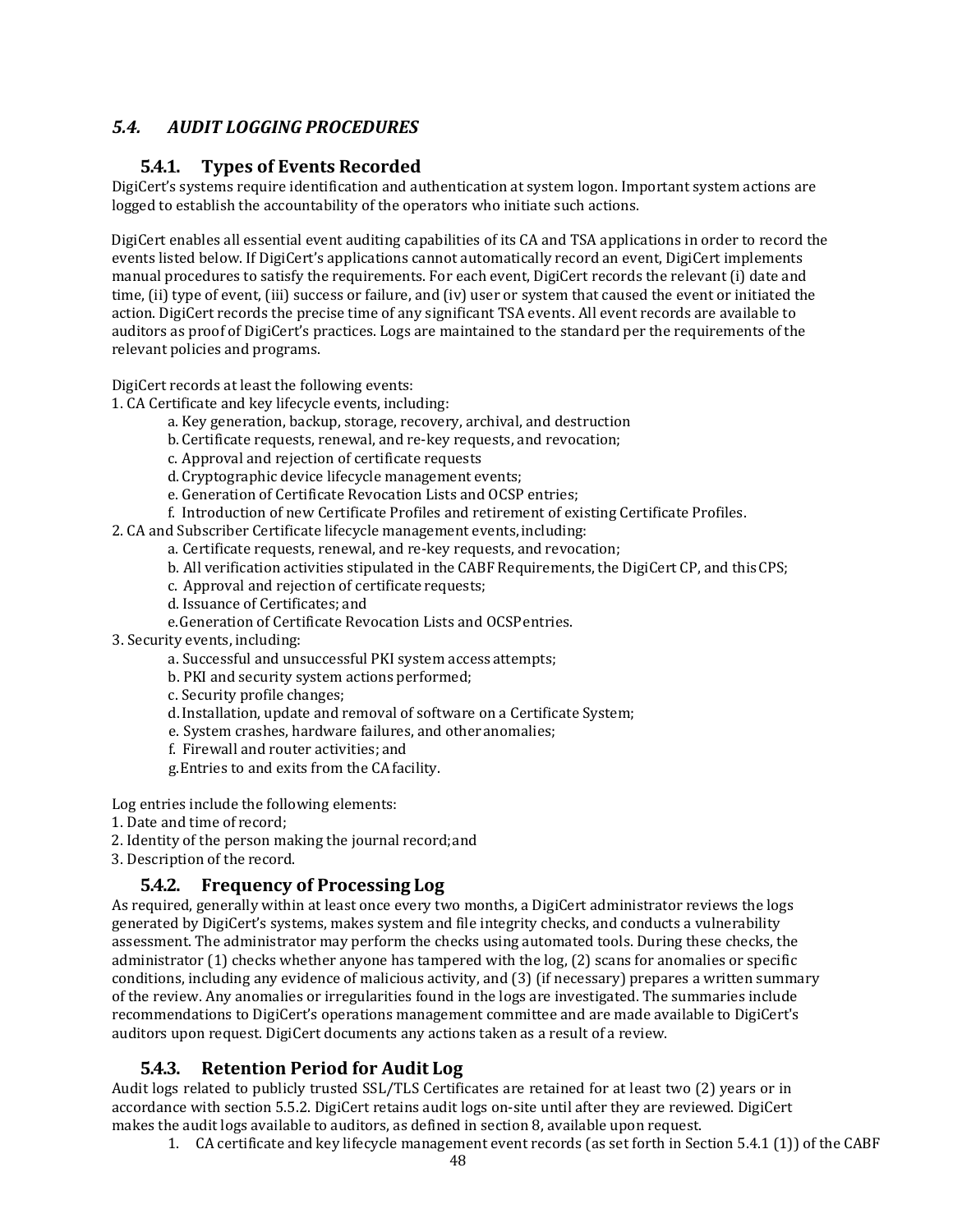Baseline Requirements after the later occurrence of:

- the destruction of the CA Private Key; or
- the revocation or expiration of the final CA Certificate in that set of Certificates that have an X.509v3 basicConstraints extension with the cA field set to its Qualified Auditor upon requesttrue and which share a common Public Key corresponding to the CA Private Key;

2. Subscriber Certificate lifecycle management event records (as set forth in Section 5.4.1 (2)) of the CABF Baseline Requirements after the revocation or expiration of the Subscriber Certificate;

3. Any security event records (as set forth in Section 5.4.1 (3)) of the CABF Baseline Requirements after the event occurred.

### **5.4.4 Protection of Audit Log**

CA audit log information is retained on equipment until after it is copied by a system administrator. DigiCert's CA and TSA systems are configured to ensure that (i) only authorized people have read access to logs, (ii) only authorized people may archive audit logs, and (iii) audit logs are not modified. Audit logs are protected from destruction prior to the end of the audit log retention period and are retained securely on-site until transferred to a backup site. DigiCert's off-site storage location is a safe and secure location.

DigiCert makes time-stamping records available when required to prove in a legal proceeding that DigiCert's time-stamping services are operating correctly. Audit logs are made available to auditors upon request.

#### **5.4.5 Audit Log Backup Procedures**

DigiCert makes regular backup copies of audit logs and audit log summaries and saves a copy of the audit log to a secure, off-site location on at least a monthly basis.

Where required, DigiCert creates incremental backups of audit logs daily and full backups weekly.

#### **5.4.6 Audit Collection System (internal vs. external)**

Automatic audit processes begin on system startup and end at system shutdown. If an automated audit system fails and the integrity of the system or confidentiality of the information protected by the system is at risk, DigiCert's Administrators and the DCPA shall be notified and the DCPA will consider suspending the CA's or RA's operations until the problem is remedied.

#### **5.4.7 Notification to Event-causing Subject**

No stipulation.

#### **5.4.8 Vulnerability Assessments**

To meet requirements of the CAB baseline requirements section 5. DigiCert performs annual risk assessments that identify and assess reasonably foreseeable internal and external threats that could result in unauthorized access, disclosure, misuse, alteration, or destruction of any certificate data or certificate issuance process. DigiCert also routinely assesses the sufficiency of the policies, procedures, information systems, technology, and other arrangements that DigiCert has in place to control such risks.

Based on the Risk Assessment, DigiCert develops, implements, and maintains a security plan consisting of security procedures, measures, and products designed to achieve the objectives set forth above and to manage and control the risks identified during the Risk Assessment, commensurate with the sensitivity of the Certificate Data and Certificate Management Processes. The security plan includes administrative, organizational, technical, and physical safeguards appropriate to the sensitivity of the Certificate Data and Certificate Management Processes. The security plan takes into account available technology and the cost of implementing the specific measures, and implements a reasonable level of security appropriate to the harm that might result from a breach of security and the nature of the data to be protected.

DigiCert's Internal Auditors review the security audit data checks for continuity. DigiCert's audit log monitoring tools alert the appropriate personnel of any events, such as repeated failed actions, requests for privileged information, attempted access of system files, and unauthenticated responses.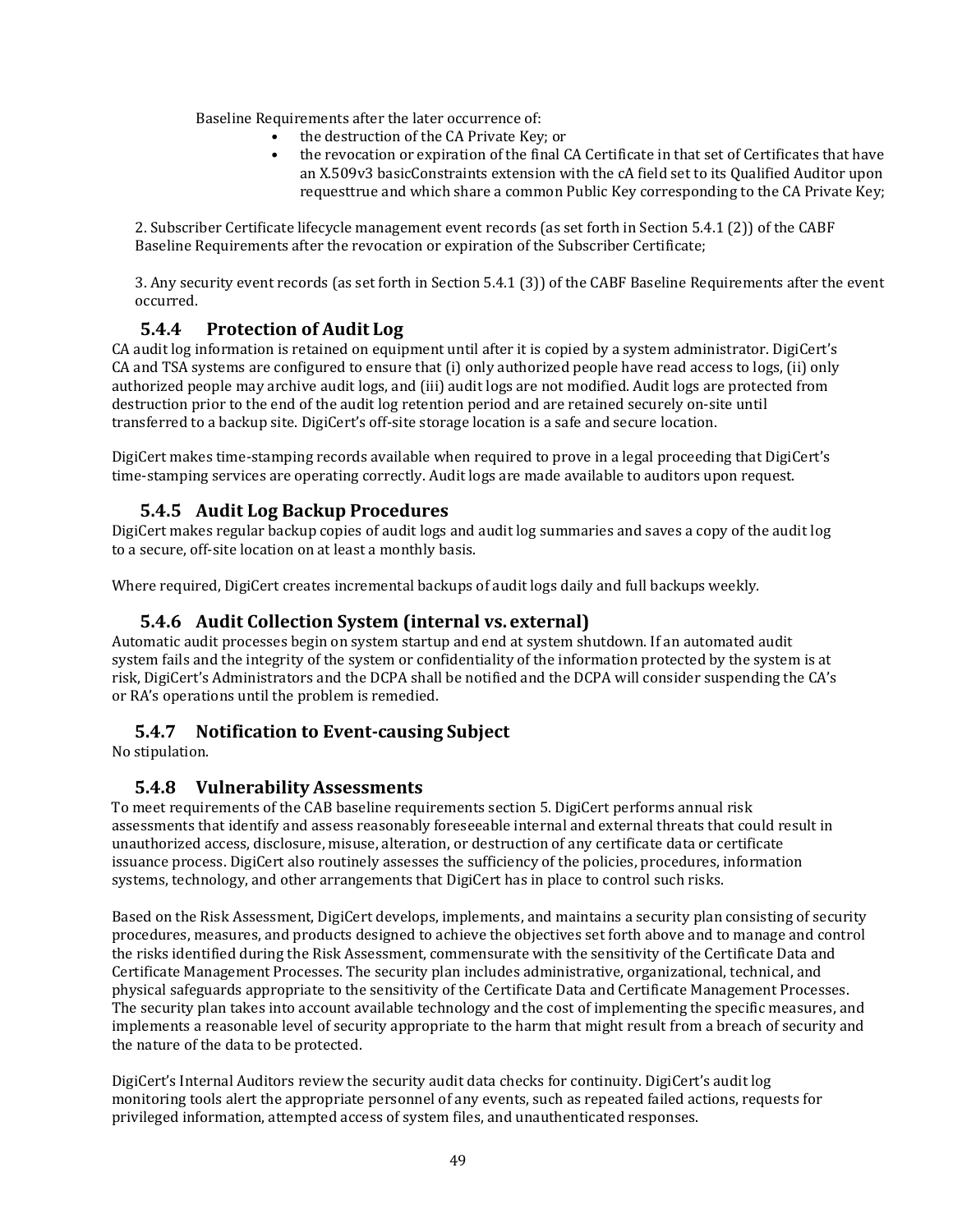## *5.5 RECORDS ARCHIVAL*

DigiCert complies with all record retention policies that apply by law and retrieved as necessary by request of authorized parties. DigiCert includes sufficient detail in all archived records to show that a Certificate or time-stamp token was issued in accordance with this CPS.

## **5.5.1 Types of Records Archived**

DigiCert retains the following information in its archives (as such information pertains to DigiCert's CA / TSA operations):

- 1. Accreditations of DigiCert,
- 2. CP and CPS versions,
- 3. Contractual obligations and other agreements concerning the operation of the CA /TSA,
- 4. System and equipment configurations, modifications, andupdates,
- 5. Rejection or acceptance of a certificaterequest,
- 6. Certificate issuance, rekey, renewal, and revocationrequests,
- 7. Sufficient identity authentication data to satisfy the identification requirements of Section 3.2, including information about telephone calls made for verificationpurposes,
- 8. Any documentation related to the receipt or acceptance of a Certificate ortoken,
- 9. Subscriber Agreements,
- 10. Issued Certificates,
- 11. A record of certificate re-keys,
- 12. Data or applications necessary to verify an archive's contents,
- 13. Compliance auditor reports,
- 14. Changes to DigiCert's audit parameters,
- 15. Any attempt to delete or modify audit logs,
- 16. CA Key generation and destruction,
- 17. Access to Private Keys for key recovery purposes,
- 18. Changes to trusted Public Keys,
- 19. Export of Private Keys,
- 20. Approval or rejection of a revocation request,
- 21. Appointment of an individual to a trustedrole,
- 22. Destruction of a cryptographic module,
- 23. Certificate compromise notifications,
- 24. Remedial action taken as a result of violations of physical security, and
- 25. Violations of the CP or CPS.

### **5.5.2 Retention Period for Archive**

DigiCert, or the RA supporting issuance, archives data for other certificate types for at least 7 years or according to their respective requirements and as contractually agreed upon.

# **5.5.3 Protection of Archive**

Archive records are stored at a secure location and are maintained in a manner that prevents unauthorized modification, substitution, or destruction. Archives are not released except as allowed by the DCPA or as required by law. DigiCert maintains any software application required to process the archive data until the data is either destroyed or transferred to a newer medium.

If DigiCert needs to transfer any media to a different archive site or equipment, DigiCert will maintain both archived locations and/or pieces of equipment until the transfer are complete. All transfers to new archives will occur in a secure manner.

#### **5.5.4 Archive Backup Procedures**

On at least an annual basis, DigiCert creates an archive of the data listed in section 5.5.1. Each archive is stored separately and available for integrity verification at a later date. DigiCert stores the archive in a secure location for the duration of the set retention period.

### **5.5.5 Requirements for Time-stamping of Records**

DigiCert automatically time-stamps archived records with system time (non-cryptographic method) as they are created. DigiCert synchronizes its system time at least every eight hours using a real time value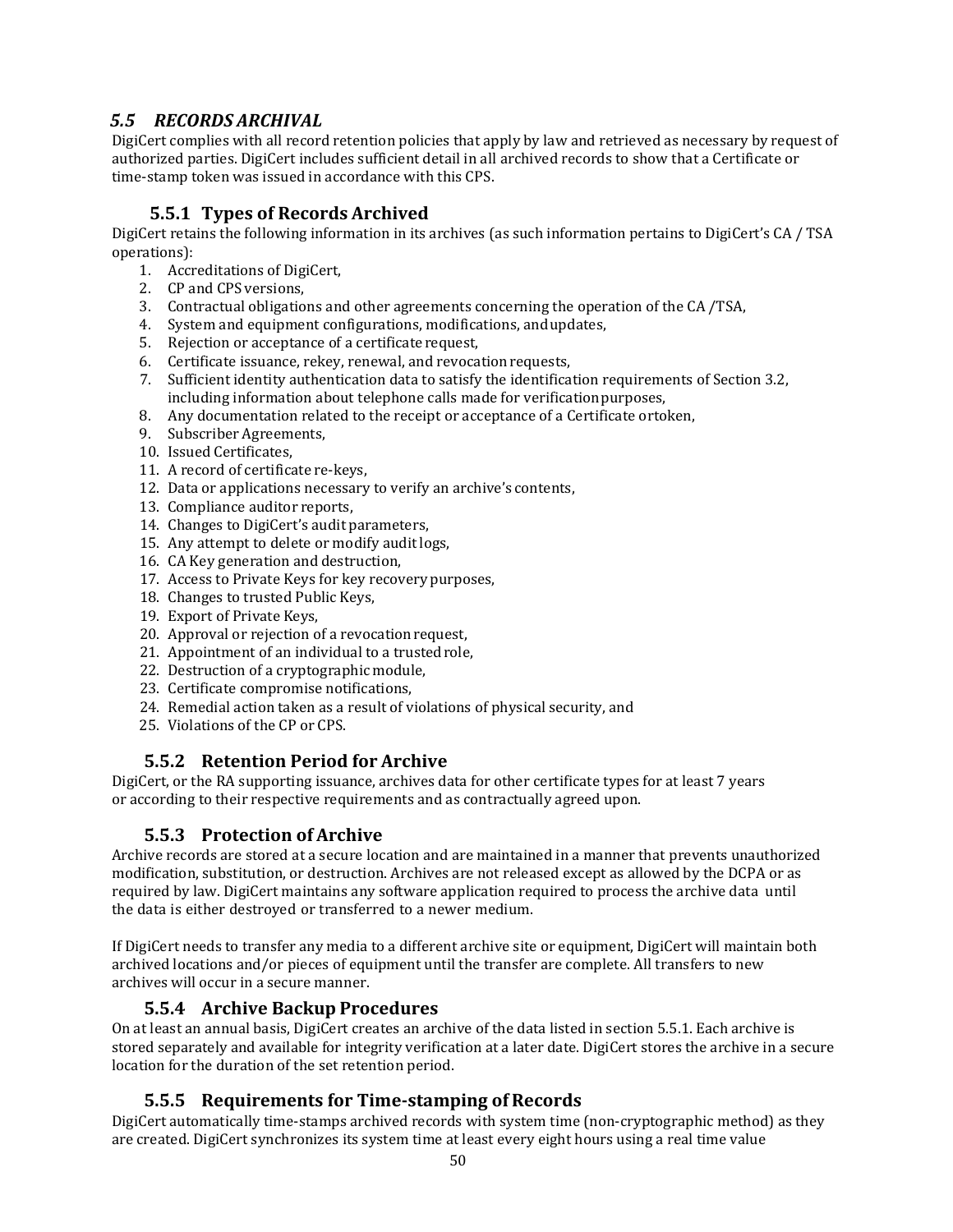distributed by a recognized UTC(k) laboratory or National Measurement Institute.

#### **5.5.6 Archive Collection System (internal or external)**

Archive information is collected internally by DigiCert.

#### **5.5.7 Procedures to Obtain and Verify Archive Information**

Details concerning the creation and storage of archive information are found in section 5.5.4. After receiving a request made for a proper purpose by a Customer, its agent, or a party involved in a dispute over a transaction involving the DigiCert PKI, DigiCert may elect to retrieve the information from archival. The integrity of archive information is verified by comparing a hash of the archive disk with the hash originally stored for that disk, as described in Section 5.5.4. DigiCert may elect to transmit the relevant information via a secure electronic method or courier, or it may also refuse to provide the information in its discretion and may require prior payment of all costs associated with thedata.

#### *5.6 KEY CHANGEOVER*

Key changeover procedures enable the smooth transition from expiring CA Certificates to new CA Certificates. Towards the end of a CA Private Key' s lifetime, DigiCert ceases using the expiring CA Private Key to sign Certificates and uses the old Private Key only to sign CRLs and OCSP responder Certificates. A new CA signing Key Pair is commissioned and all subsequently issued Certificates and CRLs are signed with the new private signing key. Both the old and the new Key Pairs may be concurrently active. This key changeover process helps minimize any adverse effects from CA certificate expiration. The corresponding new CA Public Key Certificate is provided to subscribers and relying parties through the delivery methods detailed in Section 6.1.4. Where DigiCert has cross-certified another CA that is in the process of a key rollover, DigiCert obtains a new CA Public Key (PKCS#10) or new CA Certificate from the other CA and distributes a new CA cross Certificate following the procedures described above.

### *5.7 COMPROMISE AND DISASTER RECOVERY*

#### **5.7.1 Incident and Compromise Handling Procedures**

DigiCert maintains an internal incident response procedures to guide personnel in response to security incidents, natural disasters, and similar events that may give rise to system compromise. DigiCert documents in these internal procedures how it will notify and reasonably protect Application Software Suppliers, Subscribers, and Relying Parties in the event of a disaster, security compromise, or business failure.

DigiCert reviews, tests, and updates its incident response plans and procedures on at least an annual basis.

#### **5.7.2 Computing Resources, Software, and/or Data AreCorrupted**

DigiCert makes regular system backups weekly basis and maintains backup copies of its CA Private Keys, which are stored in a secure, separate location. If DigiCert discovers that any of its computing resources, software, or data operations have been compromised, DigiCert assesses the threats and risks that the compromise presents to the integrity or security of its operations or those of affected parties. If DigiCert determines that a continued operation could pose a significant risk to Relying Parties or Subscribers, DigiCert suspends such operation until it determines that the risk is mitigated.

#### **5.7.3 Entity Private Key Compromise Procedures**

If DigiCert suspects that one of its CA Private Keys has been compromised or lost then an emergency response team will convene and assess the situation to determine the degree and scope of the incident and take appropriate action. Specifically, DigiCert will meet the requirements of 1.1 , but those steps generally include the following:

- 1. Collect information related to the incident;
- 2. Begin investigating the incident and determine the degree and scope ofthe compromise;
- 3. Have its incident response team determine and report on the course of action or strategy that should be taken to correct the problem and prevent reoccurrence;
- 4. If appropriate, contact government agencies, law enforcement, and other interested parties and activate any other appropriate additional security measures;
- 5. Notify any cross-certified entities of the compromise so that they can revoke their cross-Certificates;
- 6. Incorporate lessons learned into the implementation of long term solutions and the Incident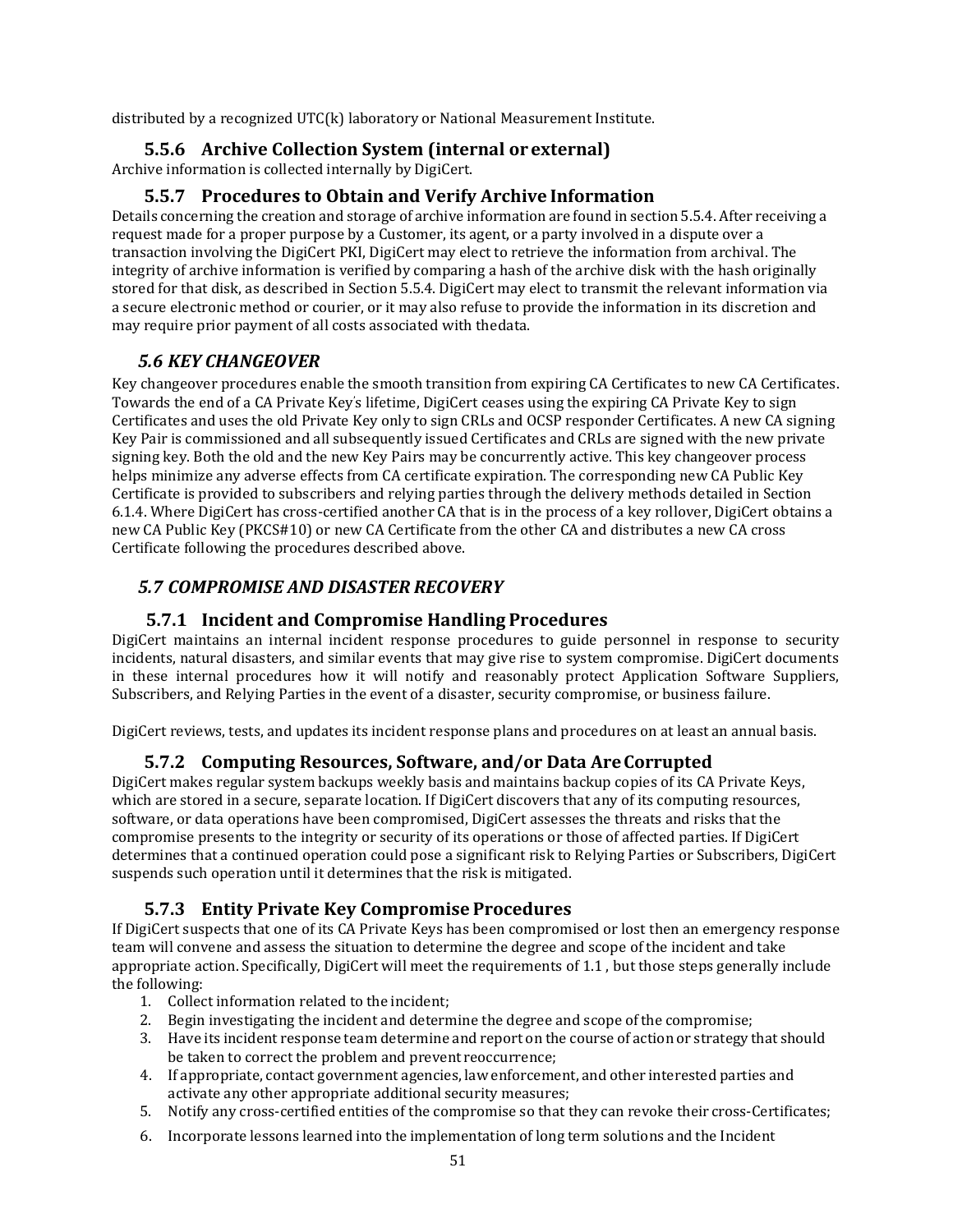#### Response Plan.

DigiCert may generate a new Key Pair and sign a new Certificate. If a disaster physically damages DigiCert's equipment and destroys all copies of DigiCert's signature keys then DigiCert will provide notice to affected parties at the earliest feasible time.

### **5.7.4 Business Continuity Capabilities after a Disaster**

To maintain the integrity of its services, DigiCert implements data backup and recovery procedures as part of its Business Continuity Management Plan (BCMP). Stated goals of the BCMP are to ensure that certificate status services be only minimally affected by any disaster involving DigiCert's primary facility and that DigiCert be capable of maintaining other services or resuming them as quickly as possible following a disaster. DigiCert reviews, tests, and updates the BCMP and supporting procedures at least annually.

DigiCert's systems are redundantly configured at its primary facility and are mirrored at a separate, geographically diverse location for failover in the event of a disaster. If a disaster causes DigiCert's primary CA or TSA operations to become inoperative, DigiCert will re-initiate its operations at its secondary location giving priority to the provision of certificate status information and time stamping capabilities, if affected.

#### *5.8 CA OR RA TERMINATION*

Unless otherwise addressed in an applicable agreement between DigiCert and a counterparty, before terminating its CA or TSA activities, DigiCert may:

- 1. Provide notice and information about the termination by sending notice by email to its customers, Application Software Vendors, and cross-certifying entities and by posting such information on DigiCert's web site; and
- 2. Transfer all responsibilities to a qualified successor entity.

Unless otherwise addressed in an applicable agreement between DigiCert and a counterparty, if a qualified successor entity does not exist, DigiCert may:

- 1. transfer those functions capable of being transferred to a reliable third party and arrange to preserve all relevant records with a reliable third party or a government, regulatory, or legal body with appropriate authority;
- 2. revoke all Certificates that are still un-revoked or un-expired on a date as specified in the notice and publish final CRLs;
- 3. destroy all Private Keys; and
- 4. make other necessary arrangements that are in accordance with this CPS.

DigiCert has made arrangements to cover the costs associated with fulfilling these requirements in case DigiCert becomes bankrupt or is unable to cover the costs. Any requirements of this section that are varied by contract apply only the contracting parties.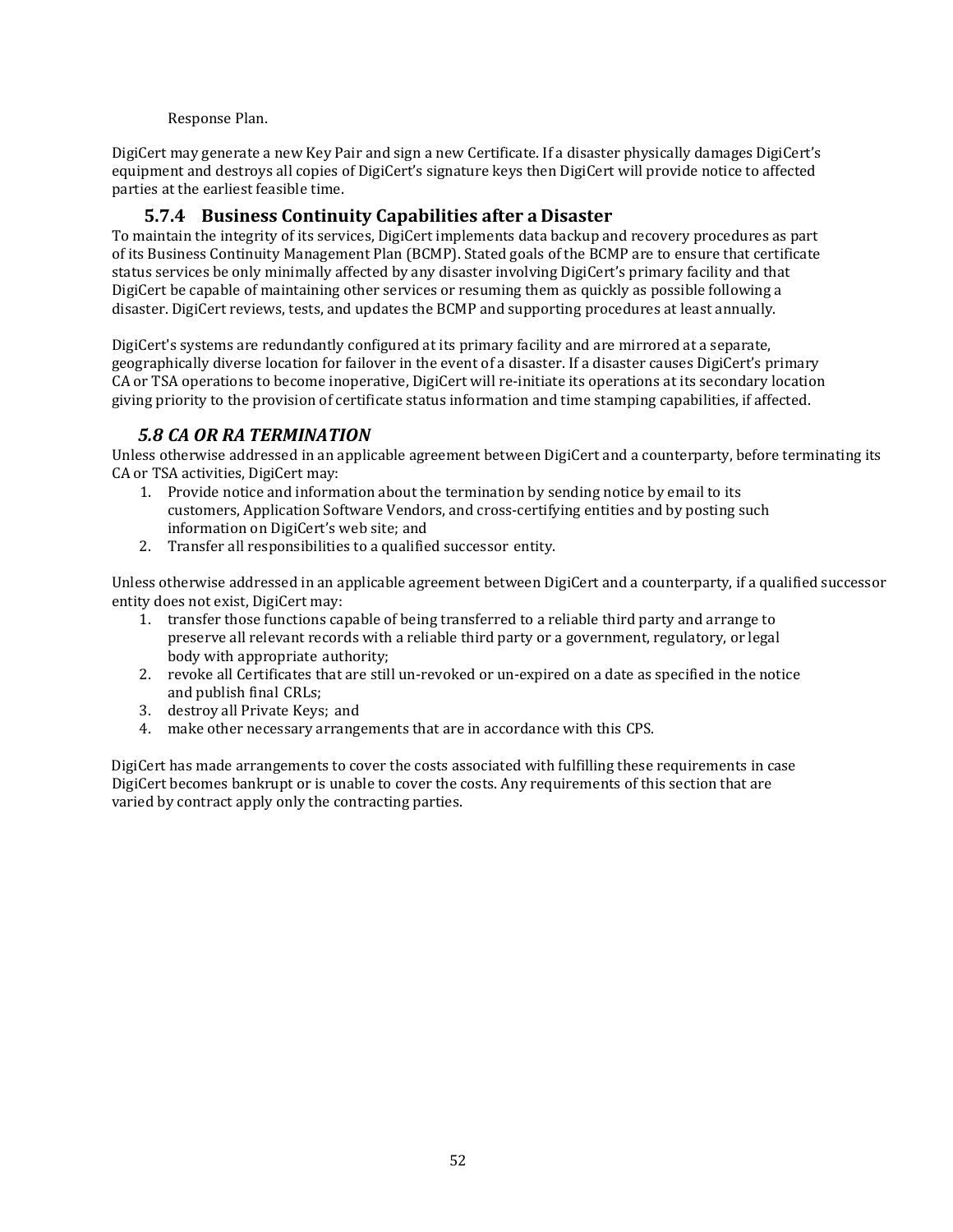## **6. TECHNICAL SECURITY CONTROLS**

### *6.1. KEY PAIR GENERATION AND INSTALLATION*

### **6.1.1. Key Pair Generation**

All keys must be generated using a FIPS-approved method or equivalent international standard.

DigiCert's CA Key Pairs are generated by multiple trusted individuals acting in trusted roles and using a cryptographic hardware device as part of scripted key generation ceremony in the environments described in section 5.1 and logged in accordance with section 5.4. The cryptographic hardware is evaluated to FIPS 140-2 Level 3 or higher. Activation of the hardware requires the use of two-factor authentication tokens. DigiCert creates auditable evidence during the key generation process to prove that the CPS was followed and role separation was enforced during the key generation process. DigiCert requires that an external auditor witness the generation of or review a recording of any CA keys to be used as publicly trusted root Certificates or to sign EV Certificates. For other CA key pair generation ceremonies, an Internal Auditor, external auditor, or independent third party attends the ceremony, or an external auditor examines the signed and documented record of the key generation ceremony, as allowed by applicable policy.

Subscribers must generate their keys in a manner that is appropriate for the certificate type. DigiCert never creates key pairs for publicly trusted SSL/TLS Server Certificates and will not accept a certificate request using a Key Pair previously generated by DigiCert. Certificates issued at Level 3 Hardware or at Level 4 Biometric must be generated on validated hardware cryptographic modules using a FIPS-approved method. For publicly-trusted TLS Certificates, DigiCert rejects a certificate request if the requested Public Key does not meet the requirements set forth in Sections 6.1.5 and 6.1.6 of CA/Browser Baseline Requirements, DigiCert has been made aware that the Applicant's Private Key has suffered a Key Compromise, such as through the provisions of Section 4.9.1.1 of the CA/Browser Baseline Requirements, if it has a known weak Private Key that is easily computed (such as a Debian weak key, see [http://wiki.debian.org/SSLkeys\)](http://wiki.debian.org/SSLkeys). DigiCert will not generate the key pair on behalf of the Subscriber if the Subscriber Certificate request has an extendedKeyUsage extension containing either the values id-kp-serverAuth [RFC5280] or anyExtendedKeyUsage [RFC5280].

For Adobe Signing Certificates, Subscribers must generate their Key Pairs in a medium that prevents exportation or duplication and that meets or exceeds FIPS 140-2 Level 3 certification standards.

# **6.1.2. Private Key Delivery to Subscriber**

If DigiCert, a CMS, or an RA generates a key for a Subscriber, then it must deliver the Private Key securely to the Subscriber. Keys may be delivered electronically (such as through secure email or stored in a cloud-based system) or on a hardware cryptographic module. In all cases:

- 1. Except where escrow/backup services are authorized and permitted, the key generator must not retain access to the Subscriber's Private Key afterdelivery,
- 2. The key generator must protect the Private Key from activation, compromise, or modification during the delivery process,
- 3. The Subscriber must acknowledge receipt of the Private Key(s), typically by having the Subscriber use the related Certificate, and
- 4. The key generator must deliver the Private Key in a way that ensures that the correct tokens and activation data are provided to the correct Subscribers,including:
	- a. For hardware modules, the key generator maintaining accountability for the location and state of the module until the Subscriber accepts possession of it,and
	- b. For electronic delivery of Private Keys, the key generator encrypting key material using a cryptographic algorithm and key size at least as strong as the Private Key. The key generator shall deliver activation data using a separate secure channel.

SSL/TLS and S/MIME email signature certificates shall not be distributed as PKCS#12 packages. S/MIME encryption certificates can be distributed as PKCS#12 packages using secure channels. If generated on a physical token, it will also require a sufficiently secure passwords sent out of band from the package containing the hardware.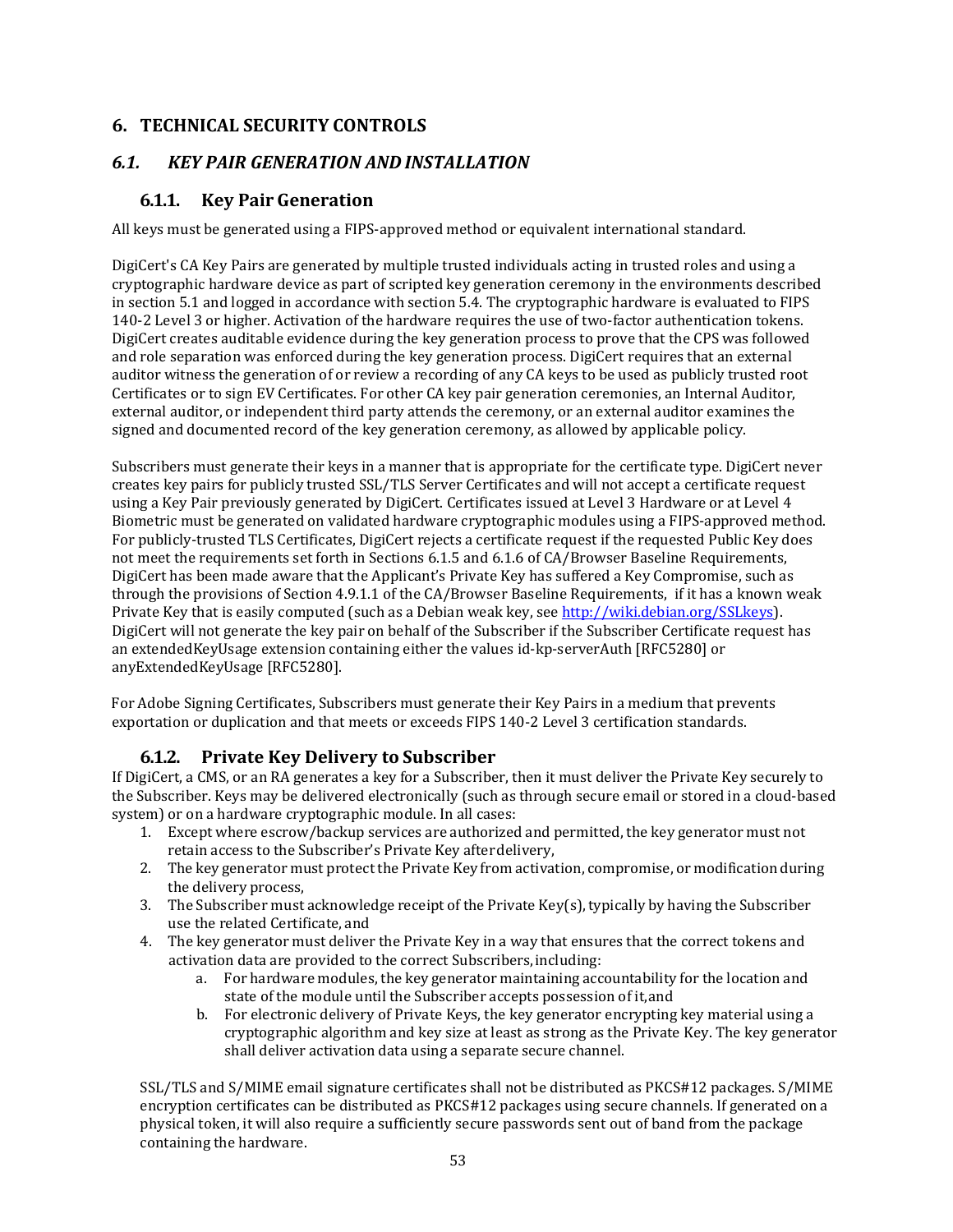# **6.1.3. Public Key Delivery to Certificate Issuer**

Not Applicable.

## **6.1.4. CA Public Key Delivery to Relying Parties**

DigiCert's Public Keys are provided to Relying Parties as specified in a certificate validation or path discovery policy file, as trust anchors in commercial browsers and operating system root store, and/or as roots signed by other CAs. All accreditation authorities supporting DigiCert Certificates and all application software providers are permitted to redistribute DigiCert's root anchors.

DigiCert may also distribute Public Keys that are part of an updated signature Key Pair as a self-signed Certificate, as a new CA Certificate, or in a key roll-over Certificate. Relying Parties may obtain DigiCert's self- signed CA Certificates from DigiCert's web site or by email.

### **6.1.5. Key Sizes**

DigiCert generally follows the NIST timelines in using and retiring signature algorithms and key sizes.

DigiCert generates and uses at least the following minimum key sizes, signature algorithms, and hash algorithms for signing Certificates, CRLs, and certificate status server responses for policy OID arcs of 2.16.840.1.114412.1, 2.16.840.1.114412.2, and under specific circumstances the legacy arcs in section 1.1.

- 2048-bit or greater RSA Key (with a modulus size in bits divisible by 8);
- 256--bit ECDSA Key or greater with the matching Secure Hash Algorithm as required and a valid point on the elliptic curve;or
- a hash algorithm that is equally or more resistant to a collision attack allowed by the references in sections 1.1 and 1.6.3.

Signatures on CRLs, OCSP responses, and OCSP responder Certificates that provide status information for Certificates that were generated using SHA-1 may continue to be generated using the SHA-1 algorithm if it is compliant with all applicable programs listed in section 1.1.

All other signatures on CRLs, OCSP responses, and OCSP responder Certificates must use the SHA-256 hash algorithm or one that is equally or more resistant to collision attack.

DigiCert requires end-entity Certificates to contain a key size that is at least 2048 bits for RSA, DSA, or Diffie-Hellman and 224 bits for elliptic curve algorithms.

DigiCert may require higher bit keys in its sole discretion if it is compliant with references in section 1.1 and 1.6.3.

Any Root Certificates participating in the AATL program issued after July 1, 2017 must be at least 3072-bit for RSA and 256-bit for ECDSA.

DigiCert and Subscribers may fulfill the transmission security requirements under the CP and this CPS using TLS or another protocol that provides similar security, provided the protocol requires at least AES 128 bits or equivalent for the symmetric key and at least 2048-bit RSA or equivalent for the asymmetric keys.

### **6.1.6. Public Key Parameters Generation and QualityChecking**

DigiCert uses a cryptomodule that conforms to FIPS 186-2 and provides random value generation and onboard generation of Public Keys and a wide range of ECC curves. Key Usage Purposes (as per X.509 v3 key usage field).

DigiCert's Certificates include key usage extension fields that specify the intended use of the Certificate and technically limit the Certificate's functionality in X.509v3-compliant software.

The use of a specific key is determined by the key usage extension in the X.509 Certificate.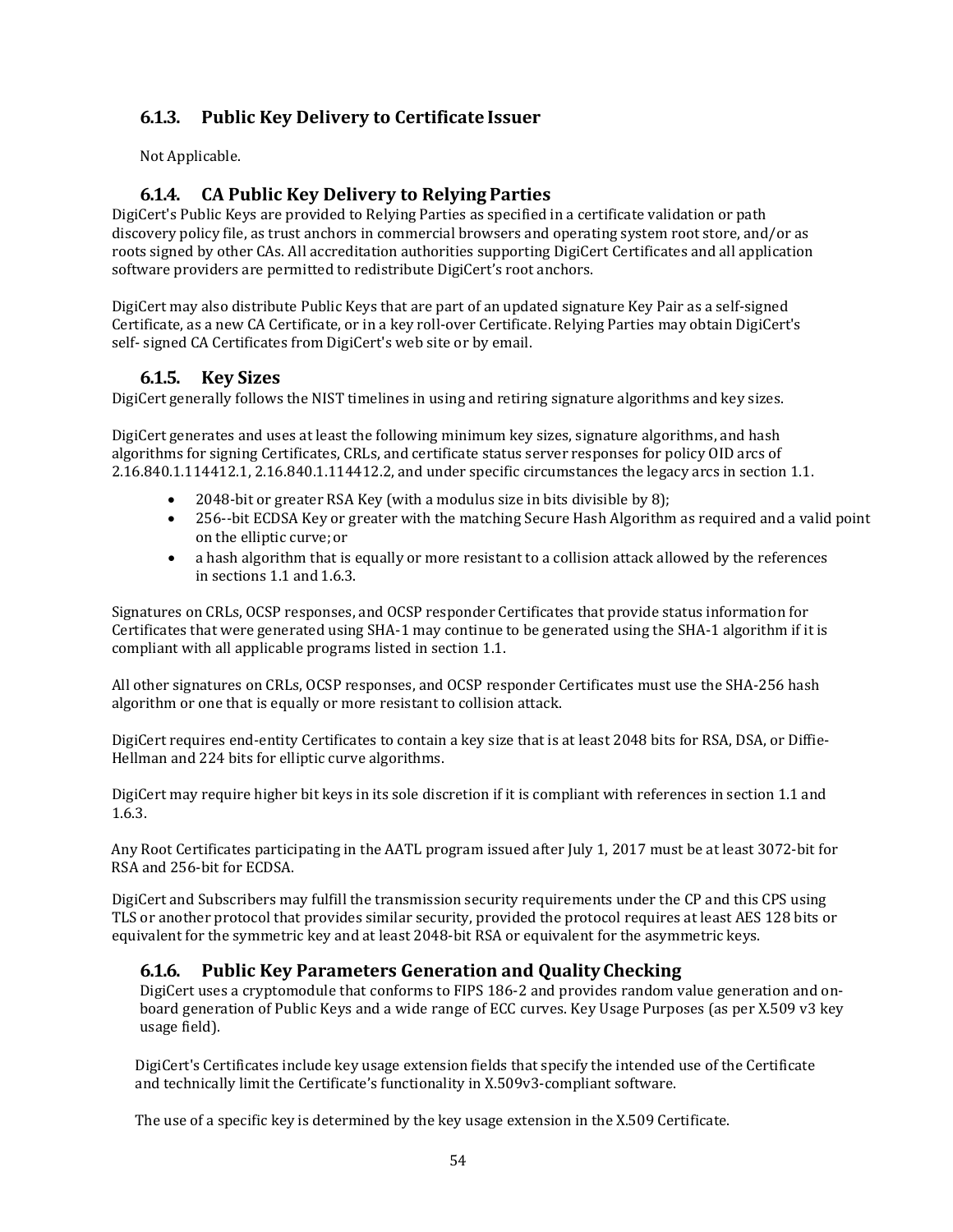Private Keys corresponding to Root CA Certificates are not used to sign Certificates except in the following cases:

1. Self-signed Certificates to represent the Root CAitself;

2. Certificates for Subordinate CAs and CrossCertificates;

- 3. Certificates for infrastructure purposes (e.g. administrative role certificates, internal CA
- operational device certificates; and

4. Certificates for OCSP Response verification

Subscriber Certificates assert key usages based on the intended application of the Key Pair and cannot include anyExtendedKeyUsage.

Key usage bits and extended key usages are specified in the certificate profile for each type of Certificate DigiCert's CA Certificates have at least two key usage bits set: keyCertSign and cRLSign, and for signing OCSP responses, the digitalSignature bit is also set.

Except for legacy applications using Level 1-3 and requiring a single key for dual use with both encryption and signature, DigiCert does not issue Certificates with key usage for both signing and encryption. Instead, DigiCert issues Subscribers two Key Pairs—one for key management and one for digital signature and authentication. For Certificates at Levels 1, 2 and 3 that are used for signing and encryption in support of legacy applications, they must:

- 1. be generated and managed in accordance with their respective signature certificate requirements, except where otherwise noted in this CPS,
- 2. never assert the non-repudiation key usage bit, and
- 3. not be used for authenticating data that will be verified on the basis of the dual-use Certificate at a future time.

No Level 4 Certificates may have such dual-use Key Pairs.

#### *6.2. PRIVATE KEY PROTECTION AND CRYPTOGRAPHICMODULEENGINEERING CONTROLS*

#### **6.2.1. Cryptographic Module Standards and Controls**

DigiCert's cryptographic modules for all of its CA and OCSP responder Key Pairs are validated to the FIPS 140- 2 Level 3. IGTF Certificate Subscribers must protect their Private Keys in accordance with the applicable Guidelines on Private Key Protection, including the use of strong pass phrases to protect Private Keys.

Cryptographic module requirements for subscribers and registration authorities are shown in the table below.

| <b>Assurance Level</b> | <b>Subscriber</b>                            | <b>Registration Authority</b>                |
|------------------------|----------------------------------------------|----------------------------------------------|
| <b>EV Code Signing</b> | FIPS 140-2 Level 2<br>(Hardware)             | FIPS 140-2 Level 2<br>(Hardware)             |
| <b>Adobe Signing</b>   | FIPS 140-2 Level 2<br>(Hardware)             | FIPS 140-2 Level 2<br>(Hardware)             |
| Rudimentary            | N/A                                          | FIPS 140-2 Level 1<br>(Hardware or Software) |
| Level 1 - Rudimentary  | N/A                                          | FIPS 140-2 Level 1<br>(Hardware or Software) |
| Level 2 - Basic        | FIPS 140-2 Level 1<br>(Hardware or Software) | FIPS 140-2 Level 1<br>(Hardware or Software) |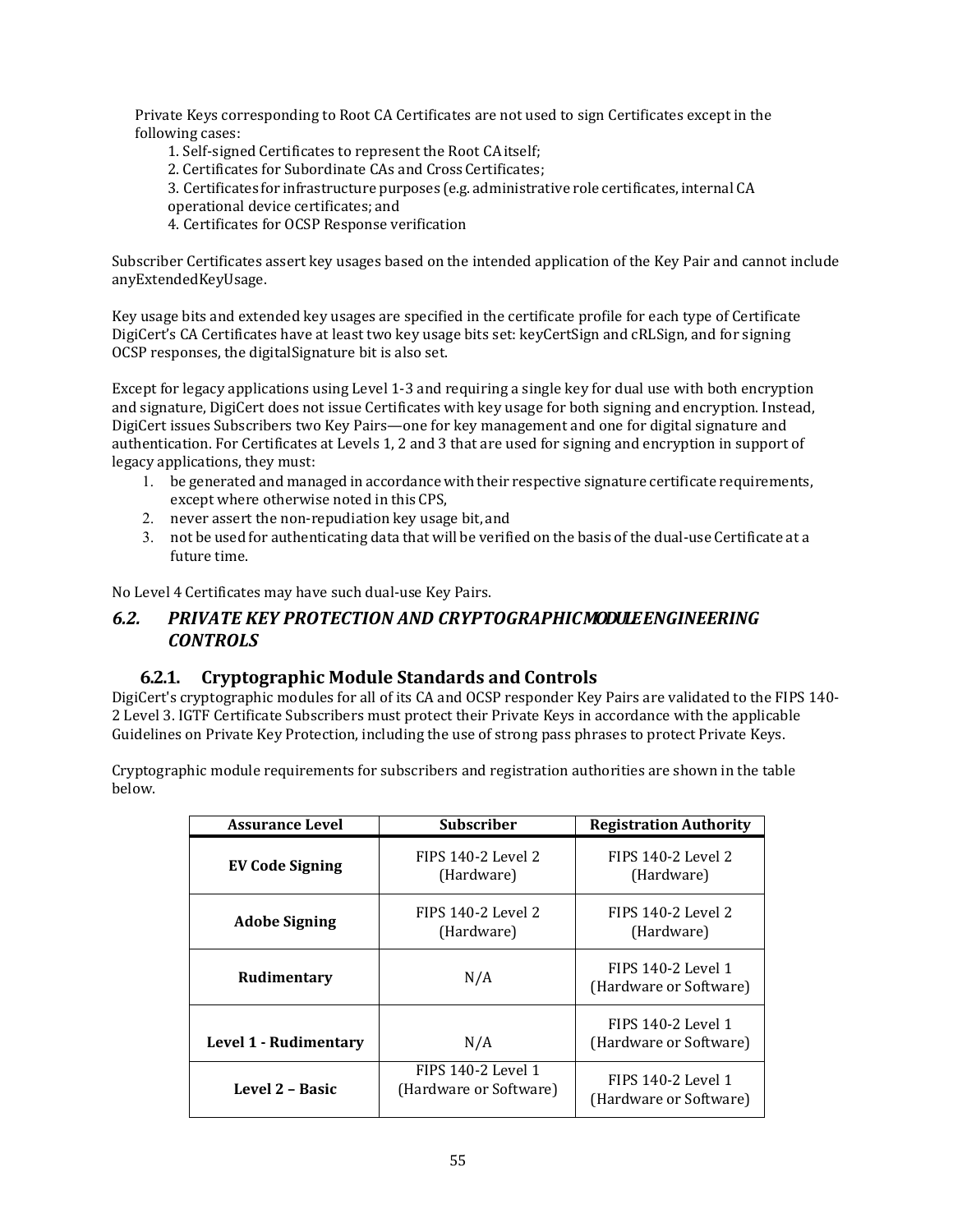| Level 3 - Medium                                                        | FIPS 140-2 Level 1<br>(Software)<br>FIPS 140-2 Level 2<br>(Hardware) | FIPS 140-2 Level 2<br>(Hardware) |
|-------------------------------------------------------------------------|----------------------------------------------------------------------|----------------------------------|
| <b>Medium</b>                                                           | FIPS 140-2 Level 1<br>(Software)<br>FIPS 140 Level 2<br>(Hardware)   | FIPS 140-2 Level 2<br>(Hardware) |
| <b>Medium Hardware,</b><br><b>Biometric /Hardware</b><br>Authentication | FIPS 140-2 Level 2<br>(Hardware)                                     | FIPS 140-2 Level 2<br>(Hardware) |

DigiCert ensures that the Private Key of an EV Code Signing Certificate is properly generated, used, and stored in a cryptomodule that meets or exceeds the requirements of FIPS 140-2 level 2 by (i) shipping conforming cryptomodules with preinstalled Key Pairs, (ii) communicating via PKCS#11 crypto APIs of cryptomodules that DigiCert has verified meet or exceed requirements, or (iii) obtaining a suitable IT audit from the Subscriber that indicates compliance with FIPS 140-2 level 2 or the equivalent.

### **6.2.2. Private Key (n out of m) Multi-personControl**

DigiCert's authentication mechanisms are protected securely when not in use and may only be accessed by actions of multiple trusted persons.

Backups of CA Private Keys are securely stored off-site and require two-person access. Re-activation of a backed-up CA Private Key (unwrapping) requires the same security and multi-person control as when performing other sensitive CA Private Key operations.

#### **6.2.3. Private Key Escrow**

DigiCert does not escrow its signature keys. Subscribers may not escrow their private signature keys. DigiCert may provide escrow services for other types of Certificates in order to provide key recovery as described in section 4.12.1.

#### **6.2.4. Private Key Backup**

DigiCert's Private Keys are generated and operated inside DigiCert's cryptographic module, which has been evaluated to at least FIPS 140-2 Level 3. When keys are transferred to other media for backup and disaster recovery purposes, the keys are transferred and stored in an encrypted form. DigiCert's CA Key Pairs are backed up by multiple trusted individuals using a cryptographic hardware device as part of scripted and video-recorded key backup process as described in section 5.2.

DigiCert may provide backup services for Private Keys that are not required to be kept on a hardware device. Access to back up Certificates is protected in a manner that only the Subscriber can control the Private Key. Backed up keys are never stored in a plain text form outside of the cryptographic module.

#### **6.2.5. Private KeyArchival**

DigiCert does not archive Private Keys.

#### **6.2.6. Private Key Transfer into or from a CryptographicModule**

All keys must be generated by and in a cryptographic module. Private Keys are exported from the cryptographic module into backup tokens only for HSM transfer, offline storage, and backup purposes. The Private Keys are encrypted when transferred out of the module and never exist in plaintext form. When transported between cryptographic modules, DigiCert encrypts the Private Key and protects the keys used for encryption from disclosure. Private Keys used to encrypt backups are securely stored and require twoperson access. If DigiCert becomes aware that a Subordinate CA's Private Key has been communicated to an unauthorized person or an organization not affiliated with the Subordinate CA, then DigiCert will revoke all certificates that include the Public Key corresponding to the communicated Private Key.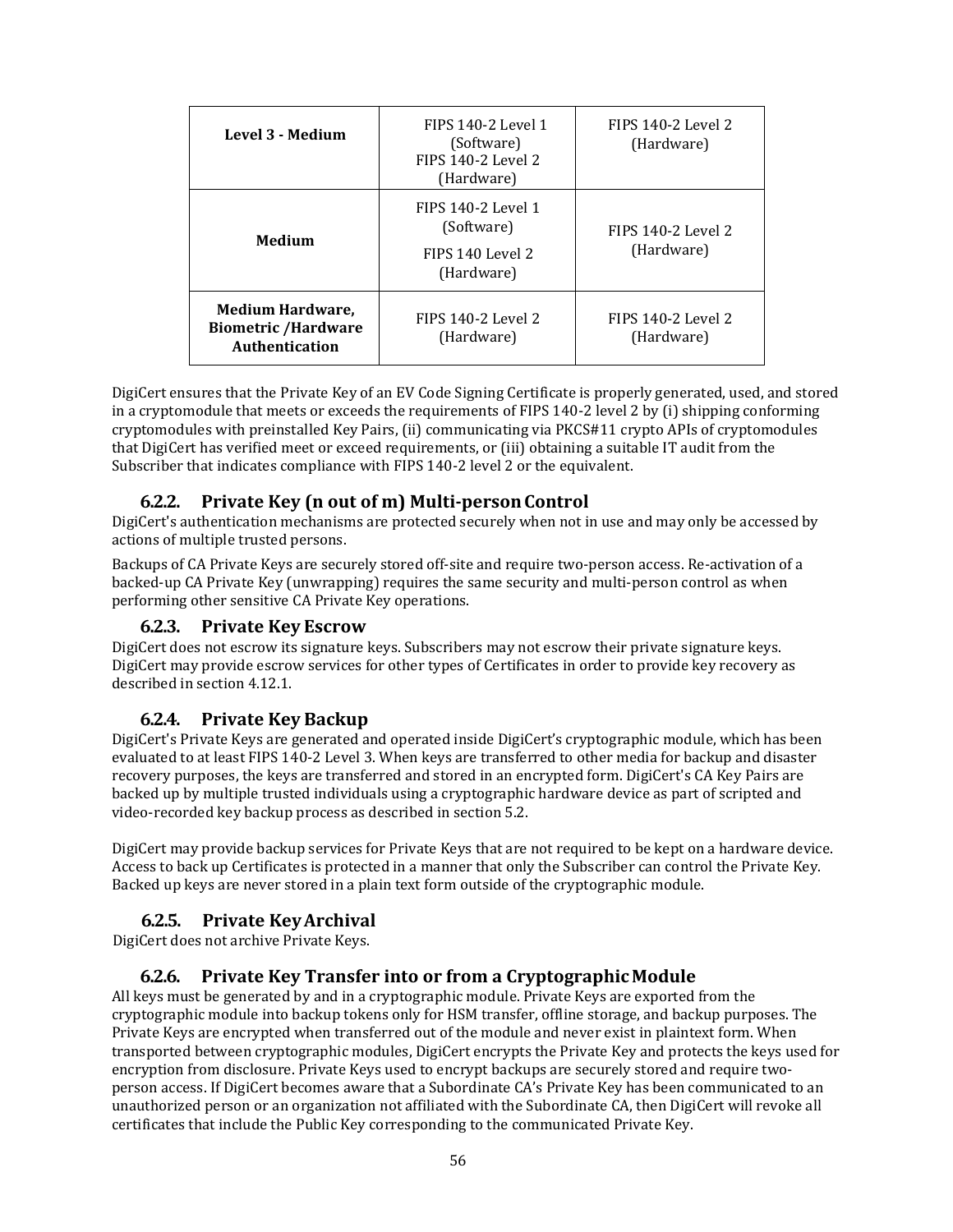If DigiCert pre-generates private keys and transfers them into a hardware token, for example transferring generated end-user Subscriber private keys into a smart card, it will securely transfer such private keys into the token to the extent necessary to prevent loss, theft, modification, unauthorized disclosure, or unauthorized use of such private keys.

### **6.2.7. Private Key Storage on Cryptographic Module**

DigiCert's Private Keys are generated and stored inside DigiCert's cryptographic module, which has been evaluated to at least FIPS 140-2 Level 3, which includes requirements to protect the Private Key and other assets against known threats as described in section 5. Root Private Keys are stored offline in cryptographic modules or backup tokens as described above in Sections 6.2.2, 6.2.4, and6.2.6.

### **6.2.8. Method of Activating PrivateKeys**

DigiCert's Private Keys are activated according to the specifications of the cryptographic module manufacturer. Activation data entry is protected from disclosure.

Subscribers are solely responsible for protecting their Private Keys in a manner commensurate with the Certificate type. Subscribers should use a strong password or equivalent authentication method to prevent unauthorized access or use of the Subscriber's Private Key. Subscribers should also take commercially reasonable measures for the physical protection of their workstation to prevent use of the workstation and its associated private key without the Subscriber's authorization. When deactivated, private keys shall be kept in encrypted form only and secured. At a minimum, Subscribers are required to authenticate themselves to the cryptographic module before activating their Private Keys. *See also* Section 6.4.

### **6.2.9. Method of Deactivating PrivateKeys**

DigiCert's Private Keys are deactivated via logout procedures on the applicable HSM device when not in use. DigiCert never leaves its HSM devices in an active unlocked or unattended state.

Subscribers should deactivate their Private Keys via logout and removal procedures when not in use.

#### **6.2.10. Method of Destroying PrivateKeys**

DigiCert personnel, acting in trusted roles, destroy CA, RA, and status server Private Keys when no longer needed. Subscribers shall destroy their Private Keys when the corresponding Certificate is revoked or expired or if the Private Key is no longer needed.

DigiCert may destroy a Private Key by deleting it from all known storage partitions. DigiCert also zeroizes the HSM device and associated backup tokens according to the specifications of the hardware manufacturer. This reinitializes the device and overwrites the data with binary zeros. If the zeroization or re-initialization procedure fails, DigiCert will crush, shred, and/or incinerate the device in a manner that destroys the ability to extract any Private Key.

### **6.2.11. Cryptographic Module Rating**

See Section 6.2.1

### *6.3. OTHER ASPECTS OF KEY PAIR MANAGEMENT*

#### **6.3.1. Public Key Archival**

DigiCert archives copies of Public Keys in accordance with Section 5.5.

#### **6.3.2. Certificate Operational Periods and Key Pair UsagePeriods**

DigiCert Certificates have maximum validity periods of:

| <b>Type</b>                       | Private Key Use <sup>3</sup> | <b>Certificate Term</b> |
|-----------------------------------|------------------------------|-------------------------|
| Publicly Trusted Root CAs         | No stipulation               | 25 years                |
| Root CAs Not Otherwise Restricted | No stipulation               | 100 years               |

<span id="page-56-0"></span><sup>&</sup>lt;sup>3</sup> CA Private Keys may continue to be used to sign CRLs and OCSP response s.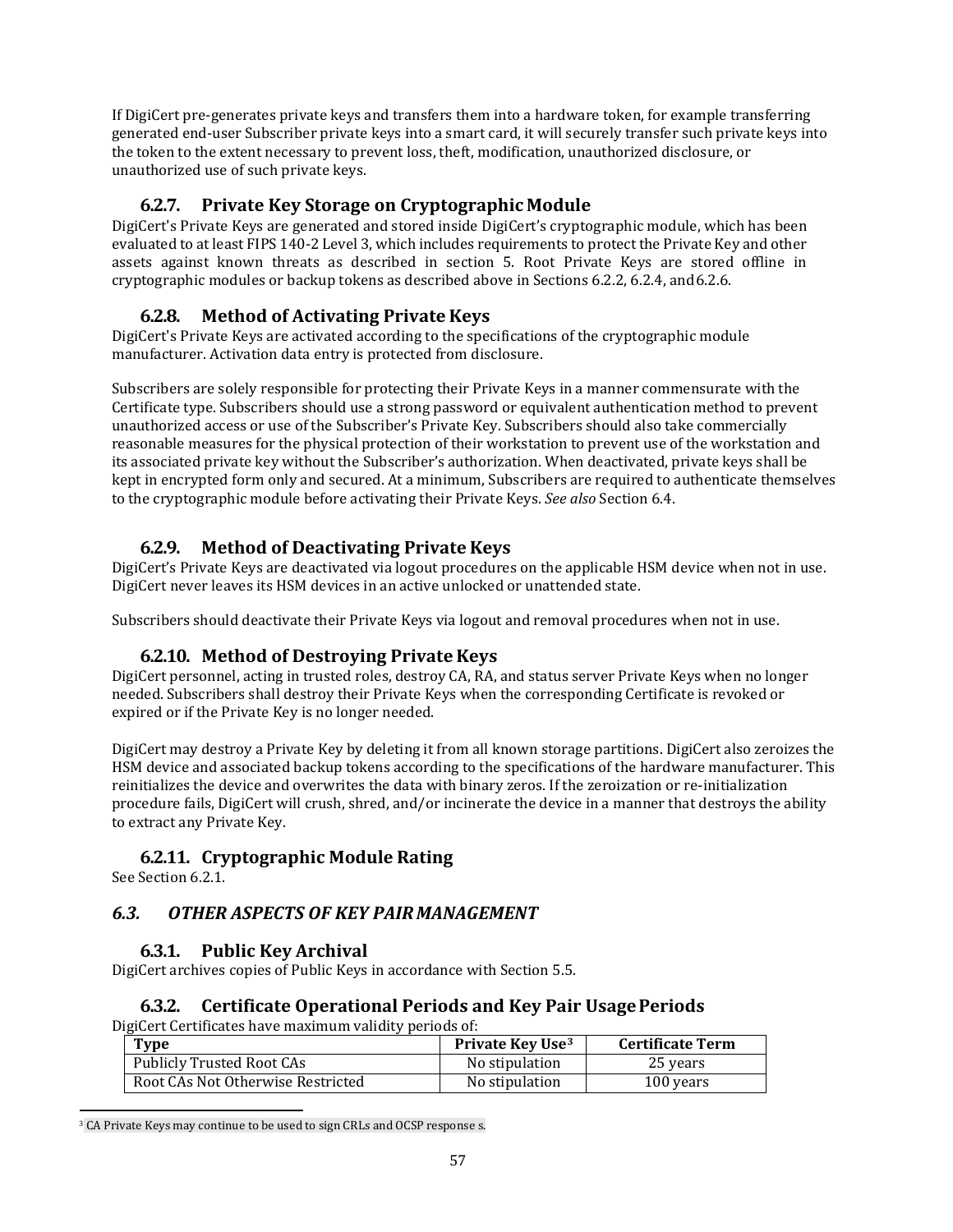| Publicly Trusted Sub CAs / Issuer CAs         | No stipulation | 15 years                    |
|-----------------------------------------------|----------------|-----------------------------|
| IGTF Cross-certified Sub CA <sup>4</sup>      | 6 years        | 15 years                    |
| CRL and OCSP responder signing                | 3 years        | No Stipulation <sup>5</sup> |
| DV SSL/TLS Server                             | No stipulation | 398 days                    |
| OV SSL/TLS Server                             | No stipulation | 398 days                    |
| EV SSL/TLS Server                             | No stipulation | 398 days                    |
| Time Stamping Authority                       | 15 months      | 135 months                  |
| Object Signing Certificate and Document       | No stipulation | 123 months                  |
| Signing                                       |                |                             |
| Code Signing Certificate or EV Code Signing   | No stipulation | 39 months                   |
| Certificate issued to Subscriber under the    |                |                             |
| Minimum Requirements for Code                 |                |                             |
| <b>Signing Certificates</b>                   |                |                             |
| EV Code Signing Certificate issued to Signing | 123 months     | 123 months                  |
| Authority                                     |                |                             |
| Adobe Signing Certificate                     | 39 months      | 5 years                     |
| IGTF End Entity Client used for               | 36 months      | 36 months                   |
| signatures                                    |                |                             |
| IGTF Client used for key                      | 36 months      | 36 months                   |
| management.                                   |                |                             |
| End Entity Client for all other purposes      | 36 months      | 36 months                   |
| (FBCA or IGTF compliant)                      |                |                             |
| End Entity / Client for all other purposes    | No Stipulation | 123 months                  |
| (non-IGTF certs)                              |                |                             |
| <b>IGTF</b> on hardware                       | 60 months      | 13 months                   |
| Hotspot 2.0 OSU Server Certificates           | No stipulation | 2 years                     |

Relying parties may still validate signatures generated with these keys after expiration of the Certificate.

For the purpose of calculations, a day is measured as 86,400 seconds. Any amount of time greater than this, including fractional seconds and/or leap seconds, represents an additional day.

DigiCert may voluntarily retire its CA Private Keys before the periods listed above to accommodate key changeover processes. DigiCert does not issue Subscriber Certificates with an expiration date that exceeds the Issuer CA's public key term stated in the table above or that exceeds the routine re-key identification requirements specified in Section 3.1.1.

### *6.4. ACTIVATION DATA*

#### **6.4.1. Activation Data Generation and Installation**

DigiCert activates the cryptographic module containing its CA Private Keys according to the specifications of the hardware manufacturer. For roots and public issuing CAs, this method has been evaluated as meeting the requirements of FIPS 140-2 Level 3. The cryptographic hardware is held under two-person control as explained in Section 5.2.2 and elsewhere in this CPS. DigiCert will only transmit activation data via an appropriately protected channel and at a time and place that is distinct from the delivery of the associated cryptographicmodule.

All DigiCert personnel and Subscribers are instructed to use strong passwords and to protect PINs and passwords that meet the requirements specified by the CAB forum network security requirements and other relevant requirements to meet best practices. If DigiCert uses passwords as activation data for a signing key, DigiCert will change the activation data change upon rekey of the CACertificate.

<span id="page-57-1"></span><span id="page-57-0"></span><sup>4</sup> IGTF signing Certificates must have a lifetime that is at least twice the maximum lifetime of an end entity Certificate. <sup>5</sup> Restrictions will be based on program requirements as listed in section 1.1 of this CPS.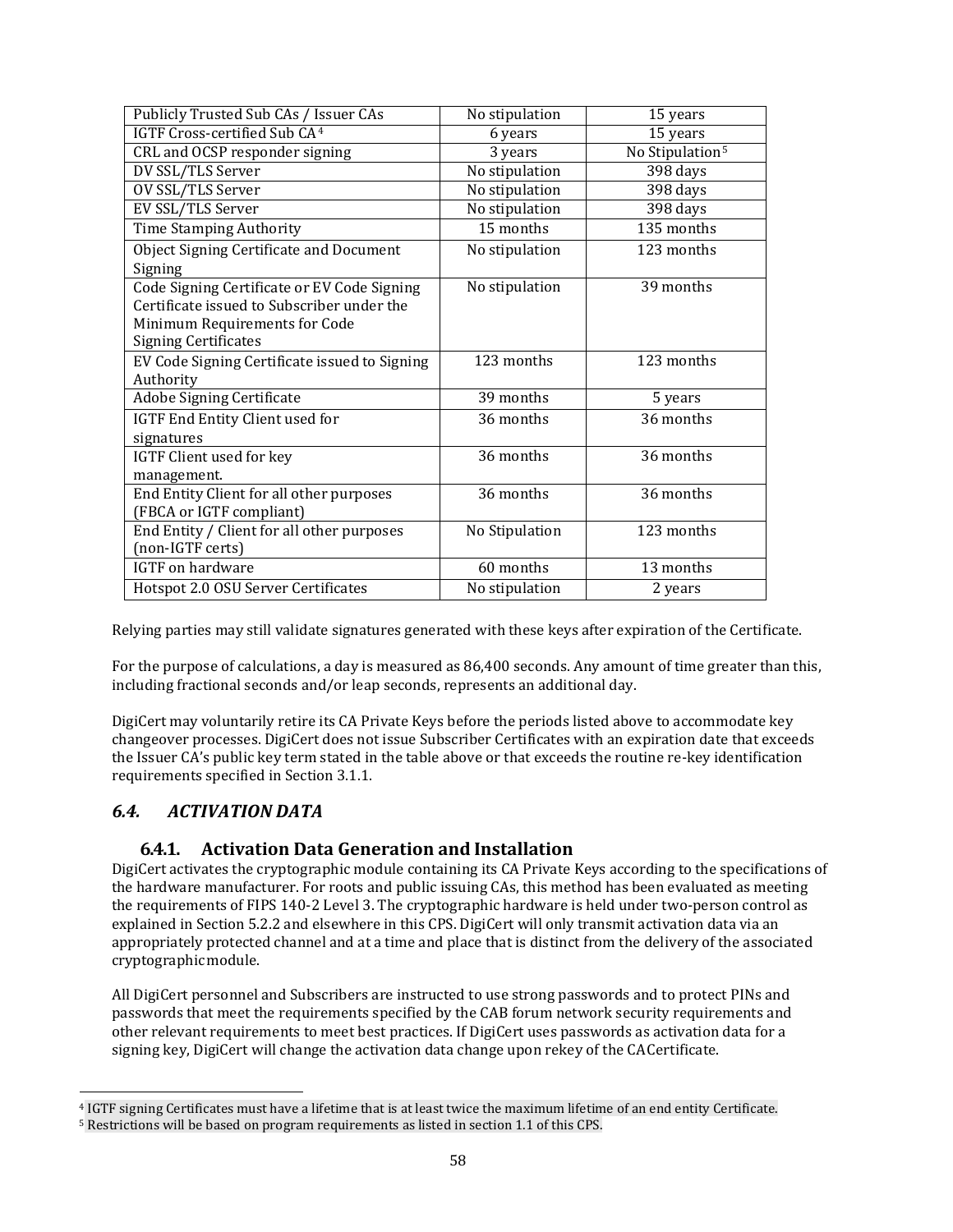## **6.4.2. Activation Data Protection**

DigiCert protects data used to unlock Private Keys from disclosure using a combination of cryptographic and physical access control mechanisms. Protection mechanisms include keeping activation mechanisms secure using role-based physical control. All DigiCert personnel are instructed to memorize and not to write down their password or share it with another individual. DigiCert locks accounts used to access secure CA processes if a certain number of failed password attempts occur as specified in the internal security policies, procedures, and relevant requirements in references listed in Section 1.6.3.

End-user Subscribers shall protect the activation data for their private keys, if any, to the extent necessary to prevent the loss, theft, modification, unauthorized disclosure, or unauthorized use of such private keys.

### **6.4.3. Other Aspects of Activation Data**

Not applicable.

### *6.5. COMPUTER SECURITY CONTROLS*

### **6.5.1. Specific Computer Security TechnicalRequirements**

DigiCert secures its CA systems and authenticates and protects communications between its systems and trusted roles. DigiCert's CA servers and support-and-vetting workstations run on trustworthy systems that are configured and hardened using industry best practices. All CA systems are scanned for malicious code and protected against spyware and viruses. Inactivity log out timeframes are set and enforced through internal information security policies and procedures to ensure security.

RAs must ensure that the systems maintaining RA software and data files are trustworthy systems secure from unauthorized access, which can be demonstrated by compliance with audit criteria applicable under Section 5.4.1.

RAs must logically separate access to these systems and this information from other components. This separation prevents access except through defined processes. RAs must use firewalls to protect the network from internal and external intrusion and limit the nature and source of activities that may access such systems and information. RAs must require the use of passwords with a minimum character length and a combination of alphanumeric and special characters.

DigiCert's CA systems are configured to:

- 1. authenticate the identity of users before permitting access to the system or applications;
- 2. manage the privileges of users and limit users to their assignedroles;
- 3. generate and archive audit records for all transactions;
- 4. enforce domain integrity boundaries for security critical processes;and
- 5. support recovery from key or systemfailure.

All Certificate Status Servers:

- 1. authenticate the identity of users before permitting access to the system or applications,
- 2. manage privileges to limit users to their assigned roles,
- 3. enforce domain integrity boundaries for security critical processes,and
- 4. support recovery from key or systemfailure.

DigiCert enforces multi-factor authentication on any account capable of directly causing Certificate issuance.

#### **6.5.2. Computer Security Rating**

No stipulation.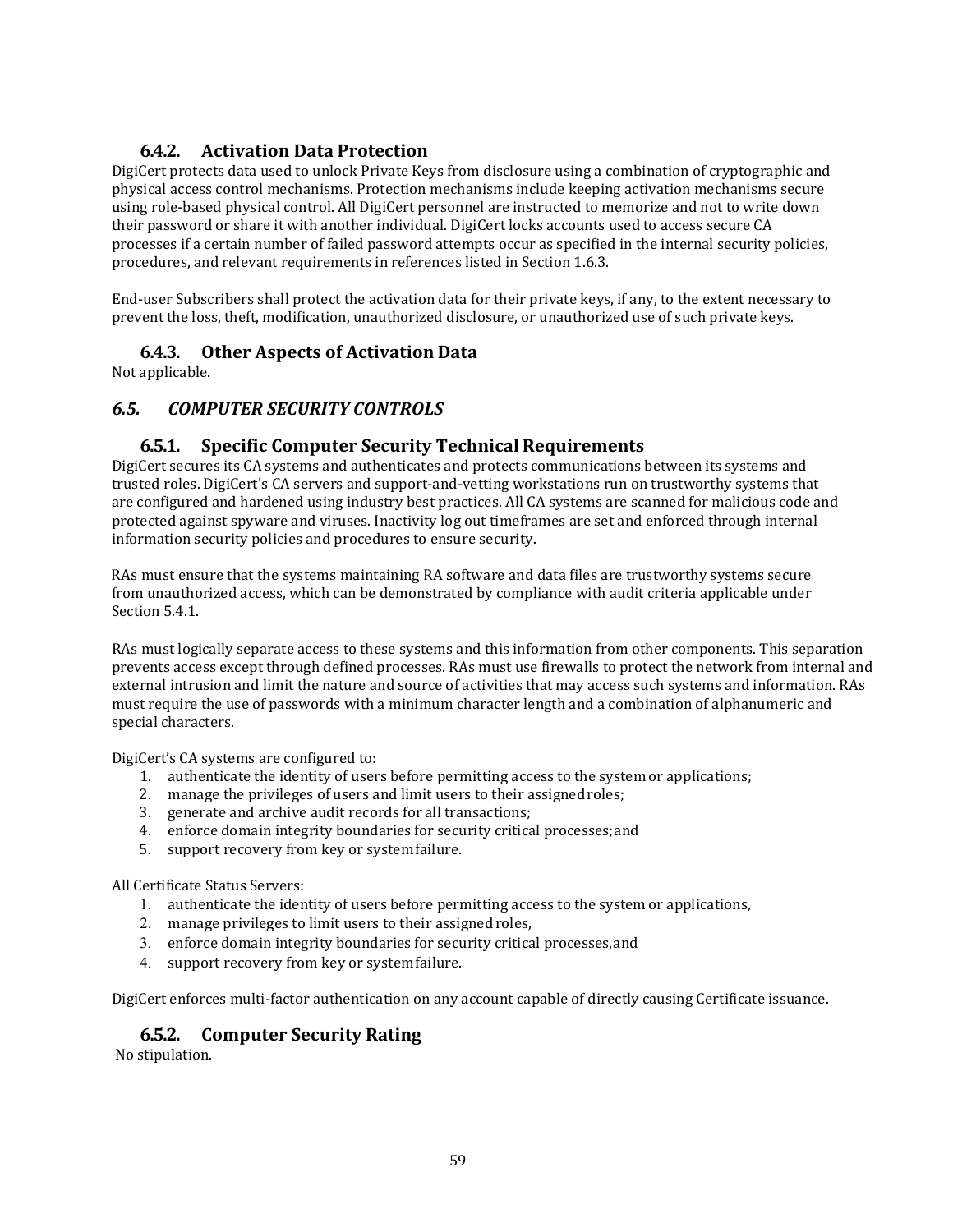# *6.6. LIFE CYCLE TECHNICAL CONTROLS*

### **6.6.1. System Development Controls**

DigiCert has mechanisms in place to control and monitor the acquisition and development of its CA systems. Change requests require the approval of at least one administrator who is different from the person submitting the request. DigiCert only installs software on CA systems if the software is part of the CA's operation. CA hardware and software are dedicated to performing operations of the CA.

Vendors are selected based on their reputation in the market, ability to deliver quality product, and likelihood of remaining viable in the future. Management is involved in the vendor selection and purchase decision process. Non-PKI hardware and software is purchased without identifying the purpose for which the component will be used. All hardware and software are shipped under standard conditions to ensure delivery of the component directly to a trusted employee who ensures that the equipment is installed without opportunity for tampering.

Some of the PKI software components used by DigiCert are developed in-house or by consultants using standard software development methodologies. All such software is designed and developed in a controlled environment and subjected to quality assurance review. Other software is purchased commercial off-theshelf (COTS). Quality assurance is maintained throughout the process through testing and documentation or by purchasing from trusted vendors as discussed above.

Updates of equipment and software are purchased or developed in the same manner as the original equipment or software and are installed and tested by trusted and trained personnel. All hardware and software essential to DigiCert's operations is scanned for malicious code on first use and periodically thereafter.

#### **6.6.2. Security Management Controls**

DigiCert has mechanisms in place to control and monitor the security-related configurations of its CA systems. When loading software onto a CA system, DigiCert verifies that the software is the correct version and is supplied by the vendor free of any modifications.

### **6.6.3. Life Cycle Security Controls**

No stipulation.

### *6.7. NETWORK SECURITY CONTROLS*

DigiCert and RA functions are performed using networks secured in accordance with the standards documented in the DigiCert CP to prevent unauthorized access, tampering, and denial-of-service attacks. Communications of sensitive information shall be protected using point-to-point encryption for confidentiality and digital signatures for non-repudiation and authentication.

DigiCert documents and controls the configuration of its systems, including any upgrades or modifications made. DigiCert's CA system is connected to one internal network and is protected by firewalls and Network Address Translation for all internal IP addresses (e.g., 192.168.x.x). DigiCert's customer support and vetting workstations are also protected by firewall(s) and only use internal IP addresses. Root Keys are kept offline and brought online only when necessary to sign Certificate-issuing subordinate CAs, OCSP Responder Certificates, or periodic CRLs. Firewalls and boundary control devices are configured to allow access only by the addresses, ports, protocols and commands required for the trustworthy provision of PKI services by such systems.

DigiCert's security policy is to block all ports and protocols and open only ports necessary to enable CA functions. All CA equipment is configured with a minimum number of services and all unused network ports and services are disabled. DigiCert's network configuration is available for review on-site by its auditors and consultants under an appropriate non-disclosure agreement.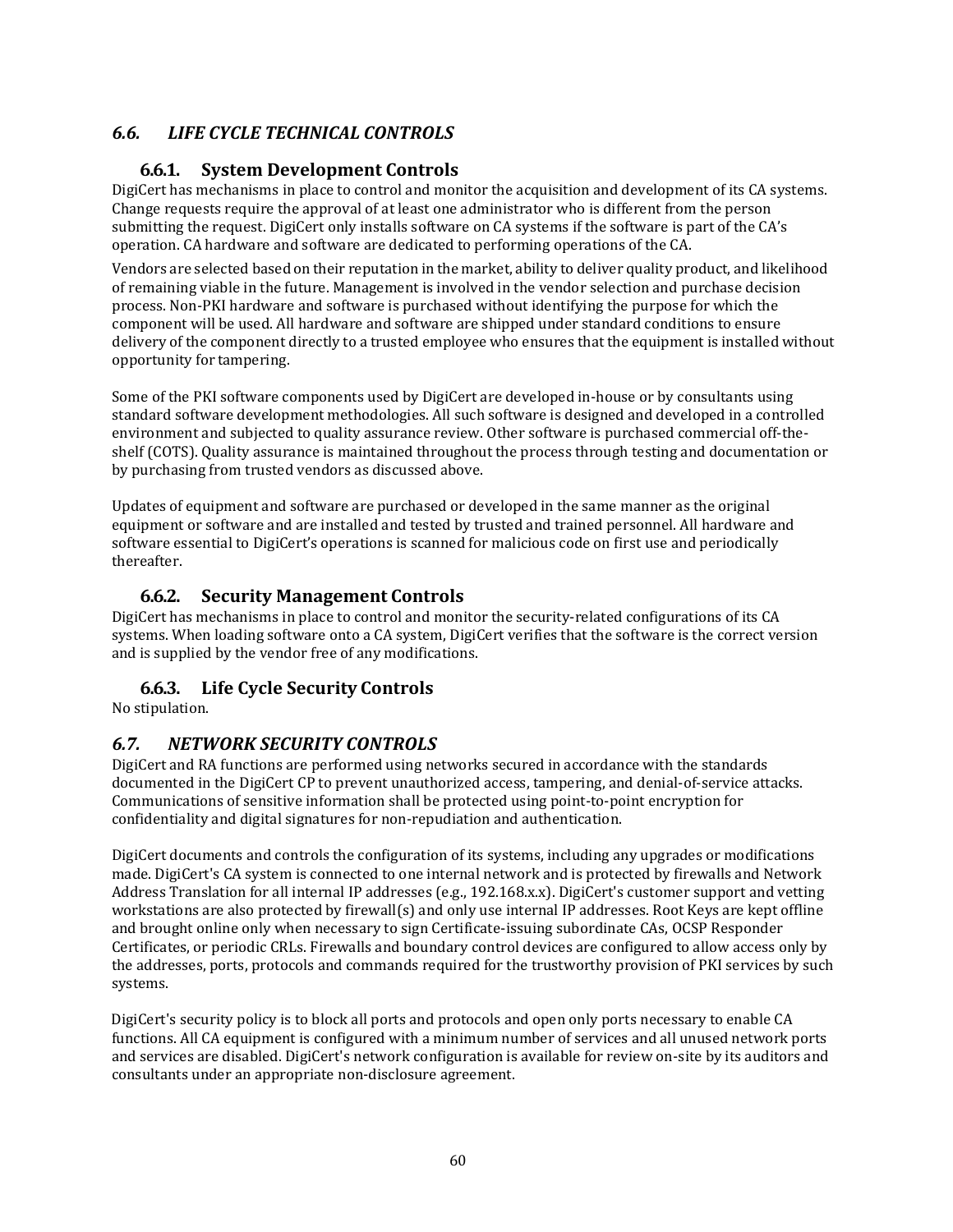## *6.8. TIME-STAMPING*

The system time on DigiCert's computers is updated using the Network Time Protocol (NTP) to synchronize system clocks at least once every eight hours (Windows default). All times are traceable to a real time value distributed by a UTC(k) laboratory or National Measurement Institute and are updated when a leap second occurs as notified by the appropriate body. DigiCert maintains an internal NTP server that synchronizes with cellular telephone networks and maintains the accuracy of its clock within one second or less. However, Relying Parties should be aware that all times included in a time-stamp token are synchronized with UTC within the accuracy defined in the time-stamp token itself, if present.

DigiCert will not issue a time-stamp token using any clock that is detected as inaccurate. All clocks used for time-stamping are housed in the DigiCert's secure facilities and are protected against threats that could result in an unexpected change to the clock's time. DigiCert's facilities automatically detect and report any clock that drifts or jumps out of synchronization with UTC. Clock adjustments are auditable events.

TST Requesters request time-stamp tokens by sending a request to DigiCert. After the TST Requester receives a response from DigiCert, it must verify the status error returned in the response. If an error was not returned, the TST Requester must then verify the fields contained in the time-stamp token and the validity of the time-stamp token's digital signature. In particular, the TST Requester must verify that the time-stamped data corresponds to what was requested and that the time-stamp token contains the correct certificate identifier, the correct data imprint, and the correct hash algorithm OID. The TST Requester must also verify the timeliness of the response by verifying the response against a local trusted time reference. The TST Requester is required to notify DigiCert immediately if any information cannot be verified.

Time Stamp Verifiers shall verify the digital signature on the time-stamp token and confirm that the data corresponds to the hash value in the time-stamp token.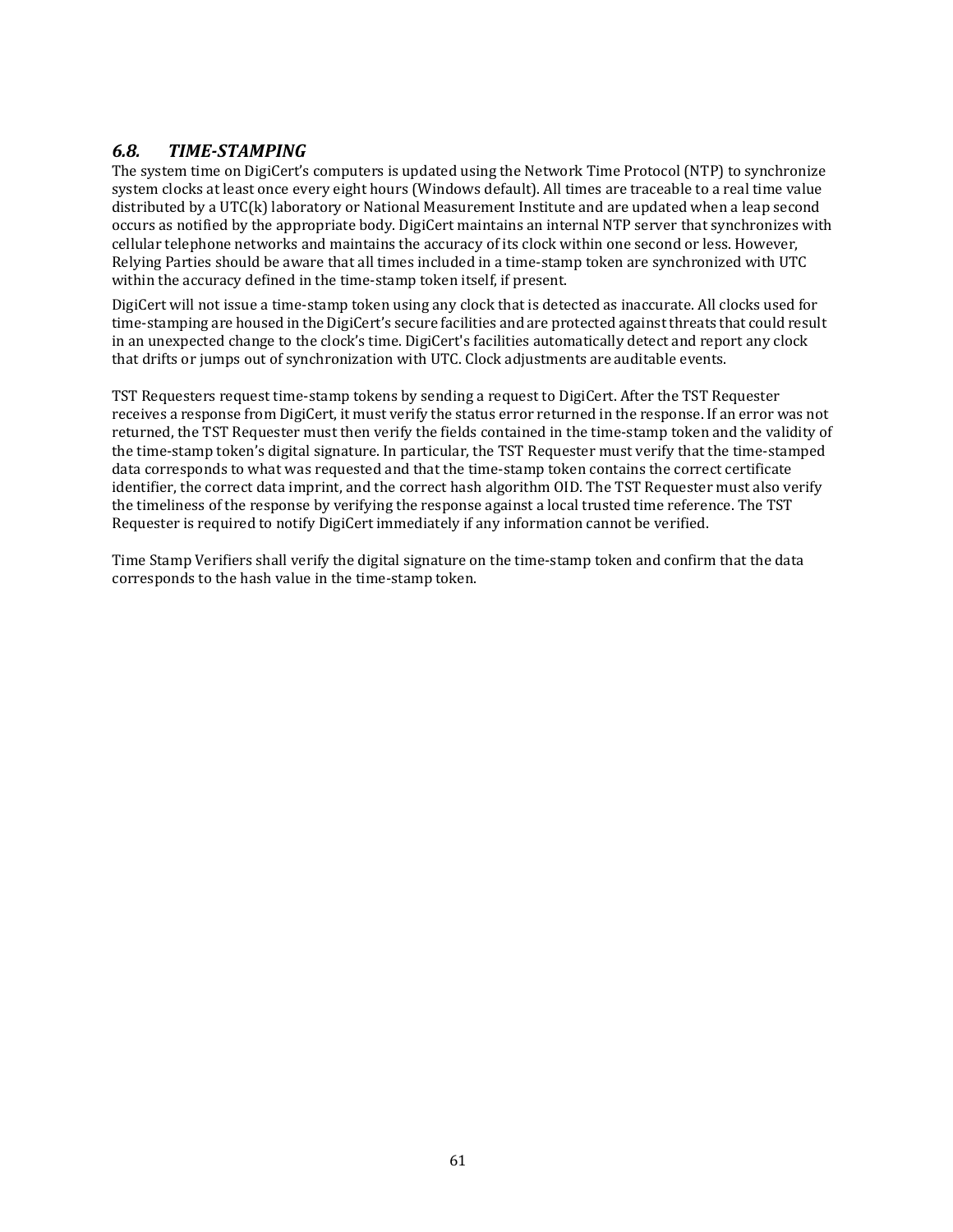## **7. CERTIFICATE, CRL, AND OCSP PROFILES**

DigiCert uses the ITU X.509, version 3 standard to construct digital Certificates for use within the DigiCert PKI. DigiCert adds certain certificate extensions to the basic certificate structure for the purposes intended by X.509v3 as per Amendment 1 to ISO/IEC 9594-8, 1995.

DigiCert meets the technical requirements set forth in sections 2.2, 6.1.5, and 6.1.6 of the CA/Browser Baseline Requirements, the CP, and this CPS for publicly-trusted TLS certificates.

DigiCert generates non-sequential Certificate serial numbers (positive numbers greater than zero) that contain at least 64 bits of output from a CSPRNG.

### *7.1. CERTIFICATE PROFILE*

### **7.1.1. Version Number(s)**

All Certificates are X.509 version 3 Certificates.

#### **7.1.2. Certificate Extensions**

IGTF Certificates comply with the Grid Certificate Profile as defined by the Open Grid Forum GFD.125.

For Root CA, Subordinate CA, and Subscriber certificates used for publicly-trusted TLS, DigiCert abides by the Baseline Requirements and configures the Certificate extensions to those requirements. Subordinate CA Certificates created after January 1, 2019 for publicly trusted certificates, with the exception of cross- certificates that share a private key with a corresponding root certificate: will contain an EKU extension; and cannot include the anyExtendedKeyUsage KeyPurposeId, and DigiCert no longer includes both the id-kp- serverAuth and id-kp-emailProtection KeyPurposeIds in the same certificate.

For TLS certificates, the subjectAltName extension is populated in accordance with RFC 5280. For all web server certificates, the SubjectAltName extension is populated with the authenticated value in the Common Name field of the subject DN (domain name or public iPAddress). The SubjectAltName extension may contain additional authenticated domain names or public iPAddresses.

For internationalized domain names, the Common Name is represented as a puny-code value and that Common Name will be represented in the Subject Alternative Name extension as a puny-coded A-label value. These different encodings of the same name are treated as equal values for the purposes of Common Name to Subject Alternative Name duplication requirements.

DigiCert's Technically Constrained Subordinate CA Certificates include an Extended Key Usage (EKU) extension specifying all extended key usages for which the Subordinate CA Certificate is authorized to issue certificates. The anyExtendedKeyUsage KeyPurposeId does not appear in the EKU extension of publicly trusted certificates.

# **7.1.3. Algorithm Object Identifiers**

DigiCert Certificates are signed using relevant algorithms approved by the requirements listed in section 1.1. Some of those include one of the following:

| sha-1WithRSAEncryption                 | $[iso(1)$ member-body(2) us(840) rsadsi(113549) pkcs(1) pkcs-1(1) 5]    |
|----------------------------------------|-------------------------------------------------------------------------|
| sha256With RSA Encryption <sup>6</sup> | $[iso(1)$ member-body(2) us(840) rsadsi(113549) pkcs(1) pkcs-1(1)<br>11 |

<span id="page-61-0"></span> $6$  Legacy applications include the following algorithm ObjectIdentifier: {iso(1) member-body(2) us(840) rsadsi(113549) pkcs(1) pkcs-1(1) 11}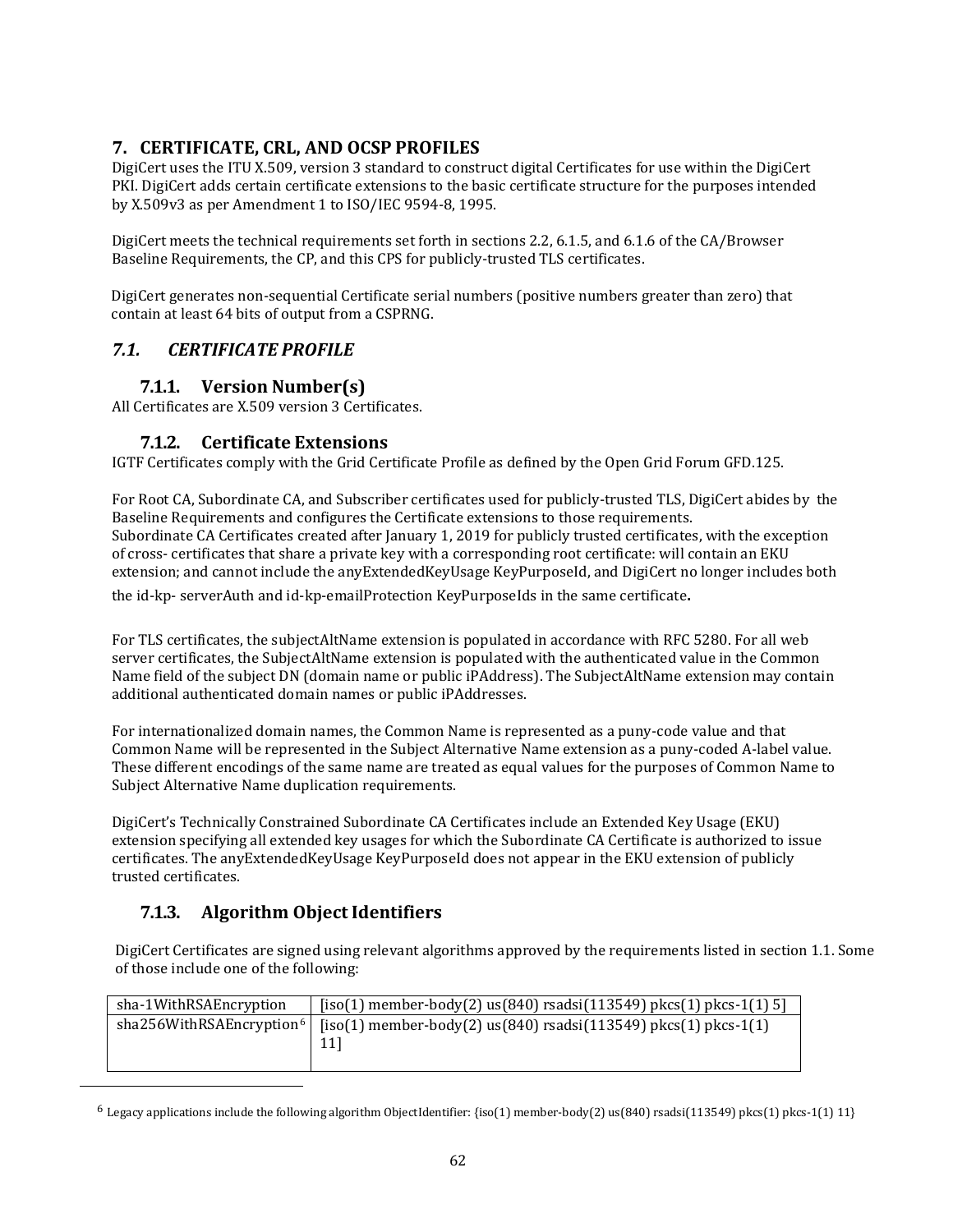| sha384WithRSAEncryption | $[iso(1)$ member-body $(2)$ us $(840)$ rsadsi $(113549)$ pkcs $(1)$ pkcs- $1(1)$<br>121                |
|-------------------------|--------------------------------------------------------------------------------------------------------|
| sha512WithRSAEncryption | $[iso(1)$ member-body(2) us(840) rsadsi(113549) pkcs(1) pkcs-1(1)<br>sha512WithRSAEncryption(13)       |
| ecdsa-with-SHA256       | $[iso(1)$ member-body $(2)$ us $(840)$ ansi-X9-62 $(10045)$<br>signatures(4) ecdsa-with-SHA2 (3) $2$ ] |
| ecdsa-with-SHA384       | $[iso(1)$ member-body $(2)$ us $(840)$ ansi-X9-62 $(10045)$ signatures $(4)$<br>ecdsa-with-SHA2(3) 3]  |

DigiCert does not currently sign Certificates using RSA with PSS padding. SSL/TLS Server Certificates and OCSP Certificates are not signed with sha-1WithRSAEncryption. DigiCert and Subscribers may generate Key Pairs using the following:

| id-dsa                  | $[iso(1)$ member-body(2) us(840) x9-57(10040) x9cm(4) 1]                                                          |
|-------------------------|-------------------------------------------------------------------------------------------------------------------|
| RsaEncryption           | $[iso(1)$ member-body(2) us(840) rsadsi(113549) pkcs(1) pkcs-1(1) 1]                                              |
| Dhpublicnumber          | $[iso(1)$ member-body(2) us(840) ansi-x942(10046) number-type(2) 1]                                               |
| id-keyExchangeAlgorithm | [joint-iso-ccitt(2) country(16) $us(840)$ organization(1) gov(101)<br>$dod(2)$ infosec $(1)$ algorithms $(1)$ 22] |
| id-ecPublicKey          | $[iso(1)$ member-body $(2)$ us $(840)$ ansi-X9-62 $(10045)$ id-<br>publicKeyType(2) 1 ]                           |

Elliptic curve Public Keys submitted to DigiCert for inclusion in end entity Certificates should all be based on NIST "Suite B" curves.

As described in section 1.2 DigiCert uses the keys and hash algorithms specified in the CAB forum Baseline Requirements and other requirements. DigiCert does not issue publicly trusted SSL/TLS Certificates to a Reserved IP address or Internal Name.

### **7.1.4. Name Forms**

Each Certificate includes a unique serial number. Optional subfields in the subject of an SSL Certificate must either contain information verified by DigiCert or be left empty. SSL/TLS Server Certificates cannot contain metadata such as '.', '-' and ' ' characters or and/or any other indication that the value/field is absent, incomplete, or not applicable. For CABF requirements as listed in section 1.1 DigiCert has a process that limits information in OU fields from including a name, DBA, tradename, trademark, address, location, or other text that refers to a specific natural person or Legal Entity unless DigiCert has verified this information in accordance with Section 3.2 and the Certificate also contains subject:organizationName, subject:givenName, subject:surname, subject:localityName, and subject:countryName attributes, also verified in accordance with Section 3.2.

For CA certificates, the commonName attribute is present and the contents is an identifier that uniquely identifies the CA and distinguishes it from other CAs.

Certificates are populated with the Issuer Name and Subject Distinguished Name required under Section 3.1.1. Issuer DNs meet the requirements in the CAB forum baseline requirements. The contents of the fields in EV Certificates must meet the requirements in Section 8.1 of the EV Guidelines.

### **7.1.5. Name Constraints**

DigiCert may include name constraints in the nameConstraints field when appropriate. For publicly-trusted TLS certificates, DigiCert will follow the requirements of section 7.1.5 of the Baseline Requirements and as the following sections specify.

 $3$  Legacy applications include the following algorithm ObjectIdentifier: {iso(1) member-body(2) us(840)ansi-X9- 62(10045) signatures(4) ecdsa-with-SHA2(3)2}

<sup>4</sup> Legacy applications include the following algorithm ObjectIdentifier:{iso(1) member-body(2) us(840)ansi-X9- 62(10045) signatures(4) ecdsawith-SHA2 (3) 3}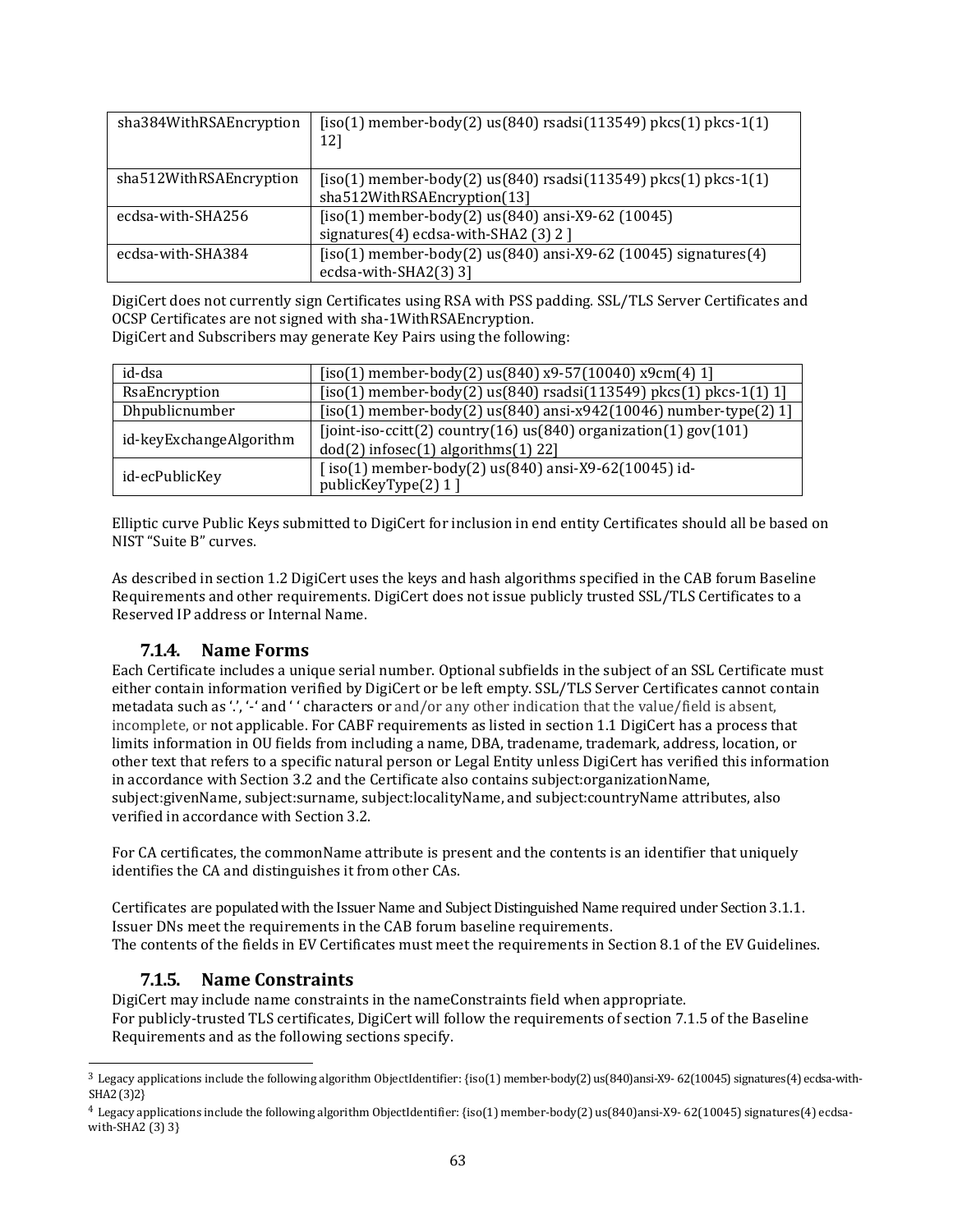## *7.1.5.1. Name-Constrained serverAuth CAs*

If the Subordinate CA Certificate includes the id-kp-serverAuth extended key usage, then a technically constrained Subordinate CA Certificate includes the Name Constraints X.509v3 extension with constraints on dNSName, iPAddress and DirectoryName as follows:

(a) For each dNSName in permittedSubtrees, the DigiCert confirms that the Applicant has registered the dNSName or has been authorized by the domain registrant to act on the registrant's behalf in line with the verification practices of Baseline Requirements section3.2.2.4.

(b) For each iPAddress range in permittedSubtrees, DigiCert confirms that the Applicant has been assigned the iPAddress range or has been authorized by the assigner to act on the assignee's behalf. (c) For each DirectoryName in permittedSubtrees the DigiCert confirms the Applicant's and/or Subsidiary's Organizational name(s) and location(s) such that end entity certificates issued from the subordinate CA Certificate will comply with section 7.1.2.4 and 7.1.2.5 ofthe Baseline Requirements. If the Subordinate CA Certificate is not allowed to issue certificates with an iPAddress, then the Subordinate CA Certificate specifies the entire IPv4 and IPv6 address ranges in excludedSubtrees. The Subordinate CA Certificate includes within excludedSubtrees an iPAddress GeneralName of8

zero octets (covering the IPv4 address range of 0.0.0.0/0). The Subordinate CA Certificate also

includes within excludedSubtrees an iPAddress GeneralName of 32 zero octets (covering the IPv6 address range of ::0/0). Otherwise, the Subordinate CA Certificate includes at least one iPAddress in permittedSubtrees.

If the Subordinate CA is not allowed to issue certificates with dNSNames, then the Subordinate CA Certificate includes a zero-length dNSName in excludedSubtrees. Otherwise, the Subordinate CA Certificate includes at least one dNSName in permittedSubtrees.

## *7.1.5.2. Name-Constrained emailProtection CAs*

If the technically constrained Subordinate CA certificate includes the id-kp-emailProtection extended key usage, it also includes the Name Constraints X.509v3 extension with constraints on rfc822Name, with at least one name in permittedSubtrees, each such name having its ownership validated according to section 3.2.2.4 of the Baseline Requirements.

### **7.1.6. Certificate Policy Object Identifier**

An object identifier (OID) is a unique number that identifies an object or policy and are included as appropriate in the certificate.

OIDs required by CA/Browser Forum are implemented in accordance with those specifications.

The following is a non-comprehensive list of OIDs including extensions and policies used when issuing DigiCert Certificates and time-stamp tokens:

| <b>Digitally Signed Object</b>             | DigiCert Object Identifier (OID) | <b>CABF OID</b> |
|--------------------------------------------|----------------------------------|-----------------|
| DigiCert Arc                               | 2.16.840.1.114412.               |                 |
|                                            | 2.16.840.1.114412.1              |                 |
|                                            | 2.16.840.1.114412.2              |                 |
| DigiCert Policy Documents                  | 2.16.840.1.114412.0              |                 |
| DigiCert Certificate Policy                | 2.16.840.1.114412.0.1.4          |                 |
| DigiCert Certification Practices           | 2.16.840.1.114412.0.2.4          |                 |
| <b>Statement</b>                           |                                  |                 |
| DigiCert Certificate extension identifying | 2.16.840.1.114412.133            |                 |
| the Legal Entity Identifier (LEI) of an    |                                  |                 |
| entity verified by the certificate         |                                  |                 |
| authority                                  |                                  |                 |
| DigiCert OCSP Responder                    | 2.16.840.1.114412.36             |                 |
| DigiCert OCSP Responder (Dedicated         | 2.16.840.1.114412.36.1           |                 |
| Signer)                                    |                                  |                 |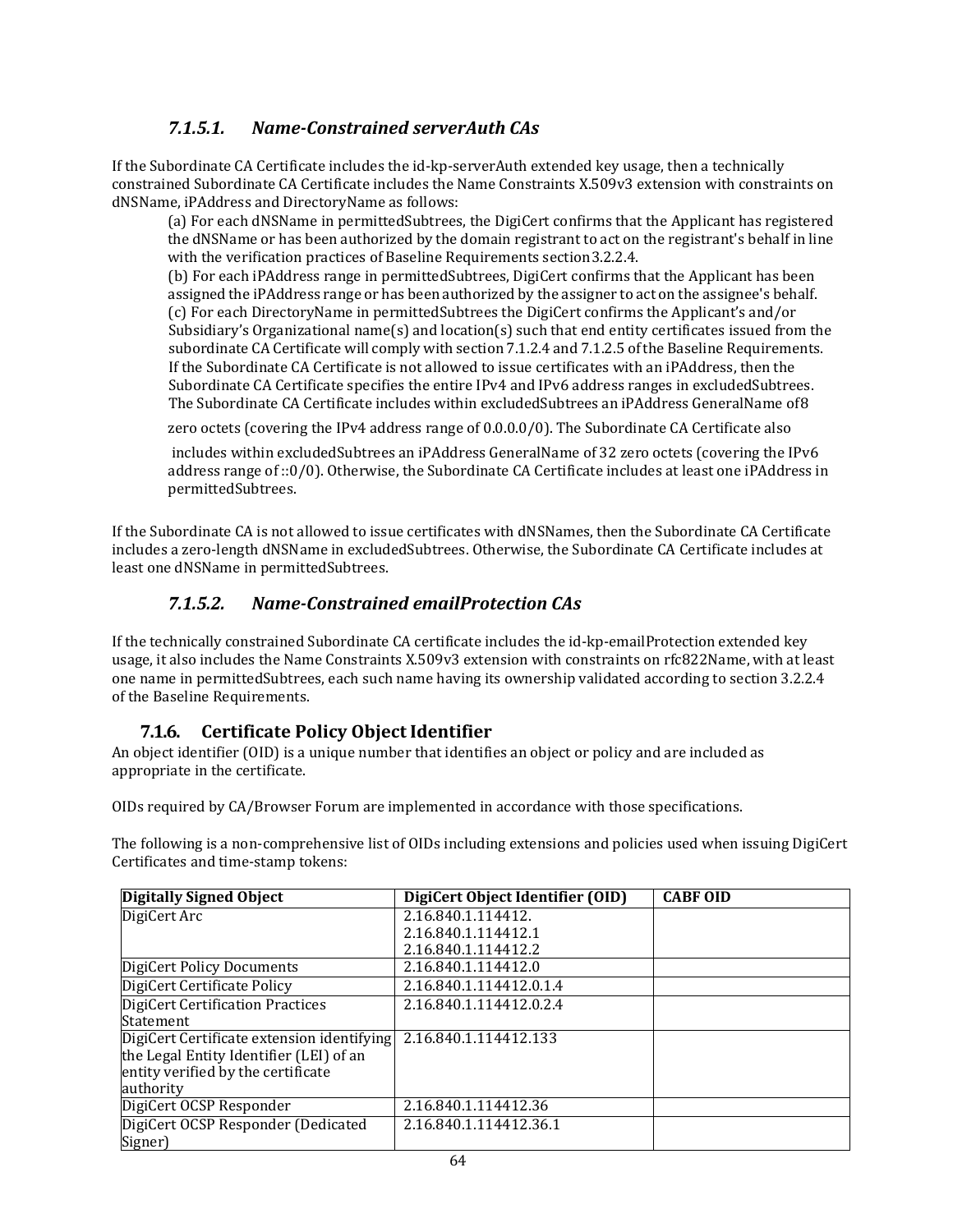| DigiCert Level 3 certificates - US                                                                         | 2.16.840.1.114412.4.3.1                                                                                                  |                |
|------------------------------------------------------------------------------------------------------------|--------------------------------------------------------------------------------------------------------------------------|----------------|
| DigiCert Level 3 certificates - Customs<br>and Border Protection (CBP)                                     | 2.16.840.1.114412.4.3.2                                                                                                  |                |
| DigiCert PIV-I Content Signing                                                                             | 2.16.840.1.114412.5.3                                                                                                    |                |
| DigiCert PIV-I Encryption                                                                                  | 2.16.840.1.114412.5.4                                                                                                    |                |
| DigiCert Authentication certificate with<br>rudimentary level of verification                              | 2.16.840.1.114412.6.1                                                                                                    |                |
| <b>IGTF</b>                                                                                                | 1.2.840.113612.5.2.2.1                                                                                                   |                |
|                                                                                                            | 1.2.840.113612.5.2.3.3.1                                                                                                 |                |
|                                                                                                            | 1.2.840.113612.5.2.3.3.2                                                                                                 |                |
| Grid                                                                                                       | 1.2.840.113612.5.2.3.1.2                                                                                                 |                |
| Grid OGF                                                                                                   | 1.2.840.113612.5.2.3.3.3                                                                                                 |                |
| DigiCert Grid                                                                                              | 2.16.840.1.114412.19.31.1                                                                                                |                |
| Domain Vetted (DV) SSL/TLS Server<br>Certificates per the Baseline<br>Requirements                         | 2.16.840.1.114412.1.2                                                                                                    | 2.23.140.1.2.1 |
|                                                                                                            |                                                                                                                          |                |
| Organization Vetted (OV)<br>SSL/TLS Server Certificates<br>per the Baseline<br>Requirements                | 2.16.840.1.114412.1.1                                                                                                    | 2.23.140.1.2.2 |
| Individual Vetted (IV) SSL/TLS                                                                             | 2.16.840.1.114412.1.1                                                                                                    | 2.23.140.1.2.3 |
| Server Certificates per the Baseline                                                                       |                                                                                                                          |                |
| Requirements                                                                                               |                                                                                                                          |                |
| Where allowed based on cert use                                                                            | 2.5.29.32.0 (anyPolicy)                                                                                                  |                |
| (primarily Iussing CAs)                                                                                    |                                                                                                                          |                |
| Extended Validation (EV)                                                                                   | 2.16.840.1.114412.2.1,                                                                                                   | 2.23.140.1.1   |
| SSL/TLS Server                                                                                             | 1.3.6.1.4.1.6334.1.100.1                                                                                                 |                |
| Certificates per the EV SSL<br>Guidelines                                                                  | (originally registered by<br>beTRUSTed), and/or<br>2.16.840.1.113733.1.7.23.6<br>(originally                             |                |
|                                                                                                            | registered by Verisign)                                                                                                  |                |
| DigiCert CA/Browser<br>Forum validation method<br>used to issue a certificate                              | 2.16.840.1.114412.55                                                                                                     |                |
| Object Signing Certificates                                                                                | 2.16.840.1.114412.3                                                                                                      |                |
| <b>Code Signing Certificates</b>                                                                           | 2.16.840.1.114412.3.1                                                                                                    |                |
| Code Signing per the Baseline<br>Requirements for Code-Signing<br>Certificates                             | 2.16.840.1.114412.3.1.<br>1                                                                                              | 2.23.140.1.4.1 |
| Extended Validation Code Signing per<br>the Baseline Requirements for Code-<br><b>Signing Certificates</b> | 2.16.840.1.114412.3.2                                                                                                    | 2.23.140.1.3   |
| Windows Kernel Driver Signing                                                                              | 2.16.840.1.114412.3.11                                                                                                   |                |
| Adobe Authentic Documents Trust (CDS)                                                                      | 1.2.840.113583.1.1.5                                                                                                     |                |
| <b>Adobe Signing Certificate</b>                                                                           | 2.16.840.1.114412.3.21                                                                                                   |                |
| Adobe Signing Certificate for Individuals                                                                  | 2.16.840.1.114412.3.21.1                                                                                                 |                |
| Adobe Signing Certificate for<br>Organizations                                                             | 2.16.840.1.114412.3.21.2                                                                                                 |                |
| Non-Adobe Signing Certificate                                                                              | 2.16.840.1.114412.3.25                                                                                                   |                |
| Client Certificate OID Arc                                                                                 | 2.16.840.1.114412.4                                                                                                      |                |
| Level 1 Certificates - Personal                                                                            | 2.16.840.1.114412.4.1.1,<br>2.16.840.1.114412.4.1.2, or<br>2.16.840.1.114412.5.1 (maps to<br>2.16.840.1.113733.1.7.23.1) |                |
|                                                                                                            |                                                                                                                          |                |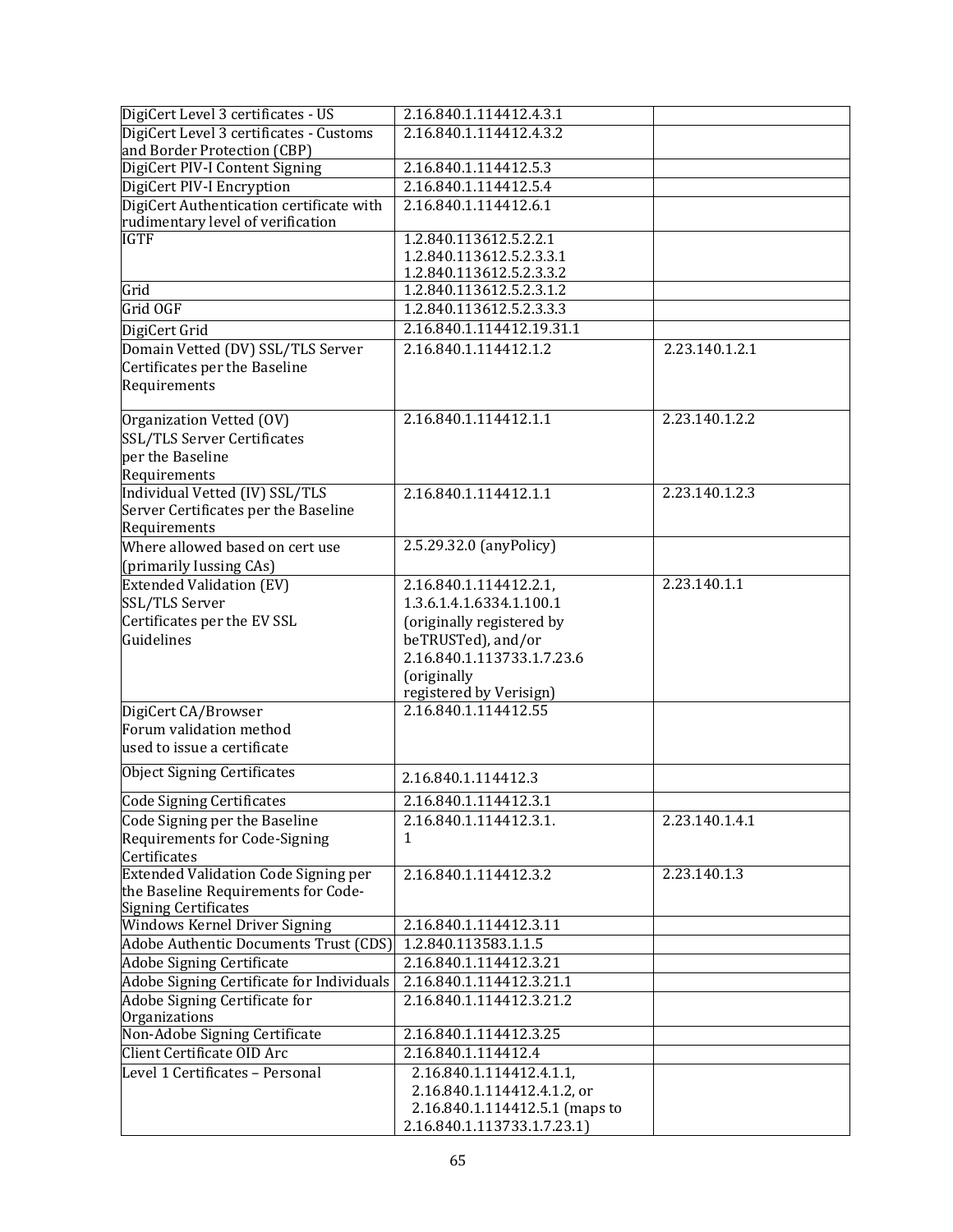| Level 1 Certificates - Enterprise               | 2.16.840.1.114412.4.1.2 or                                    |  |
|-------------------------------------------------|---------------------------------------------------------------|--|
|                                                 | 2.16.840.1.114412.5.2 (maps to                                |  |
|                                                 | 2.16.840.1.113733.1.7.23.2)                                   |  |
| Level 2 Certificates                            | 2.16.840.1.114412.4.2 or                                      |  |
|                                                 | 2.16.840.1.114412.5.2 (maps to                                |  |
|                                                 | 2.16.840.1.113733.1.7.23.1,                                   |  |
|                                                 | 2.16.840.1.113733.1.7.23.2, or<br>2.16.840.1.113733.1.7.23.3) |  |
| Level 3 Certificates - Client                   | 2.16.840.1.114412.4.3                                         |  |
| Level 4 Certificates                            | 2.16.840.1.114412.4.4                                         |  |
| DigiCert Level 4 Certificates - US              | 2.16.840.1.114412.4.4.1                                       |  |
| DigiCert Level 4 Certificates - Customs         | 2.16.840.1.114412.4.4.2                                       |  |
| and Border Protection (CBP)                     |                                                               |  |
| DigiCert CA/Browser Forum validation            | 2.16.840.1.114412.55                                          |  |
| method used to issue a certificate              |                                                               |  |
| DigiCert Magnum                                 | 2.16.840.1.114412.5.3                                         |  |
|                                                 | 1.2.840.113583.1.2.1                                          |  |
|                                                 | 1.2.840.113583.1.2.3                                          |  |
|                                                 | 2.16.840.1.113733.1.7.1.6                                     |  |
| Certisur                                        | 1.3.6.1.4.1.12456.1.1.3                                       |  |
| Grid Certificate OID Arcs                       | 2.16.840.1.114412.4.31 or                                     |  |
|                                                 | 2.16.840.1.114412.31 (Grid-only arc)                          |  |
| <b>IGTF Classic X.509 Authorities with</b>      | 2.16.840.1.114412.4.31.1 (Client w/                           |  |
| secured infrastructure                          | Public),                                                      |  |
|                                                 | 2.16.840.1.114412.31.4.1.1 (Client                            |  |
|                                                 | Grid Only),                                                   |  |
|                                                 | and/or 1.2.840.113612.5.2.2.1.x                               |  |
|                                                 | (IGTF)                                                        |  |
| <b>IGTF Member Integrated X.509</b>             | 2.16.840.1.114412.4.31.5 and/or                               |  |
| <b>Credential Services with Secured</b>         | 1.2.840.113612.5.2.2.5.x (IGTF)                               |  |
| Infrastructure Certificates                     |                                                               |  |
| IGTF Grid Host - Public Trust                   | 2.16.840.1.114412.1.31.1                                      |  |
| <b>IGTF Grid-Only Host Certificate</b>          | 2.16.840.1.114412.31.1.1.1,                                   |  |
|                                                 | 1.2.840.113612.5.2.2.1.x (IGTF),                              |  |
|                                                 | and/or                                                        |  |
| Authentication-Only Certificates                | 1.2.840.113612.5.2.2.5.x (IGTF)<br>2.16.840.1.114412.6        |  |
| <b>Class 1 Authentication-Only Certificates</b> | 2.16.840.1.114412.6.1.1,                                      |  |
|                                                 | 2.16.840.1.114412.6.1.2,                                      |  |
| <b>Class 2 Authentication-Only Certificates</b> | 2.16.840.1.114412.6.2                                         |  |
| Trusted Time-stamping                           | 2.16.840.1.114412.7.1                                         |  |
| Legacy arc                                      | 2.16.840.1.114412.81                                          |  |
|                                                 | 2.16.840.1.113733.1.7                                         |  |
|                                                 | 2.23.140.1.1,1.3.6.1.4.1.14370                                |  |
|                                                 | 1.3.6.1.4.1.14370.1                                           |  |
|                                                 | 2.16.840.1.113733.1.7.48                                      |  |
| Test arc                                        | 2.16.840.1.114412.99                                          |  |
|                                                 |                                                               |  |

DigiCert may include other OIDs as appropriate.

OIDs in this list and in DigiCert certificates belong to their respective owners.

# **7.1.7. Usage of Policy Constraints Extension**

Not applicable.

# **7.1.8. Policy Qualifiers Syntax and Semantics**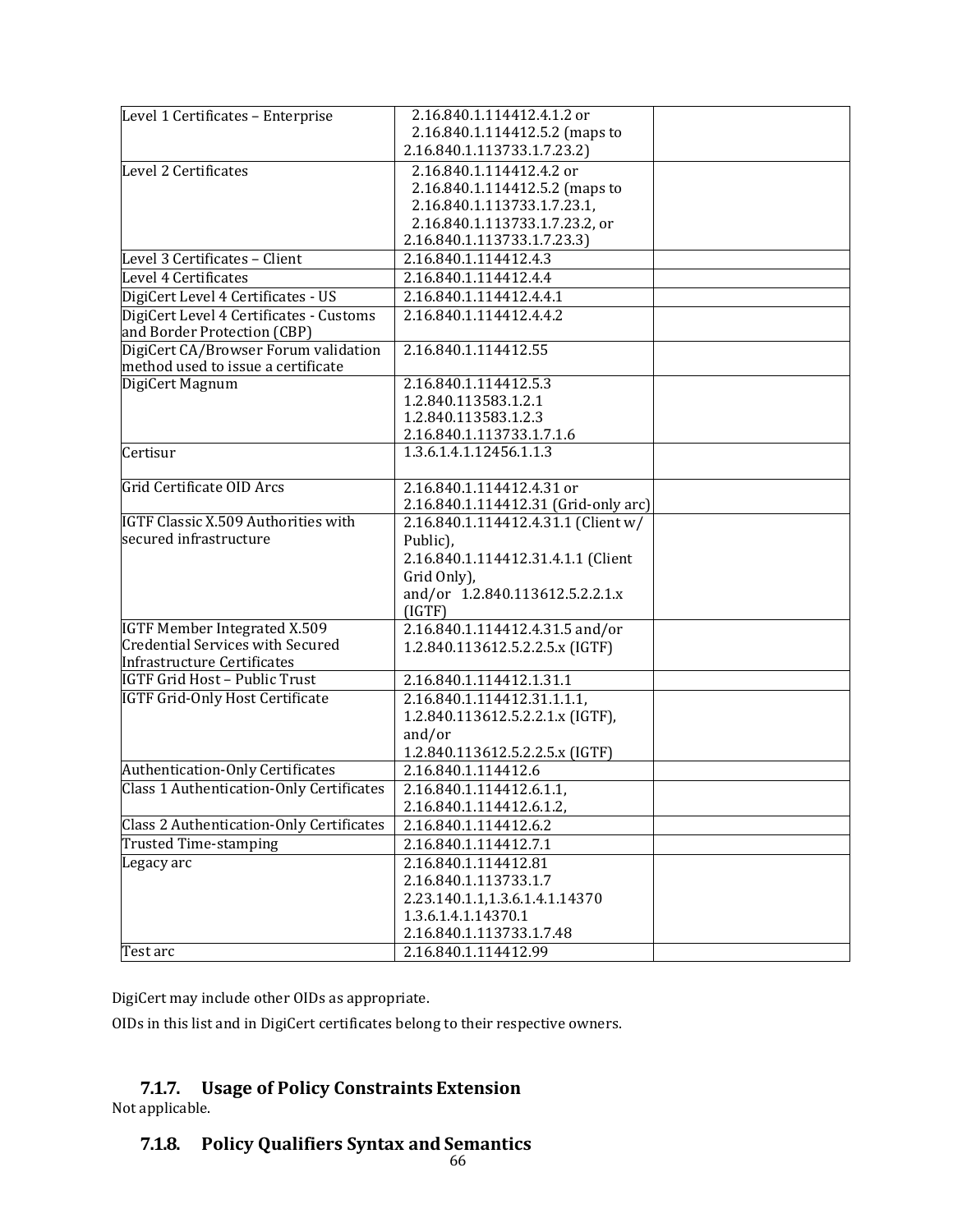DigiCert includes brief statements in Certificates about the limitations of liability and other terms associated with the use of a Certificate in the Policy Qualifier field of the Certificates Policy extension. Those Certificates may contain a CPS pointer qualifier that points to the applicable Relying Party Agreement or the applicable CPS.

#### **7.1.9. Processing Semantics for the Critical Certificate PoliciesExtension** No stipulation.

### *7.2. CRL PROFILE*

For revoked issuing CAs, the CRLReason indicated cannot be unspecified (0) or certificateHold(6). If the reason for revocation is unspecified, DigiCert will omit the reasonCode entry extension, when technically not capable of issuance.

If a reasonCode CRL entry extension is present, the CRLReason must indicate the most appropriate reason for revocation of the certificate. DigiCert specifies the following reason codes from RFC 5280, section 5.3.1 as appropriate for most instances when used in accordance with the practices in this section and this CPS:

- unspecified  $(0)^7$  $(0)^7$ ,
- 
- keyCompromise (1),<br>cACompromise (2), cACompromise
- affiliationChanged (3),<br>• superseded  $(4)^8$ ,
- superseded
- cessationOfOperation  $(5)^9$  $(5)^9$ ,

#### **7.2.1. Version number(s)**

DigiCert issues version 2 CRLs that contain the following fields:

| <b>Field</b>                      | <b>Value</b>                                                  |
|-----------------------------------|---------------------------------------------------------------|
| <b>Issuer Signature Algorithm</b> | sha-1WithRSAEncryption [1 2 840 113549 1 1 5] OR              |
|                                   | sha-256WithRSAEncryption [1 2 840 113549 1 1 11];             |
|                                   | sha-384WithRSAEncryption [1 2 840 113549 1 1];                |
|                                   | sha-512WithRSAEncryption [1 2 840 113549 1 1 13 ];            |
|                                   | ecdsa-with-sha256 [1 2 840 10045 4 3 2 ]; OR                  |
|                                   | ecdsa-with-sha384 [1 2 840 10045 4 3 3].                      |
| <b>Issuer Distinguished Name</b>  | Full subject DN of the issuing CA                             |
| thisUpdate                        | CRL issue date in UTC format                                  |
| nextUpdate                        | Date when the next CRL will issue in UTC format.              |
| Revoked Certificates List         | List of revoked Certificates, including the serial number and |
|                                   | revocation date                                               |
| Issuer's Signature                | [Signature]                                                   |

#### **7.2.2. CRL and CRL Entry Extensions**

#### CRLs have the following extensions:

| <b>Extension</b>         | Value                                                                                 |
|--------------------------|---------------------------------------------------------------------------------------|
| CRL Number               | Never repeated monotonically increasing integer                                       |
| Authority Key Identifier | Subject Key Identifier of the CRL issuer certificate                                  |
| <b>Invalidity Date</b>   | Optional date in UTC format                                                           |
| Reason Code              | Specify reason for revocation in list of reason codes in section<br>7.2, if included. |

<span id="page-66-2"></span><span id="page-66-1"></span><span id="page-66-0"></span> $^7$  Reason code (0)\_unspecified is only used if it is omitted from the CRL and OCSP in accordance with the baseline requirements. <sup>8</sup> When a reason code is not specified, DigiCert will log the revocation as (4) superseded or (5) Cessation of Operation

<sup>&</sup>lt;sup>9</sup> When a reason code is not specified, DigiCert will log the revocation as (4) superseded or (5) Cessation of Operation.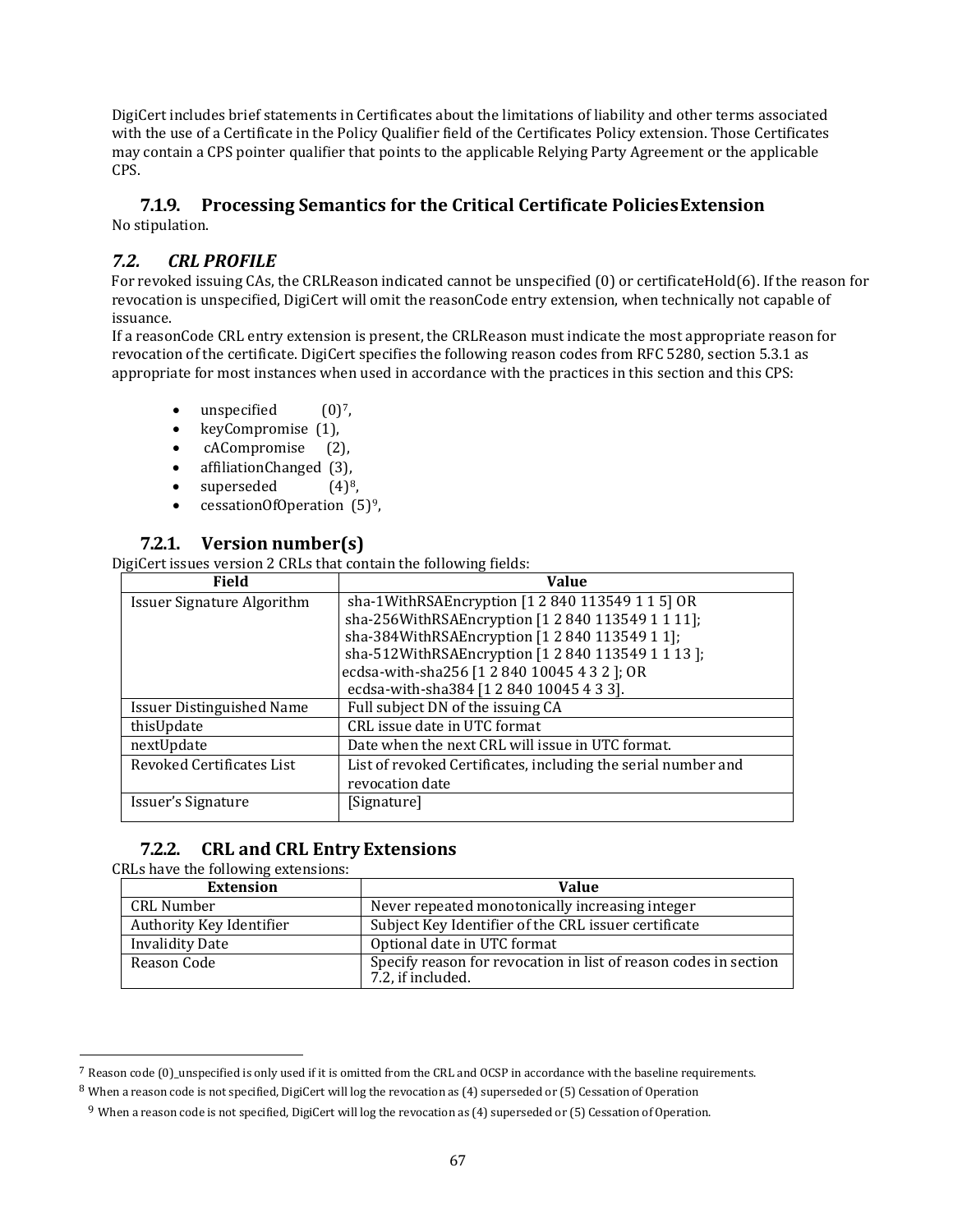### *7.3. OCSP PROFILE*

Effective 2020-09-30, if an OCSP response is for a Root CA or Subordinate CA Certificate, including Cross Certificates, and that certificate has been revoked, then the revocationReason field within the RevokedInfo of the CertStatus is present and asserted.

Effective 2020-09-30, the CRLReason indicated contains a value permitted for CRLs, as specified in Section 7.2.2.

#### **7.3.1. Version Number(s)**

DigiCert's OCSP responders conform to version 1 of RFC 6960.

#### **7.3.2. OCSP Extensions**

Not Applicable. The singleExtension of an OCSP response cannot contain the reasonCode (OID 2.5.29.21) CRL entry extension.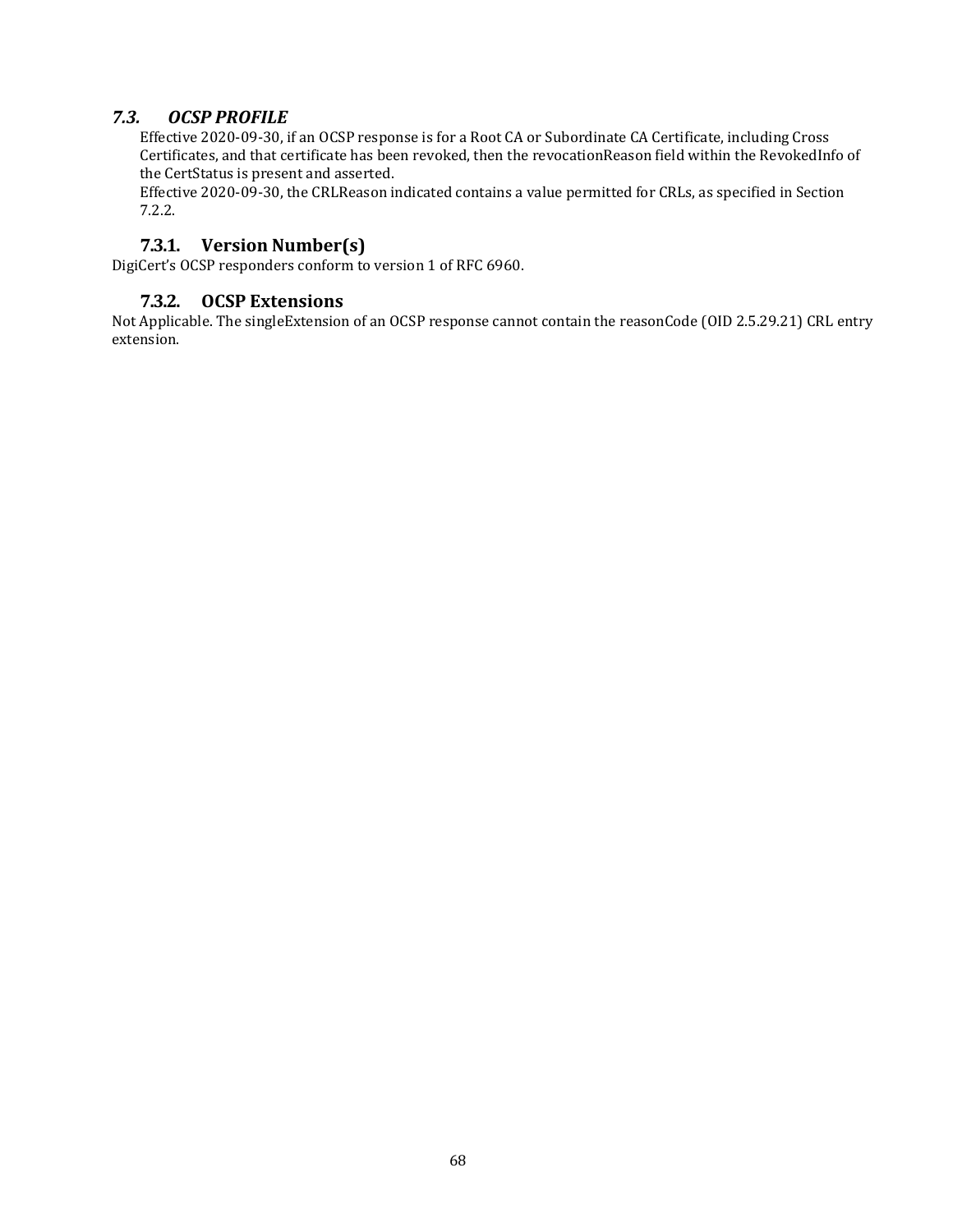# **8. COMPLIANCE AUDIT AND OTHER ASSESSMENTS**

The practices in this CPS are designed to meet or exceed the requirements of generally accepted industry standards, including the latest versions of the WebTrust Programs for Certification Authorities as required by the Mozilla Root Store policy and other programs listed in section 1.1 and 1.6.3.

## *8.1. FREQUENCY OR CIRCUMSTANCES OF ASSESSMENT*

DigiCert receives an annual period in time audit by an independent external auditor to assess DigiCert's compliance with this CPS, referenced requirements, any applicable CPs, and the WebTrust for CA programs criteria.

## *8.2. IDENTITY/QUALIFICATIONS OF ASSESSOR*

WebTrust auditors must meet the requirements of Section 8.2 of the CA/Browser Baseline Requirements.

## *8.3. ASSESSOR'S RELATIONSHIP TO ASSESSED ENTITY*

DigiCert's WebTrust / Federal PKI auditor does not have a financial interest, business relationship, or course of dealing that could foreseeably create a significant bias for or against DigiCert.

### *8.4. TOPICS COVERED BY ASSESSMENT*

The audit covers DigiCert's business practices disclosure, the integrity of DigiCert's PKI operations, and DigiCert's compliance with this CPS and referenced requirements. The audit verifies that DigiCert is compliant with the CP, this CPS, and any MOA between it and any other PKI.

DigiCert undergoes an audit in accordance with one of the following schemes:

1. "WebTrust for CAs v2.1 or newer" AND "WebTrust for CAs SSL Baseline with Network Security v2.3 or newer"; or

2. ETSI EN 319 411-1 v1.2.2, which includes normative references to ETSI EN 319 401 (the latest version of the referenced ETSI documents should be applied).

Whichever scheme is chosen, it incorporates periodic monitoring and/or accountability procedures to ensure that its audits continue to be conducted in accordance with the requirements of the scheme. The audit is conducted by a Qualified Auditor, as specified in Section 8.2.

# *8.5. ACTIONS TAKEN AS A RESULT OFDEFICIENCY*

If an audit reports a material noncompliance with applicable law, this CPS, the CP, or any other contractual obligations related to DigiCert's services, then (1) the auditor will document the discrepancy, (2) the auditor will promptly notify DigiCert, and (3) DigiCert will develop a plan to cure the noncompliance. DigiCert will submit the plan to the DCPA for approval and to any third party that DigiCert is legally obligated to satisfy. The DCPA may require additional action if necessary to rectify any significant issues created by the noncompliance, including requiring revocation of affected Certificates. DigiCert is entitled to suspend and/or terminate of services through revocation or other actions as deemed by the DCPA to address the noncompliant Issuer CA.

### *8.6. COMMUNICATION OF RESULTS*

The results of each audit are reported to the DCPA and to any third party entities which are entitled by law, regulation, or agreement to receive a copy of the audit results. Copies of DigiCert's conforming WebTrust for CAs audit reports can be found at: htt[ps://www.digicert.com/webtrust-audits. O](http://www.digicert.com/webtrust-audits)n an annual basis and within three months of completion, DigiCert submits copies of relevant audit compliance reports to various parties, such as Mozilla, Adobe, CA licensing bodies, etc.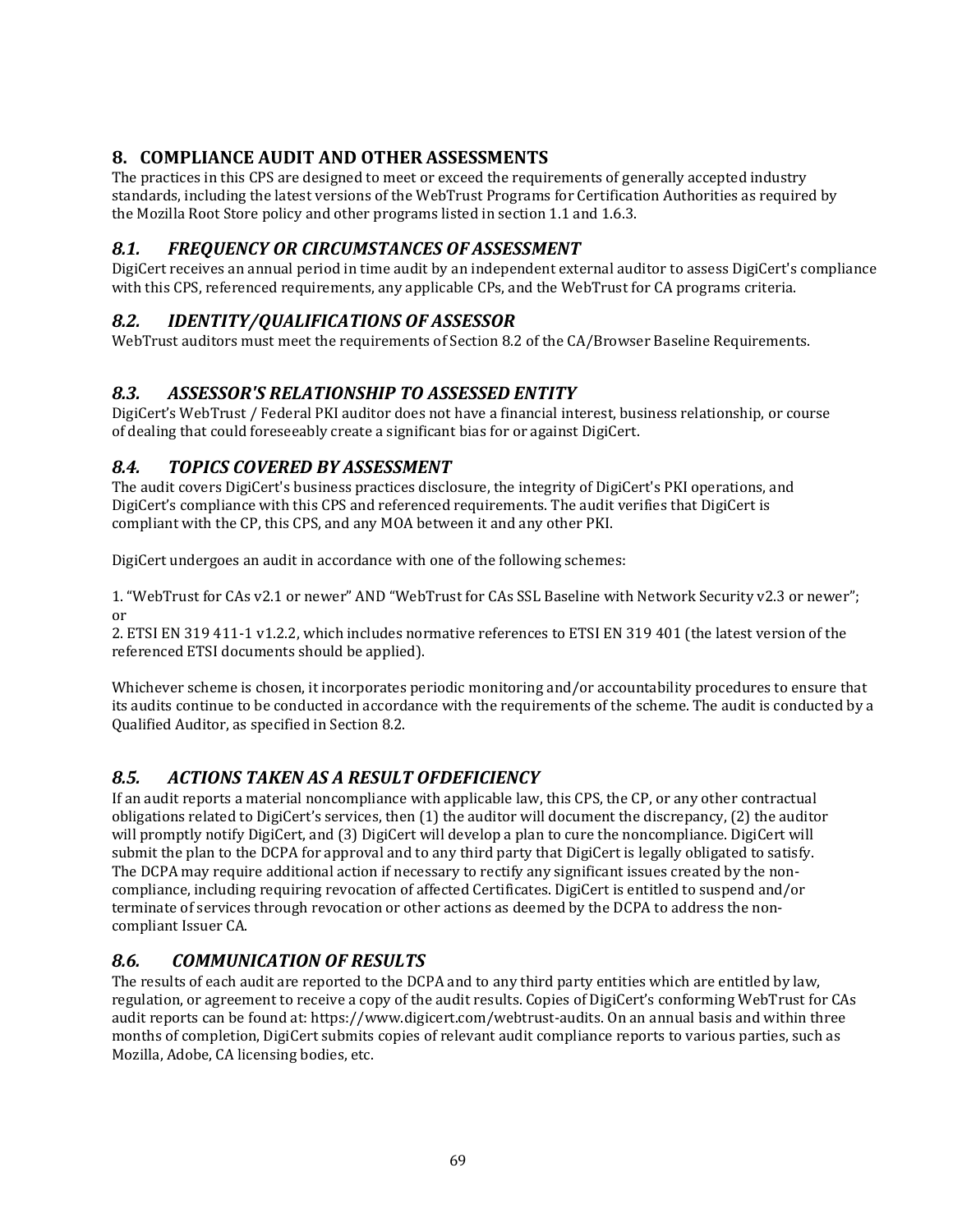### *8.7. SELF-AUDITS*

On at least a quarterly basis, DigiCert performs regular internal audits against a randomly selected sample of at least three percent of its SSL/TLS Server Certificates and EV Code Signing Certificates issued since the last internal audit. Self-audits on server and code signing Certificates are performed in accordance with Guidelines adopted by the CA B forum. Audits of other certificate types will be at the discretion of DigiCert to gain reasonable assurance of compliance to applicable root program requirements.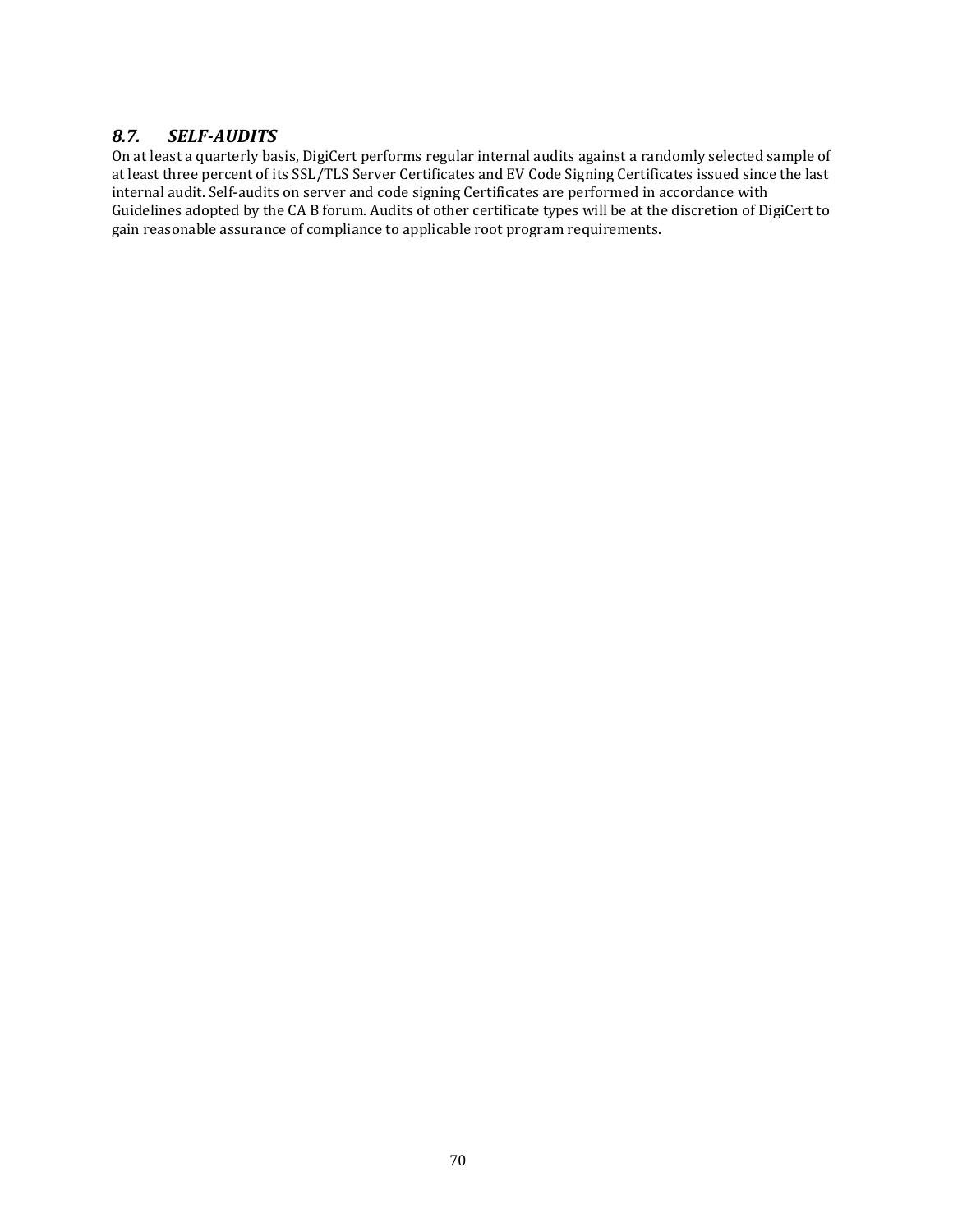## **9. OTHER BUSINESS AND LEGAL MATTERS**

### *9.1. FEES*

### **9.1.1. Certificate Issuance or Renewal Fees**

DigiCert charges fees for certificate issuance and renewal. DigiCert may change its fees at any time in accordance with the applicable customer agreement.

### **9.1.2. Certificate Access Fees**

DigiCert may charge a reasonable fee for access to its certificate databases.

#### **9.1.3. Revocation or Status Information Access Fees**

DigiCert does not charge a certificate revocation fee or a fee for checking the validity status of an issued Certificate using a CRL.

DigiCert may charge a fee for providing customized CRLs, OCSP services, or other value-added revocation and status information services. DigiCert does not permit access to revocation information, Certificate status information, or time stamping in their repositories by third parties that provide products or services that utilize such Certificate status information without DigiCert's prior express written consent.

#### **9.1.4. Fees for Other Services**

DigiCert does not charge a fee for access to the DigiCert CP or this CPS. Any use made for purposes other than simply viewing the document, such as reproduction, redistribution, modification, or creation of derivative works, shall be subject to a license agreement with the entity holding the copyright to the document.

### **9.1.5. Refund Policy**

Subscribers must request refunds, in writing, within 30 days after a Certificate issues. After receiving the refund request, DigiCert may revoke the Certificate and refund the amount paid by the Applicant, minus any applicable application processing fees.

#### *9.2. FINANCIAL RESPONSIBILITY*

#### **9.2.1. Insurance Coverage**

DigiCert maintains Commercial General Liability insurance with a policy limit of at least \$2 million in coverage and Professional Liability/Errors & Omissions insurance with a policy limit of at least \$5 million in coverage. Insurance is carried through companies rated no less than A- as to Policy Holder's Rating in the current edition of Best's Insurance Guide (or with an association of companies, each of the members of which are so rated).

#### **9.2.2. Other Assets**

No stipulation.

#### **9.2.3. Insurance or Warranty Coverage forEnd-Entities**

DigiCert provides a warranty to Subscribers according to the terms of the Netsure Extended Warranty Protection Plan. DigiCert provides a limited warranty to Relying Parties in DigiCert's Relying Party Agreement.

#### *9.3. CONFIDENTIALITY OF BUSINESS INFORMATION*

#### **9.3.1. Scope of Confidential Information**

The following information is considered confidential and protected against disclosure using a reasonable degree of care:

- 1. Private Keys;
- 2. Activation data used to access Private Keys or to gain access to the CA system;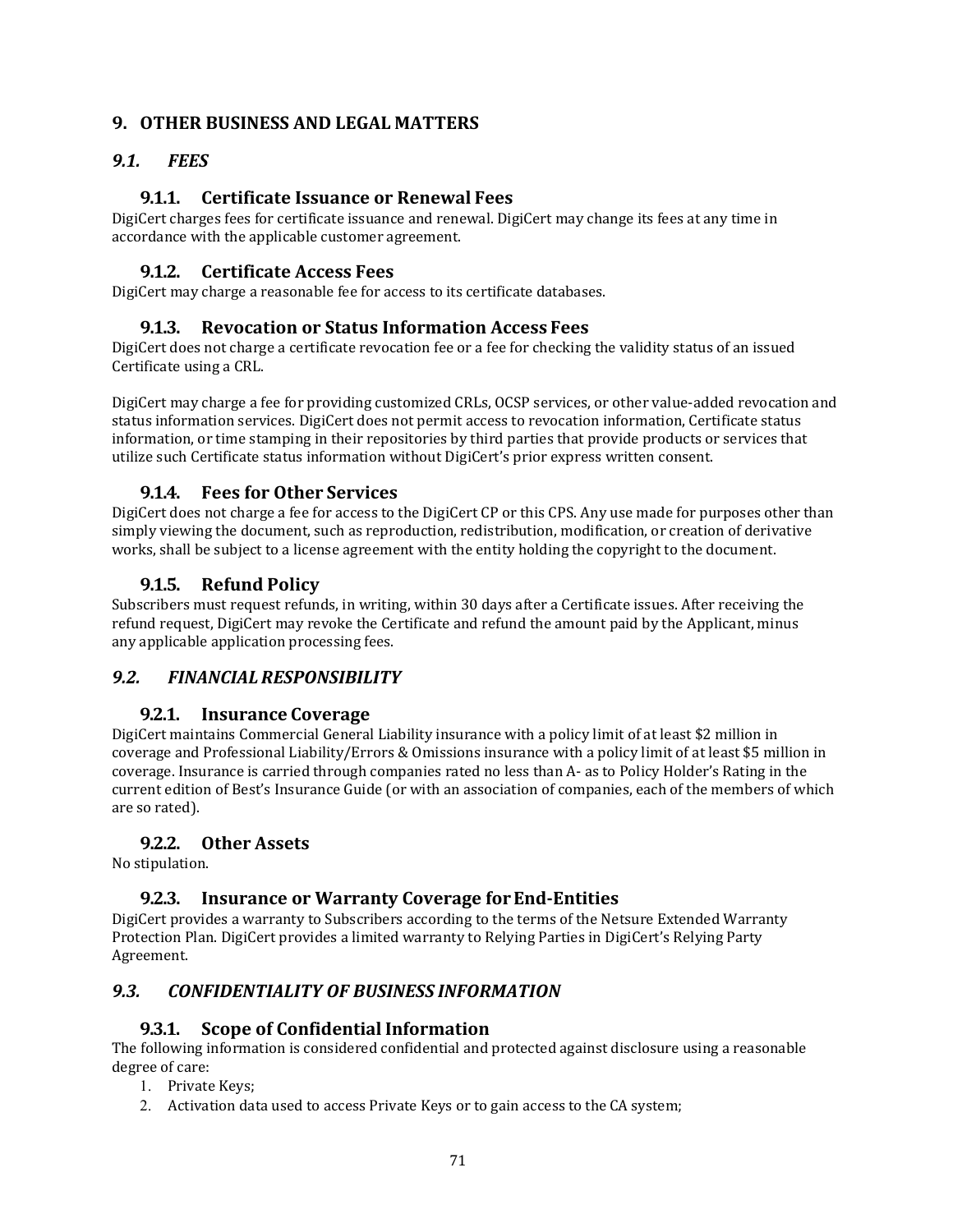- 3. Business continuity, incident response, contingency, and disaster recovery plans;
- 4. Other security practices used to protect the confidentiality, integrity, or availability ofinformation;
- 5. Information held by DigiCert as private information in accordance with Section9.4;
- 6. Audit logs and archive records; and
- 7. Transaction records, financial audit records, and external or internal audit trail records and any audit reports (with the exception of an auditor's letter confirming the effectiveness of the controls set forth in this CPS).

## **9.3.2. Information Not Within the Scope of ConfidentialInformation**

Any information not listed as confidential is considered public information. Published Certificate and revocation data is considered public information.

### **9.3.3. Responsibility to Protect Confidential Information**

DigiCert's employees, agents, and contractors are responsible for protecting confidential information and are contractually obligated to do so. Employees receive training on how to handle confidential information.

### *9.4. PRIVACY OF PERSONAL INFORMATION*

### **9.4.1. Privacy Plan**

DigiCert follows the privacy policy posted on its website when handling personal information. Personal information is only disclosed when the disclosure is required by law or when requested by the subject of the personal information. Such privacy policies shall conform to applicable local privacy laws.

### **9.4.2. Information Treated as Private**

DigiCert treats all personal information about an individual that is not publicly available in the contents of a Certificate or CRL as private information. DigiCert protects private information using appropriate safeguards and a reasonable degree of care.

### **9.4.3. Information Not Deemed Private**

Subject to local laws, private information does not include Certificates, CRLs, or their contents.

#### **9.4.4. Responsibility to Protect Private Information**

DigiCert employees and contractors are expected to handle personal information in strict confidence and meet the requirements of US and European law concerning the protection of personal data. All sensitive information is securely stored and protected against accidental disclosure.

### **9.4.5. Notice and Consent to Use PrivateInformation**

Personal information obtained from an applicant during the application or identity verification process is considered private information if the information is not included in a Certificate. DigiCert will only use private information after obtaining the subject's consent or as required by applicable law or regulation. All Subscribers must consent to the global transfer and publication of any personal data contained in a Certificate.

### **9.4.6. Disclosure Pursuant to Judicial or Administrative Process**

DigiCert may disclose private information, without notice, if DigiCert believes the disclosure is required by law or regulation.

### **9.4.7. Other Information Disclosure Circumstances**

No stipulation.

### *9.5. INTELLECTUAL PROPERTY RIGHTS*

DigiCert and/or its business partners own the intellectual property rights in DigiCert's services, including the Certificates, trademarks used in providing the services, and this CPS. "DigiCert" is a registered trademark of DigiCert, Inc.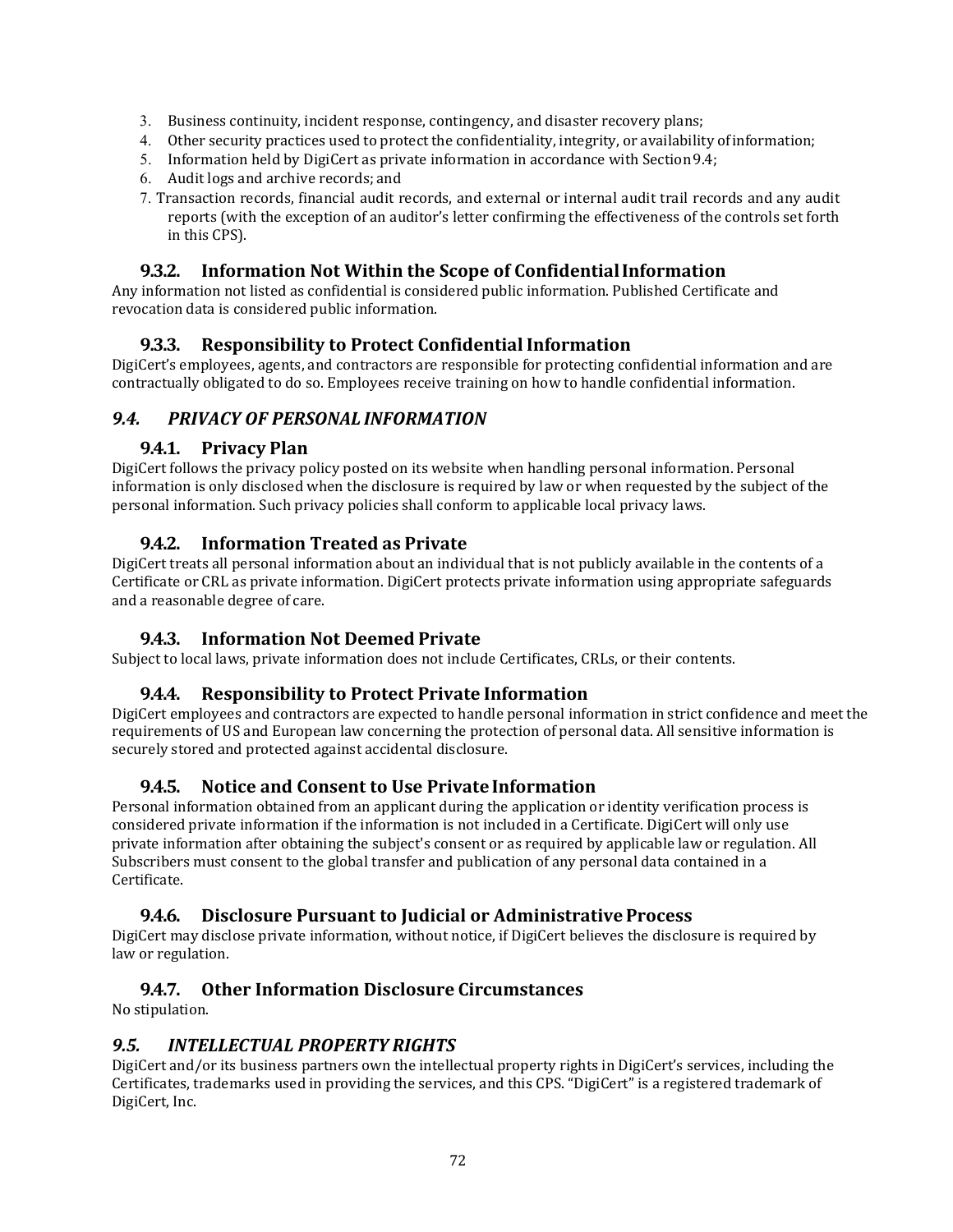## **9.5.1. Property Rights in Certificates and RevocationInformation**

DigiCert retains all intellectual property rights in and to the Certificates and revocation information that they issue. DigiCert and customers shall grant permission to reproduce and distribute Certificates on a nonexclusive royalty-free basis, provided that they are reproduced in full and that use of Certificates is subject to the Relying Party Agreement referenced in the Certificate. DigiCert, and customers shall grant permission to use revocation information to perform Relying Party functions subject to the applicable CRL usage agreement, Relying Party Agreement, or any other applicable agreements.

## **9.5.2. Property Rights in the CP**

Issuer CAs acknowledge that DigiCert retains all intellectual property rights in and to this CPS.

## **9.5.3. Property Rights in Names**

Subscribers and Applicants retain all rights it has (if any) in any trademark, service mark, or trade name contained in any Certificate and distinguished name within any Certificate issued to such Subscriber or Applicant.

## **9.5.4. Property Rights in Keys and Key Material**

Key Pairs corresponding to Certificates of CAs and end-user Subscribers are the property of DigiCert and end-user Subscribers that are the respective subjects of the Certificates, regardless of the physical medium within which they are stored and protected, and such persons retain all intellectual property rights in and to these key pairs. Without limiting the generality of the foregoing, DigiCert's root Public Keys and the Root Certificates containing them, including all Public Keys and self-signed Certificates, are the property of DigiCert. DigiCert licenses software and hardware manufacturers to reproduce such Root Certificates to place copies in trustworthy hardware devices or software.

## **9.5.5. Violation of PropertyRights**

Issuer CAs shall not knowingly violate the intellectual property rights of any third party.

### *9.6. REPRESENTATIONS AND WARRANTIES*

### **9.6.1. CA Representations and Warranties**

Except as expressly stated in this CPS or in a separate agreement with a Subscriber, DigiCert does not make any representations regarding its products or services. DigiCert represents, to the extent specified in this CPS, that:

- 1. DigiCert complies, in all material aspects, with the CP, this CPS, and all applicable laws and regulations,
- 2. DigiCert publishes and updates CRLs and OCSP responses on a regular basis,
- 3. All Certificates issued under this CPS will be verified in accordance with this CPS and meet the minimum requirements found herein and in the Baseline Requirements,and
- 4. DigiCert will maintain a repository of public information on its website.

To the extent allowed under EU law, DigiCert:

- 1. Does not warrant the accuracy, authenticity, completeness, or fitness of any unverified information, including name verification for (1) Certificates intended for email and intranet use, (2) Multi-SAN Certificates, and (3) other Certificates issued to individuals and intranets.
- 2. Is not responsible for information contained in a Certificate except as stated in this CPS,
- 3. Does not warrant the quality, function, or performance of any software or hardware device, and
- 4. Is not responsible for failing to comply with this CPS because of circumstances outside of DigiCert's control.

For EV Certificates, DigiCert represents to Subscribers, Subjects, Application Software Vendors that distribute DigiCert's root Certificates, and Relying Parties that use a DigiCert Certificate while the Certificate is valid that DigiCert followed the EV Guidelines when verifying information and issuing EV Certificates.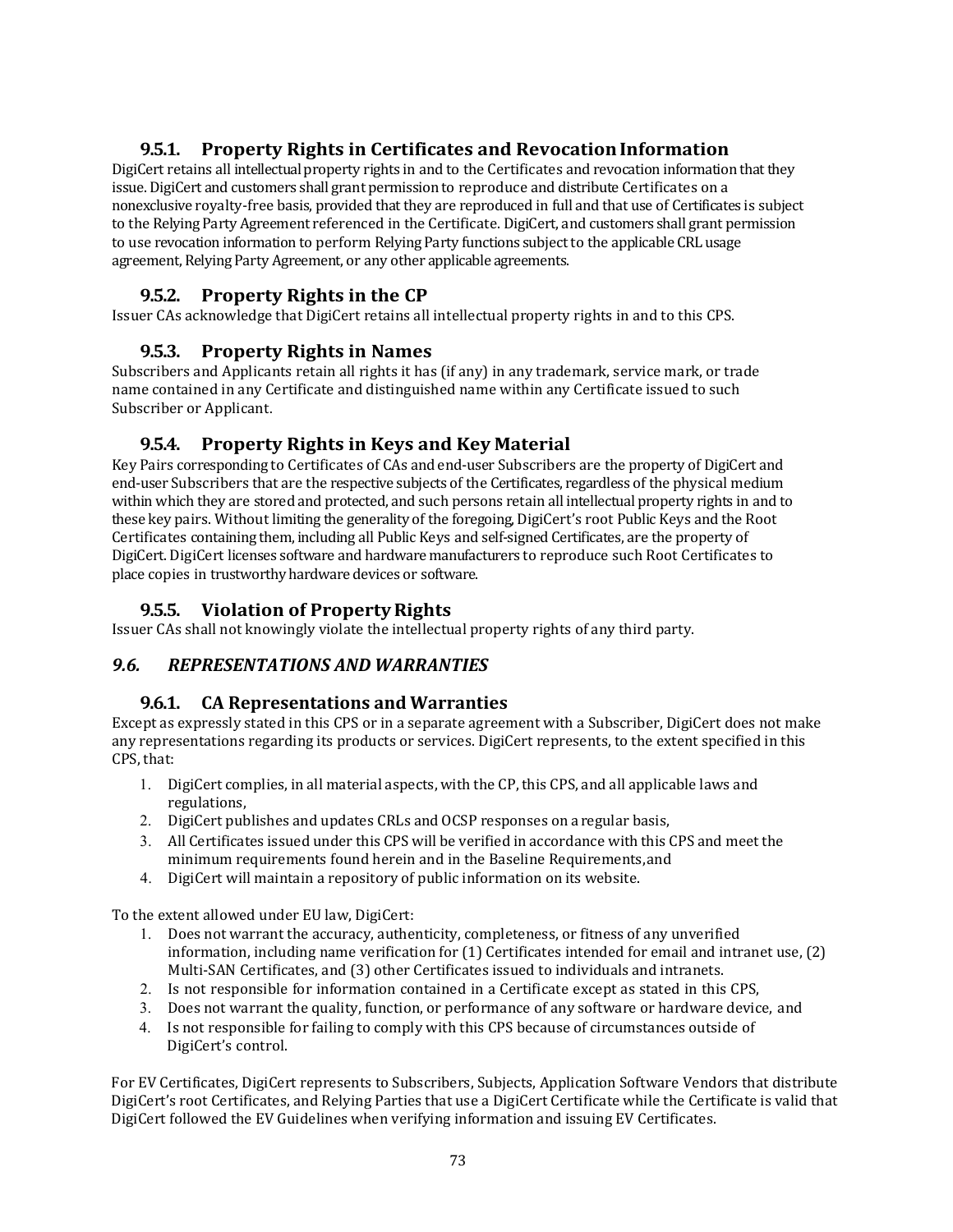This representation is limited solely to DigiCert's compliance with the EV Guidelines (e.g., DigiCert may rely on erroneous information provided in an attorney's opinion or accountant's letter that is checked in accordance with the Guidelines).

Subscriber Agreements may include additional representations and warranties that do not contradict or supersede this CPS.

### **9.6.2. RA Representations and Warranties**

RAs represent that:

- 1. The RA's certificate issuance and management services conform to the DigiCert CP and thisCPS,
- 2. Information provided by the RA does not contain any false or misleading information,
- 3. Translations performed by the RA are an accurate translation of the original information,and
- 4. All Certificates requested by the RA meet the requirements of this CPS.

DigiCert's agreement with the RA may contain additional representations.

Subscriber Agreements may include additional representations and warranties.

#### **9.6.3. Subscriber Representations and Warranties**

Prior to being issued and receiving a Certificate, subscribers are solely responsible for any misrepresentations they make to third parties and for all transactions that use Subscriber's Private Key, regardless of whether such use was authorized. Subscribers are required to notify DigiCert and any applicable RA if a change occurs that could affect the status of the Certificate.

DigiCert requires, as part of the Subscriber Agreement or Terms of Use for TLS, that the Applicant make the commitments and warranties in this section for the benefit of DigiCert and the Certificate Beneficiaries.

Prior to the issuance of a Certificate, DigiCert will obtain, for the express benefit of DigiCert and the Certificate Beneficiaries, either:

- 1. The Applicant's agreement to the Subscriber Agreement with DigiCert,or
- 2. The Applicant's acknowledgement of the Terms ofUse.

Subscribers represent to DigiCert, Application Software Vendors, and Relying Parties that, for each Certificate, the Subscriber will:

- 1. Securely generate its Private Keys and protect its Private Keys fromcompromise,
- 2. Provide accurate and complete information when communicating with DigiCert,
- 3. Confirm the accuracy of the certificate data prior to using theCertificate,
- 4. Promptly (i) request revocation of a Certificate, cease using it and its associated Private Key, and notify DigiCert if there is any actual or suspected misuse or compromise of the Private Key associated with the Public Key included in the certificate, and (ii) request revocation of the Certificate, and cease using it, if any information in the Certificate is or becomes incorrect or inaccurate,
- 5. Ensure that individuals using Certificates on behalf of an organization have received security training appropriate to the Certificate,
- 6. Use the Certificate only for authorized and legal purposes, consistent with the certificate purpose, this CPS, any applicable CP, and the relevant Subscriber Agreement, including only installing SSL/TLS Server Certificates on servers accessible at the domain listed in the Certificate and not using code signing Certificates to sign malicious code or any code that is downloaded without a user's consent, and
- 7. Promptly cease using the Certificate and related Private Key after the Certificate's expiration.

Subscriber Agreements may include additional representations and warranties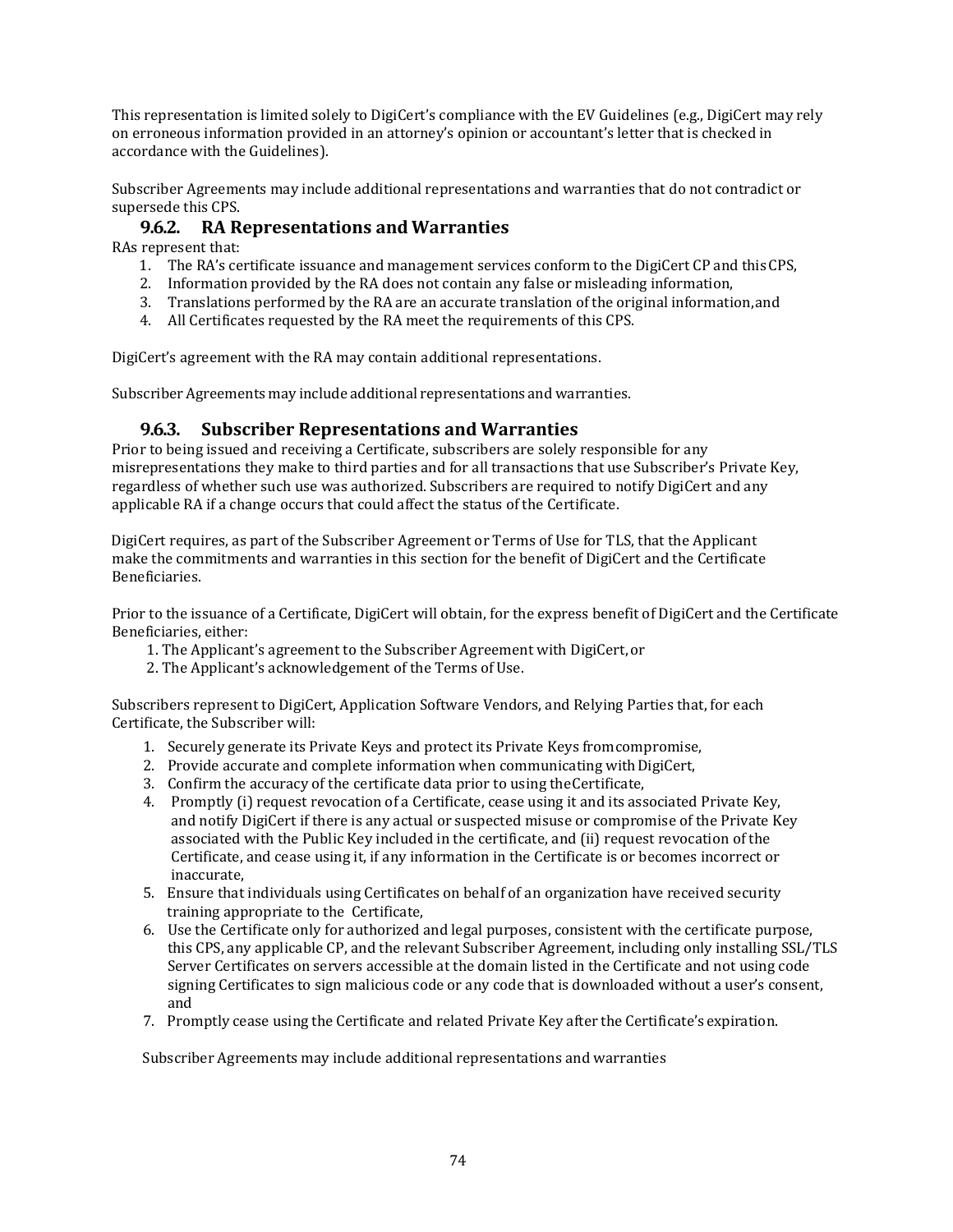# **9.6.4. Relying Party Representations andWarranties**

Each Relying Party represents that, prior to relying on a DigiCert Certificate, it:

- 1. Obtained sufficient knowledge on the use of digital Certificates and PKI,<br>2. Studied the applicable limitations on the usage of Certificates and agrees
- 2. Studied the applicable limitations on the usage of Certificates and agrees to DigiCert's limitations on liability related to the use of Certificates,
- 
- 3. Has read, understands, and agrees to the DigiCert Relying Party Agreement and this CPS, 4. Verified both the DigiCert Certificate and the Certificates in the certificate chain using the relevant CRL or OCSP,
- 5. Will not use a DigiCert Certificate if the Certificate has expired or been revoked and 6. Will take all reasonable steps to minimize the risk associated with relying on a digited
- Will take all reasonable steps to minimize the risk associated with relying on a digital signature, including only relying on a DigiCert Certificate after considering:
	- a) applicable law and the legal requirements for identification of a party, protection of the confidentiality or privacy of information, and enforceability ofthe transaction;
	- b) the intended use of the Certificate as listed in the certificate or this CPS,
	- c) the data listed in the Certificate,
	- d) the economic value of the transaction orcommunication,
	- e) the potential loss or damage that would be caused by an erroneous identification or a loss of confidentiality or privacy of information in the application, transaction, or communication,
	- f) the Relying Party's previous course of dealing with theSubscriber,
	- g) the Relying Party's understanding of trade, including experience with computer-based methods of trade, and
	- h) any other indicia of reliability or unreliability pertaining to the Subscriber and/or the application, communication, or transaction.

Any unauthorized reliance on a Certificate is at a party's own risk.

Relying Party Agreements may include additional representations and warranties.

## **9.6.5. Representations and Warranties of Other Participants**

No stipulation.

## *9.7. DISCLAIMERS OF WARRANTIES*

EXCEPT AS EXPRESSLY STATED IN SECTION 9.6.1, ALL CERTIFICATES AND ANY RELATED SOFTWARE AND SERVICES ARE PROVIDED "AS IS" AND "AS AVAILABLE". TO THE MAXIMUM EXTENT PERMITTED BY LAW, DIGICERT DISCLAIMS ALL EXPRESS AND IMPLIED WARRANTIES, INCLUDING ALL WARRANTIES OF MERCHANTABILITY, FITNESS FOR A PARTICULAR PURPOSE, AND NON-INFRINGEMENT. DIGICERT DOES NOT WARRANT THAT ANY SERVICE OR PRODUCT WILL MEET ANY EXPECTATIONS OR THAT ACCESS TO CERTIFICATES WILL BE TIMELY OR ERROR-FREE. DigiCert does not guarantee the availability of any products or services and may modify or discontinue any product or service offering at any time.

## *9.8. LIMITATIONS OF LIABILITY*

NOTHING HEREIN LIMITS LIABILTY RELATED TO (I) DEATH OR PERSONAL INJURY RESULTING FROM DIGICERT'S NEGLIGENCE OR (II) FRAUD COMMITTED BY DIGICERT. EXCEPT AS STATED ABOVE, ANY ENTITY USING A DIGICERT CERTIFICATE OR SERVICE WAIVES ALL LIABILITY OF DIGICERT RELATED TO SUCH USE, PROVIDED THAT DIGICERT HAS MATERIALLY COMPLIED WITH THIS CPS IN PROVIDING THE CERTIFICATE OR SERVICE. DIGICERT'S LIABILITY FOR CERTIFICATES AND SERVICES THAT DO NOT MATERIALLY COMPLY WITH THIS CPS IS LIMITED AS SET FORTH IN THE NETSURE EXTENDED WARRANTY PROTECTION PLAN AND THE DIGICERT RELYING PARTY AGREEMENT.

All liability is limited to actual and legally provable damages. DigiCert is not liable for:<br>1. Any indirect, consequential, special, or punitive damages or any loss of profit.

- 1. Any indirect, consequential, special, or punitive damages or any loss of profit, revenue, data, or opportunity, even if DigiCert is aware of the possibility of suchdamages;
- 2. Liability related to fraud or willful misconduct of the Applicant;<br>3. Liability related to use of a Certificate that exceeds the limitation
- 3. Liability related to use of a Certificate that exceeds the limitations on use, value, or transactions as stated either in the Certificate or this CPS;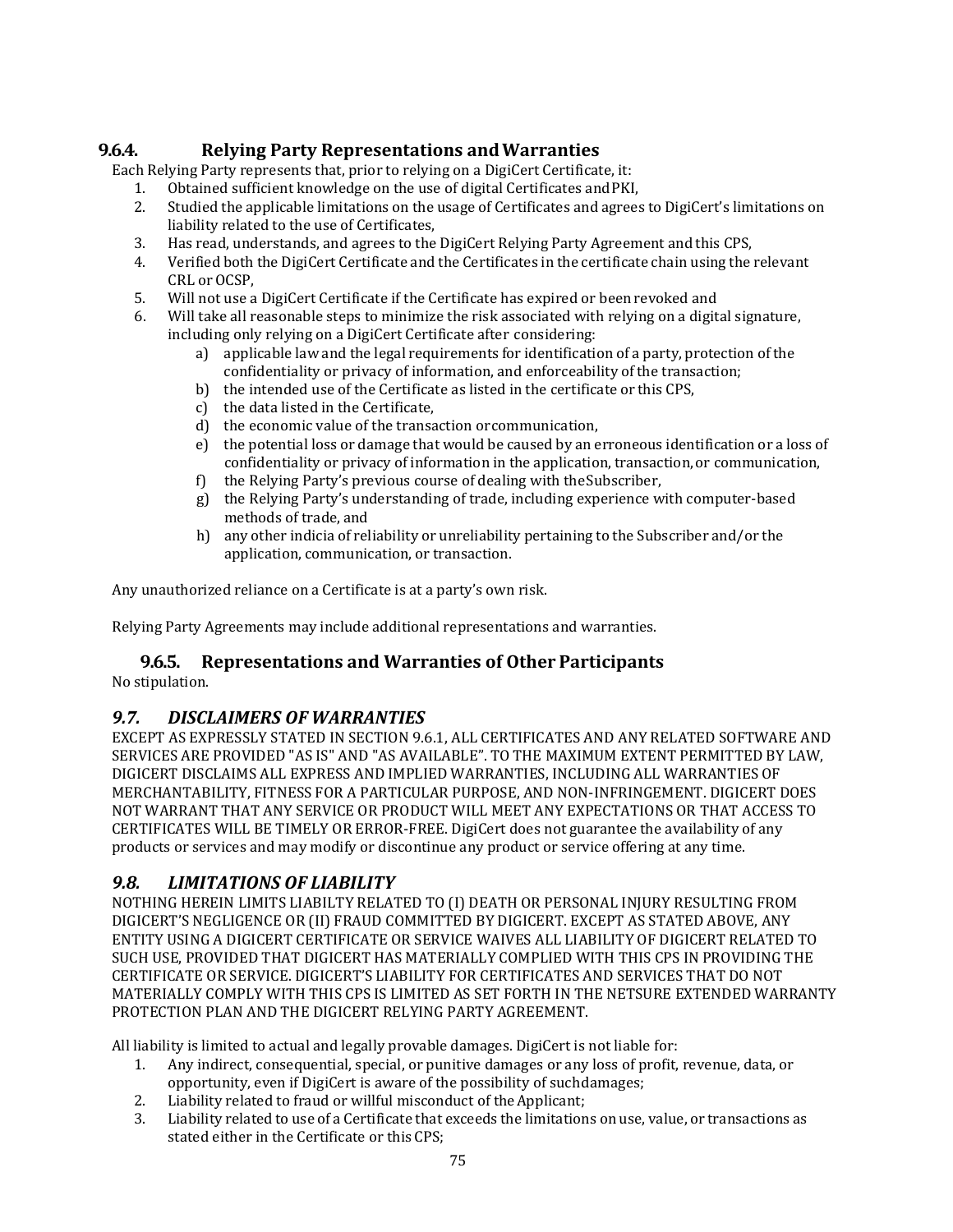- 4. Liability related to the security, usability, or integrity of products not supplied by DigiCert, including the Subscriber's and Relying Party's hardware;or
- 5. Liability related to the compromise of a Subscriber's PrivateKey.

The limitations in this section apply to the maximum extent permitted by law and apply regardless of (i) the reason for or nature of the liability, including tort claims, (ii) the number of claims of liability, (iii) the extent or nature of the damages, (iv) whether DigiCert failed to follow any provision of this CPS, or (v) whether any provision of this CPS was proven ineffective.

The disclaimers and limitations on liabilities in this CPS are fundamental terms to the use of DigiCert's Certificates and services.

To the extent DigiCert has issued and managed the Certificate(s) at issue in compliance with this CP and its CPS, DigiCert shall have no liability to the Subscriber, any Relying Party, or any other third parties for any damages or losses suffered as a result of the use or reliance on such Certificate(s). To the extent permitted by applicable law, Subscriber Agreements and Relying Party Agreements shall limit DigiCert's and the applicable Affiliates' liability outside the context of any extended warranty protection program. Limitations of liability shall include an exclusion of indirect, special, incidental, and consequential damages.

The liability (and/or limitation thereof) of Subscribers shall be as set forth in the applicable Subscriber Agreements.

The liability (and/or limitation thereof) of enterprise RAs and the applicable CA shall be set out in the agreement(s) between them.

The liability (and/or limitation thereof) of Relying Parties shall be as set forth in the applicable Relying Party Agreements.

## *9.9. INDEMNITIES*

## **9.9.1. Indemnification by DigiCert**

To the extent permitted by applicable law, DigiCert shall indemnify each Application Software Vendor against any claim, damage, or loss suffered by an Application Software Vendor related to an EV Certificate issued by DigiCert, regardless of the cause of action or legal theory involved, except where the claim, damage, or loss suffered by the Application Software Vendor was directly caused by the Application Software Vendor's software displaying either (1) a valid and trustworthy EV Certificate as not valid or trustworthy or (2) displaying as trustworthy (i) an EV Certificate that has expired or (ii) a revoked EV Certificate where the revocation status is available online but the Application Software Vendor's software failed to check or ignored the status.

## **9.9.2. Indemnification by Subscribers**

To the extent permitted by law, each Subscriber shall indemnify DigiCert, its partners, and any cross-signed entities, and their respective directors, officers, employees, agents, and contractors against any loss, damage, or expense, including reasonable attorney's fees, related to (i) any misrepresentation or omission of material fact by Subscriber, regardless of whether the misrepresentation or omission was intentional or unintentional; (ii) Subscriber's breach of the Subscriber Agreement, this CPS, or applicable law; (iii) the compromise or unauthorized use of a Certificate or Private Key caused by the Subscriber's negligence or intentional acts; or (iv) Subscriber's misuse of the Certificate or Private Key.

The applicable Subscriber Agreement may include additional indemnity obligations.

## **9.9.3. Indemnification by Relying Parties**

To the extent permitted by law, each Relying Party shall indemnify DigiCert, its partners, and any crosssigned entities, and their respective directors, officers, employees, agents, and contractors against any loss, damage, or expense, including reasonable attorney's fees, related to the Relying Party's (i) breach of the Relying Party Agreement, an End-User License Agreement, this CPS, or applicable law; (ii) unreasonable reliance on a Certificate; or (iii) failure to check the Certificate's status prior to use.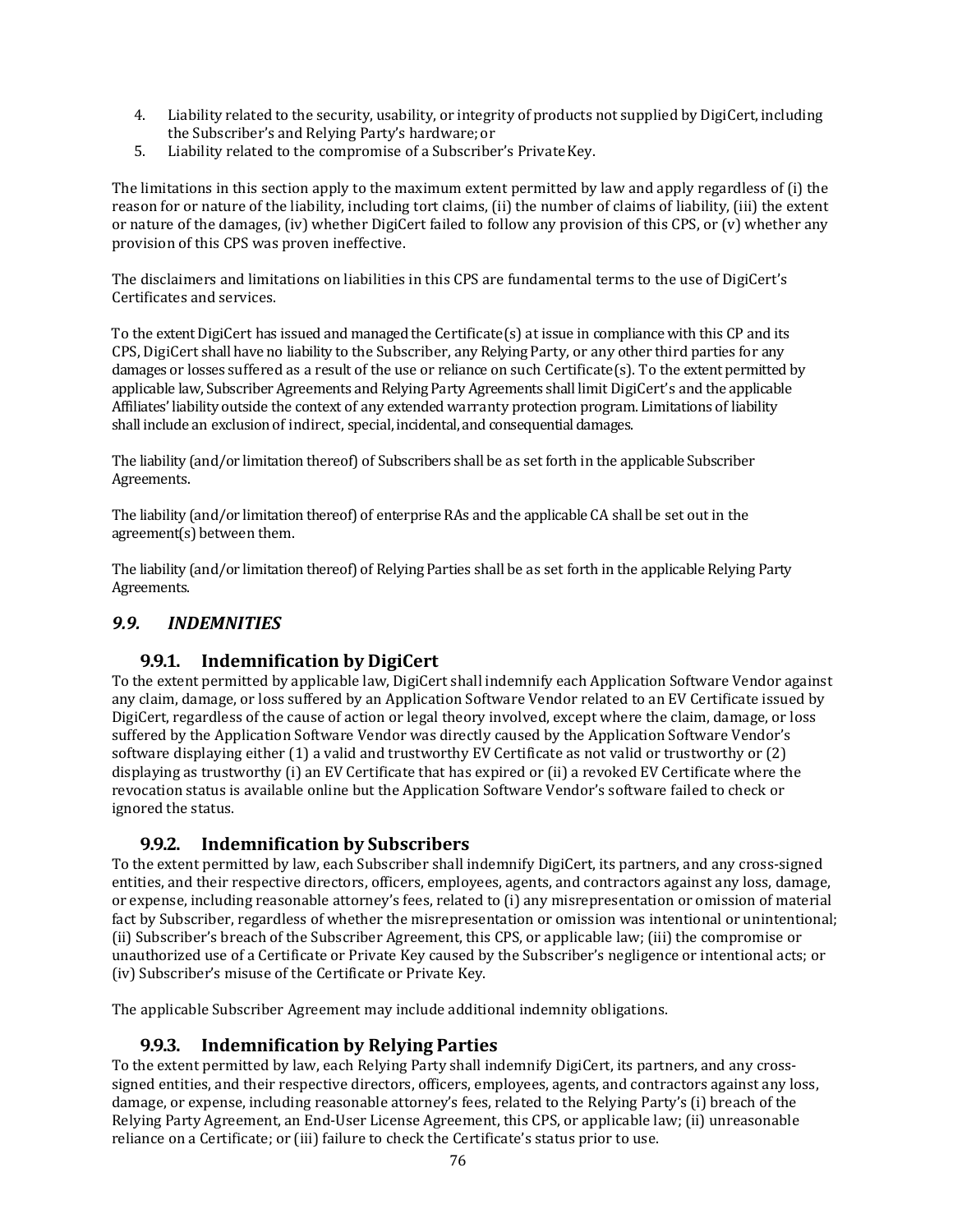### *9.10. TERM AND TERMINATION*

### **9.10.1. Term**

This CPS and any amendments to the CPS are effective when published to DigiCert's online repository and remain in effect until replaced with a newer version.

#### **9.10.2. Termination**

This CPS as amended from time to time, shall remain in effect until replaced by a newer version.

#### **9.10.3. Effect of Termination and Survival**

DigiCert will communicate the conditions and effect of this CPS's termination via the DigiCert Repository. The communication will specify which provisions survive termination. At a minimum, all responsibilities related to protecting confidential information will survive termination. All Subscriber Agreements remain effective until the Certificate is revoked or expired, even if this CPS terminates.

### *9.11. INDIVIDUAL NOTICES AND COMMUNICATIONS WITHPARTICIPANTS*

DigiCert accepts notices related to this CPS at the locations specified in Section 2.2. Notices are deemed effective after the sender receives a valid and digitally signed acknowledgment of receipt from DigiCert. If an acknowledgement of receipt is not received within five days, the sender must resend the notice in paper form to the street address specified in Section 2.2 using either a courier service that confirms delivery or via certified or registered mail with postage prepaid and return receipt requested. DigiCert may allow other forms of notice in its Subscriber Agreements.

Notices to Application Software Vendors are sent out in accordance with the respective requirements.

### *9.12. AMENDMENTS*

### **9.12.1. Procedure for Amendment**

This CPS is reviewed annually. Amendments are made by posting an updated version of the CPS to the online repository. Updates supersede any designated or conflicting provisions of the referenced version of the CPS. Controls are in place to reasonably ensure that this CPS is not amended and published without the prior authorization of the DCPA.

### **9.12.2. Notification Mechanism and Period**

DigiCert posts CPS revisions to its website. DigiCert does not guarantee or set a notice-and-comment period and may make changes to this CPS without notice and without changing the version number. Major changes affecting accredited Certificates are announced and approved by the accrediting agency prior to becoming effective. The DCPA is responsible for determining what constitutes a material change of the CPS.

### **9.12.3. Circumstances under which OID Must BeChanged**

The DCPA is solely responsible for determining whether an amendment to the CPS requires an OID change.

### *9.13. DISPUTE RESOLUTION PROVISIONS*

To the extent permitted by applicable law, Subscriber Agreements and Relying Party Agreements shall contain a dispute resolution clause. Unless otherwise approved by DigiCert, the procedure to resolve disputes involving DigiCert require an initial negotiation period of sixty (60) days followed by litigation in the federal or state court encompassing Salt Lake County, Utah, in the case of claimants who are U.S. residents, or, in the case of all other claimants, arbitration administered by the International Chamber of Commerce ("ICC") in accordance with the ICC Rules of Conciliation and Arbitration

Parties are required to notify DigiCert and attempt to resolve disputes directly with DigiCert before resorting to any dispute resolution mechanism, including adjudication or any type of alternative dispute resolution.

### *9.14. GOVERNING LAW*

The laws of the state of Utah govern the interpretation, construction, and enforcement of this CPS and all proceedings related to DigiCert's products and services, including tort claims, without regard to any conflicts of law principles. The state of Utah, and Salt Lake County, has non-exclusive venue and jurisdiction over any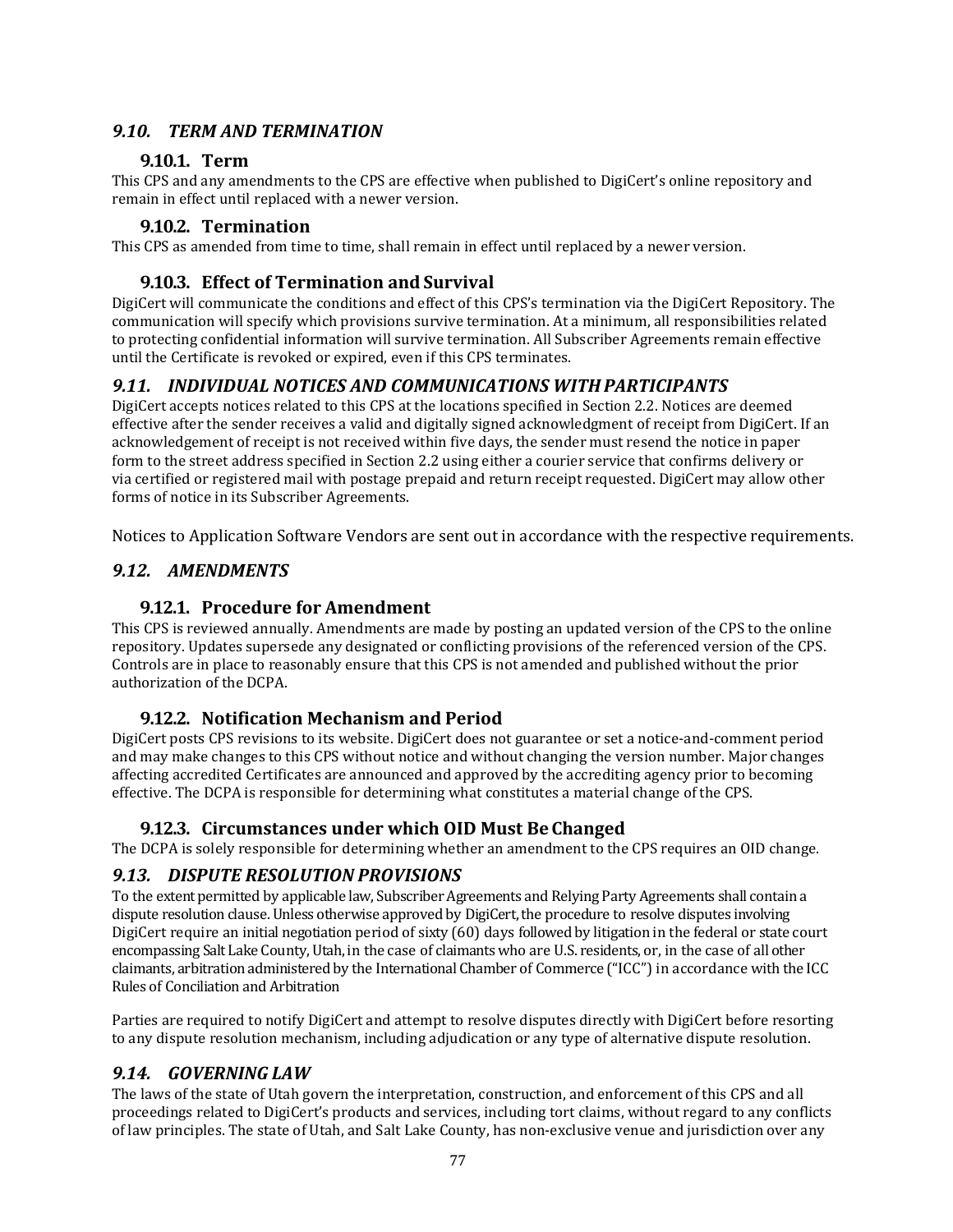proceedings related to the CPS or any DigiCert product or service.

## *9.15. COMPLIANCE WITH APPLICABLE LAW*

This CPS is subject to all applicable laws and regulations, including United States restrictions on the export of software and cryptography products. Subject to section 9.4.5's Notice and Consent to Use Private Information contained in Certificates, DigiCert meets the requirements of the European data protection laws and has established appropriate technical and organization measures against unauthorized or unlawful processing of personal data and against the loss, damage, or destruction of personal data.

### *9.16. MISCELLANEOUS PROVISIONS*

### **9.16.1. Entire Agreement**

DigiCert contractually obligates each RA to comply with this CPS and applicable industry guidelines. DigiCert also requires each party using its products and services to enter into an agreement that delineates the terms associated with the product or service. If an agreement has provisions that differ from this CPS, then the agreement with that party controls, but solely with respect to that party. Third parties may not rely on or bring action to enforce such agreement.

### **9.16.2. Assignment**

Any entities operating under this CPS may not assign their rights or obligations without the prior written consent of DigiCert. Unless specified otherwise in a contact with a party, DigiCert does not provide notice of assignment.

### **9.16.3. Severability**

If any provision of this CPS is held invalid or unenforceable by a competent court or tribunal, the remainder of the CPS will remain valid and enforceable. Each provision of this CPS that provides for a limitation of liability, disclaimer of a warranty, or an exclusion of damages is severable and independent of any other provision.

## **9.16.4. Enforcement (attorneys' fees and waiver of rights)**

DigiCert may seek indemnification and attorneys' fees from a party for damages, losses, and expenses related to that party's conduct. DigiCert's failure to enforce a provision of this CPS does not waive DigiCert's right to enforce the same provision later or right to enforce any other provision of this CPS. To be effective, waivers must be in writing and signed by DigiCert.

### **9.16.5. Force Majeure**

DigiCert is not liable for any delay or failure to perform an obligation under this CPS to the extent that the delay or failure is caused by an occurrence beyond DigiCert's reasonable control. The operation of the Internet is beyond DigiCert's reasonable control.

To the extent permitted by applicable law, Subscriber Agreements and Relying Party Agreements shall include a force majeure clause protecting DigiCert.

### *9.17. OTHER PROVISIONS*

No stipulation.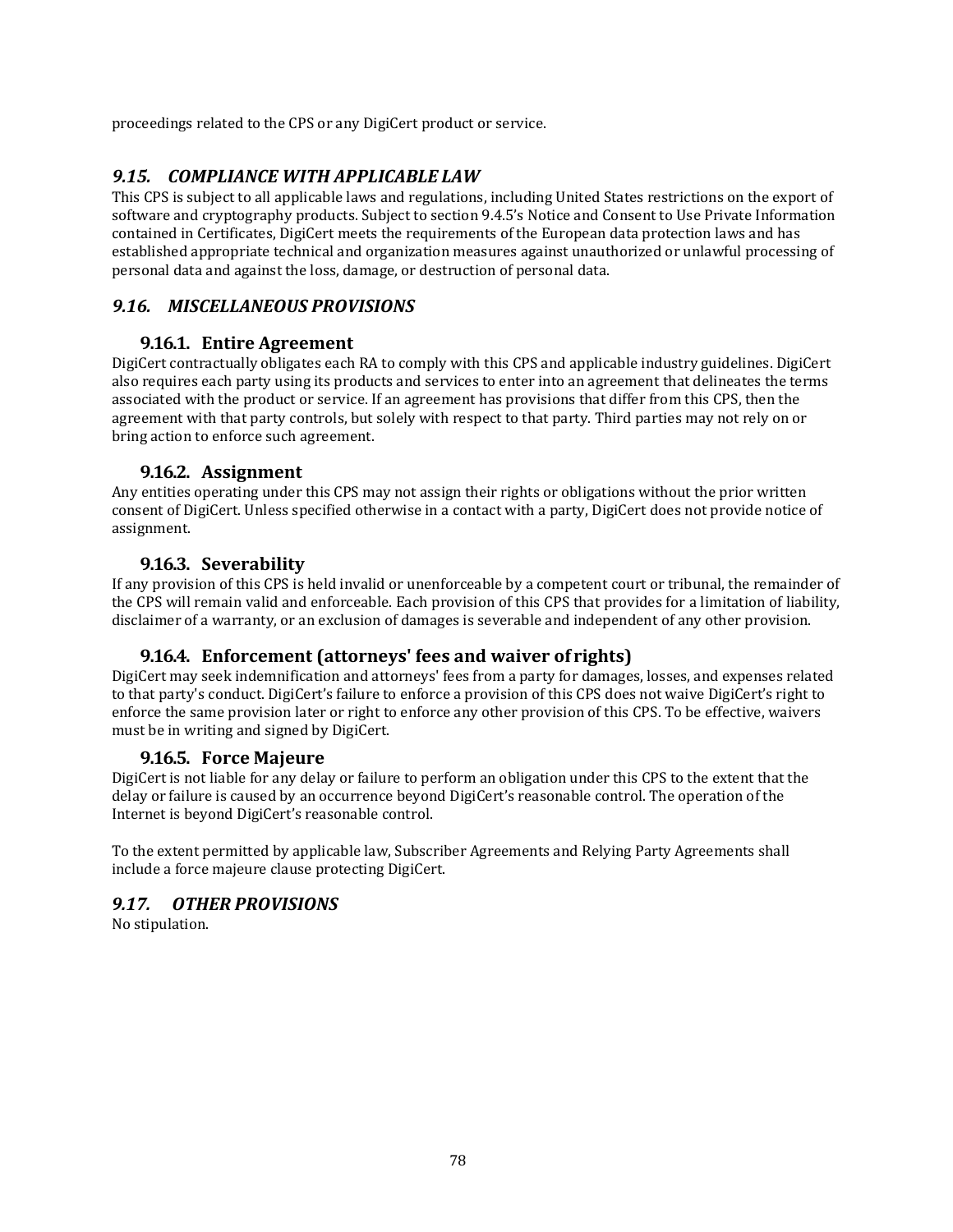#### **APPENDIX A: SAMPLE OPINION LETTER**

#### **[***Date***]**

To: DigiCert, Inc.

2801 N. Thanksgiving Way Suite 500 Lehi, UT 84043 Email[: support@digicert.com](mailto:support@digicert.com) Fax: 801-705-0481

Re: Digital Certificate for *[Exact company name of client – see footnote 1]*("**Client**")

This firm represents Client, who asked that I, as its [*accountant ,lawyer, solicitors, barrister, advocate, etc.*], attest to the following information solely as related to the Client's application for a digital certificate.

After reviewing the Client's records and based on my investigation, my professional opinion is that:

- 1. Client is a duly formed [*corporation, LLC, etc.*] under the laws of the [*state/province*] of [*name of governing jurisdiction where Client isincorporated or registered*]; is "active,""valid,""current," or the equivalent; and is not under any known legal disability.
- 2. [*If applicable*] The Romanized transliteration of Client's formal legal name is: [*Romanizedname]*.
- 3. [*If applicable*] Client conducts business under the [*assumed/DBA/trade*] name of *[assumed name of Client].* Client has a currently valid registration of the name with the government agency that has jurisdiction over the place of business listed below.
- 4. The address where [*Client, Client's parent, or Client's subsidiary – select one*] conducts business operations is: *[Insert place of business – this should match the address on the certificate application]*
- 5. A main telephone number at Client's place of business is: *[Insert primary telephone number of business]*
- 6. *[Name of Client's Representative – see footnote 2]* is an individual (or are individuals) with the authority to act on behalf of Clientto:
	- a) Provide information about the Client contained in the referenced application,
	- b) Request one or more digital certificates and designate other persons to request digital certificates, and
	- c) Agree to the contractual obligations contained in DigiCert's agreements.
- 7. *[Name and title of Client's Representative],* who is Client's *[Title of Client Representative]*, can be contacted at: Email: *[Email address of Client Representative]* Phone: *[Phone number of Client Representative]*
- 8. Client has either operated as a business for three or more years or has an active deposit account held at a bank or other financial institution where funds deposited are payable ondemand.

Although we did not find any exceptions to the above identification procedures, these procedures do not constitute an audit or opinion of Client's application for a digital certificate. We are not expressing an opinion